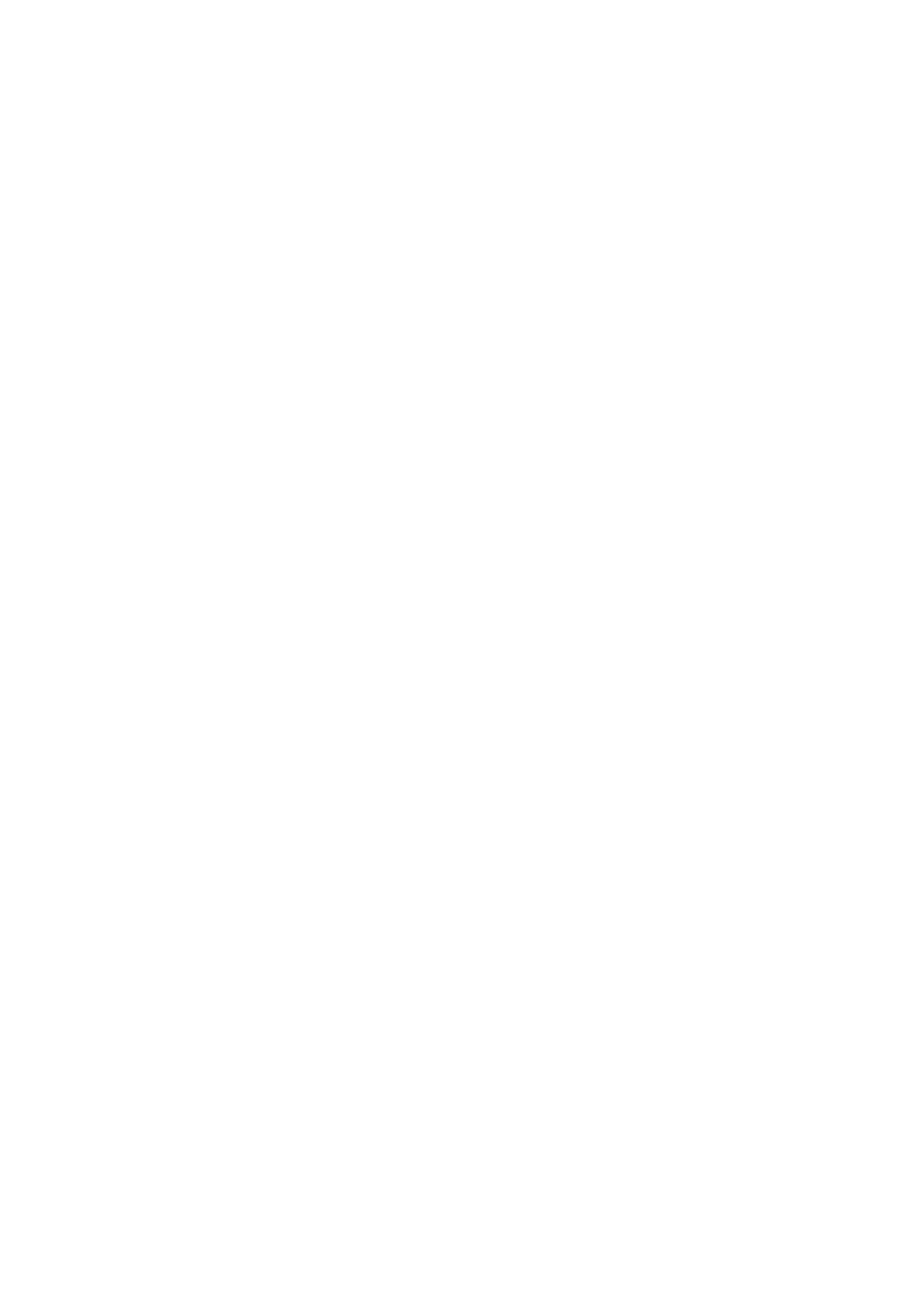## **Foreword**

'Outdoor learning engages young people directly with the world beyond the classroom, enriching and extending the ways in which they learn, increasing their knowledge and their understanding. It provides powerful opportunities for young people to develop confidence, to learn to live and work with others and respond to challenges. As a consequence, young people are more physically active, are better able to recognise and manage risk, stay safe, adapt to changing conditions, solve problems and become increasingly independent.

Outdoor learning gives meaning to sustainability and how young people interact with their environment and the world beyond the classroom. It may involve the excitement or challenge of a journey, investigating the coast, visiting a historic site, farm or art gallery, taking part in a short stay residential on Dartmoor, exploring the immediate neighbourhood or taking part in an extended expedition. It contributes significantly to each of the five outcomes within the Every Child Matters framework and is an essential feature of the development of all young people throughout their education.'

**Changing Our Futures**, Devon County Council, 2007

The statements above capture the spirit and value of outdoor learning. This policy document seeks to ensure that all young people continue to benefit from opportunities to take part in safe, well managed visits and off-site activities. The responsibilities on all of us are considerable, but so are the rewards for young people. Children in their early years should have daily access to the outdoors. The government has expressed its commitment to learning outside the classroom in the recently launched manifesto. We also have obligations to secure positive leisure time activities for young people.

The comprehensive guidance detailed in this document is designed to support everyone who is involved in the planning, management and delivery of visits and off-site activities, incorporating outdoor learning in its widest sense, and to do so in ways which reflect current good practice and our duty of care.

Director of Children & Young People's Services, Strategic Director, Children's Services, *Devon County Council* **Torbay Council Torbay Council** 

**Anne Whiteley Communist Communist Communist Communist Communist Communist Communist Communist Communist Communist Communist Communist Communist Communist Communist Communist Communist Communist Communist Communist Communi** 

Mauron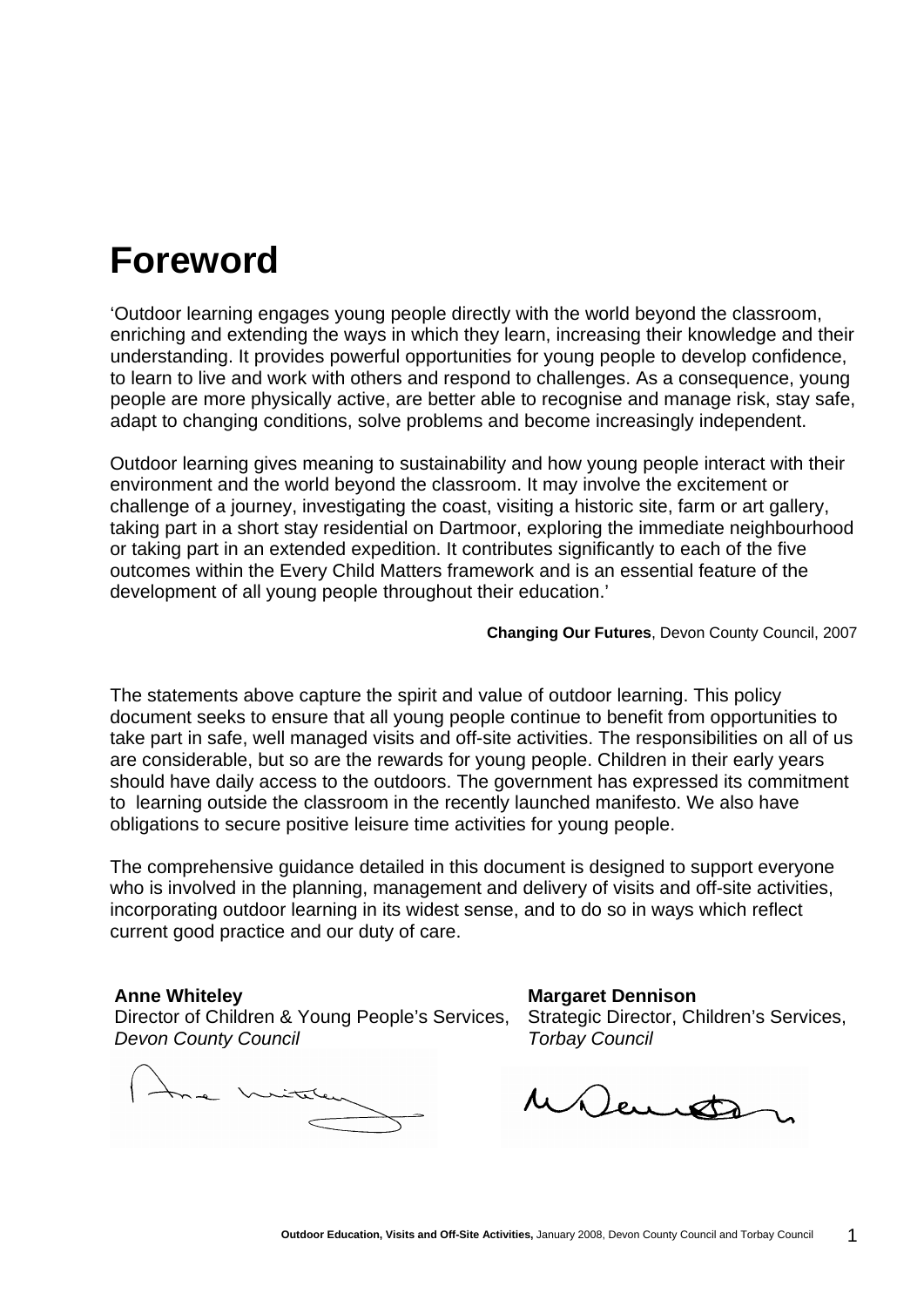## **Contents**

|                                                |                                                                                                                                                                                                                                                                                  | Page                                                     |  |  |
|------------------------------------------------|----------------------------------------------------------------------------------------------------------------------------------------------------------------------------------------------------------------------------------------------------------------------------------|----------------------------------------------------------|--|--|
| <b>Summary</b>                                 |                                                                                                                                                                                                                                                                                  | 5                                                        |  |  |
| <b>Planning checklist</b>                      |                                                                                                                                                                                                                                                                                  |                                                          |  |  |
| <b>Section 1 Introduction</b>                  |                                                                                                                                                                                                                                                                                  |                                                          |  |  |
| 1.1<br>1.2<br>1.3<br>1.4<br>1.5                | The value of outdoor education<br>Equal opportunities<br>The legal framework<br>1.31 The 1974 Health and Safety at Work Act<br>1.32<br>Common law<br>The scope of the policy<br>Work experience                                                                                  | 11<br>12<br>12<br>12<br>13<br>13<br>14                   |  |  |
| 1.6<br>1.7                                     | Terminology<br>Guidance from the Department for Children, Schools and Families                                                                                                                                                                                                   | 14<br>16                                                 |  |  |
| <b>Section 2 Planning and management</b><br>17 |                                                                                                                                                                                                                                                                                  |                                                          |  |  |
| 2.1<br>2.2<br>2.3<br>2.4<br>2.5<br>2.6         | Roles and responsibilities<br>Competence to lead<br>Monitoring<br><b>Risk assessment</b><br>Approval procedures<br>Evolve                                                                                                                                                        |                                                          |  |  |
| <b>Section 3 Organisation</b><br>25            |                                                                                                                                                                                                                                                                                  |                                                          |  |  |
| 3.1<br>3.2                                     | Supervision<br>3.11 Improved staffing ratios<br>3.12 Early years<br>Special needs<br>3.13<br>Support staff<br>3.14<br>Using qualified coaches<br>3.15<br>3.16<br><b>Residential visits</b><br>3.17<br>Remote supervision<br><b>Health and first Aid</b><br>3.21<br>First aid kit | 25<br>26<br>26<br>26<br>27<br>28<br>29<br>29<br>30<br>31 |  |  |
| 3.3                                            | Miscellaneous medical hazards<br>3.22<br>Safeguarding children                                                                                                                                                                                                                   | 31<br>32                                                 |  |  |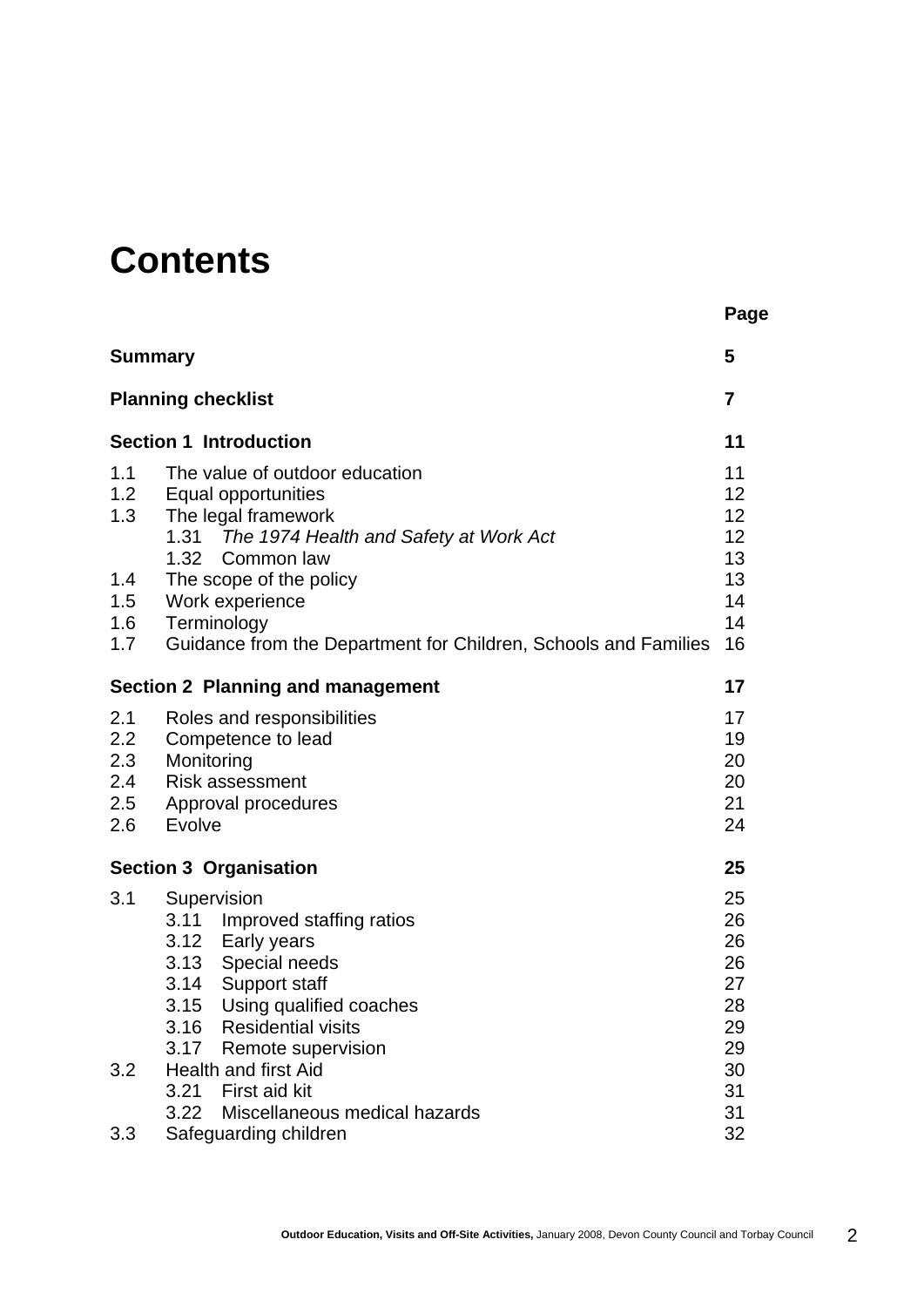| 3.4 | Insurance                                                     | 33 |
|-----|---------------------------------------------------------------|----|
|     | 3.41 School journeys                                          | 33 |
|     | 3.42 Personal accident and liability                          | 34 |
|     | 3.43 Additional insurance                                     | 35 |
|     | 3.44 Insurance: transport and travel                          | 35 |
| 3.5 | <b>Transport and travel</b>                                   | 36 |
|     | 3.51 Managing groups when travelling                          | 36 |
|     | 3.52 Using parents' and volunteers' cars                      | 39 |
|     | 3.53 Licensing and additional requirements for vehicles       | 40 |
| 3.6 | Finance                                                       | 42 |
|     | 3.61 Charges for school activities                            | 42 |
|     | 3.62 VAT                                                      | 43 |
| 3.7 | Retaining records                                             | 43 |
| 3.8 | Checklist of information to parents, guardians and carers     | 44 |
| 3.9 | <b>Emergency procedures</b>                                   | 45 |
|     | Section 4 Leadership for specific environments and activities | 47 |
| 4.1 | Education and training for staff and volunteers               | 47 |
| 4.2 | <b>Educational visits</b>                                     | 47 |
|     | 4.21 Visits to urban, coastal and countryside locations       | 48 |
|     | 4.22 Walking in non-remote environments                       | 49 |
|     | 4.23 Forest schools                                           | 49 |
|     | 4.24 Beach and coastal safety                                 | 50 |
|     | 4.25 Open water swimming                                      | 51 |
|     | 4.26 Educational visits to farms or industrial sites          | 52 |
| 4.3 | Sponsored walks and large scale events                        | 54 |
| 4.4 | <b>Residential visits</b>                                     | 54 |
| 4.5 | Visits abroad                                                 | 55 |
|     | 4.51 Exchange visits                                          | 56 |
|     | 4.52 Overseas expeditions                                     | 57 |
| 4.6 | Use of commercial, charitable and private facilities          | 57 |
| 4.7 | Outdoor and adventurous activities                            | 59 |
|     | 4.71<br>Register of approved leaders for outdoor activities   | 59 |
|     | Land based activities<br>4.72                                 | 61 |
|     | Camping                                                       | 61 |
|     | Caving                                                        | 63 |
|     | Cycling                                                       | 64 |
|     | Fishing                                                       | 66 |
|     | Horse riding and pony trekking                                | 68 |
|     | Mountain and moorland activities                              | 69 |
|     | <b>Ten Tors</b>                                               | 71 |
|     | Orienteering                                                  | 71 |
|     | Paintballing                                                  | 73 |
|     | Rock climbing and use of climbing walls                       | 73 |
|     | Snow sports                                                   | 76 |
|     | Tyrolean traverses and gorge walks, coasteering and other     |    |
|     | combined water and rock activities                            | 79 |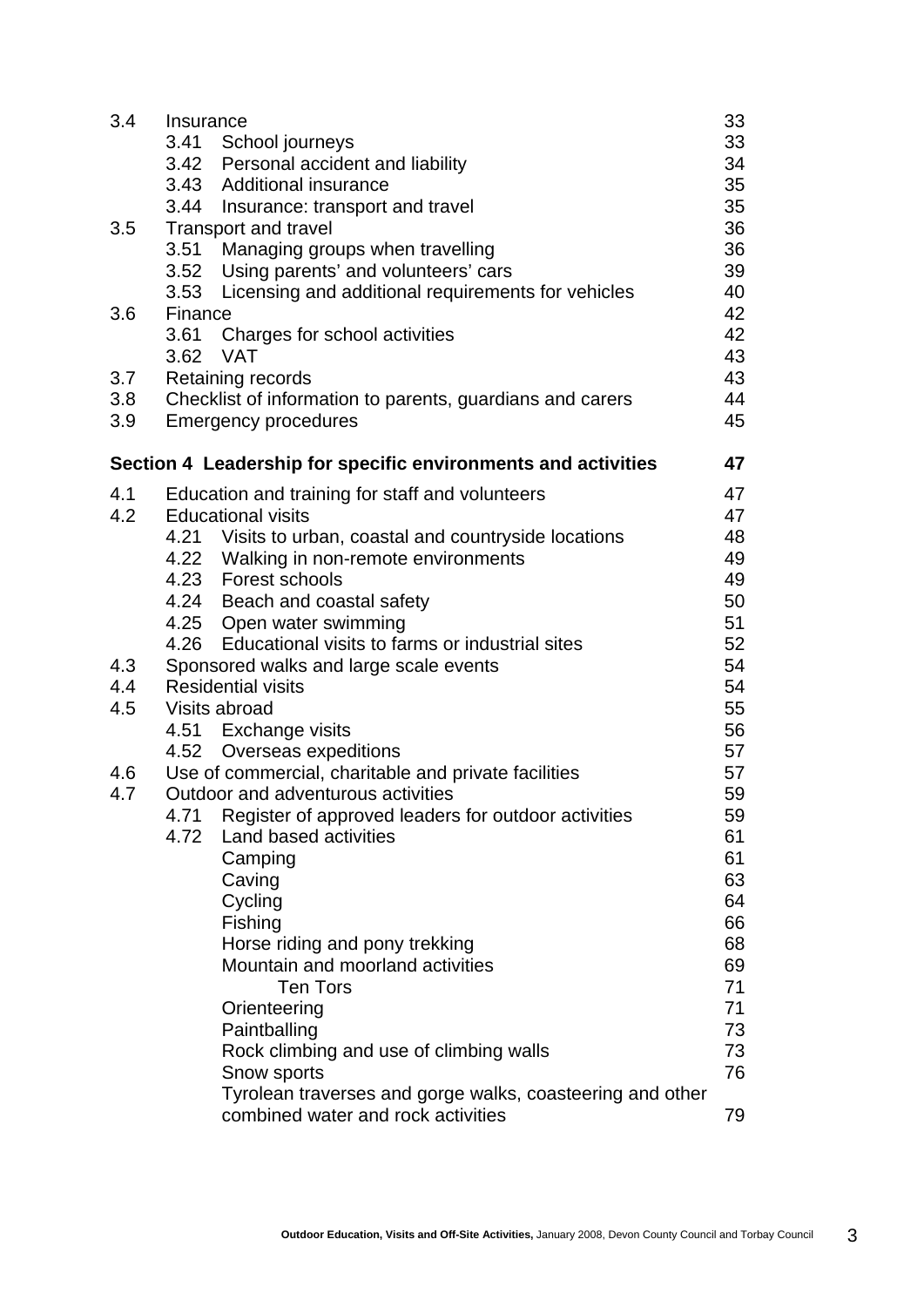|     | 4.73 | Water based activities                 | 81 |
|-----|------|----------------------------------------|----|
|     |      | Additional controls and safety factors | 82 |
|     |      | Canoeing and kayaking                  | 83 |
|     |      | Improvised raft building               | 84 |
|     |      | Sailing                                | 85 |
|     |      | Power boat and safety boat handling    | 86 |
|     |      | Coastal and off shore cruising         | 87 |
|     |      | Snorkelling and sub aqua               | 88 |
|     |      | Surfing                                | 89 |
|     |      | Water skiing and associated activities | 90 |
|     |      | Windsurfing                            | 90 |
| 4.8 |      | Activities in the air                  | 91 |
| 4.9 |      | Duke of Edinburgh's Award              | 91 |
|     |      |                                        |    |

#### **Section 5 Forms 95**

- SOE 1 Off-site activities proposal form
- SOE 2 Amendments and additions to centrally held records
- SOE 3 Parental consent for off-site activities

SOE 4 Summary of information about young people and adults

SOE 5 Provider standards: use of commercial, charitable and private facilities

SOE 6 Risk assessment form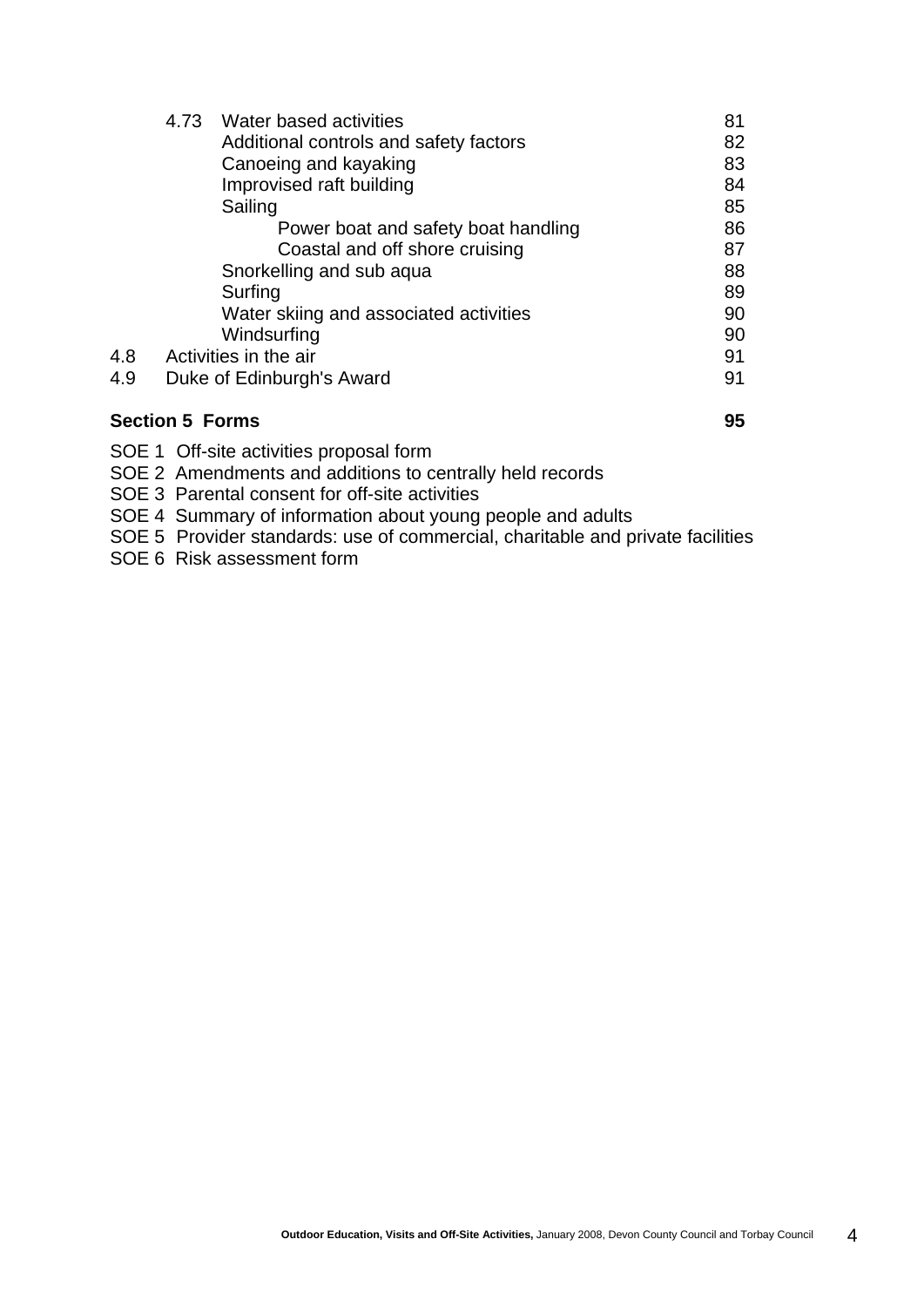# **Summary**

Devon County Council and Torbay Council recognise the significant contribution educational visits and off-site activities make to the development of young people and to the achievement of each of the five outcomes of Every Child Matters. Indeed, The Education and Inspections Act 2006 introduces a new duty on local authorities to secure access for young people in their area to sufficient positive leisure-time activities: things to do, places to go.

This document details the procedures that establishments must follow to comply with the health and safety policy of each Council. It is intended to support you and help ensure that all visits are organised with due care and reference to the safety of all.

A web based visit notification and management system called **Evolve** is being put in place across all establishments to help secure effective arrangements for communication and management. Establishments will have a log-in to the site via the head and the educational visits co-ordinator (EVC). Other members of staff should contact their head or EVC for access to the site. During spring and summer 2008, arrangements will be introduced for processing and approving all educational visits and off-site activities through Evolve. Evolve also contains a data base with search facilities, a reports section and ready access to other guidance documentation, resources and training provision.

Find Evolve at **[www.devonvisits.org.uk](http://www.devonvisits.org.uk/)** Details about Evolve are available from the Outdoor Education Team, Devon Education Services, phone 01392 384846, email: **[outdoor.education@devon.gov.uk](mailto:outdoor.education@devon.gov.uk)**

While certain tasks may be delegated to establishments the local authority, where it is the employer, retains ultimate responsibility. This is in accordance with Department for Children, Schools and Families (DCSF) statutory guidance; Health and Safety: Responsibilities and Powers, 2001. **[www.teachernet.gov.uk/visits](http://www.teachernet.gov.uk/visits)** 

All establishments should develop their own educational visits policy. A model policy is available at: **[www.deseducation.org/outdooreducation](http://www.deseducation.org/outdooreducation)** Click on the policies and guidance section.

Supplementary information about this guidance will be put on the Devon Education Services web site and cross referenced through Evolve. The web version of this document will be updated on an annual basis, to reflect current good practice.

The arrangement between Devon County Council and Torbay Council to provide advice and support for health and safety for education visits and off-site activities is summarised at: **[www.torbay.gov.uk/index/education/out-of-school](http://www.torbay.gov.uk/index/education/out-of-school-activities/educationalvisits.htm)[activities/educationalvisits.htm](http://www.torbay.gov.uk/index/education/out-of-school-activities/educationalvisits.htm)**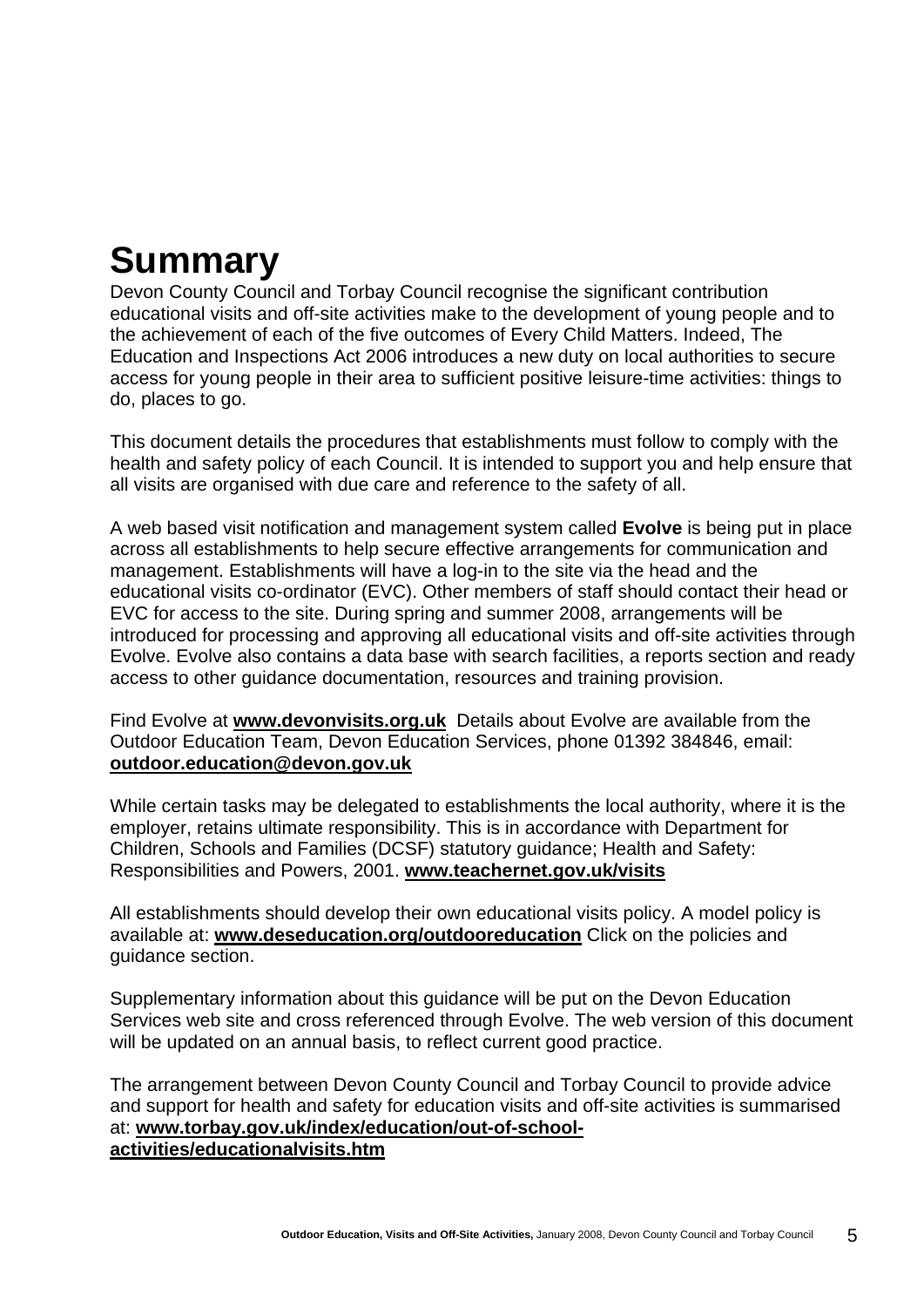Find more information and a pdf version of this booklet at: **[www.deseducation.org/outdooreducation](http://www.deseducation.org/outdooreducation)** or contact: The Adviser for Outdoor Education, Devon Education Services, Great Moor House, Bittern Road, Sowton, Exeter, Ex2 7NL. Phone: 01392 384846 Fax: 01392 384880 Email: **[outdoor.education@devon.gov.uk](mailto:bryan.smith@devon.gov.uk)**

All Devon and Torbay secondary schools will get three hard copies of this booklet. All other establishments will get two copies.

If you need more hard copies contact: Devon Education Services (Publications) Great Moor House, Bittern Road, Sowton, Exeter EX2 7NL

Phone: 01392 384839 Fax: 01392 384880

Cost £12 each

The forms at the back of this booklet are recommended examples to help you plan and manage off-site activities. You may wish to amend or adapt forms for your own purposes; such as Form SOE1, and produce alternative forms for easily managed or complex activities; such as Form SOE3 for parental consent. Evolve allows forms to be completed and stored on line.

Copyright on this booklet is free to council departments and establishments. Copyright is also free to organisations which have formally subscribed and registered their participation in the use of this booklet.

© Devon County Council 2008

ISBN: 1-85522-690-1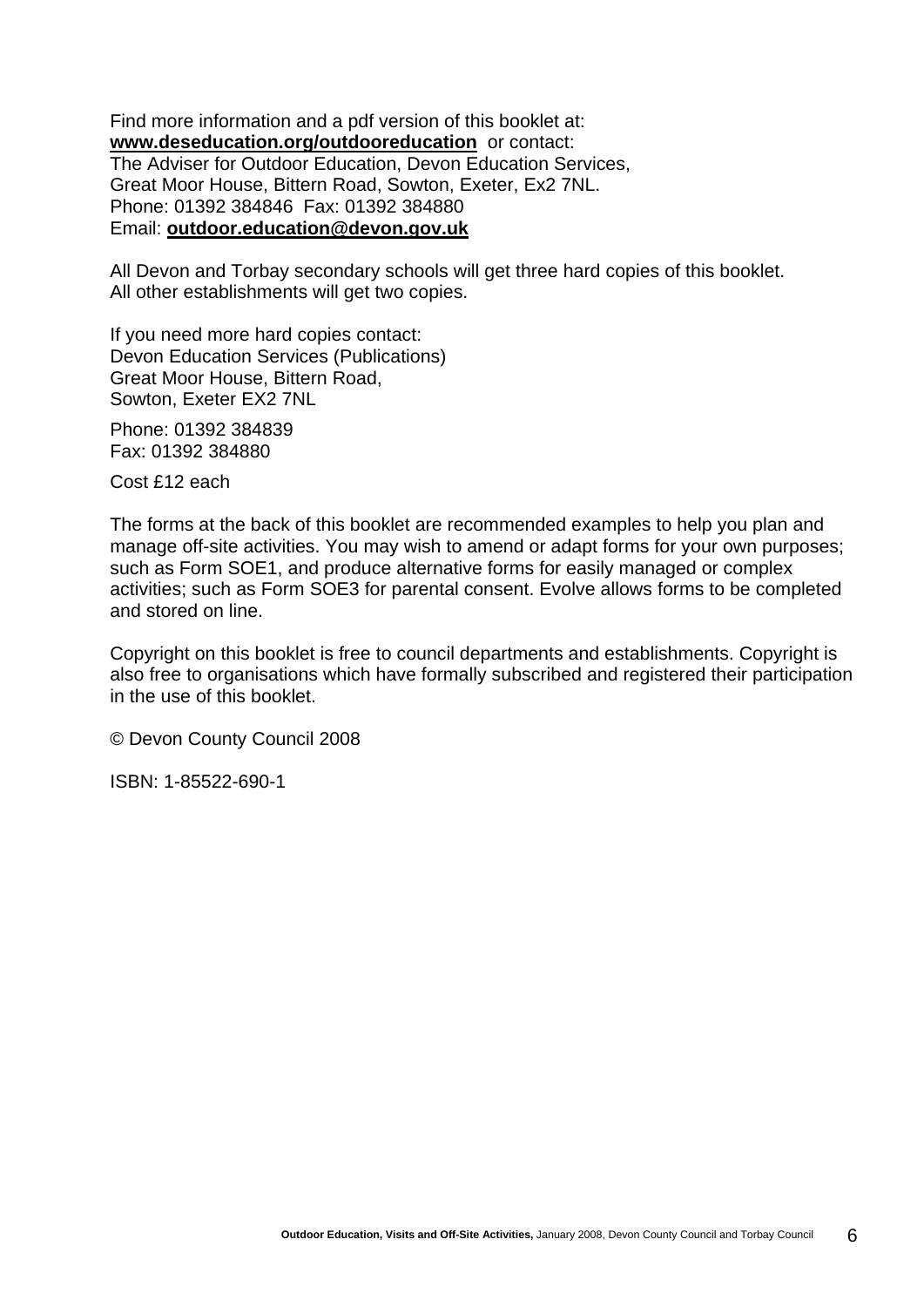## **Planning checklist for visits and off-site activities**

This checklist provides a summary of the main points which should be considered by the party leader when planning a visit off-site. The checklist may be used as an aide-memoire by the party leader or may be a formal record for the head or governing body. It may therefore be used by the head to decide whether to give approval for a visit.

The checklist is designed to help the head, EVC and the party leader ensure:

- the health, safety and well being of young people and staff, including volunteers
- young people gain the maximum educational benefit from the visit or activity
- effective management, planning, organisation and leadership
- compliance with policies and statutory requirements.
- **1. Party leader** (see Section 2.1)
	- Is there a clearly identified party leader, sufficiently experienced and competent to assess the risks and manage the proposed visit or activity?
- **2. Purpose** (see Section 1.1)
	- Is there a clearly identified purpose for the whole programme and any of its constituent parts, appropriate to the age and ability of the group?
- **3. Risk assessment** (see Section 2.4)
	- Has the party leader assessed the risks involved in all aspects of the visit or activity and recorded the significant findings, or made reference to a previous record, with amendments as necessary? See Form SOE6 and generic risk assessments at **[www.deseducation.org/outdooreducation](http://www.deseducation.org/outdooreducation)**
	- Are the staff involved in the visit sufficiently able and experienced to re-assess risks on an on-going basis throughout the programme?

### **4. Preliminary visit**

- Has the party leader made a preliminary visit to the site or centre to be visited, to check arrangements? These include; travel time, access and permission, facilities and equipment, leisure or recreational facilities for residential stays, staff support, guides or programmes of work, potential health and safety issues, shelter, toilets, costs, accommodation, contingency arrangements, references from previous users.
- If no pre-visit has been carried out, has action been taken to ensure the party leader is aware of potential hazards and opportunities?





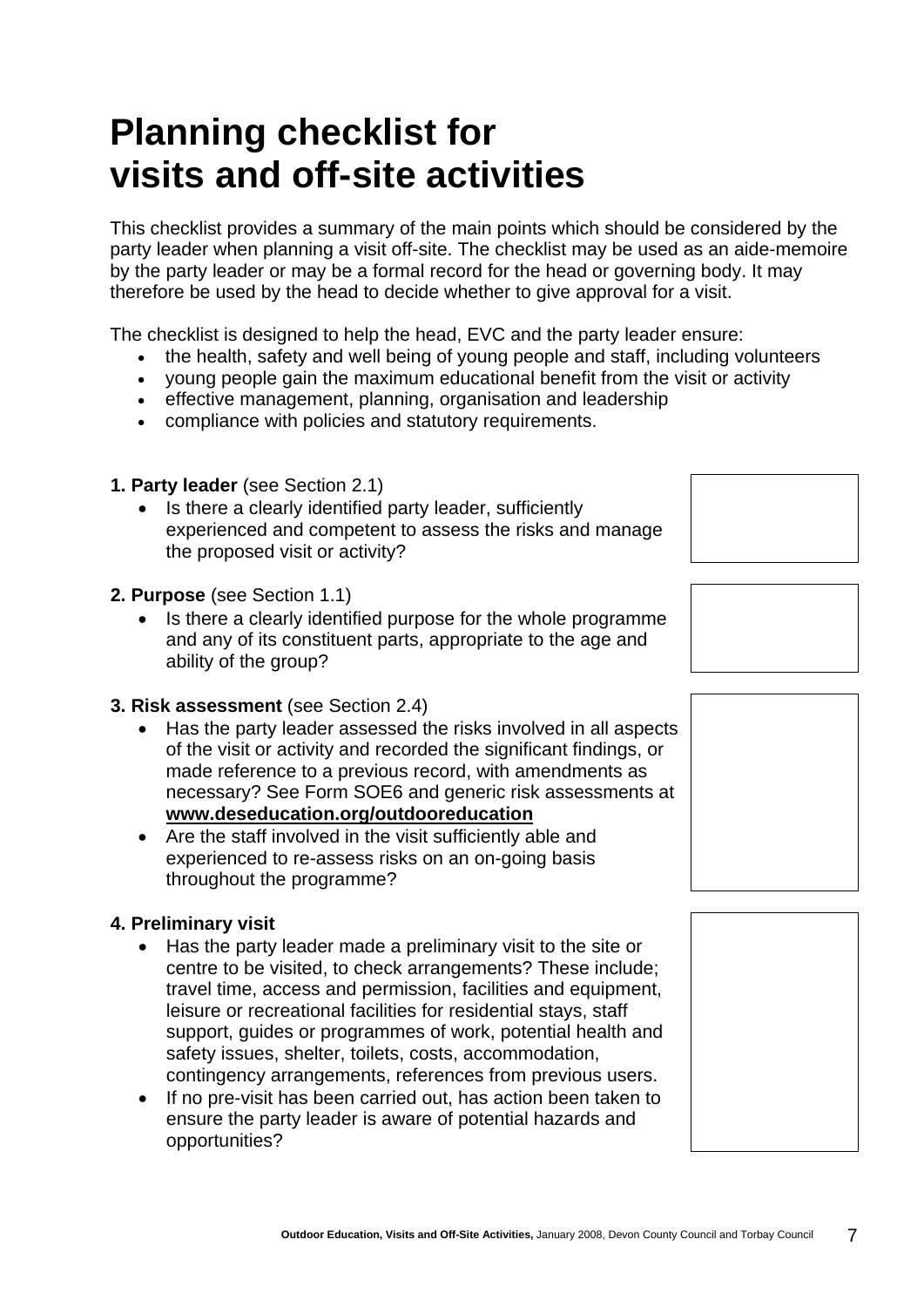#### **5. Location**

• Is the proposed location of the visit suitable for the activity being done and appropriate for the group?

#### **6. Advice**

• Has advice been sought from someone with expertise or technical competence where there is uncertainty about safe practice? This may be the EVC, an external technical expert, or the adviser for outdoor education.

#### **7. Approval** (see Section 2.5)

- All visits must be approved by the head or the EVC acting on behalf of the head.
- Does the proposed activity involve: adventurous activities (category B) or a visit abroad (category C)?
- If so, in addition to approval from the head the visit may also need to be approved by the adviser for outdoor education.

#### **8. Venue**

• Does the visit involve adventurous activities booked through a commercial, charitable or private provider? If so, see Section 4.6. You may need to forward a copy of Form SOE5 in Section 5 to the provider to confirm that they meet expected standards.

### **9. Staff** (see Section 3 and Section 4)

- Are members of staff, including volunteers, suitably competent – experienced, qualified and able – to supervise the individuals and groups they are responsible for, in that environment?
- Are members of staff, instructors or volunteers leading adventurous activities suitably competent to do so?
- Do members of staff have sufficient knowledge of young people for who they are responsible?
- Have members of staff or adult volunteers been CRB checked, where necessary? (see Section 3.3)

### **10. Staff to young people ratio** (see Section 3.1)

- Will the group have the acceptable staff to young people ratio necessary for the activities proposed?
- Do plans and staffing ratios reflect the needs of anyone with a disability or needing extra support?
- Does staffing include male and female supervision, where necessary?









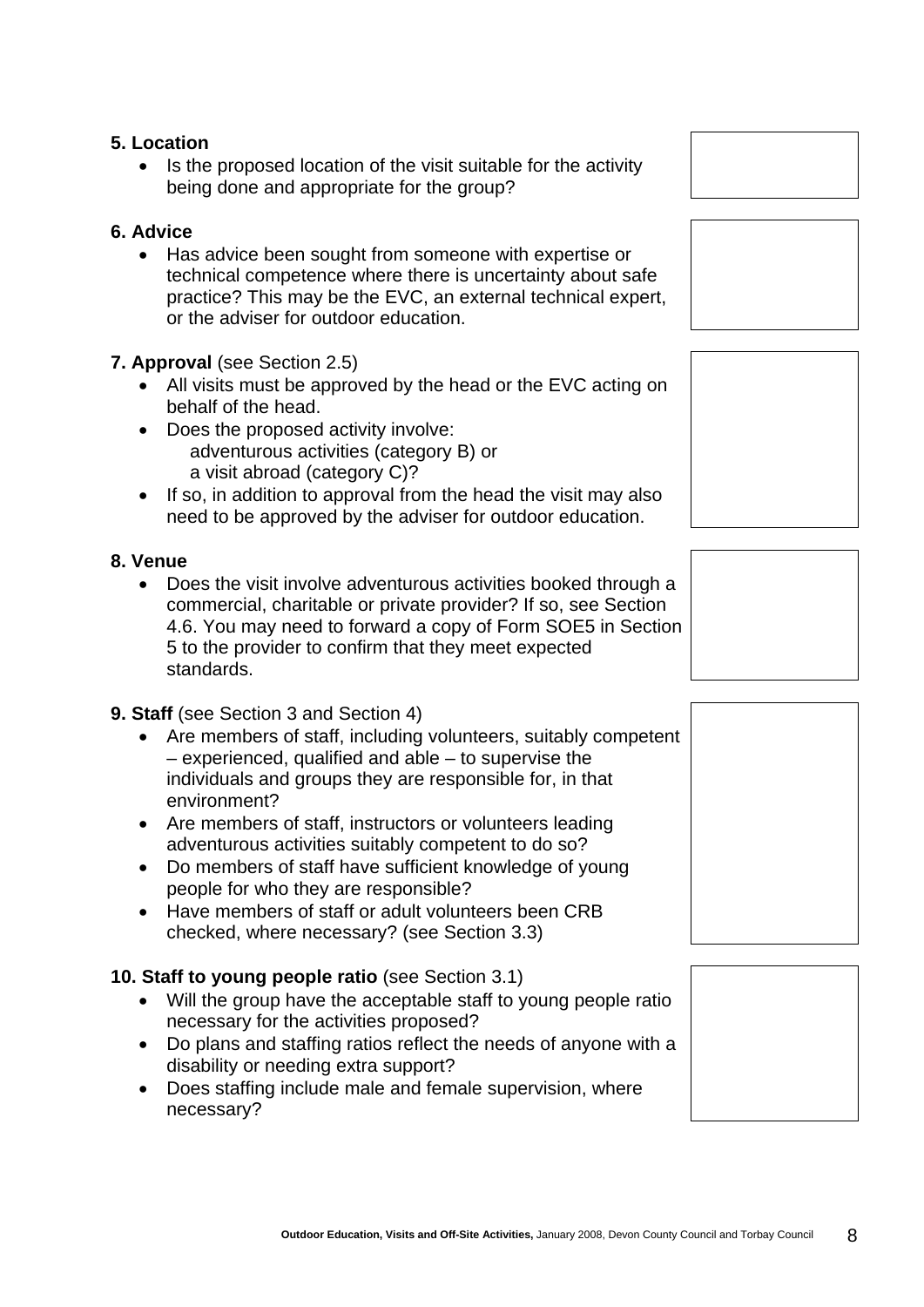#### **11. Parental and guardian consent** (see Section 3.8 and Form SOE3 )

• Have parents and guardians given their informed consent for the visit as a whole and for any adventurous activities which are planned?

### **12. The programme**

- Do young people and staff have the appropriate clothing and equipment necessary for the activities proposed, allowing for a range of weather conditions?
- If not, will an external provider be offering appropriate equipment?
- Are the young people prepared for and physically capable of taking part in the proposed activity?
- Is the programme suitable for all of the participants?
- Is there an alternative programme (a plan B) in the event of poor weather, or other necessary change and have the risks related to plan B been considered?
- Does the programme reflect a responsible attitude towards the environment?

### **13. Organisation** (see Section 3)

- Are staff aware of dietary and medical needs of young people and staff?
- Have suitable and sufficient arrangements been made for first aid? (see Section 3.2)

### **14. Transport** (see Section 3.5)

- Is appropriate and legal transport available?
- Are there suitable and sufficient qualified and CRB checked drivers for any planned minibus journey?
- Will departure and return times be made known to staff, young people and parents?
- Is there a contingency plan in the event of a delay or early return?

### **15. Insurance and finance** (see Section 3.4 and Section 3.6)

- Is there adequate and suitable insurance cover? (see Section 3.4)
- Have arrangements been made to finance the visit and manage the associated funds? (see Section 3.6)

### **16. Briefing for young people**

- Will the young people be properly briefed on the activities they will do during the visit?
- The briefing may need to include: appropriate clothing and equipment rendezvous procedures







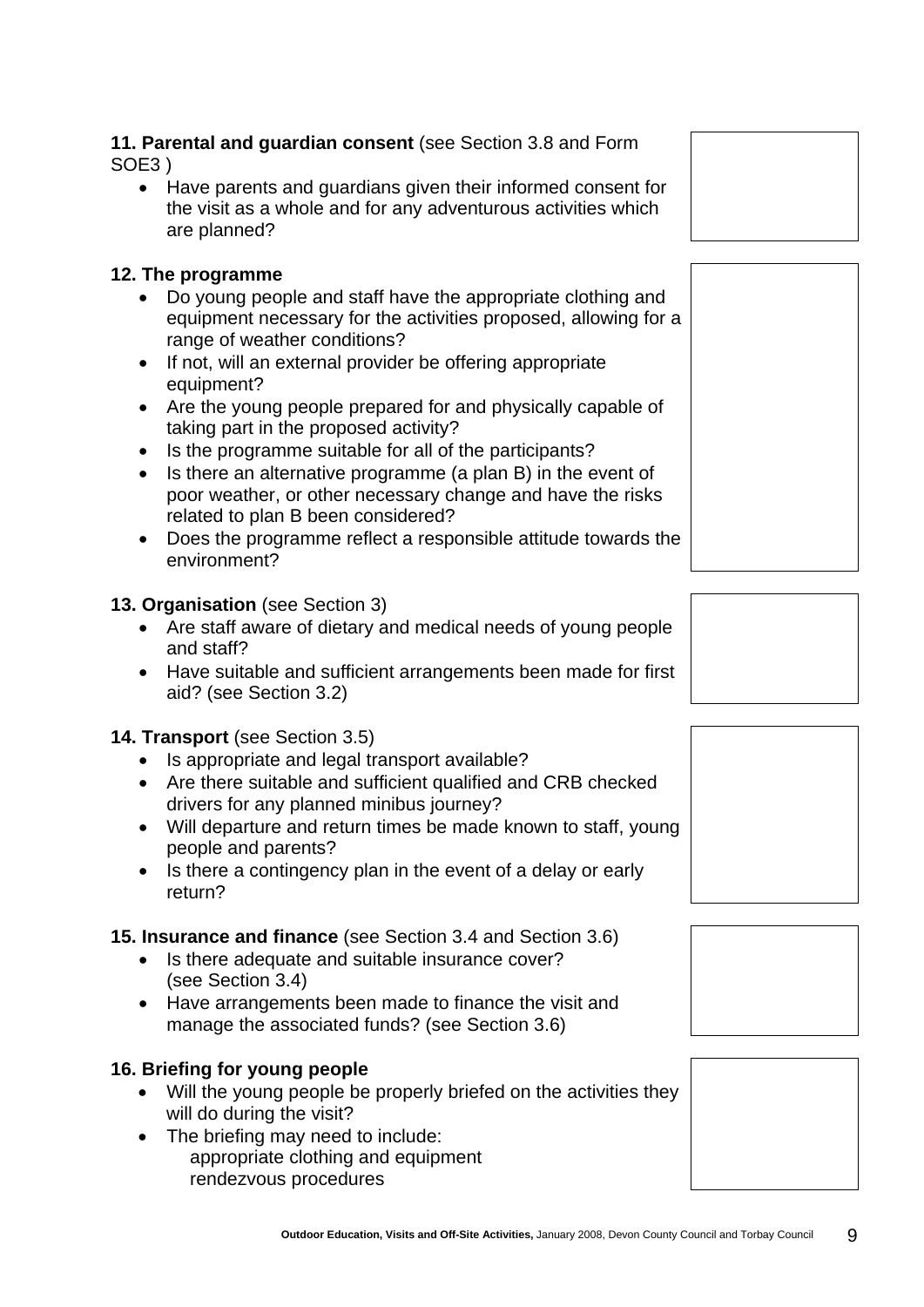safety risks of jewellery groupings for study or supervision a system of recall and action in emergencies agreed codes of conduct and behaviour significant hazards, including water relevance to prior and future learning

### **17. Briefing for staff**

- Will the party leader also brief adults and voluntary helpers?
- The briefing may need to include:

anticipation of hazards and the nature of the programme defining roles and responsibilities of staff careful supervision to cover the whole time away arrangements for any indirect supervision where applicable standards of behaviour expected from young people regular counting of participants how much help to give to young people in their tasks a list of names of people in sub groups emergency procedures

### **18. Emergency procedures** (see Section 3.9)

- Has a named emergency contact been identified at home or at base in the event of an emergency, who has a contact list of the group members including staff and a programme of the group's activities? For out of work hours, two emergency contacts should be identified.
- Are the staff sufficiently aware of emergency and accident procedures and do they have access to relevant emergency and group home contact numbers?

### **19. Preparation and communication**

- Is there adequate time and opportunity to prepare for the visit or activity?
- Have other staff and colleagues whose work may be affected been notified of planned arrangements?

### **20. Follow up**

- Have arrangements been considered for appropriate follow up work and evaluation after the visit?
- Has a report been provided for the head or other colleagues, where appropriate, to share outcomes arising from the visit and learn from problems or incidents?
- Have other records been completed, for example those related to vehicles or equipment?
- Have financial records been completed?









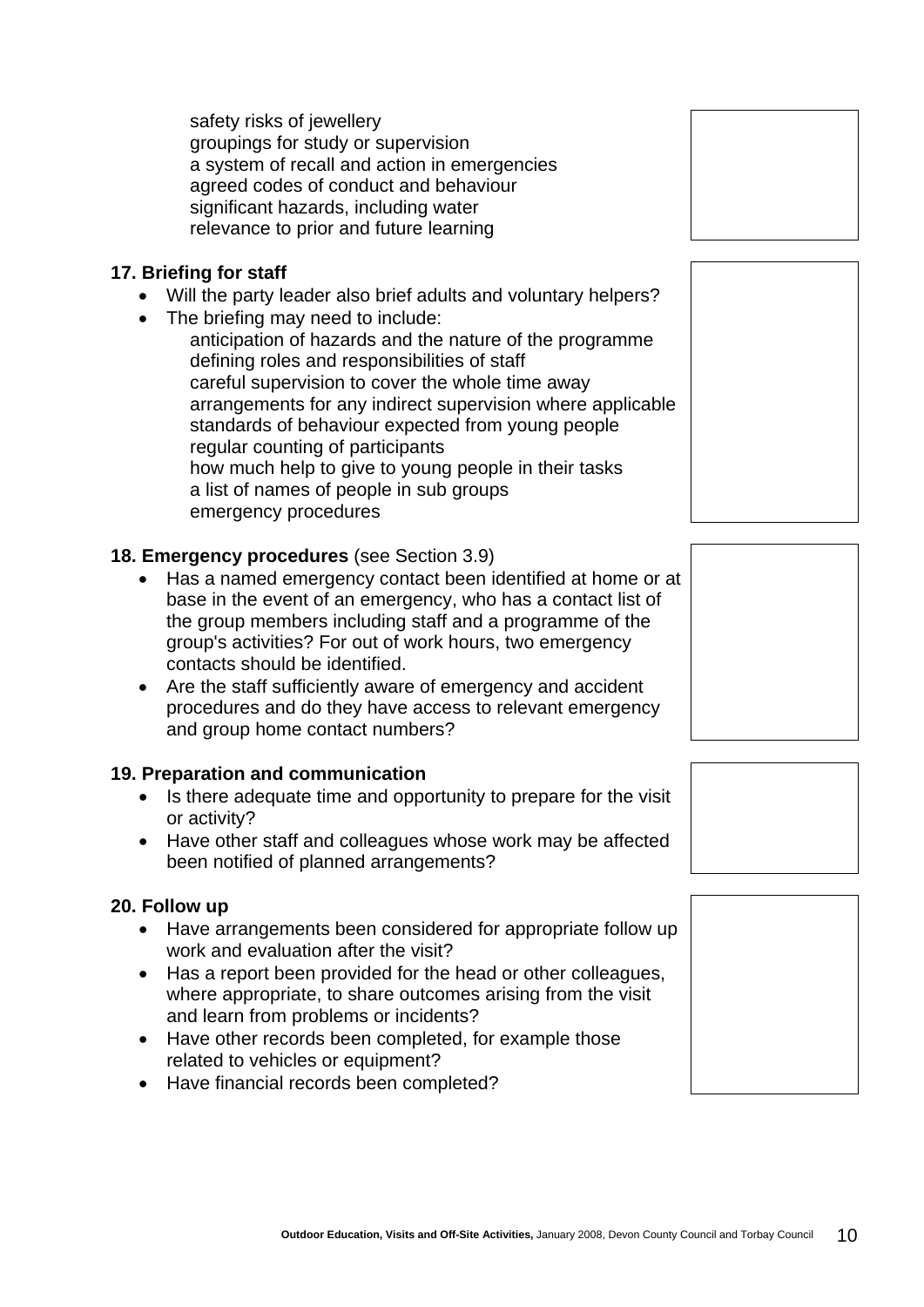## **Section 1 Introduction**

'Every child and young person should have opportunities to experience the world outside the classroom and take part in residential programmes to stimulate, inspire and bring learning to life. This should be an integral part of their learning and development, complementing learning in the classroom.'

**Changing Our Futures**, Devon County Council, 2007

Note that Changing Our Futures includes a wide range of case studies which illustrate how outdoor learning can be applied to the five outcomes of Every Child Matters. Find a copy of the document at: **[www.deseducation.org/outdooreducation](http://www.deseducation.org/outdooreducation)**

### **1.1 The value of outdoor education**

Outdoor education contributes significantly to the five outcomes of Every Child Matters and helps young people to:

- acquire skills which promote well-being and healthy lifestyles into adulthood
- develop knowledge and understanding about risks to promote their own and others' safety
- enjoy and achieve as a result of opportunities to develop as successful and confident learners
- gain a heightened awareness of the local and global environment and our role within it
- gain and apply key skills including leadership, team working and decision making, so that they are better able to achieve economic wellbeing.

In November 2006 the DCSF launched a **Learning Outside the Classroom Manifesto** through which commitment by them and other bodies has been emphasised:

'Every young person should experience the world beyond the classroom as an essential part of learning and personal development, whatever their age, ability or circumstances. Learning outside the classroom is about raising achievement through an organised, powerful approach to learning in which direct experience is of prime importance. This is not only about what we learn but importantly how and where we learn.'

Find more information at:

### **[www.teachernet.gov.uk/teachingandlearning/resourcematerials/outsideclassroom/s](http://www.teachernet.gov.uk/teachingandlearning/resourcematerials/outsideclassroom/summary/) [ummary/](http://www.teachernet.gov.uk/teachingandlearning/resourcematerials/outsideclassroom/summary/)**

**[www.everychildmatters.gov.uk/youthmatters/thingstodo/](http://www.everychildmatters.gov.uk/youthmatters/thingstodo/)**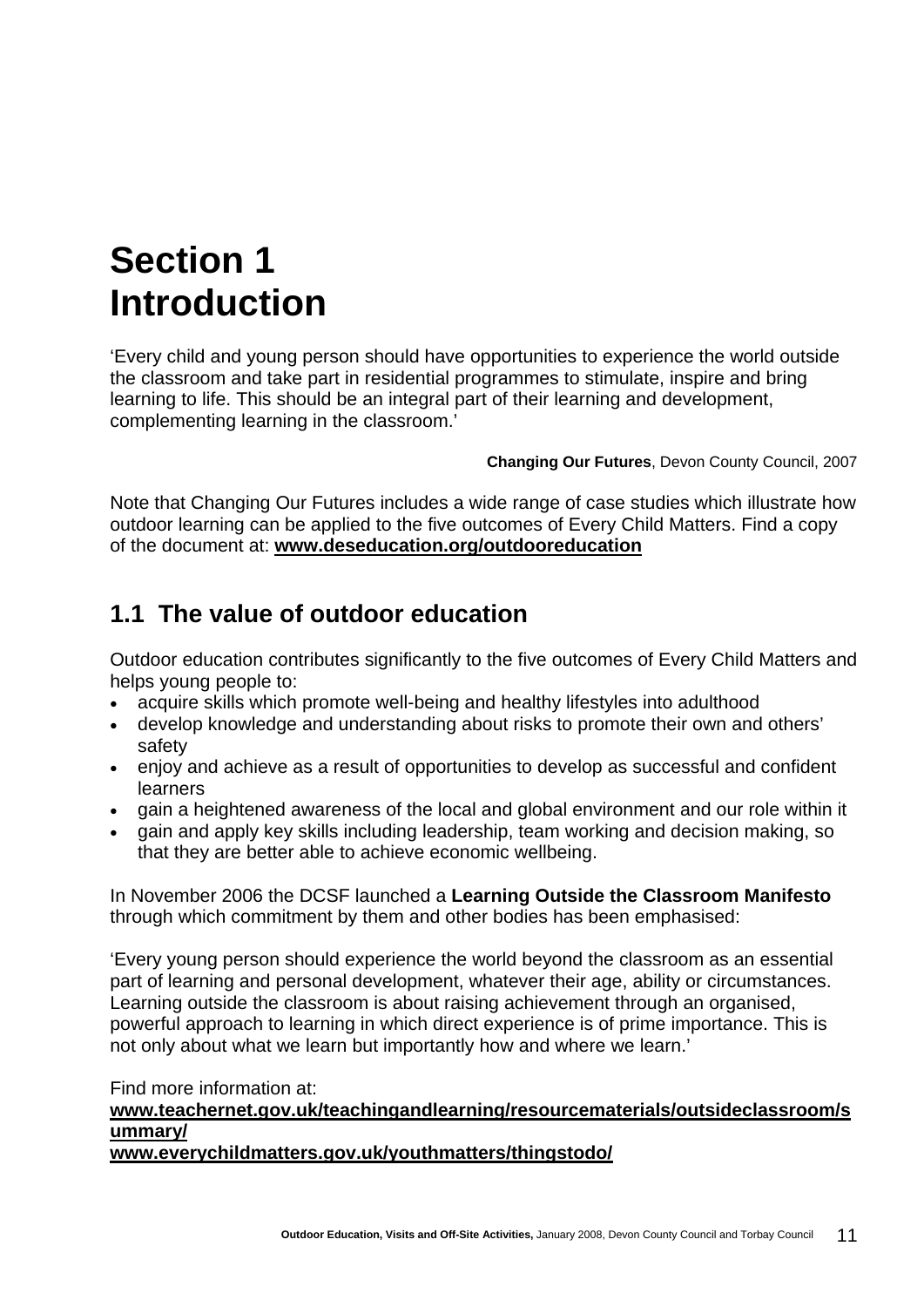## **1.2 Equal Opportunities**

Outdoor education, visits and off-site activities should be available and accessible to all who wish to participate, irrespective of gender, religion, ethnic origin, social background, medical need or physical ability. All young people should be encouraged to participate in as wide a variety of visits and activities as possible.

Planning for visits and activities must take account of the Special Educational Needs (SEN) and Disability Act, 2001 and The Disability Discrimination Act 2005. Schools should seek to anticipate the needs of pupils who are disabled as well as the needs of specific pupils. Specifically, schools must not:

- treat a disabled pupil or prospective pupil less favourably than another for a reason related to their disability and without justification
- fail, without justification, to take reasonable steps to avoid placing disabled pupils at a substantial disadvantage in comparison with their non-disabled peers.

In essence disability legislation requires schools to:

- plan ahead to meet the needs of all disabled pupils
- identify potential barriers to inclusion
- work collaboratively with disabled pupils, their parents and others
- identify practical solutions through a problem solving approach
- ensure that staff have the necessary skills to respond effectively
- monitor the effects of adjustments on a pupil's progress.

Find more information about **The Disability Discrimination Act 2005** and implications for managing educational visits and off-site activities at:

**[www.deseducation.org/outdooreducation](http://www.deseducation.org/outdooreducation)** Click on supplementary guidance.

Find more information from DCSF about promoting the welfare and interests of disabled children at: **[www.teachernet.gov.uk/wholeschool/sen/](http://www.teachernet.gov.uk/wholeschool/sen/)**

### **1.3 The legal framework**

Responsibility for health and safety is shared between the parties involved in managing any programme of work or activity. The level of responsibility relates to the level of control. However, ultimate responsibility rests with the employer. In the case of schools, who the employer is varies:

- For community schools, community special schools, maintained nursery schools and pupil referral units the employer is the local authority.
- For foundation schools, foundation special schools and voluntary aided schools the employer is usually the governing body. This is also the case with Trust Schools.

The local authority is the employer for statutory youth groups.

### **1.31** *The 1974 Health and Safety at Work Act*

*The 1974 Health and Safety at Work Act* requires employers to do all that is reasonably practicable to ensure the health, safety and well being at work of employees and nonemployees, including young people, who are affected by their work. This includes off-site activities.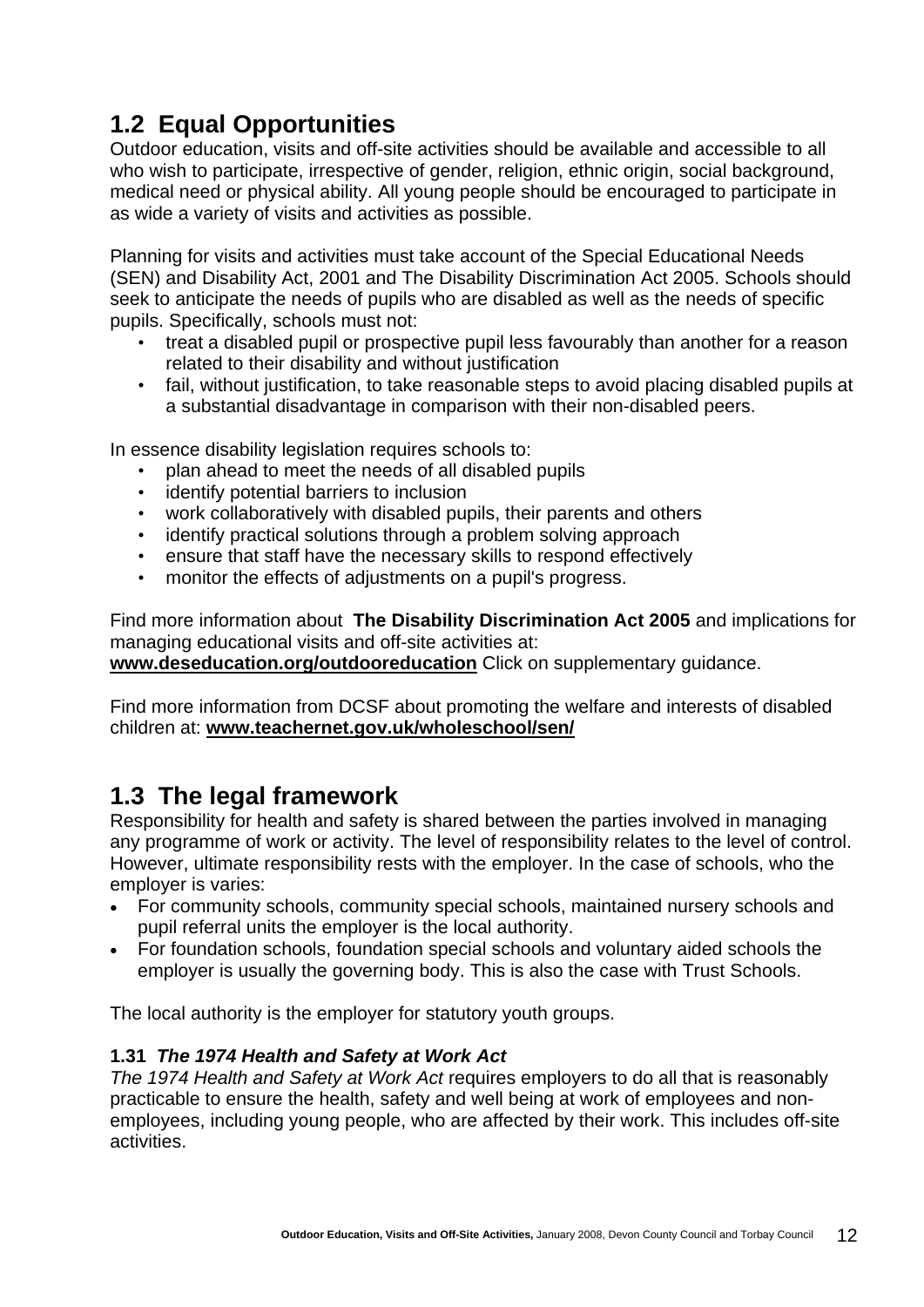The 1974 Act and associated regulations including The Management of Health and Safety at Work Regulations 1999 require that employers:

- **PEDROGOCIAL PRODUCE a health and safety policy linked to risk assessment**
- have in place systems for reporting accidents and incidents
- **PEDROGUCE And implement risk assessments**
- develop measures to control those risks including training and providing information
- appoint people competent to carry out specific tasks
- **develop emergency procedures**
- **number** monitor and review procedures and practice.

This policy document summarises the procedures which should be followed by council employees in managing outdoor education, visits and off-site activities.

Under the same legislation employees, including volunteers, should:

- take reasonable care of their own and others' health and safety
- co-operate with their employer over safety matters
- carry out activities in accordance with training and instruction
- **F** inform the head, manager or party leader of any serious risks.

#### **1.32 Common law**

Common law expects people acting "in loco parentis" to take the same care as a reasonable and careful parent would. This duty is continuous during any visit or off-site activity and cannot be delegated. The principle of being in loco parentis applies to all young people under the age of 18 so parental consent is needed for people under that age.

There is also a higher duty of care on teachers and other professional staff because of the role they carry out and the greater knowledge they are assumed to have of young people and specialised activities. The level of judgement expected of staff is related to that individual's knowledge, experience and training.

Common law indicates that the age of the young person and the nature and location of the activity are factors in determining the degree of supervision required. Staff should consider the known patterns of behaviour of particular pupils or young people. Any action should be in line with developed and accepted practice.

### **1.4 The scope of the policy**

This booklet applies to staff and volunteers working in all Devon County Council and Torbay Council establishments.

The policy also applies to non council establishments which are subject to council registration or inspection. These establishments are expected to work to equivalent standards to those outlined in this booklet.

**We recommend that, in schools where the governing body is the employer, this policy is formally adopted and the same procedures are followed. If such schools do not use the council's policy and procedures they should ensure that equally robust systems are in place.**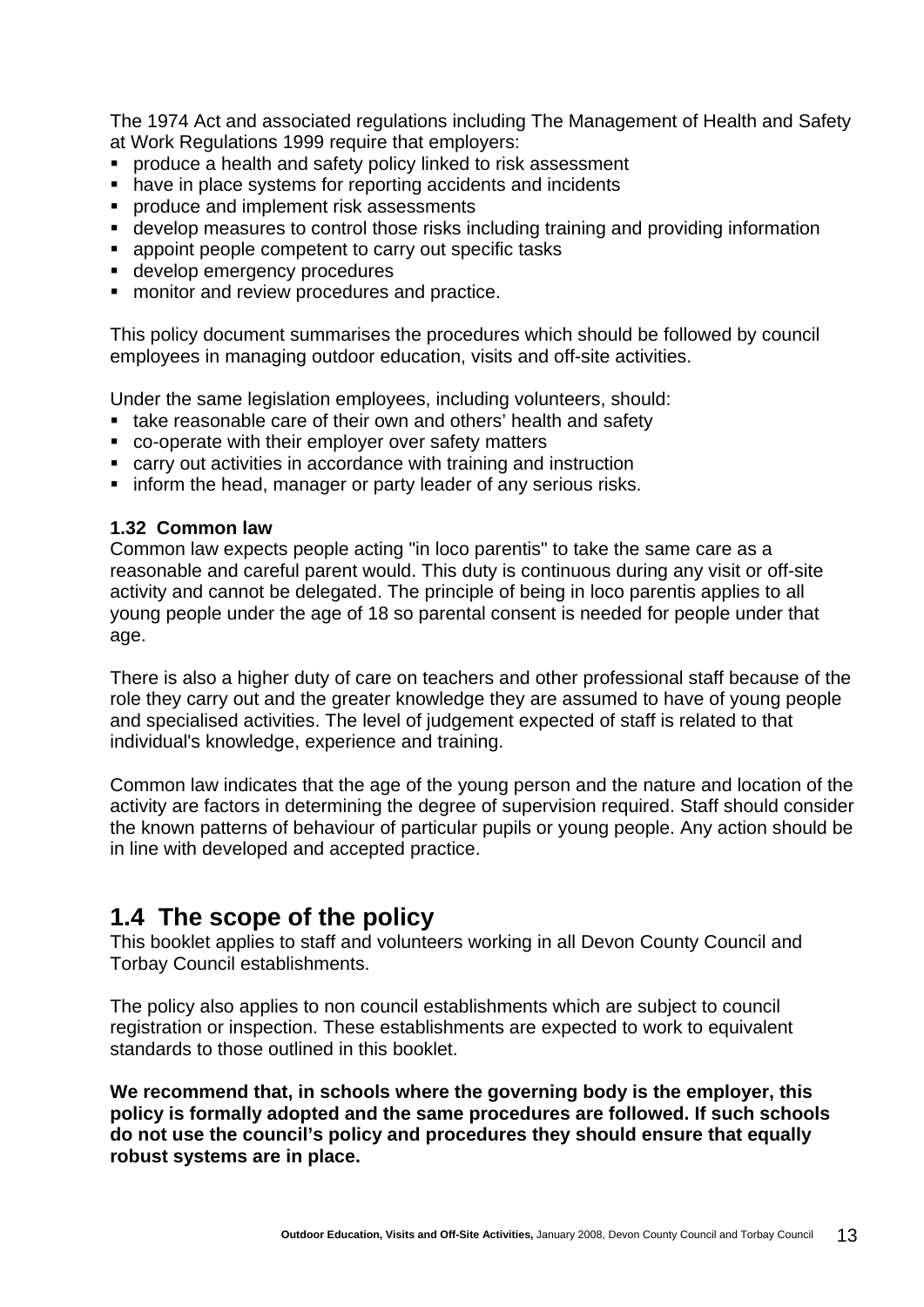A model policy for managing outdoor education, visits and off-site activities at establishment level is available at: **[www.deseducation.org/outdooreducation](http://www.deseducation.org/outdooreducation)** Click on *policies and guidance.*

This booklet applies to all aspects of outdoor education, visits and off-site activities. It includes activities which are overtly hazardous and those where the risk is small. It includes all elements of those programmes including the journey and any residential element.

Although the document has been produced to meet the needs of Children and Young People's Services the guidance should inform good practice for planning and provision for Adult and Community Services.

This policy will also apply to organisations which have formally subscribed and registered their participation in the use of the booklet and associated advice, information and training. Those in charge of young people or adults outside the direct responsibility of the local authority, including non-statutory youth groups and independent schools may also find this guidance useful.

### **1.5 Work experience**

This policy does not cover work experience for which separate arrangements apply. Please note that school journey insurance cover for off-site activities does not apply to work experience. Devon and Torbay Councils have each sub-contracted procedures in connection with policy and guidance for work experience to the Devon Education Business Partnership (DEBP), now part of the Cornwall and Devon Careers Service. Each council, however, has ultimate responsibility for work experience done by school pupils.

For more information contact:

**Devon:** Geoff Hallett, Partnership Manager, Devon Education Business Partnership Phone: 01392 215501 Email: **[geoff.Hallett@careers-cd.org.uk](mailto:geoff.Hallett@careers-cd.org.uk) Torbay:** The 14 -19 Team, Learning and Standards, Torbay Council Phone: 01803 208965 through DEBP listed above.

### **1.6 Terminology**

In this policy terminology has been adopted to incorporate the variety of people the booklet is for and the range of activities involved.

**Council** – This is a combined policy document so unless there is reference to one specific council in the text or the meaning needs additional emphasis, the term council relates to both Devon County Council and Torbay Council.

**Local authority (LA)** – This term applies to both Devon County Council and Torbay Council, unless there is specific reference to one local authority.

**Governors** – members of school and college governing bodies. It also includes members of management committees and other formally constituted groups which have delegated or devolved responsibility.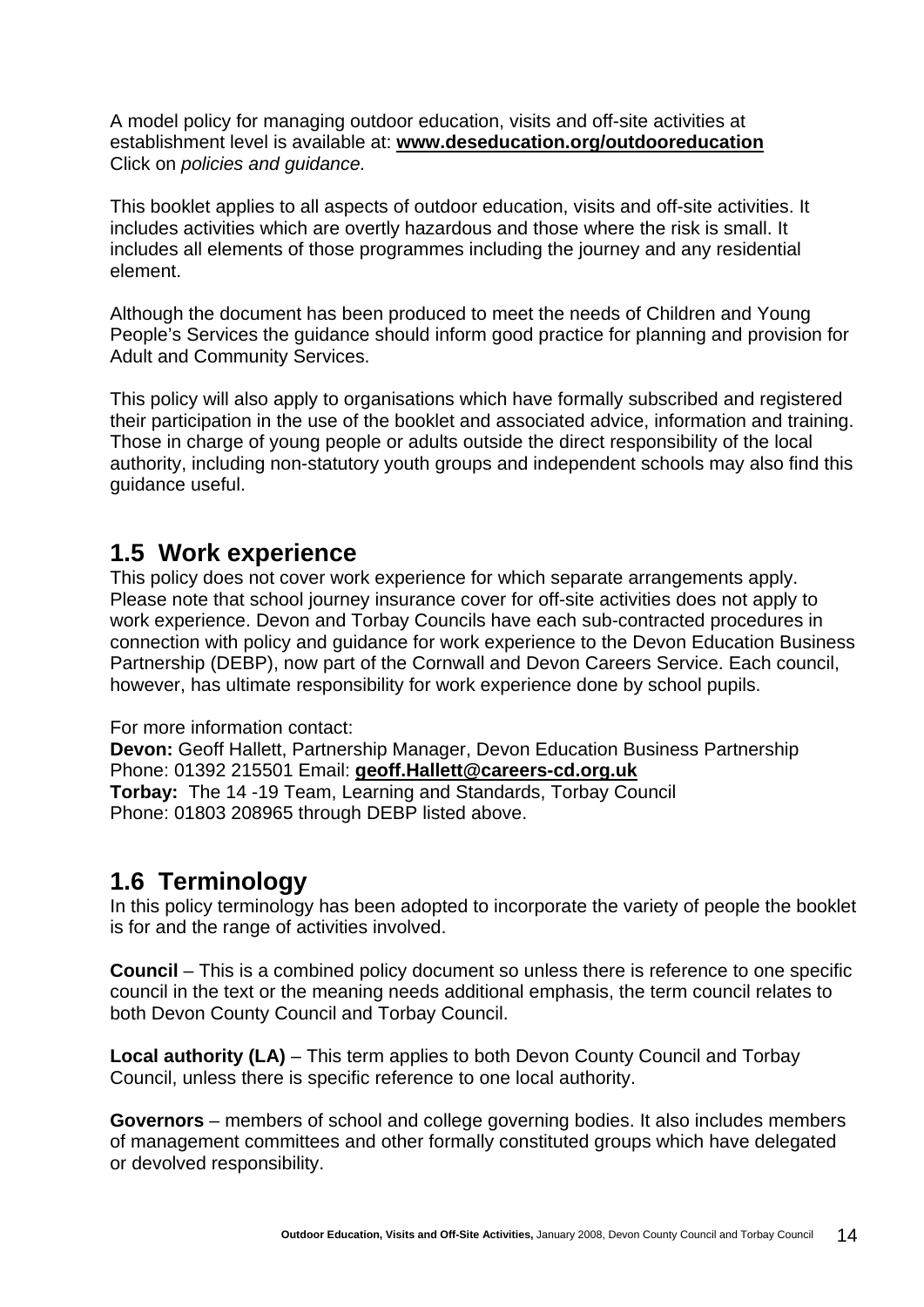**Head** – the head teacher or principal of the establishment or the line manager the party leader is responsible to and whose approval is normally needed for an activity to go ahead.

**Educational Visits Co-ordinator (EVC)** – a member of staff carrying out specified functions on behalf of the head, principal or manager in order to assist with the planning and managing of educational visits and off-site activities.

**Young people** – the participants, pupils or group members the activities are provided for. They will normally be under the age of 18. The word pupil is used where the context is appropriate.

**Parents** – includes guardians or carers where these terms are more appropriate.

**Party leader** -the person who has overall responsibility to the head for the whole group. A number of group leaders may be answerable to the party leader.

**Group leader** – the person who is directly responsible for managing a group engaged in a particular activity, perhaps a teacher, youth worker or volunteer.

**Instructor or Coach** – the person responsibility may be delegated to for specialist instruction or supervision, because of their specific competence in an activity. The group leader or party leader has a responsibility to discuss any concerns they may have regarding safe practice with the instructor and, ultimately, to withdraw members of the group from that activity if they are not confident of the safety standards which are operating.

**Off-site activities** – This includes all aspects of outdoor learning, visits and residential experience which take place away from the school or normal working environment.

**School** – The school or establishment and which is typically responsible for the young people taking part in an activity and within which the party leader works.

### **For Duke of Edinburgh's Award purposes:**

- The **award officer** is the person designated by the [operating authority](#page-0-0) to be responsible for all aspects of Award operation by and within the organisation.
- The **assessor** is an appropriately qualified, experienced or accredited individual, approved by the [operating authority,](#page-0-0) who confirms whether participants have fulfilled the conditions and requirements of a particular [section](#page-0-0) of the Award.
- The **leader** (or unit leader) is a person who co-ordinates, monitors and advises young people in their Award [Group](#page-0-0).
- The **supervisor** is responsible for supporting the participants in a particular [section](#page-0-0) of the Award. In the [expeditions](#page-0-0) section the supervisor is responsible to the operating authority for the safety and wellbeing of the young people during their practice and qualifying ventures. (See Section 4.9)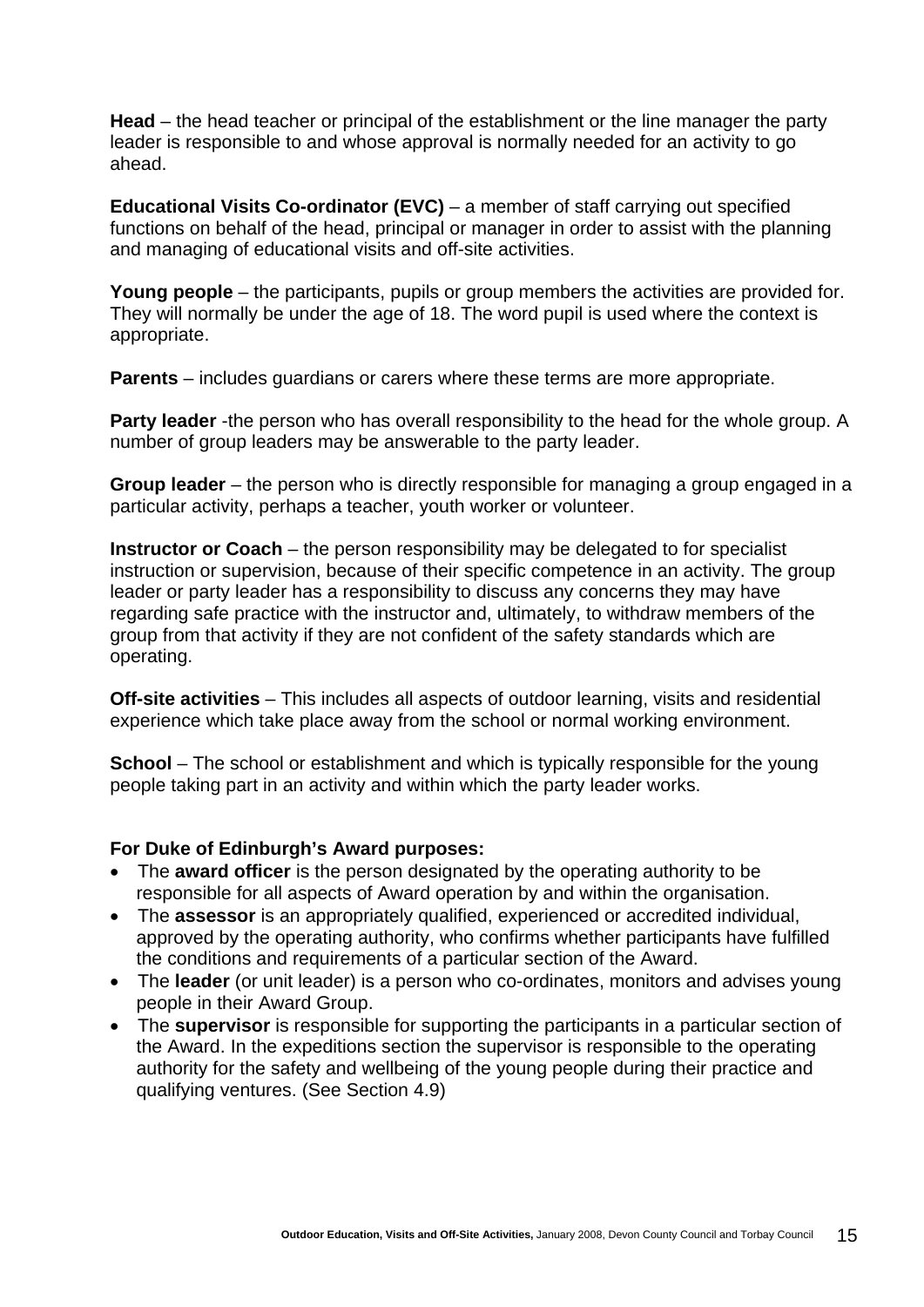### **1.7 Guidance from the Department for Children, Schools and Families**

The Department for Children, Schools and Families (DCSF) provides important guidance on the health and safety of pupils on educational visits. DCSF guidance has informed the development of this policy and further cross-references are made in this booklet.

For more information see:

- Health and Safety of Pupils on Educational Visits 1998, (HASPEV).
- Part 1 Supplement: Standards for LEAs in Overseeing Educational Visits, July 2002. This supplement sets out the functions of the educational visits co-ordinator in schools and the levels of risk management that local authorities and schools could use.
- Part 2 Supplement: Standards for Adventure, July 2002. This is aimed at the teacher or youth worker who leads young people on adventure activities.
- A Handbook for Group Leaders July 2002. This is aimed at anyone who leads groups of young people on any kind of educational visit. It sets out good practice in supervision, ongoing risk assessment and emergency procedures.
- Group Safety at Water Margins. This is aimed at anyone who organises learning activities that take place near or in water, such as a walk along a river bank or seashore, collecting samples from ponds or streams, or paddling or walking in gentle, shallow water.

Available at: **[www.teachernet.gov.uk/visits](http://www.teachernet.gov.uk/visits)** or from DCSF Publications on: 0845 6022260.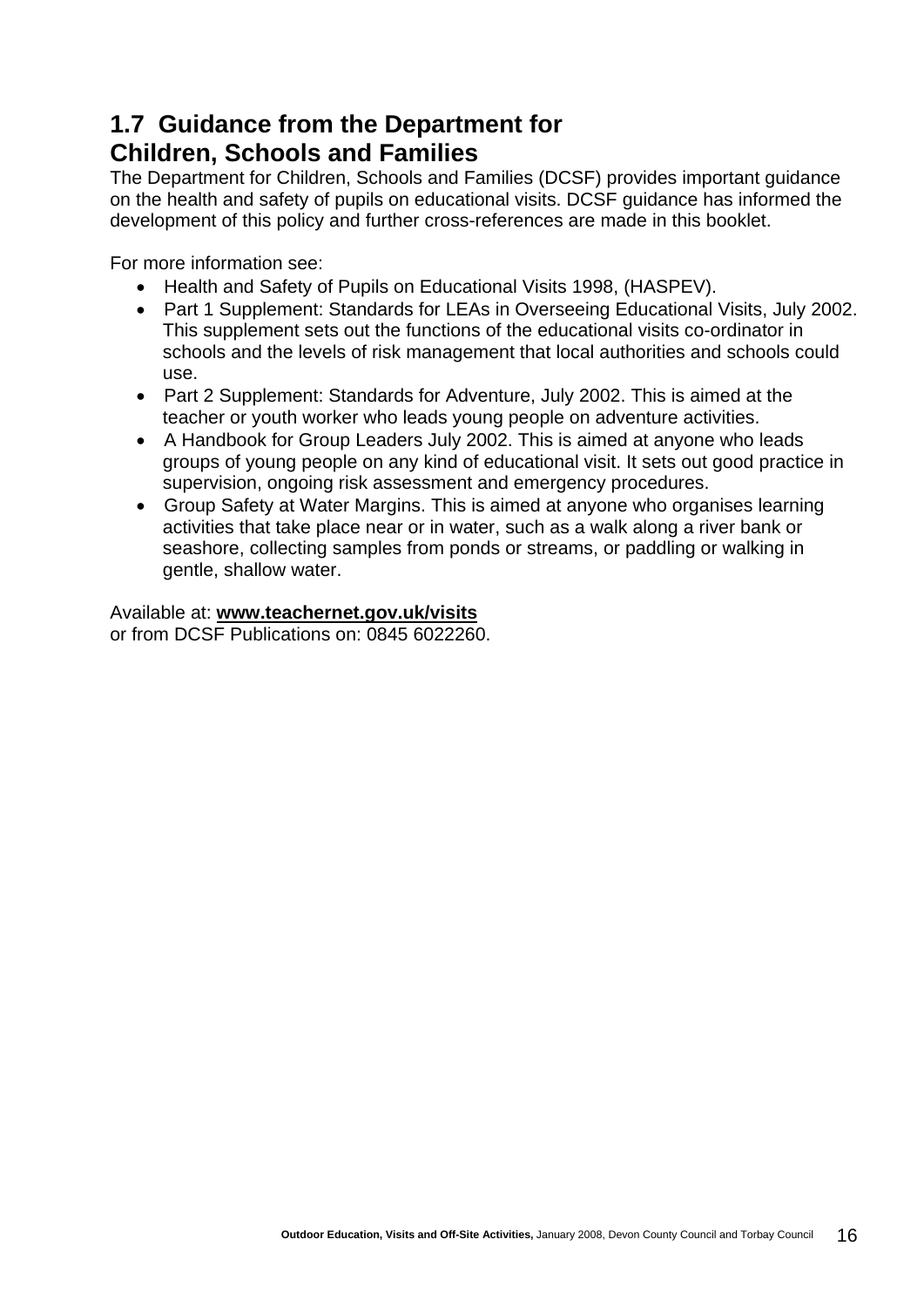# **Section 2 Planning and management**

### **2.1 Roles and responsibilities**

### **The local authority**

The local authority will:

- make this policy document available to all establishments working within the LA, including schools, and to the Duke of Edinburgh's Award
- monitor and assess proposals for specified types of visit
- provide training related to managing off-site activities
- **•** provide access to information and advice
- establish points of contact in the event of an emergency
- maintain specified insurance cover
- **EXECT** monitor and review safety for off-site activities.

### **The governing body - schools and colleges**

The governing body should agree a policy for managing off-site activities. This may be done by endorsing the use of this policy. A model policy for governing bodies to use is available at: **[www.deseducation.org/outdooreducation](http://www.deseducation.org/outdooreducation)**

The governing body policy should include reference to school-based or local procedures for:

- approving off-site activities
- providing training and information
- managing any significant provision which is particular to the school such as a residential centre or minibus
- action in an emergency arising from visits and off-site activities
- reporting accidents and incidents
- monitoring and reviewing policy and practice.

It is recommended that:

- the head (or delegated senior member of staff such as the Educational Visits Coordinator) approves all off-site visits and activities
- the head provides a regular report to the Governing Body summarising the range of visits and off-site activities which have taken place.

### **The head**

The head should ensure that planning and managing off-site activities complies with the policies of the LA and the school. Any significant variation between the LA policy and school procedures must be agreed by the governing body. The head may delegate this function to a senior member of staff acting as the EVC or keep the function personally.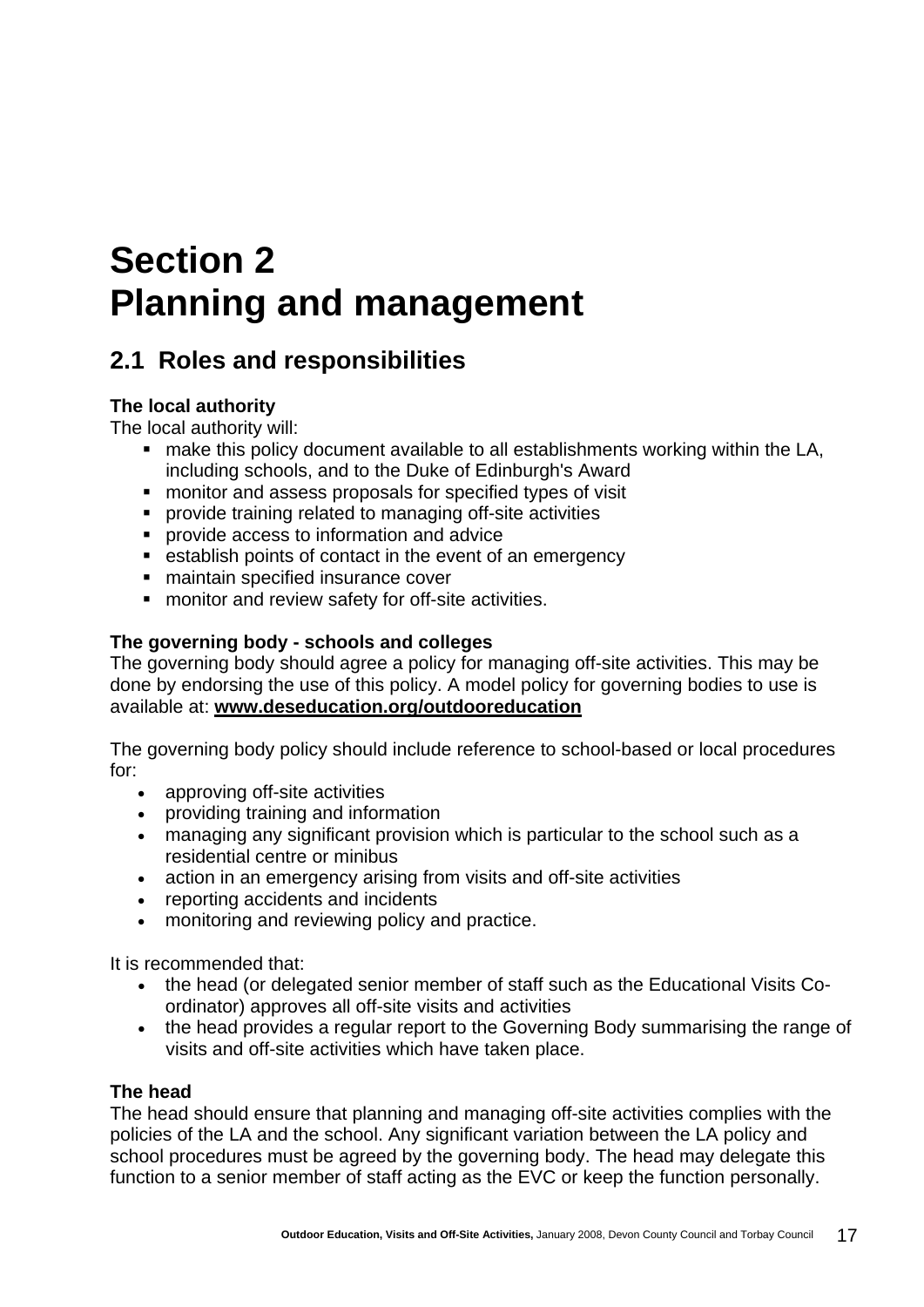However, responsibility in both cases rests with the head and with the governing body. The head should give particular attention to ensuring that:

- the party leader and additional staff are sufficiently experienced and competent to assess the risks and manage the visit or activity for the specific group they are responsible for
- risks have been assessed, appropriately recorded and safety measures put in place.
- procedures for approving off-site activities are followed.

For additional reassurance the head may ask the party leader to show that the planning checklist has been followed (see summary).

### **The educational visits co-ordinator**

A school's EVC may be the head or a senior member of school staff appointed by the head and acting on their behalf. Overall responsibility rests with the head. The EVC should be specifically competent and trained for the task. The EVC should have practical experience in leading and managing a range of visits similar to those typically run by the establishment. Where this is not the case the head must reasonably limit the extent to which the function of the EVC is delegated. The EVC will be the principal contact with the LA over planned visits.

The EVC should work within the functions delegated by the head together with party leaders involved in visits and off-site activities and other staff to help ensure:

- educational visits follow the policies and procedures of the LA and the school
- the management of visits and off-site activities is informed by an appropriate risk assessment
- approval arrangements are satisfactory and based on safe practice and clear educational objectives
- staff have access to advice and information
- leaders and staff meet identified standards and are competent to lead and support particular visits and activities
- relevant training, induction and other Continuous Professional Development opportunities are provided
- procedures are in place to inform parents and for them to give consent
- emergency arrangements are in place for visits and off-site activities
- there is a system to keep and review records of visits, accident and incident reports
- systems are monitored and reviewed.

The EVC should seek to maintain opportunities for young people to engage in a wide range of safe, high quality visits and off-site activities through a clear and robust approach to managing health, safety and welfare.

### **The party leader**

The party leader has overall responsibility for the supervision and conduct of the visit or activity and should be approved by the head or EVC acting on the head's behalf. In particular the party leader should:

- get approval from the head or EVC before any off-site visit or activity takes place.
- follow policy guidelines and regulations of the LA and the governing body
- assess the risks involved and amend any previously recorded risk assessment as appropriate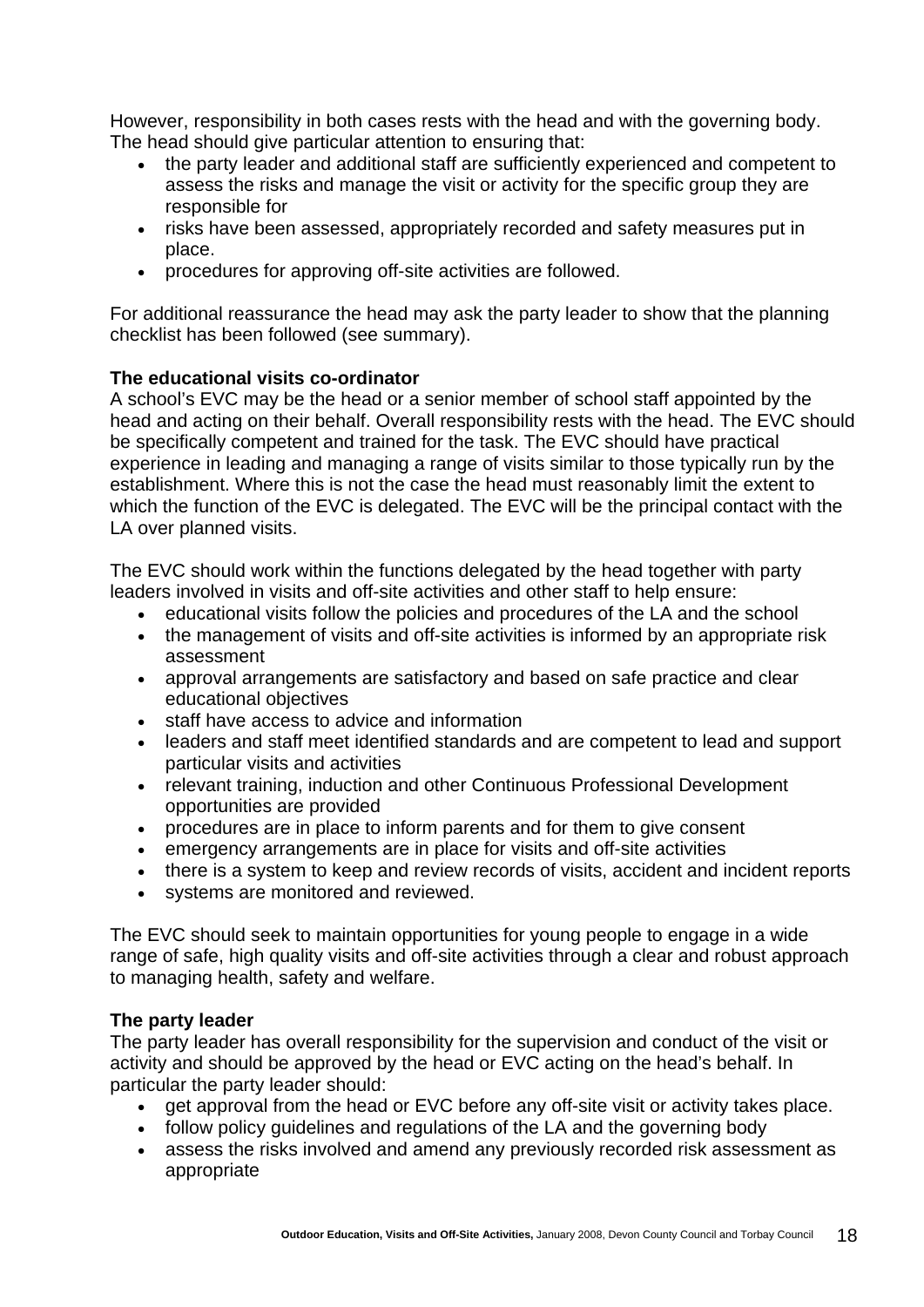- consider the planning checklist in this booklet to ensure all procedures are being followed
- inform parents about the visit and gain their consent where appropriate
- reassess risks while the visit or activity takes place and act on that assessment.

### **Additional members of staff and volunteers**

Members of staff, volunteers and parent helpers should:

- assist the party leader to ensure the health, safety and wellbeing of all young people and adults on the visit
- be clear about their roles and responsibilities while taking part in a visit or activity and carry out that role in an appropriate manner.

### **Young people**

While taking part in off-site activities young people also have responsibilities which they should be made aware of by the party leader or other members of staff, for their educational development, their own health and safety and that of the group. Young people should be involved, at an appropriate level, in the planning and managing of visits and activities including risk assessment. Young people should:

- not take unnecessary risks
- follow instructions of the party leader and other members of staff
- behave sensibly, keeping to any agreed code of conduct
- inform a member of staff of significant hazards.

### **Parents**

Parents have an important role in deciding whether any visit or off-site activity is suitable for their child. Parents should:

- inform the party leader about any relevant significant medical, psychological or physical condition
- provide an emergency contact number
- sign the consent form.

### **2.2 Competence to lead**

The single most important factor in ensuring the safety of participants involved in a visit or activity is the competence of the party leader.

When assessing the competence of a member of staff to lead a visit the head or the EVC should consider these questions.

- What is the reason for the visit?
- Is the leader an employee of the LA?
- Does the leader have a sufficient understanding of their responsibilities?
- Does the leader have the necessary organising ability?
- Is the leader competent in risk assessment and risk management?
- Does the leader have suitable prior knowledge of the young people they will be responsible for?
- Does the leader have sufficient experience of leading similar visits?
- Does the leader have appropriate qualifications, is suitably up to date and fit to lead the programme?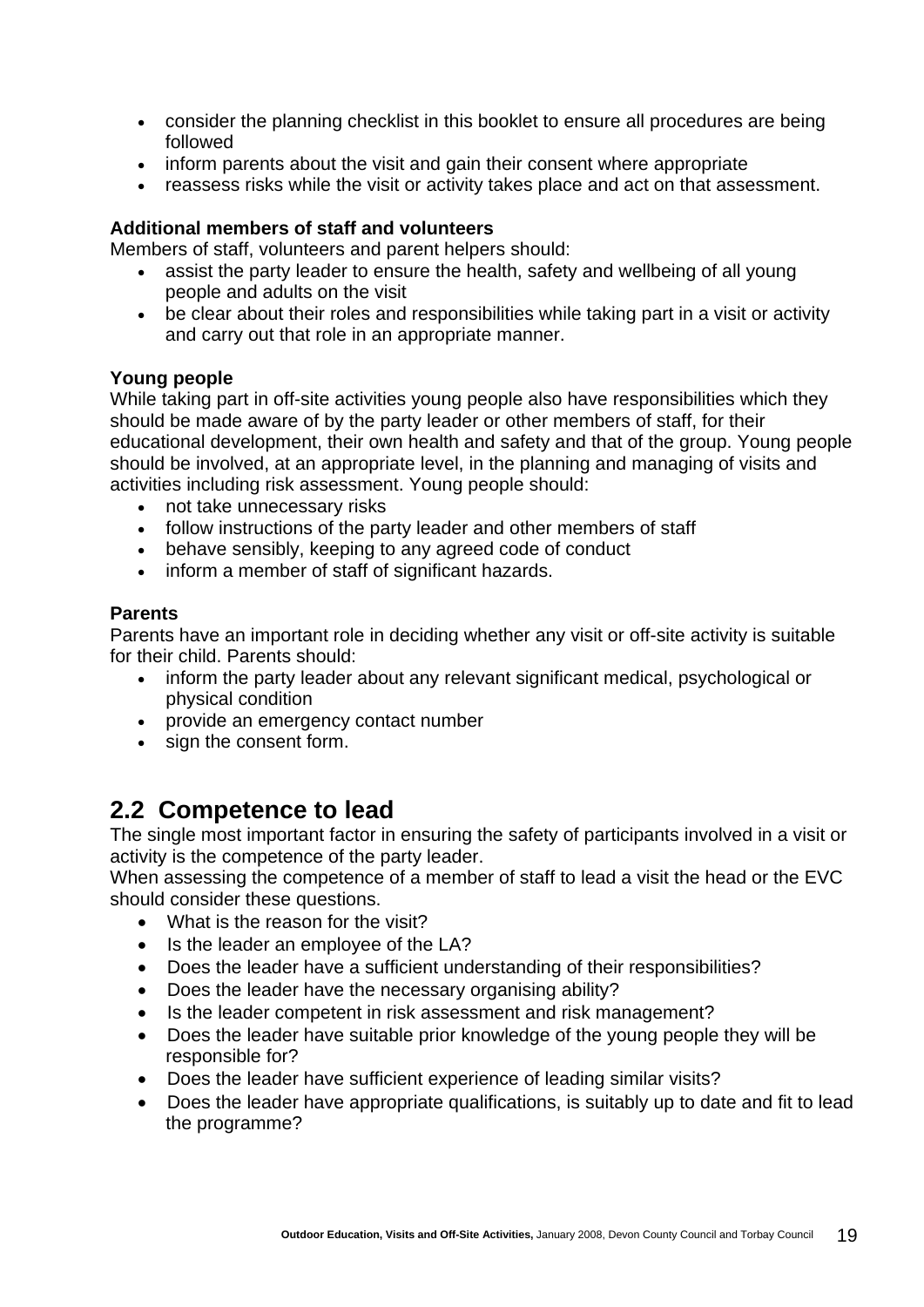### **2.3 Monitoring**

The head and the EVC should ensure that there are suitable arrangements to monitor educational visits and off-site activities so that they have a sound picture of practice during those visits and activities. This may include:

- more detailed discussion with the party leader and other staff about proposed plans on a sample basis
- identifying a senior member of staff who may accompany visits on a sample basis to observe some or all of the provision, to help identify areas of good practice and areas for improvement
- reviewing the outcome of visits with the party leader to discuss outcomes and any incidents which may have occurred.

### **2.4 Risk assessment**

### **The risk assessment of off-site visits and activities is simply:**

- the careful identification of what could go wrong or cause harm during the visit
- making a judgement assessing the risks to see whether the planned precautions reduce the risk of significant harm to an acceptable level
- determining what else may need to be done if the risk has to be reduced further.

The risk assessment process forms the backbone of planning any educational visit. Risk assessment is a legal requirement. It is also a process that promotes good practice.

Every educational visit must be subjected to a risk assessment process. The complexity of the risk assessment, and the method of recording the risk assessment, will vary according to the nature of the visit. In every case, documentary evidence should exist to show that a proper assessment of the risks involved has been made and precautions identified to reduce the risks to an acceptable level.

A primary objective of most outdoor activities and educational visits is to enable young people to achieve realistic challenges and to give them the opportunity to take responsibility for themselves. Young people should be involved in the risk assessment and planning process. See **[www.deseducation.org/outdooreducation](http://www.deseducation.org/outdooreducation)** for more information.

Risk assessment for educational visits can be considered as having three levels:

### **1. Generic risk assessment**

This is a statement of good practice that applies to the activity whenever and wherever it takes place. The assessment may take the form of local authority policies, national governing body guidelines for a particular activity, or the establishment's own policies and procedures. For information, see the generic risk assessments at: **[www.deseducation.org/outdooreducation](http://www.deseducation.org/outdooreducation)**

### **2. Event specific risk assessment**

An event specific risk assessment should be completed by the party leader and is unique to each visit. It takes into account the site, individuals within the group and activity specific needs such as the environment, accommodation, travel and transport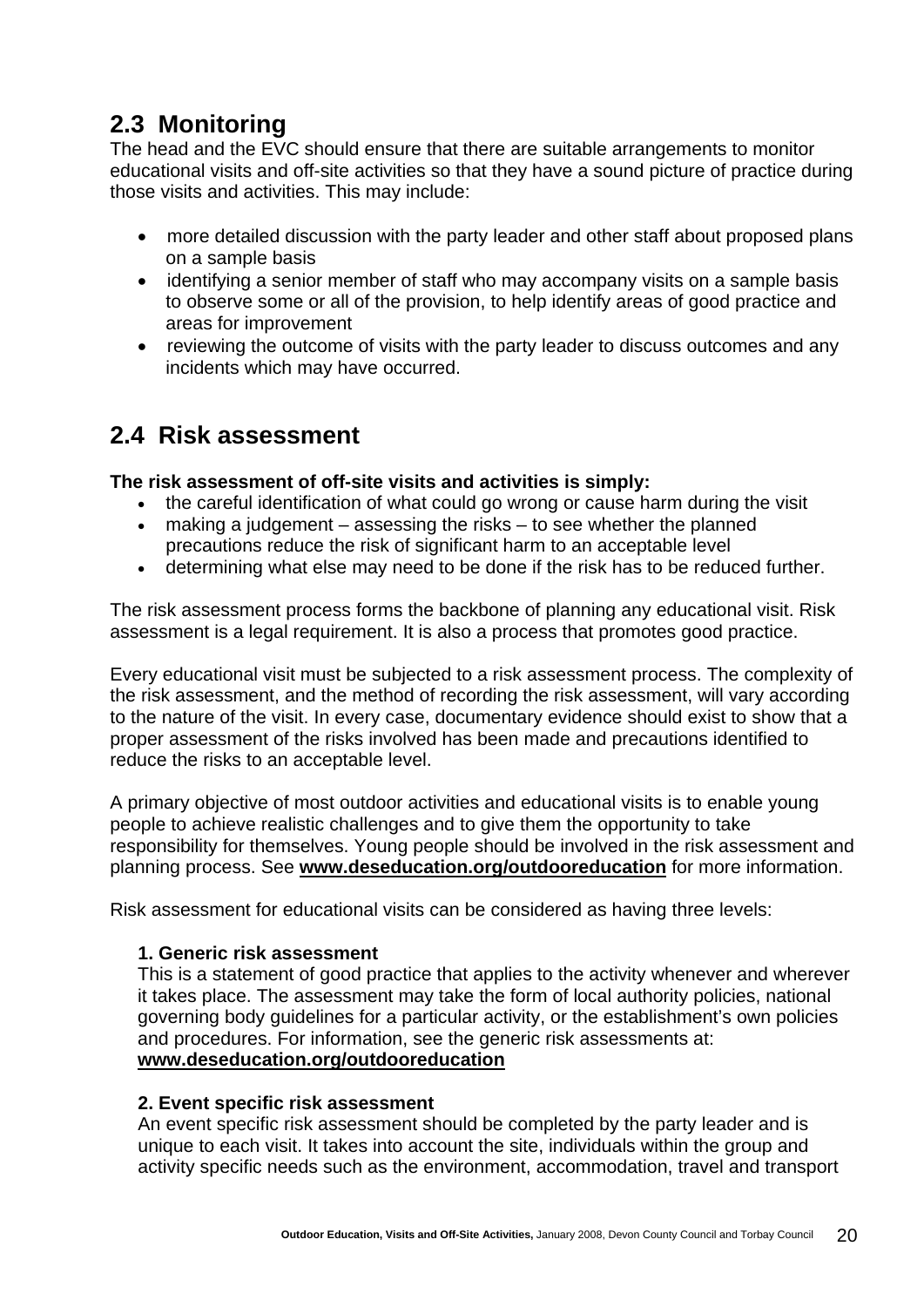and the leaders' expertise. It may include the supervision of young people when not engaged in activities led by an external provider. The event specific risk assessment may be an annotated or amended generic risk assessment. Sample risk assessments are included in this booklet.

The event specific risk assessment may simply be a reference to a generic risk assessment that has been modified. It may include a note of young people with special needs, or a particular issue relating to the venue being visited. It could be that a whole new risk assessment is needed, if the visit is unique or very unusual. It is desirable that establishments develop a paper or electronic file of event specific risk assessments that can be used each time that event takes place, with minor modifications if needed.

### **3. Ongoing or dynamic risk assessment**

This involves professional judgements by all those involved in the visit in response to changing circumstances during the visit. The ongoing risk assessment monitors the control measures and adapts or confirms them as required. These ongoing decisions will determine the safety of the group and the success of the activity. It is not expected that leaders write down this ongoing risk assessment.

- Risk assessment is a legal requirement but it does not mean that you need to create lengthy and complex documents yourself. Most visits have been done before so use existing risk assessments as the basis for yours and modify or annotate as appropriate. Form SOE6 may be used or adapted for this task.
- You do not need to see the detailed risk assessment produced by an external provider if you are confident about the overall management of that provider. Form SOE5 helps you to confirm standards are appropriate. One significant exception to this concerns overseas expeditions, where it is recommended you look through the detailed risk assessment produced by the provider.

### **2.5 Approval procedures**

All party leaders undertaking off-site activities with young people as part of their work with the local authority should follow the system of approval outlined below.

- For any off-site activity the approval of the head, or EVC as the delegated member of staff, is required. The establishment must keep a record of these visits and details may be requested by the LA as part of its statutory supporting and monitoring role. We recommend that these details are held on Evolve.
- Plans for activities in Categories B and C must also be approved by the adviser for outdoor education on behalf of the LA where the LA is the employer or where the governing body is the employer and formally adopts this policy. This ensures that suitable monitoring may take place and complies with the LA's insurance procedures.
- For the Duke of Edinburgh's Award Scheme in Devon there is a separate system of approval for activities which take place as part of the scheme, based on the same activity guidelines and regulations - see Section 4.9.
- All staff and volunteers who have regular or unsupervised access to young people must be CRB checked.

These arrangements also apply to the supervision of group members over the age of 18 where deemed appropriate by individual establishments.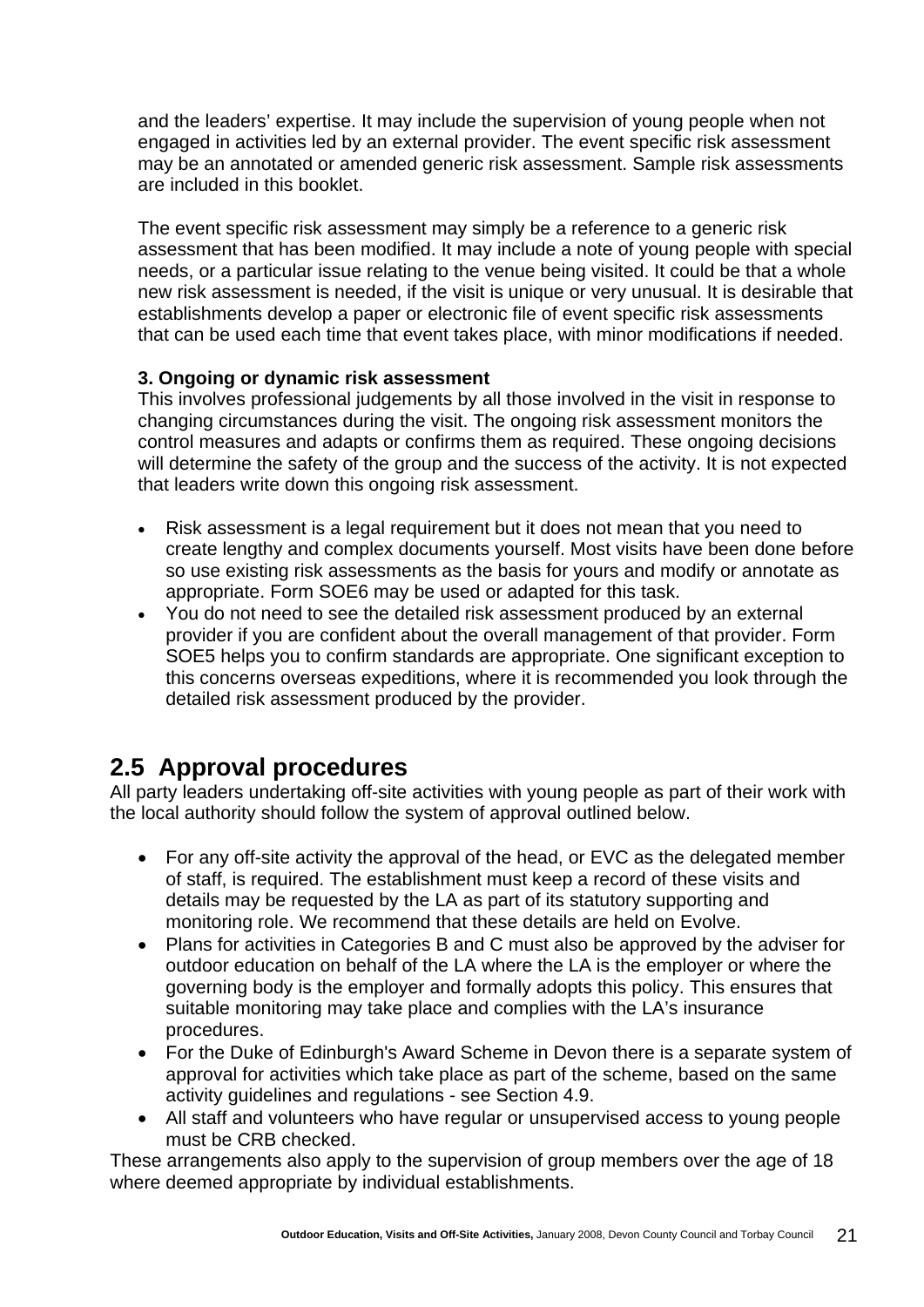| Category    | <b>Examples of programmes</b>                                                                                                                                                                                                                                                                                                                                                                                                       | <b>Approval procedure</b>                                                                  |
|-------------|-------------------------------------------------------------------------------------------------------------------------------------------------------------------------------------------------------------------------------------------------------------------------------------------------------------------------------------------------------------------------------------------------------------------------------------|--------------------------------------------------------------------------------------------|
|             |                                                                                                                                                                                                                                                                                                                                                                                                                                     |                                                                                            |
| A           | Day visits not involving adventurous activities<br>Residential visits not involving adventurous<br>activities                                                                                                                                                                                                                                                                                                                       | Approved by the head or<br>delegated to EVC                                                |
|             | This includes; visits, journeys, sporting and<br>$\bullet$<br>physical education activities and<br>environmental studies for which the element<br>of risk is similar to that encountered in daily<br>life. Examples include farm visits, forest<br>schools, visits to sites of historic,<br>commercial or cultural interest, most<br>fieldwork, leisure centre visits, ice skating,<br>local walks, journeys to the zoo or theatre. |                                                                                            |
| A           | Use of outdoor and residential centres<br>managed by Devon County Council such as<br>Haven Banks, Pixies Holt, Dartmoor Training<br>Centre, Start Bay Centre, Wembworthy Centre<br>and Grenville House, Brixham.                                                                                                                                                                                                                    | Approved by the head or<br>$\bullet$<br>delegated to EVC                                   |
| A           | Physical education and activities provided as<br>part of PE lessons.                                                                                                                                                                                                                                                                                                                                                                | Approval by the head or<br><b>EVC</b>                                                      |
| B           | Adventurous activities - residential or non-<br>residential<br>Outdoor and adventurous activities including                                                                                                                                                                                                                                                                                                                         | Approved by the head or<br>delegated to EVC<br>and<br>Approved by the adviser<br>$\bullet$ |
|             | those listed below                                                                                                                                                                                                                                                                                                                                                                                                                  | for outdoor education on<br>behalf of the LA                                               |
| $\mathsf C$ | Overseas and other provision<br>All visits abroad.<br>$\bullet$                                                                                                                                                                                                                                                                                                                                                                     | Approved by the head or<br>delegated to EVC<br>and                                         |
|             | Activities in the air – except commercial<br>flying<br>Any other activity or programme where there<br>$\bullet$<br>is significant concern about safe practice.                                                                                                                                                                                                                                                                      | Approved by the adviser<br>for outdoor education on<br>behalf of the LA.                   |

There are three categories of activities and associated approval.

**Where the governing body is the employer, the governing body must decide**  whether the council's policies and procedures will be followed or must ensure **equally robust alternative arrangements are in place.**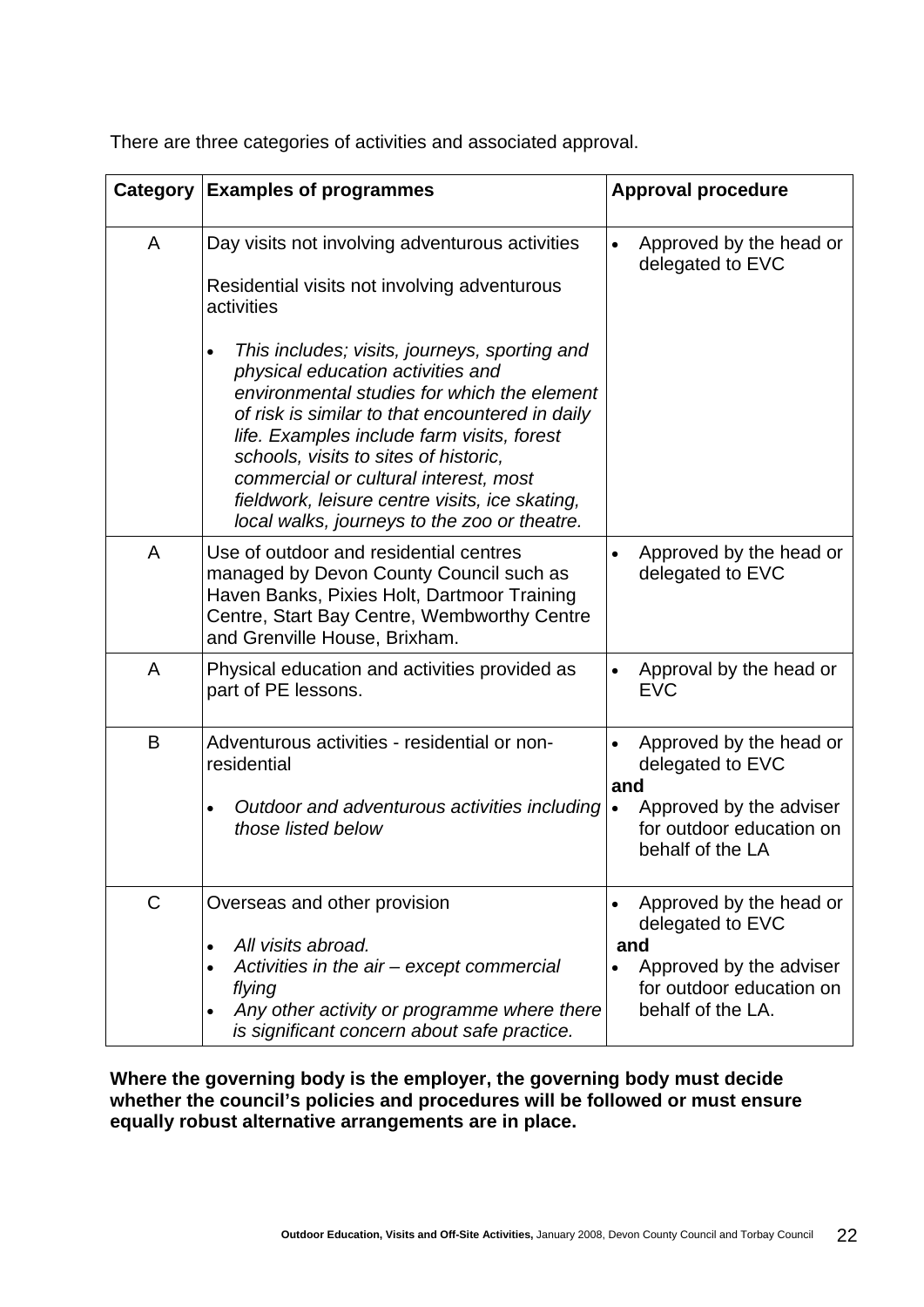### **Local authority approval**

Where LA approval of plans is required, details should be provided to the adviser for outdoor education:

- at the planning stage for overseas expeditions, before a contract is agreed with any external company
- three months or more in advance for visits abroad
- two months or more in advance for residential visits which involve adventurous activities
- at least two weeks in advance for non-residential adventurous activities.

### **Category B**

• Category B activities may take place in hazardous or remote environments and require specific skills, experience and safeguards in order to contain risk at an acceptable level. Approval will normally only be given where activity leaders are appropriately qualified and experienced. In addition to technical competence, recognised by qualification, the head should be satisfied that the individual has adequate nontechnical skills and judgement to supervise or manage the group in question.

### **Category B activities include:**

| <b>Land based</b>                                                                                                | <b>Water based</b>                                   |
|------------------------------------------------------------------------------------------------------------------|------------------------------------------------------|
| Camping more than 30 minutes away from<br>shelter or habitation                                                  | Canoeing or kayaking                                 |
| Caving                                                                                                           | Coastal and off-shore cruising                       |
| Cycling more than 30 minutes away from<br>shelter or habitation (walking distance)                               | Power boating                                        |
| Horse riding or pony trekking where a riding<br>school or trekking centre is not used                            | Sailing                                              |
| Mountain and moorland activities more than<br>30 minutes away from shelter or habitation                         | Sea fishing from a boat                              |
| Rock climbing, including abseiling, on<br>natural crags or using climbing walls which<br>are not on school sites | Snorkelling and sub aqua in the sea or open<br>water |
| Gorge walking, coasteering or similar<br>combined water and rock activities                                      | Surfing                                              |
| Snow sports in UK resorts - not including dry Water skiing<br>slope skiing                                       |                                                      |

See the information on adventurous activities in Section 4.7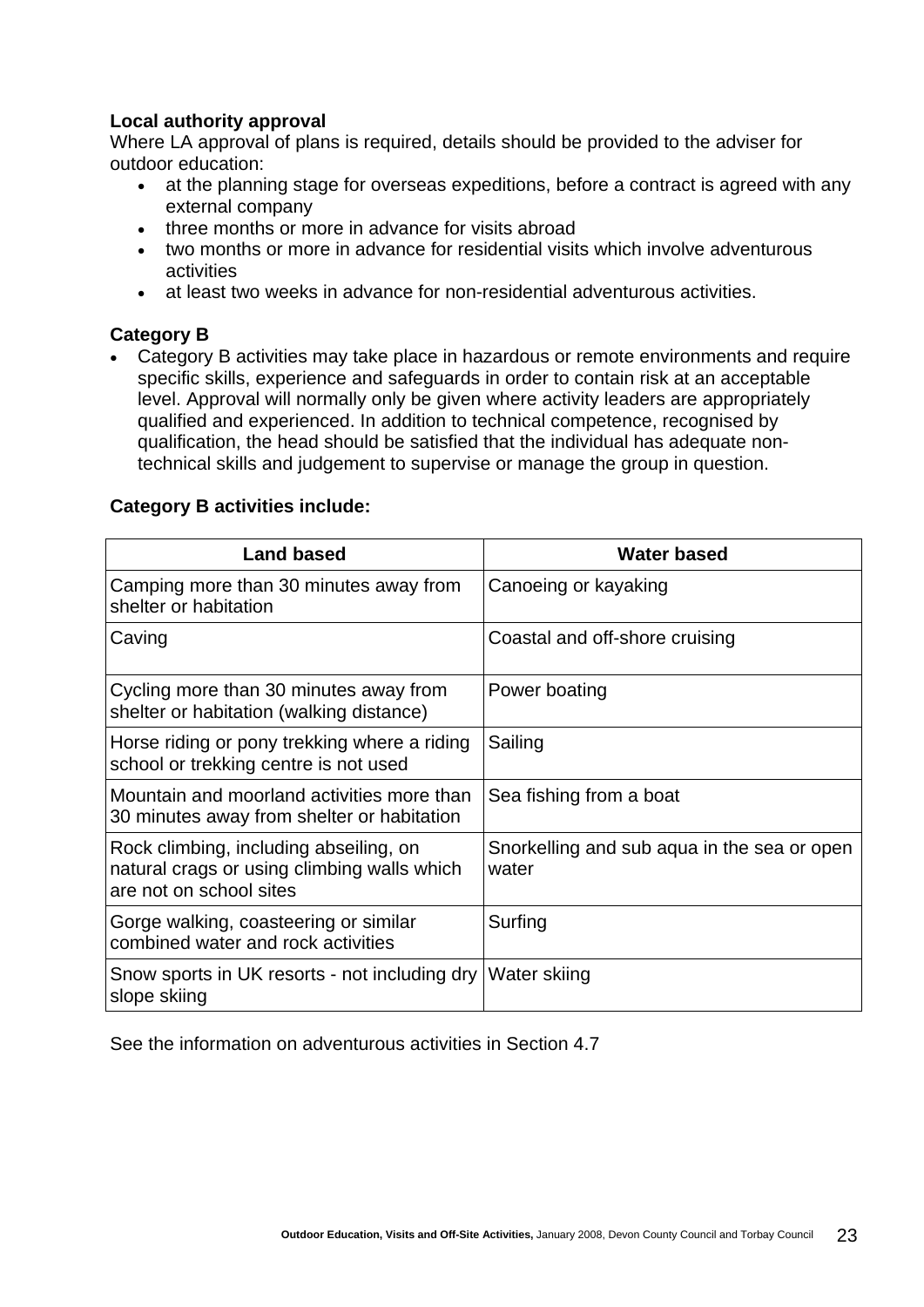### **2.6 Evolve**

A web based notification system, Evolve, is being introduced across all schools and other establishments from January 2008. Training will be provided for EVCs. This will enable schools more easily to:

- share information within the establishment
- share information with the LA
- learn from other schools' use of external providers
- build a record of visits and activities carried out each year
- reduce paperwork
- simplify and speed up approval processes
- assist record keeping
- manage health and safety requirements in this area.

We intend that schools and other establishments will be given additional delegated responsibilities for approving visits and activities in Categories B and C in due course. This would apply to schools and establishments which have well-established procedures working through a named EVC and using Evolve for all visits and off-site activities.

Find more information at: **[www.devonvisits.org.uk](http://www.devonvisits.org.uk/)**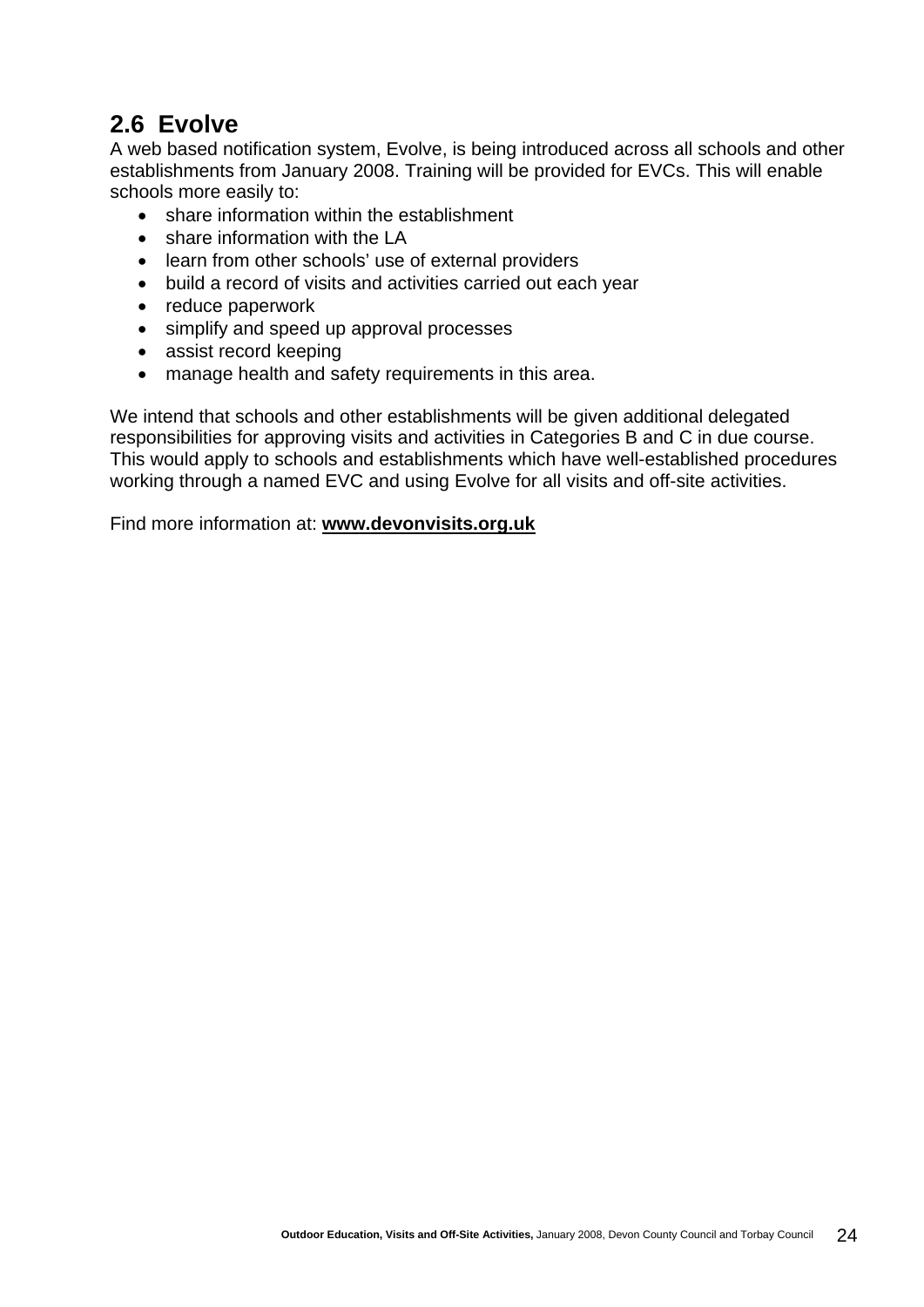## **Section 3 Organisation**

### **3.1 Supervision**

There are many variables which govern appropriate staffing ratios. The following ratios apply to supervising young people under the age of 18 and should be seen as minimum figures. They should not normally be exceeded except where examples are specified. The critical factors are to ensure there is an appropriate level of supervision, informed by risk assessment of the individual visit, taking account of the special needs of any individual young person. (Also see 2.5 - Approval procedures.)

### **Category A:**

A minimum ratio of 1 adult to 15 group members is recommended, unless the group members are under the age of 8, in which case a minimum ratio of 1:6 is recommended.

There may be occasions, particularly in the use of school transport, journeys between school sites or in the neighbourhood of the school, where the above ratio may reasonably be increased as decided by individual heads, based on an assessment of risk.

### **Category B:**

Ratios are specified for particular activities in Section 4.

Experienced instructors may exceed the ratios laid down in light of their assessment of the risks in a specific situation. However, standard practice is as described. For other non-specified activities guidance on ratios may be determined with the adviser for outdoor education but will generally not exceed 1 adult to 10 group members.

### **Category C:**

1 adult to 10 group members is the recommended minimum staffing ratio for visits abroad, but with a minimum of two adults accompanying the group.

### **5 - 8 years old**

In each of the above categories a minimum ratio of 1 adult to 6 group members is recommended for children between the ages of 5 and 8. This will need to be further adapted for children in the foundation stage or early years, informed by the factors listed below.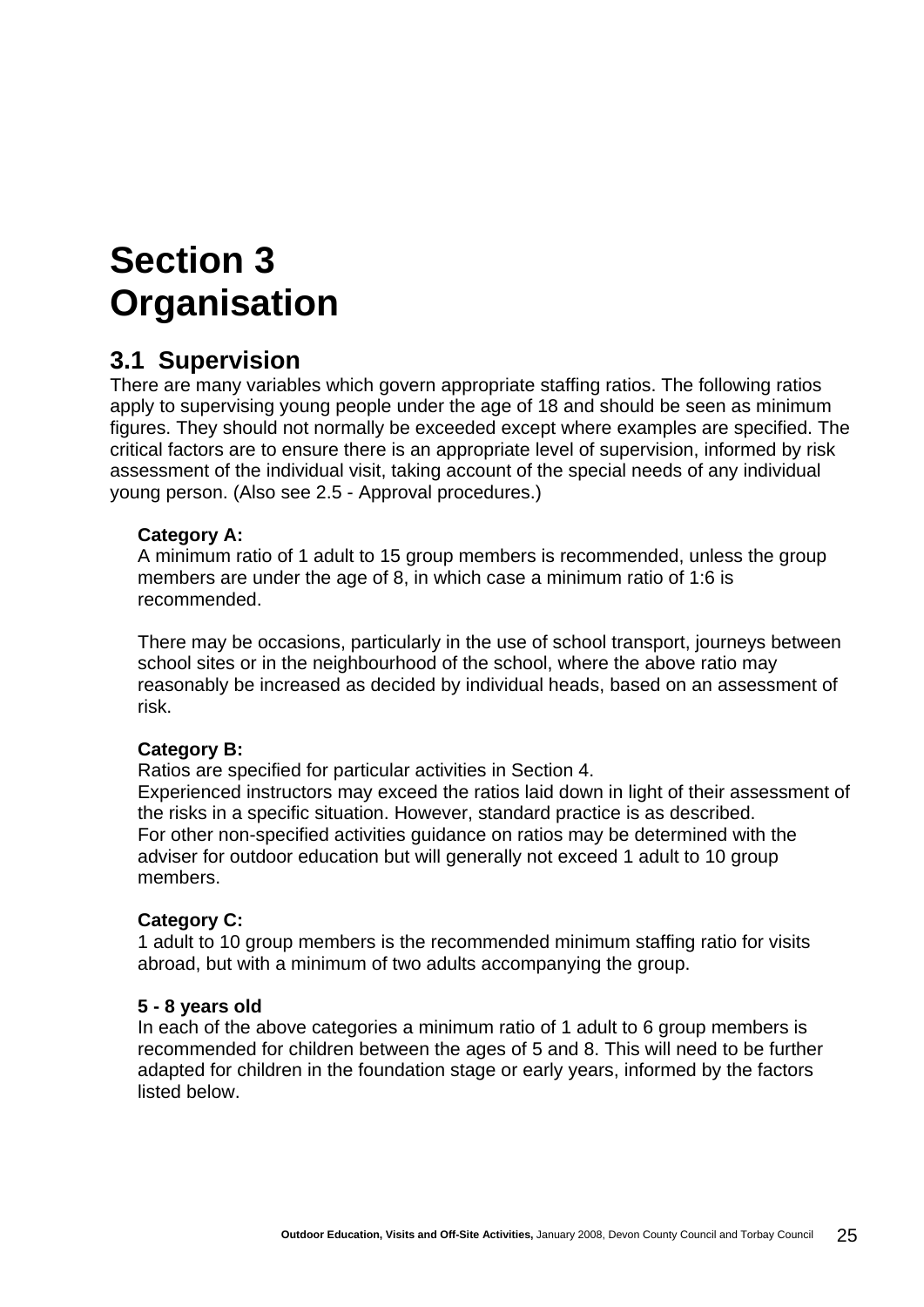### **Early years – from 0 - 5 years old**

For outings, the staffing ratio must be within that which is required in the school or setting and will typically need to be an improved ratio. For further information see Section 3.12 below and links to the Statutory Framework.

### **3.11 Improved staffing ratios**

An improvement in the basic ratios and staffing outlined above should be informed by risk assessment and may be needed depending on:

- the sex, ages, attitudes, disability, behaviour and competence of the group members
- the extent to which people with special health needs or learning difficulties are included in the group
- the nature of any planned specialist activities
- the experience and expertise of the adults
- the duration and nature of the journey
- the need to maintain a complete programme of supervision
- the type of accommodation
- the competence of the staff -inexperienced staff should be counted as group members.

For all except very small groups, each party should be accompanied by at least one additional adult who is considered responsible by the party leader and the head. This is essential for all visits abroad where the party comprises young people under the age of 18. For any visit where the party splits into sub groups the party leader will need to consider whether two adults need to accompany each group.

### **3.12 Early Years (0-5 years)**

There is an expectation in the Early Years Foundation Stage that all children have daily access to the outdoors. Teachers should therefore ensure that provision enables access to the outdoor environment, including use of the wider context in the local community. These activities and experiences will need to be planned in the same way as those offered in the classroom.

In accordance with the statutory framework, staffing arrangements for outings and visits off-site must be organised to ensure safety and meet the needs of the children. For each outing providers must carry out a risk assessment which includes an assessment of adult to child ratios. This assessment must take into account the nature of the outing. Information can be found in the Framework, Appendix 2. In general, the ratio for outings will be at least equivalent to the statutory ratio which applies to the school or early years setting and in most cases will require an improvement in those ratios.

### For further information see:

### **The Early Years Foundation Stage Statutory Framework and Guidance** at: **[www.standards.dfes.gov.uk/primary/publications/foundation\\_stage/eyfs/](http://www.standards.dfes.gov.uk/primary/publications/foundation_stage/eyfs/)**

### **3.13 Special needs**

For special needs groups a minimum ratio of 1 adult to 6 group members is recommended. There are many circumstances where young people with learning difficulties or physical needs will need this ratio to be improved. Where there are more than three group members with special needs the party should be accompanied by at least one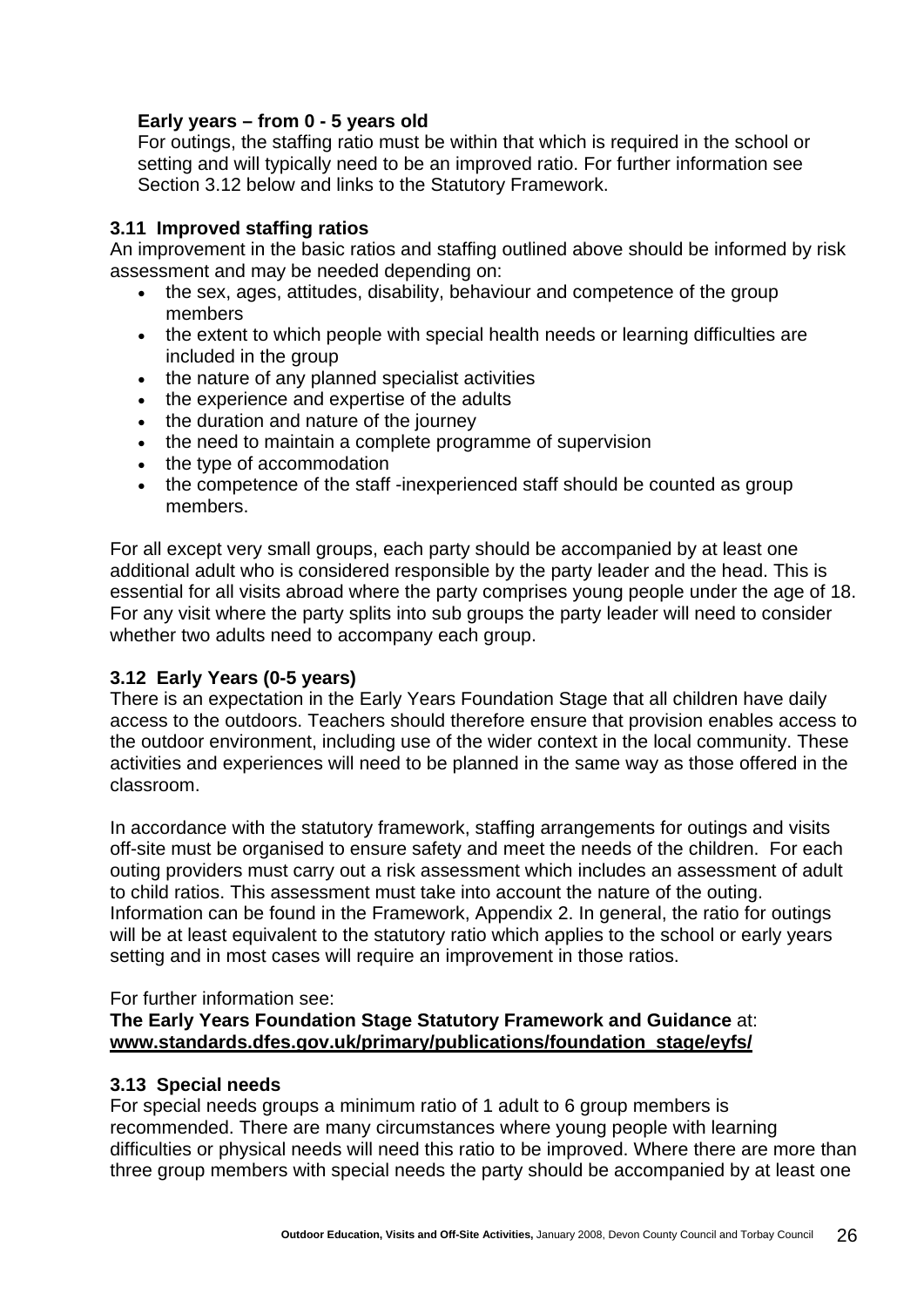additional adult who is over the age of 18 and considered responsible by the party leader and the head.

The individual education plan (IEP) for each young person who has special needs will help to determine the degree of additional support they need for off-site activities. Young people with special needs, like all young people, should be encouraged to participate in as rich a variety of outdoor education as possible *(see Section 1.2).*

Outdoor education for people with special needs should take place with a closely defined purpose in mind. The party leader must have a knowledge of the physical, mental, sensory and behavioural needs of group members and of the implications of these for the activity. Parents should be consulted and kept informed.

When young people with special needs are working with external providers, for example at an outdoor centre:

- allow sufficient time for discussion and outlining procedures activities may need to be explained one step at a time, making clear what is expected of participants
- the respective roles of the group leader and the instructor may need to be discussed prior to an activity
- external staff will need to be informed of the special needs of group members.
- a procedure with the instructor should be established for withdrawing any participant if needed
- close attention should be given to medical and dietary needs and any emergency medical procedure – a system of communication may need to be agreed between staff and participants
- refer to the guidelines for particular activities and recommended staffing ratios.

### **3.14 Support staff**

Support staff play a vital role in off-site visits and activities. Such staff may include:

- teaching assistants and Higher Level Teaching assistants (HLTAs)
- parent volunteers
- a member of the governing body of the school
- qualified coaches or instructors
- students
- volunteers
- an external adult such as a youth affairs officer
- Teaching staff have prime responsibility for supervision on a visit. The party leader must always be a qualified teacher or youth worker. This also means that the party leader is responsible for the curriculum context the group are working in. The party leader will typically have knowledge, and can take proper account, of the needs of all group members taking part in the visit. However, a group leader may be a member of the non-teaching support staff.
- Involvement of support staff can help to meet recommended staffing ratios, provided the responsibilities placed on support staff are appropriate
- The extent of support staff involvement will depend on:
	- $\circ$  a risk assessment of the activity
	- $\circ$  the size and nature of the group
	- o the location of the group in relation to the party leader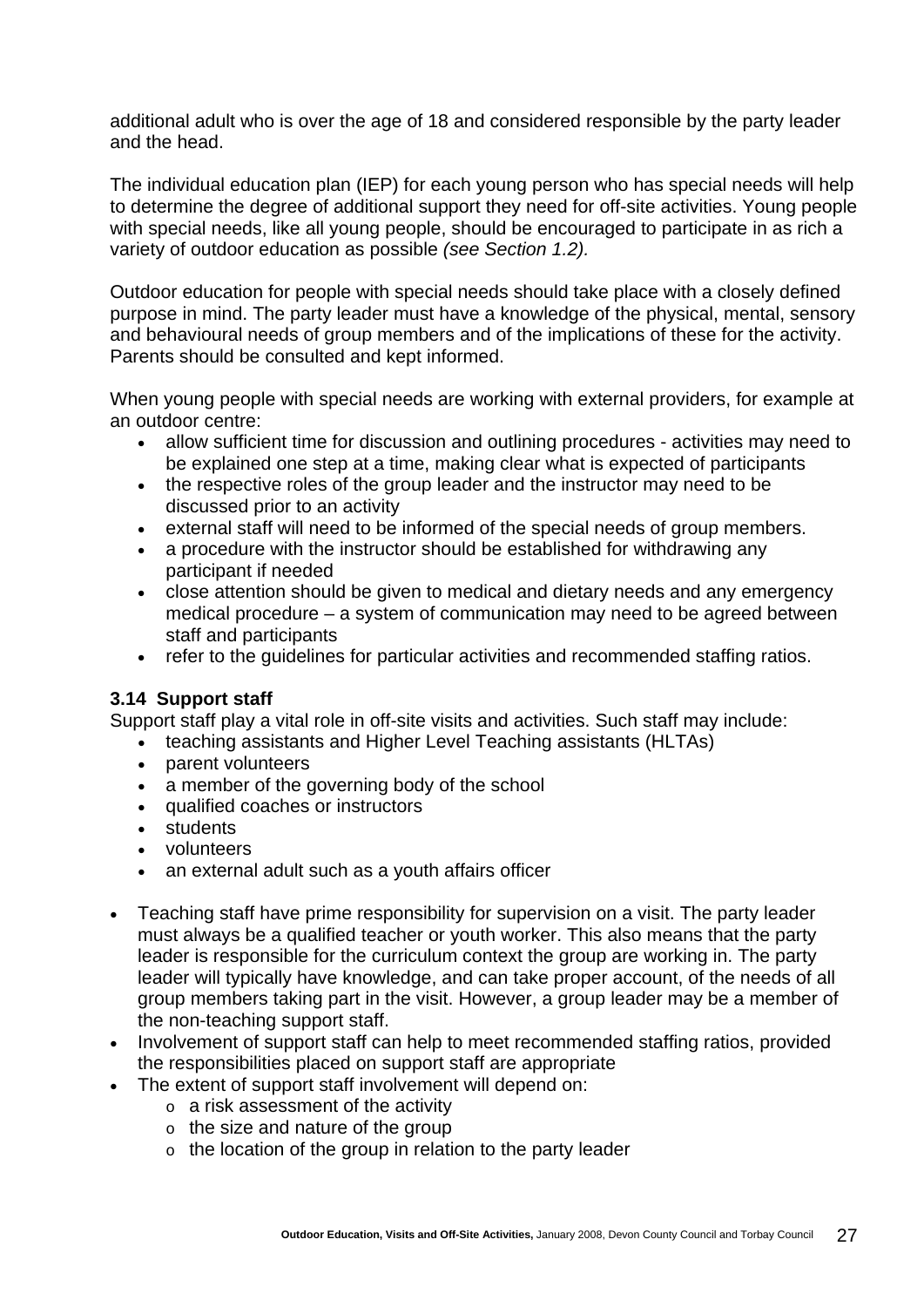- o the relationship of the support staff to the group and their knowledge of the group members
- o the competence of the support staff in managing young people and expertise in specific activities including any relevant prior experience, training or qualifications they may hold.
- The party leader does not have to physically accompany all young people on a visit at all times. At the party leader's discretion the party may be divided into groups, with a group leader who has temporary charge of a group.
- Group leaders and other supervisors must be competent to exercise good on-going risk assessment and risk management. This should include an understanding of when to stop an activity where the educational benefits are outweighed by the risks, when to adopt a plan B, should conditions need it, and how to deal with an emergency.
- The party leader must properly brief all group leaders and other accompanying staff. This should include how to make contact with the party leader in an emergency.
- Support staff should not take on the duty of care for young people, or take responsibility for the overall planning and organisation of the programme. However, they should be involved in planning and organisation. The level of this involvement will depend on the qualifications, role and experience of the individual.
- For local, low-risk visits and activities involving one or more small groups of young people a teacher can remain in school but must be contactable by a group leader needing support and be free to respond to a request for assistance.
- Support staff must be CRB checked if they have regular or unsupervised contact with young people.

### **When support staff may act as a group leader**

- Teaching assistants taking small groups of pupils to the library or local park.
- Teaching assistants working one to one with pupils with special needs.
- A teaching assistant supporting the programme during a residential visit.
- Parents providing transport to a local after school activity using their own vehicle.
- A qualified coach leading a specific outdoor activity.
- A member of staff from another agency working with individuals or small groups in alternative curriculum settings.
- A teaching assistant accompanying a group of pupils to a nearby further education college or sports centre.
- Staff at an outdoor centre leading a weekly non-residential programme.

### **3.15 Using qualified coaches**

Volunteer and paid coaches, specialist field workers or instructors may support schools in a variety of off-site visits and activities. Typically a coach has a specific level of competence in managing and delivering an activity and this should be established before the coach leads or supervises the activity. For higher risk activities, including adventure activities such as climbing or watersports, it is essential that the coach holds a recognised award in that activity.

A coach may act as a group leader and work at some distance from the teacher. The teacher has overall responsibility for the group, but may delegate responsibility for the specialist, technical instruction during the activity.

The party leader should seek to evaluate the competence of the coach and their ability to work with the age, behaviour and ability of specific groups of young people. Where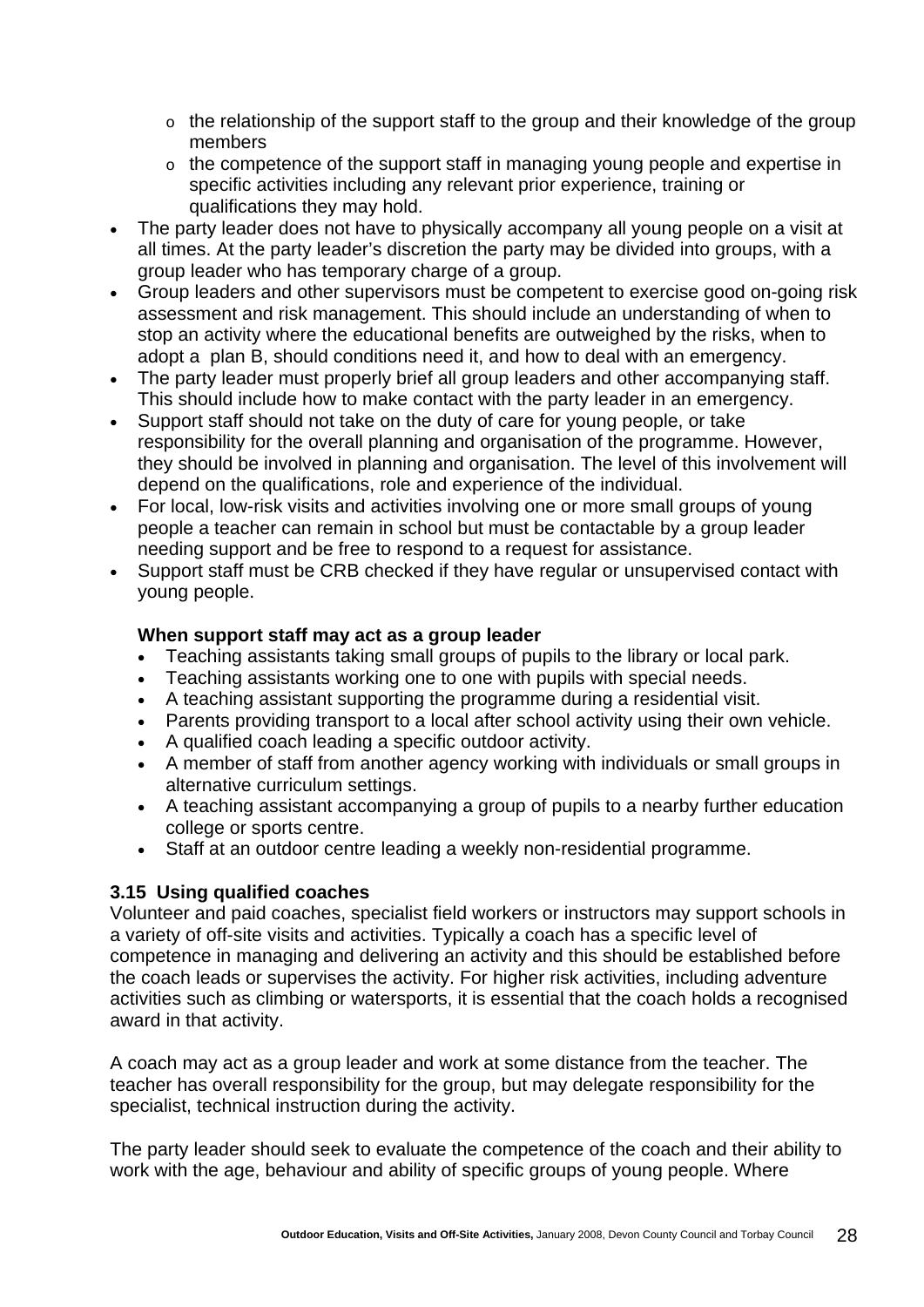possible, this should be through direct observation and regular, systematic monitoring and review. The level of direct supervision by the teacher, as party leader, may then vary according to the competence and level of responsibility given.

Find more information on how non-teaching support staff may be involved in managing and supervising off-site visits and activities at:

**[www.deseducation.org/outdooreducation](http://www.deseducation.org/outdooreducation)** Click on *Supplementary Guidance.*

### **3.16 Residential visits**

Mixed parties engaged in visits and activities involving an overnight stay should be accompanied by at least one adult of each sex. In this case the responsible adult may be a parent or student over the age of 18, where they are acceptable to the party leader and CRB checked where appropriate. For primary aged pupils it may be acceptable for female teachers only to accompany mixed parties provided the head and staff involved are satisfied that it is an appropriate arrangement and parents are informed.

Greater flexibility for staffing smaller mixed groups may be exercised where all group members are over 16 years of age. In these circumstances the arrangement should be agreed by the head and parents should be informed.

### **3.17 Remote supervision**

Young people must be supervised throughout all visits, even though at times they may be unaccompanied by a member of staff or other responsible adult. This is known as remote or indirect supervision. Outdoor education encourages young people to gain confidence in their own abilities and to work with others. Small group and independent work which is not under the direct supervision of a member of staff can be very beneficial for this. However, greater care is needed in managing activities which can be onerous and demanding and must be based on risk assessment. This will need to take account of factors such as prior knowledge of the individuals (including their maturity and levels of responsibility), the venue, the environmental conditions, the activity taking place, preparatory training, the competence of the supervising staff and emergency systems in place. The issue of personal security for young people is also important, of course, and consideration should be given to the need for appropriate supervision.

Where a programme takes place in the local area involving no unusual activity or risk it may be appropriate for a group of older students to operate in small sub-groups under the supervision of a single leader, for example in fieldwork in the local town. In this situation:

- agree arrangements with the head or EVC
- young people should work in groups in a prescribed area within easy reach of a point of contact with the group leader
- young people should not be asked to work alone groups of three or four are more likely to be appropriate
- parents should be informed about arrangements.

For adventurous activities, in order to reach the stage of acting independently, young people must have acquired the necessary techniques with sufficient experience, confidence, physical ability and judgement to apply those skills effectively. The training given must be sound and thorough, with careful judgement being necessary before the leader can withdraw. Even then withdrawal from direct supervision should be a gradual and progressive process.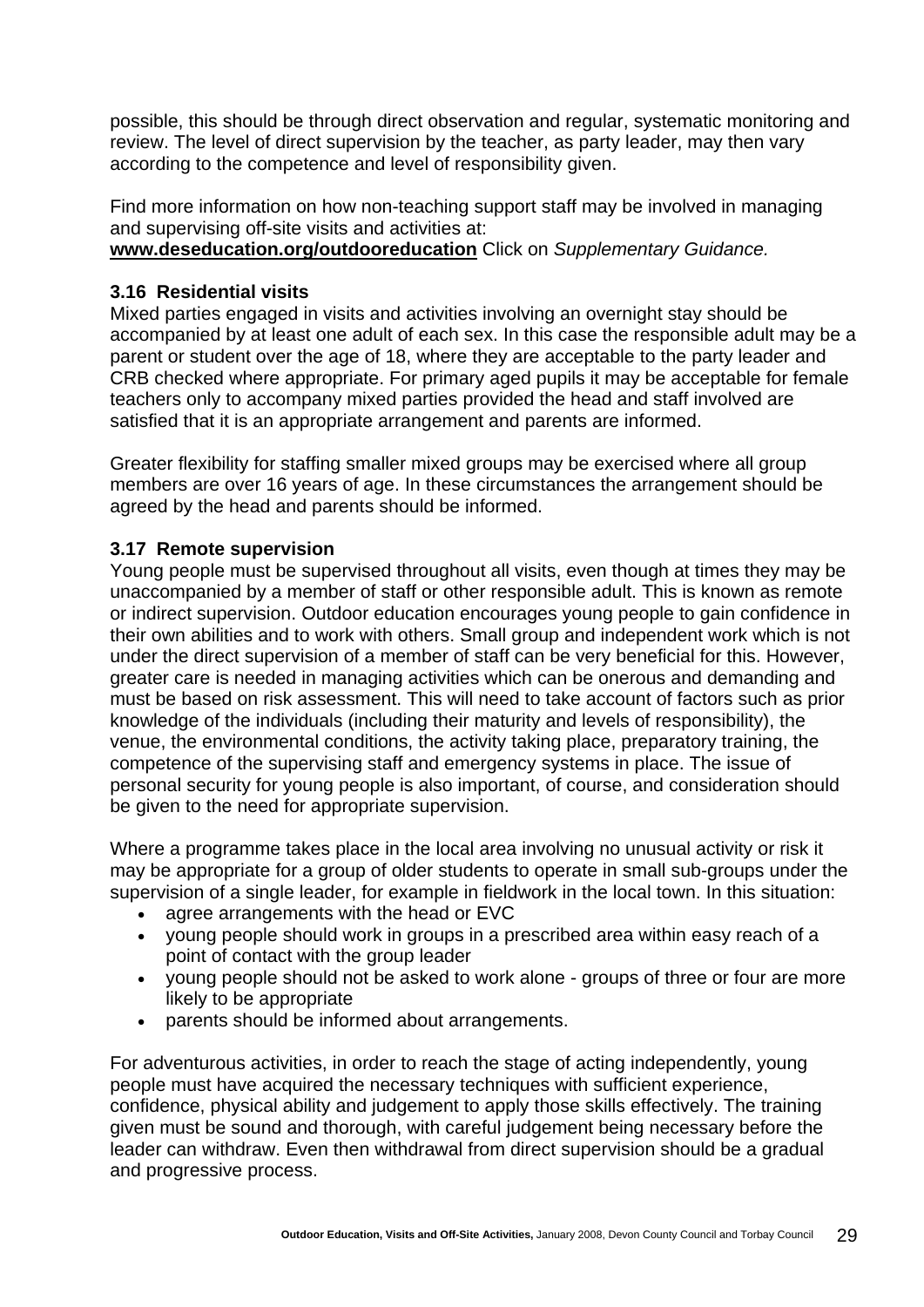A staged progression may develop from:

- accompanying groups to
- shadowing groups to
- checking at various times and venues to
- occasional contact via pre-arranged locations and methods

The leader remains responsible for the group when its members are operating at a distance. Also see Ten Tors Section 4.7 and Duke of Edinburgh's Award Section 4.9

### **3.2 Health and first aid**

First aid should form part of the risk assessment for off-site activities. This will help to determine first aid staffing and equipment.

One of the supervisory staff undertaking off-site activities should be a competent first aider. As a minimum, there must be an appointed person in charge of first aid arrangements. An appointed person is someone identified to:

- take charge when someone is injured or falls ill, including calling an ambulance, if required
- look after the first aid equipment.

Competence may be recognised by prior knowledge and experience, or preferably, as a result of formal training which may include an assessment. The level of staff competence required will depend on many factors including:

- the nature of the programme and whether it is residential
- whether the programme includes adventurous activities
- the number in the party
- the extent to which outside first aid assistance is available, such as at many residential centres
- the environment and particularly whether it is abroad or remote
- the health and medical needs of individual group members.

Leaders are encouraged to attend a course run by the Red Cross, St. John's Ambulance, or another HSE recognised training provider. Courses currently available include:

- Appointed Person and Emergency First Aid Course
- First Aid at Work (4 days)
- First Aid at Work (2 days refresher).

Devon Discovery provide First Aid and Emergency Care courses under the authority of Mountain Medicine, an HSE recognised provider. These courses are specifically geared towards the outdoor environment. For details phone: 01822 890761 email: **[devon.discovery@devon.gov.uk](mailto:devon.discovery@devon.gov.uk)** or visit: **[www.devon.gov.uk/devondiscovery](http://www.devon.gov.uk/devondiscovery)**

A valid first aid certificate is a pre-requisite for many outdoor leadership qualifications for example Mountain Leader Training England (MLTE), Royal Yachting Association (RYA), British Canoe Union (BCU) or South West Mountain and Moorland Leader Training Scheme (SWMMLTS).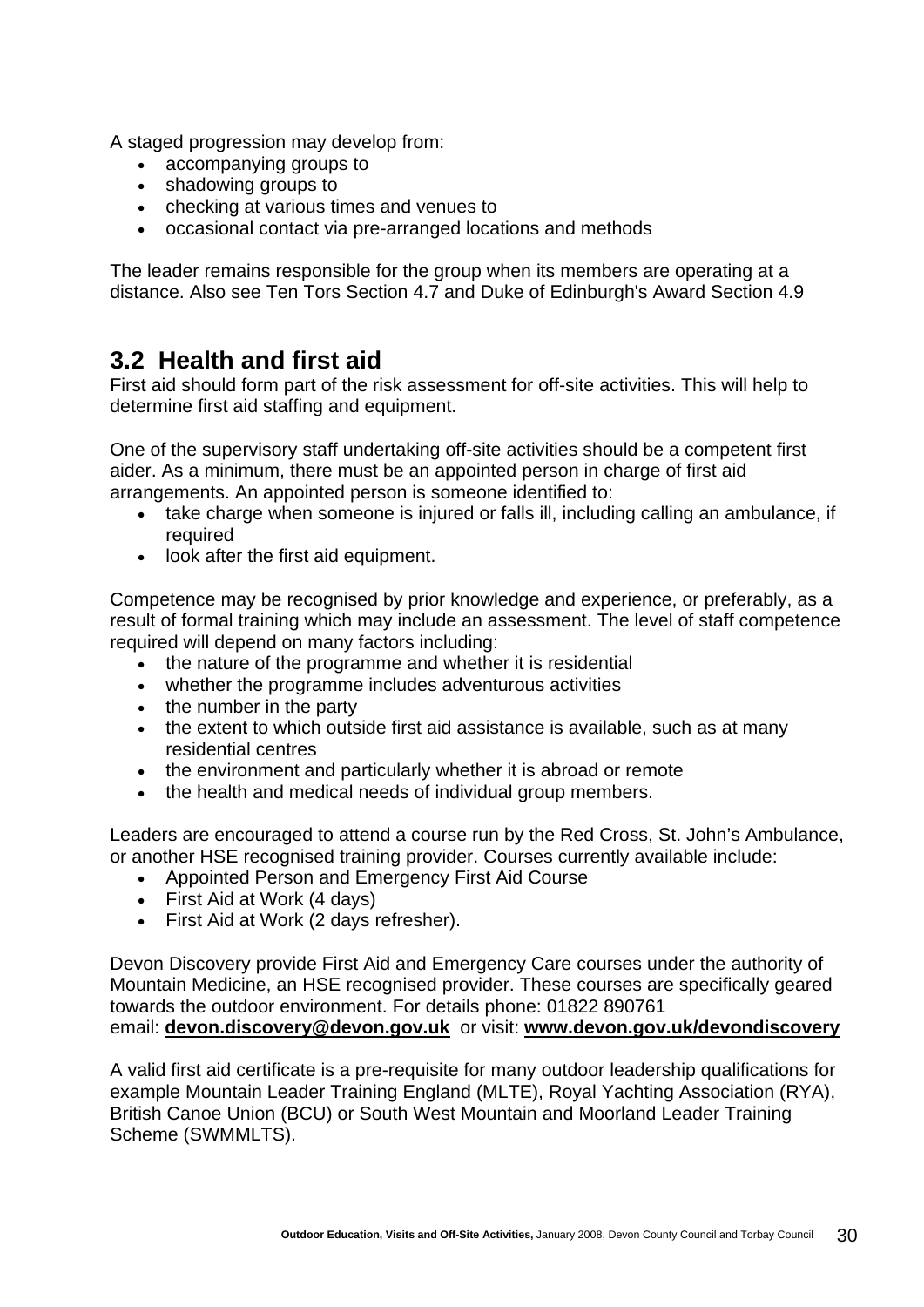Individual establishments may wish to arrange a first aid course tailored to their particular needs and are urged to contact one of the first aid organisations.

For further information on training contact: Health, Safety and Wellbeing, DCCS Building, Falcon Road, Sowton Industrial Estate, Exeter, Devon EX2 7LB. Phone: 01392 382027 Email: **[jenni.bowden@devon.gov.uk](mailto:jenni.bowden@devon.gov.uk)**

Group leaders supervising water based activities should be competent in water rescue and life saving techniques, including cardio-pulmonary resuscitation (CPR). To supervise certain activities, including open water swimming, you will need the Bronze Medallion of the Royal Life Saving Society (RLSS).

### **3.21 First aid kit**

For all activities and the associated journey an appropriate first aid kit should be available and its stocks regularly replenished. The party leader and other staff should be aware of its contents and know how they should be used. All staff should know how to contact the emergency services in this country or abroad, if applicable.

There is no standard list of items to keep in a first aid kit. It depends on what you assess the needs are. The minimum equipment in a first aid kit in the work place should normally include:

- guidance card giving general first aid advice
- individually wrapped sterile adhesive dressings in assorted sizes
- moist cleansing wipes
- two sterile eye pads
- two large unmedicated wound dressings
- six medium unmedicated wound dressings
- four sterile triangular bandages
- six safety pins
- one pair of disposable gloves

You should not keep tablets or medicines in the first aid box. A resusciade (for hygienic mouth to mouth resuscitation) may be useful, if staff are trained in using it. A more comprehensive first aid kit may be required if leading groups abroad, for example, and in remote environments.

### **3.22 Miscellaneous medical hazards**

Information about miscellaneous medical hazards will be circulated as necessary by each LA. Some illnesses are nationally very uncommon but may result from activities which take place out of doors.

Weil's Disease typically results from contact with certain types of polluted water and may cause flu-like symptoms. Leaders should be aware of the disease and how it may be prevented including covering cuts and abrasions and wearing footwear to avoid cutting feet. If in doubt consult a doctor. See **[www.bcu.org.uk](http://www.bcu.org.uk/)**

Leaders should know if members of their group are at particular risk of anaphylactic shock, (due to bee or wasp stings or in response to a food allergen) and how the casualty may be treated. An ambulance should be called.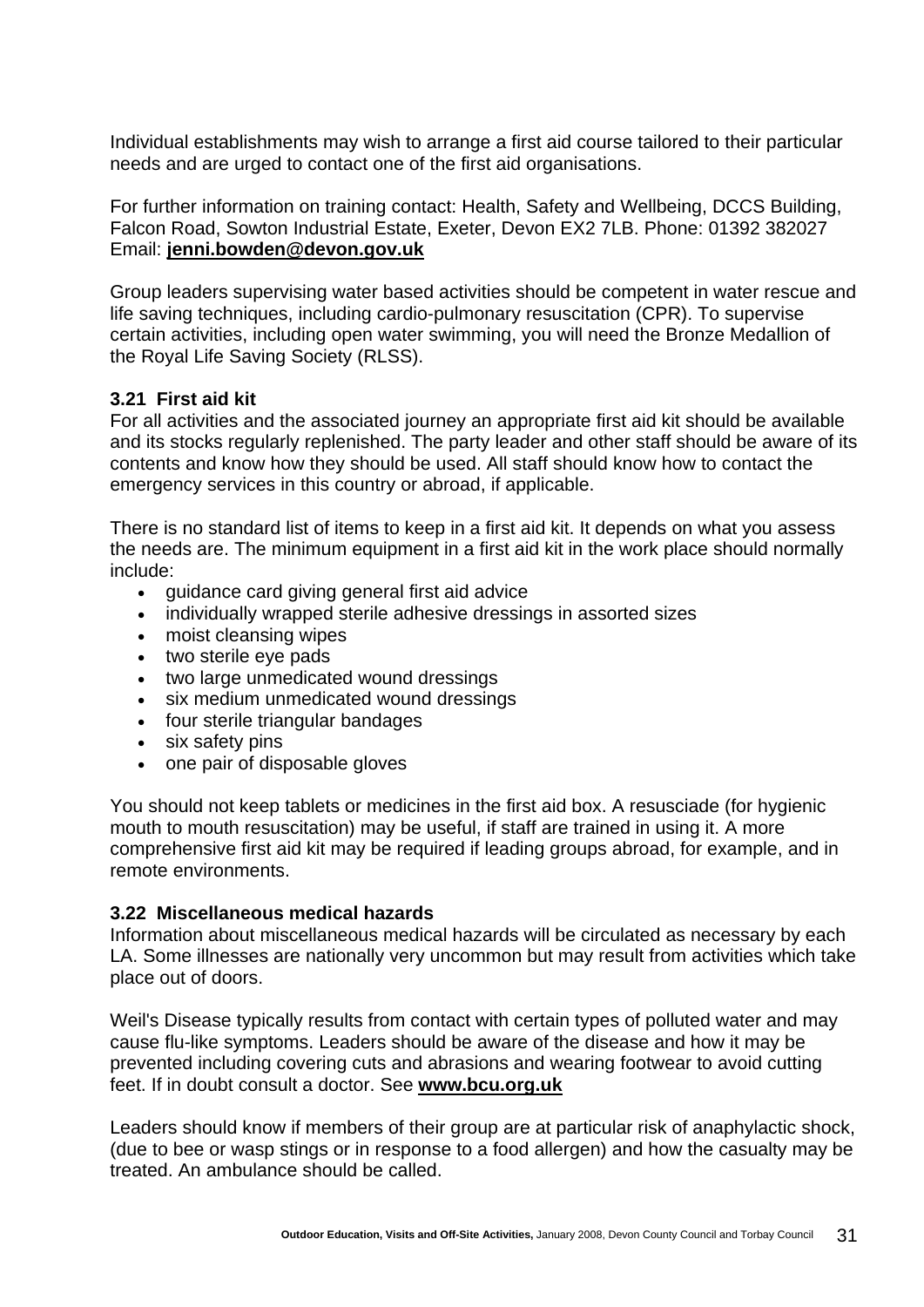Lyme Disease results from infected ticks. Symptoms are a circular rash appearing after a few days or up to several weeks after the point of infection sometimes accompanied by flulike symptoms of aches, pains, nausea and fatigue. Avoid walking in long grass or wooded areas unless exposed parts of the body are covered up. Where illness or unusual symptoms occur, take medical advice and be alert to a possible link. Find more information at: **[www.deseducation.org/outdooreducation](http://www.deseducation.org/outdooreducation)**

Protection from sun exposure should be considered for all off-site activities. This may include head, neck, arm and leg coverings, high factor (SPF 15 or higher) sun screen, sunglasses and shade. Loose fitting, tightly woven clothing is suitable, as are wide brimmed hats which may need to cover the ears and back of the neck. Drinking plenty of water is important to avoid dehydration. Some people are more prone to the dangers of exposure to sunlight. Activities may need to be modified according to conditions, informed by a risk assessment.

- Find more information about sun protection at: **[www.hse.gov.uk/skin/sunprotect.htm](http://www.hse.gov.uk/skin/sunprotect.htm)**
- Find NHS advice at: **[www.nhsdirect.nhs.uk](http://www.nhsdirect.nhs.uk/)**
- Find generic advice on health, safety and wellbeing at:

#### **Devon: [www.devon.gov.uk/healthsafetyandwellbeing](http://www.devon.gov.uk/healthsafetyandwellbeing) Torbay: [www.torbay.gov.uk/index/education/schools/schoolshealthandsafety.htm](http://www.torbay.gov.uk/index/education/schools/schoolshealthandsafety.htm) DCSF: [www.teachernet.gov.uk/healthandsafety](http://www.teachernet.gov.uk/healthandsafety)**

### **3.3 Safeguarding children**

All council employees whose work involves regular or unsupervised access to young people under the age of 18 are screened in conjunction with the Criminal Records Bureau. This is based on the enhanced disclosure.

It is also a requirement that volunteers, including those working on specific projects or providing services for the school, should be checked if they have regular or unsupervised contact with young people.

Heads of establishments who give approval for off-site activities will need to consider whether volunteers, including parents, have unsupervised access to children and whether this is appropriate.

A limited series of pre-checks can be done in one or two days, although, the CRB check takes significantly longer.

Torbay Council requires that every driver and recommends every adult engaged in providing transport on behalf of the council has an enhanced CRB check. This recommendation includes parents or volunteers even if they are not left alone on the vehicle with young people.

Get more information from: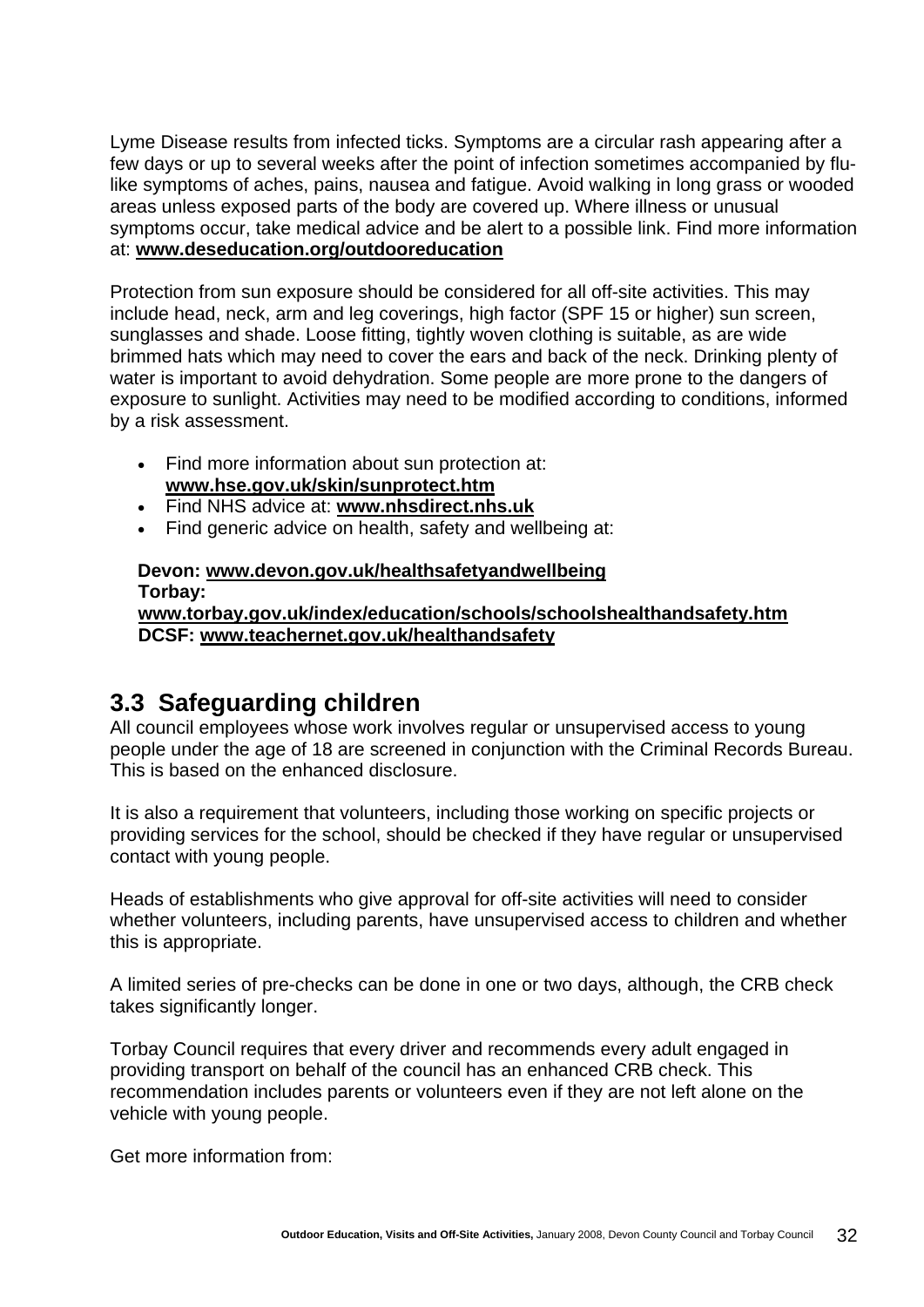**Devon:** The Records Disclosure Service, Arlington House, Park 5, Sowton, Exeter, EX2 7HU, Phone: 01392 688193 **Torbay:** Child Protection Unit Phone: 01803 208559 Email: **[cpunit@torbay.gov.uk](mailto:cpunit@torbay.gov.uk) <http://www.torbay.gov.uk/a-z?id=101> CRB**: website at **[www.crb.gov.uk](http://www.crb.gov.uk/) DCSF**: information and guidance at: **[www.teachernet.gov.uk/wholeschool/familyandcommunity/childprotection/goodp](http://www.teachernet.gov.uk/wholeschool/familyandcommunity/childprotection/goodpractice/saferrecruitment/) [ractice/saferrecruitment/](http://www.teachernet.gov.uk/wholeschool/familyandcommunity/childprotection/goodpractice/saferrecruitment/)**

### **3.4 Insurance**

Leaders must satisfy themselves that adequate insurance exists for people and property well before an educational visit or off-site activity takes place. The following outline of each council's insurances, and other insurances which may be assumed to exist, may help leaders to decide what cover, if any, is desirable.

In addition the party leader should consider what insurance is provided by other organisations they are involved with, such as a travel firm, landowner or residential centre. Evidence of adequate Public Liability Insurance (for a sum insured of not less than £5m) should be requested from any third party provider such as a residential or activity centre.

Parents should be aware of the scope of insurance cover provided, particularly for residential programmes.

### **3.41 School journeys**

Insurance cover is automatically provided to schools and colleges for all approved school journeys, both in this country and abroad, without the need for prior notification. There are limited exclusions, the main ones are sailing outside inland and coastal waters, major expeditions, motorcycling and racing other than on foot, air travel other than as a passenger in a licensed passenger carrying aircraft and any person travelling against medical advice.

The school journey policy provides an indemnity against specified risks associated with cancellation, limited personal accident cover, medical expenses, loss of personal effects and legal liability. Each and every member of a school journey party who is either a person involved in full-time or part-time education or a teacher or other adult not over 65 years of age is insured. The policy covers any trip or excursion not exceeding 31 days in duration (including exchange visits and work experience placements) approved by the council which involves travel outside the school boundaries but excludes trips or excursions where insurance is provided as a part of the package price. The policy also includes limited winter sports cover (skiing, ski walks, the use of ski-bobs and toboggans, skating and snow boards but not jumps, with or without ramps), all to a standard appropriate to the person insured's experience and training as judged by qualified instructors.

For mountaineering, rock climbing, caving, diving and other hazardous activities it is a condition of this insurance that the group leader or instructor in charge of the activity has reached an approved standard of competence in the activity the insured people are participating in.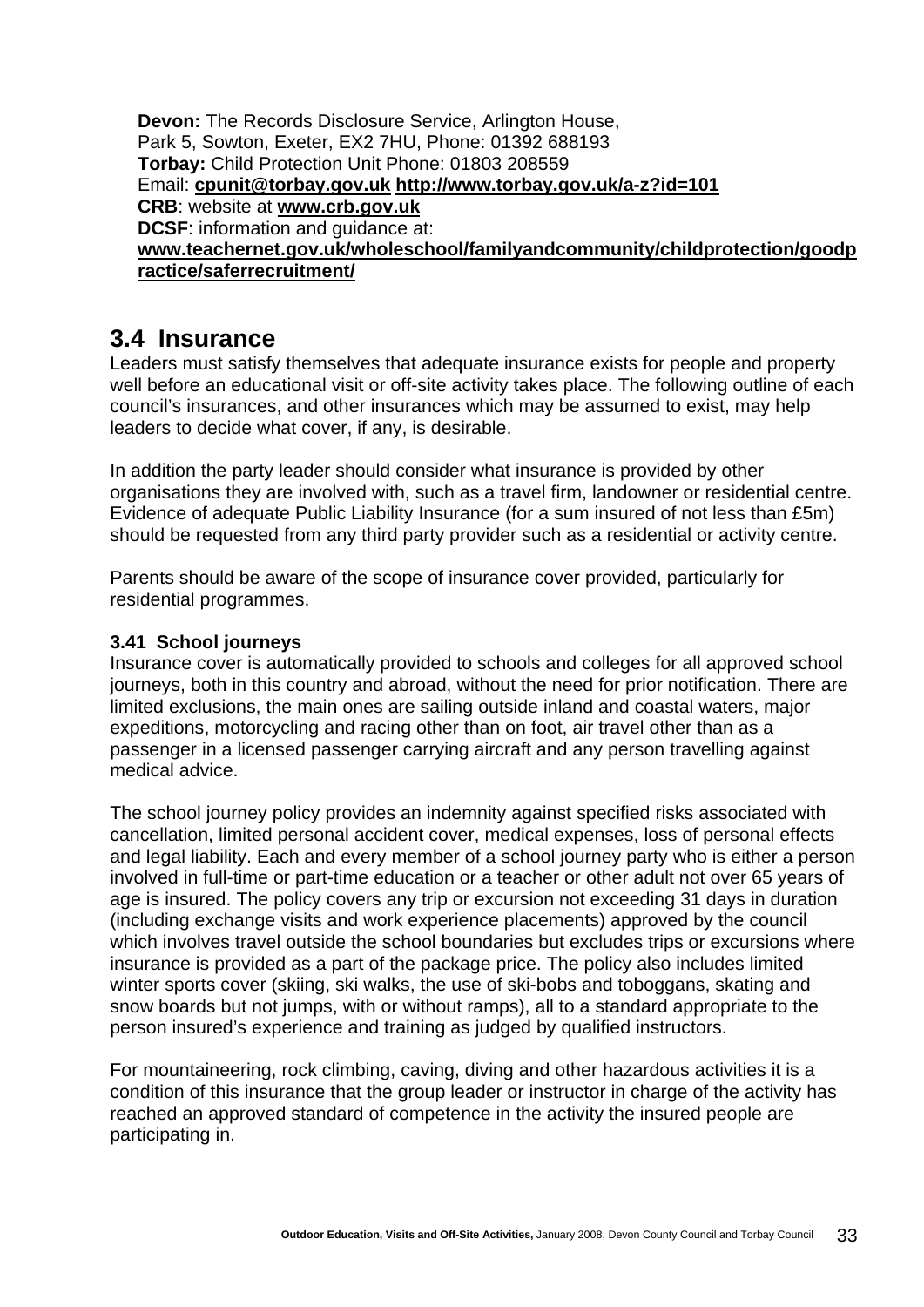More information about the cover currently provided is available through the links below. Please note that school journey insurance does not cover normal on-site sporting or regular off-site activities or activities carried out by non-education establishments. The exception is activities carried out by Torbay Council's Youth Services.

You can get a claims form from and submit claims to: **Devon**: The Insurance Section, Chief Executive's Directorate, Room G32, County Hall, Exeter EX2 4QD. Phone: 01392 382292 **Torbay**: The Insurance Manager, Performance Improvement Directorate, Risk Management Section, Torbay Council, Castle Circus, Torquay, TQ1 3DR Phone: 01803 207174

Completed claim forms must be submitted by the school, with receipts, and not by individual students or their parents. Claims should be notified as soon as possible, with full details provided within 30 days of the claim or 7 days in respect of riot or malicious damage. The police must be notified as soon as possible in the event of theft or malicious damage.

In the event of accident or sickness requiring urgent medical attention under this policy contact Inter Partner Assistance – UK on (+44) 1737815147 and quote: Devon: Policy No. SJ-05AA02-0026 issued by Zurich Municipal Torbay: Policy No. SJ-05U006-0016 issued by Zurich Municipal.

#### **These arrangements do not automatically apply to establishments which do not buy into to the corporate school journey insurance. Establishments or individuals falling outside this scheme may therefore choose to arrange their own travel insurance for school pupils and other members of the party.**

We recommend you get a European Health Insurance Card (EHIC) to receive necessary healthcare during a visit to a European Economic Area (EEA) country or Switzerland. The EHIC entitles you to reduced-cost, sometimes free, medical treatment that may be necessary during your stay.

Find more details and apply on-line at: **[www.dh.gov.uk/](http://www.dh.gov.uk/)**

### **3.42 Personal accident and liability**

Pupils attending Devon or Torbay schools and colleges are not insured for personal accident benefits while on education premises. The LA is insured against its legal liability for any injury, loss or damage caused to pupils or students as a result of negligence on its part or that of its employees, servants or agents, including volunteer helpers, subject to these conditions:

a) Volunteers taking charge of hazardous activities such as: mountaineering, rock climbing, caving, winter sports, snorkelling and sub-aqua diving, canoeing, surfing and sailing. Employees must meet the minimum standards of competence and experience defined in this booklet. If there is uncertainty about these standards contact the adviser for outdoor education.

b) Council policies do not cover damage or injury arising from motor accidents in privately owned vehicles as every car user is required by law to insure their vehicle against third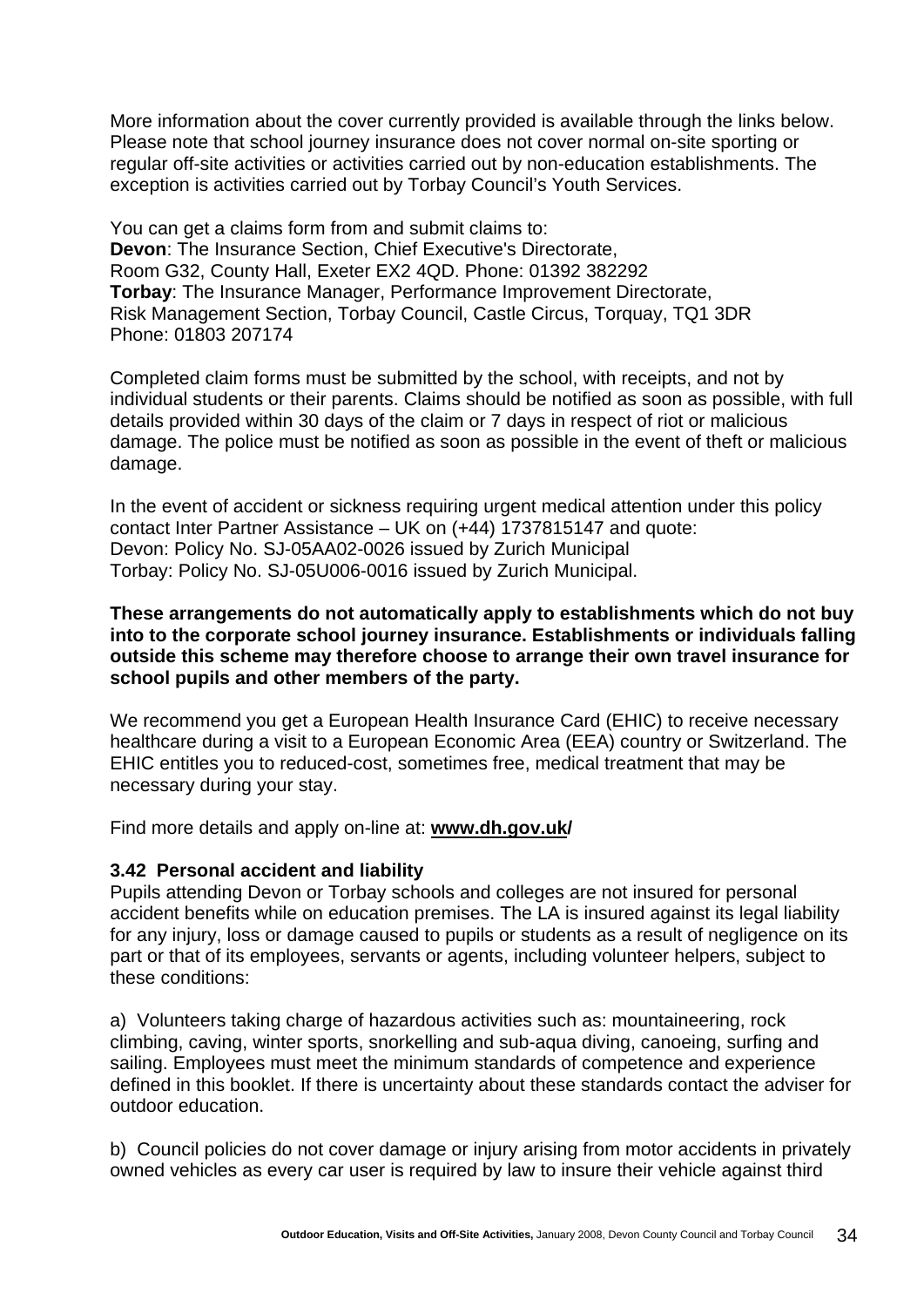party risks, including liability to their passengers. All claims in these circumstances must be dealt with through the vehicle owner's insurance. People using their own vehicle should check that they have appropriate cover with their own insurers. In the case of collisions between vehicles, the claim will be against the insurance on the vehicle whose driver was to blame. Where school transport is used it is insured by the council providing the school has bought back into the corporate insurance.

If you are using a hired coach it would be sensible to check the insurance with the hire company.

c) Each Council has a limited, special personal accident insurance for teachers in addition to the cover from the school journey insurance. Its benefits are payable to the teacher whether or not there is a legal liability on the part of the council or its employees and their helpers. This is only if the injury is sustained when the teacher is engaged in an extracurricular activity outside that which they are required to do under their contract of employment.

Benefits also exist under Superannuation Regulations and Conditions of Service.

**Devon**: Injuries sustained by Devon County Council employees should be reported on Form PO3 or at: **<http://www4.devon.gov.uk/eal/docs/apr06/0615023.doc>** The same form should also be used to report more serious accidents to young people and members of the public.

**Torbay**: **[www.torbay.gov.uk/index/education/schools/schoolshealthandsafety.htm](http://www.torbay.gov.uk/index/education/schools/schoolshealthandsafety.htm)**

#### **3.43 Additional insurance**

Individuals who feel that the cover from the council's insurers may be inadequate to meet the needs of their family are advised to get a Personal Accident Policy at their own expense. Non-employees are particularly recommended to consider this.

The council expects all employees, pupils and students to accept full responsibility for their personal possessions, including money, and to consider taking out insurance themselves to cover any risk.

#### **3.44 Insurance: transport and travel**

Any vehicle insured by, owned by or leased to the council should only be used on official council business. This includes out of school activities if they are in the overall curriculum or form part of the day-to-day routine. The driver should check that their age and licence falls within the insurance companies constraints and meets legal requirements.

The vehicle and driver must be correctly licensed, including PCV or Section 19 where required, at all times or cover may be invalidated.

Young people are often taken on school activities or business in cars driven by teachers. Staff should check that their insurance covers the use of their vehicle on council business. Most insurance companies will provide this cover. The policy must also provide indemnity to the council. Staff should check that any payment or receipt of a mileage allowance will not make their policy void, since some companies might regard this as use for 'hire or reward'.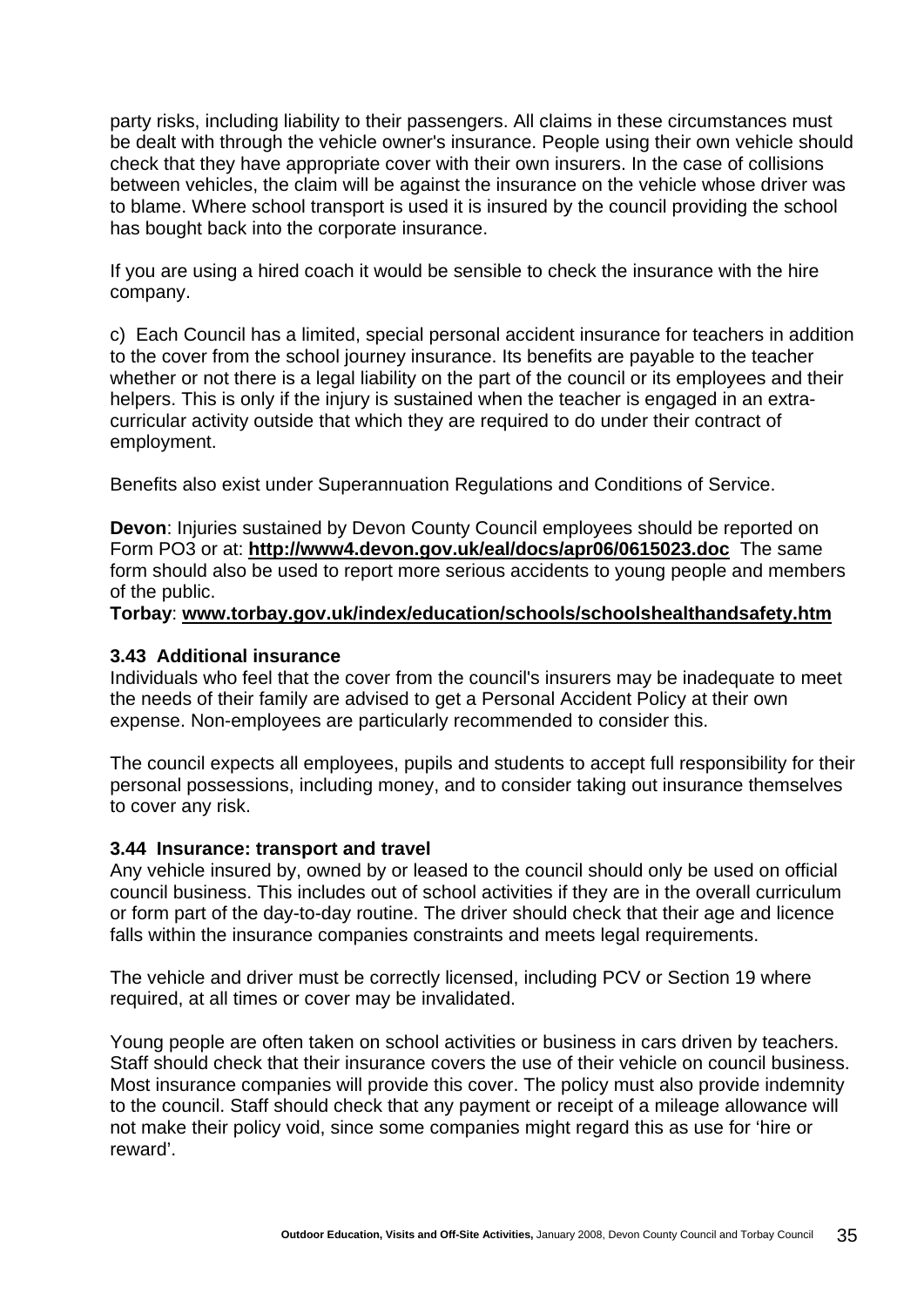Under the school journey insurance policy, a limit of £1500 per incident will apply in respect of any loss from an unattended locked vehicle provided the vehicle is in a locked garage.

Find more information at: **Devon**: **[www.devon.gov.uk/eal/docs/may04/0419040.doc](http://www.devon.gov.uk/eal/docs/may04/0419040.doc)** or: **[www.deseducation.org/outdooreducation](http://www.deseducation.org/outdooreducation)** Click on *Supplementary Guidance.* **Torbay**: Insurance Manager, Phone: 01803 207174 or visit: **[www.torbay.gov.uk/schools-finance-and-procurement](http://www.torbay.gov.uk/schools-finance-and-procurement)**

# **3.5 Travel and transport**

# **3.51 Managing groups when travelling**

Initial planning, good discipline and appropriate supervision arrangements are essential. The level of supervision required in a vehicle should be considered as part of the overall risk assessment. To ensure adequate supervision a second adult may be needed, unless the journey is local, the group size is small or the young people are responsible.

The transport needs of young people with special educational needs or a medical condition should be assessed. This will help determine what type of supervision, what equipment and what type of vehicle is needed to transport the young person.

If a vehicle needs to stop in an emergency the occupants of the vehicle should remain together under the direct supervision of a responsible adult until assistance arrives. The group leader should normally evacuate the vehicle and move the group to a position behind the safety barrier on a motorway or well away from moving traffic.

# **On Foot**

Pupils should walk in controlled groups. One member of staff should be at the front or in control of the front of the group, another at the back or aware of any individuals who are behind. The degree of control needed will depend on the nature of the group and location. The party leader and other staff need to assess risks before the event and on a continuing basis and consider how risks will be managed.

Where possible, avoid walking on roads and use pavements. Where there is no pavement, walk on the right-hand side of the road, facing oncoming traffic. Large groups may need to keep on the left, with a look out at the front and rear of the group. When approaching dangerous corners on roads without a pavement, the whole party should stop. The leader should move forward until they can see that it is safe, and then the group can move forward. If it becomes unsafe, the leader or assistant lead should use a verbal or visual signal to warn the whole party.

When walking on roads in darkness or semi-darkness, the leaders should wear light clothing or fluorescent markers, and should have a light for front and rear.

Particular care should be taken when groups need to cross a road: use recognised crossings where possible and escort the group from a safe zone to a safe zone. The leader should have sole control of any crossing, being advised by other staff members where necessary. Encourage young people to be considerate of other pedestrians.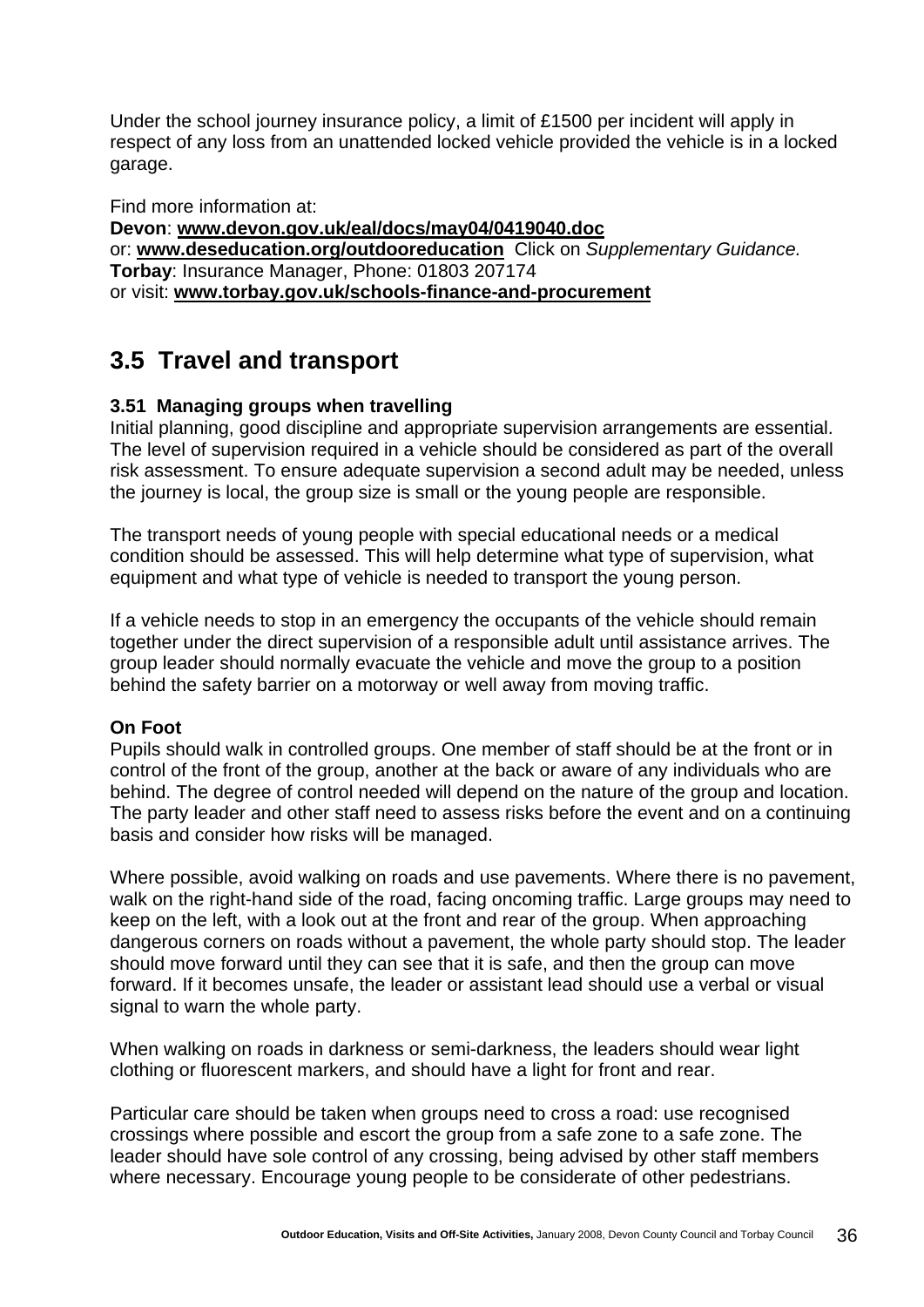#### **By minibus or car**

Party leaders and heads should be aware of the high level of accidents related to using minibuses and cars, and the driver's liability to prosecution in the event of breaking the law. A major responsibility also lies with the organiser of the journey. When journeys are planned, heads and party leaders must be satisfied that drivers are aware of the constraints which affect any journey by road.

Some of the major ones are:

- passenger safety
- whether the driver is competent and trained to drive the proposed vehicle and holds the appropriate valid licence
- the experience and capacity of the driver to maintain concentration
- the type of journey; long distance or local
- traffic conditions
- weather conditions
- the journey time and distance, including the length of the driver's day
- emergency arrangements
- insurance cover
- supervision
- stopping points on longer journeys for toilets and refreshments
- suitability of the vehicle for the journey.

Where young people are carried in teachers' or parents' cars every effort should be made to ensure that precautions have been taken to minimise the risk of injury. This may need to include using child-proof locks on rear doors.

Before the journey basic safety items should be checked including; tyres, lights, and windscreen wipers. Vehicle log books and the council's Drivers' Handbook contain the full list of items a driver is expected to check before starting the journey. A similar check should be carried out by volunteers or parents on any car they may provide. These checks should complement regular school-based procedures and garage servicing. It is the driver who is responsible for a vehicle, its suitability and its condition during any off-site journey.

Staff and volunteers should not drive when taking medication, drugs or alcohol or undergoing treatment that might affect their ability or judgement.

On long journeys the party leader should, as a minimum, operate within the Passenger Carrying Vehicles drivers' hours regulations. These state the maximum period of continuous driving should be 4.5 hours, after which a break of 45 minutes should be taken or up to three breaks of up to 15 minutes taken during this time. The maximum period of driving in one day must not exceed 9 hours, after which a period of rest of at least 11 hours should be taken. On long journeys there should be more than one driver, to avoid fatigue.

#### **By coach**

On boarding any large vehicle, the same general procedure applies: one adult should board the vehicle and receive the students; another adult ensures orderly access from outside. Reverse the procedure for disembarking.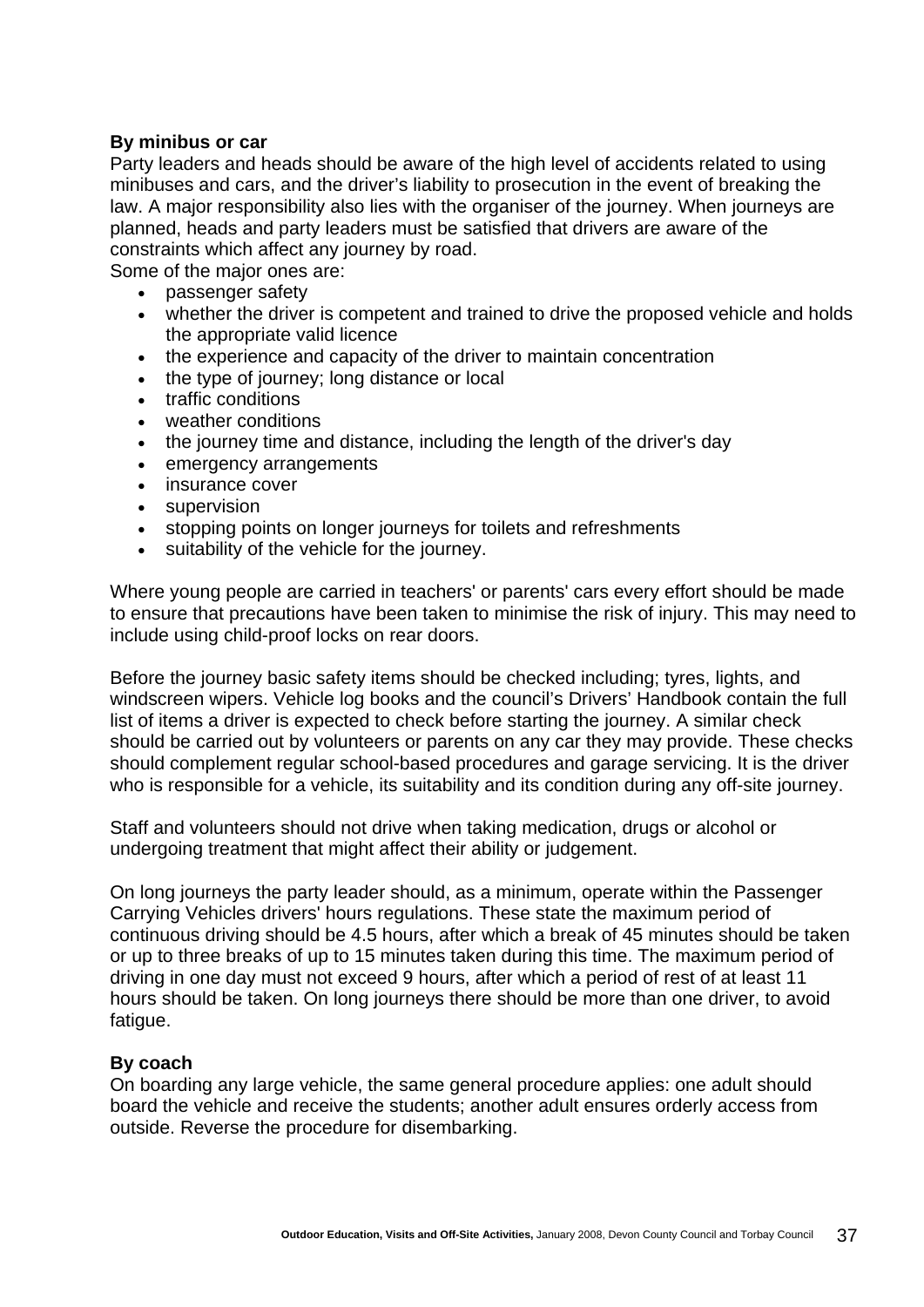The party leader should provide for travel sickness and consult with the driver to plan for toilet and refreshment stops.

Staff seating arrangements should reflect the need for adequate supervision and ability to respond in an emergency. On double-deckers, a supervising adult should be present on each deck. Discipline remains the responsibility of the party leader and other supervising adults, never that of the driver.

The council maintains an Approved Bus and Coach Operators List to enable schools to identify operators who are able to provide vehicles and drivers to a minimum standard at all times. This includes seatbelts on all seats and drivers who are CRB checked to the enhanced standard.

Find more information at: **Devon**: Email: **[envtcsqf@devon.gov.uk](mailto:envtcsqf@devon.gov.uk)** or phone: 01392 382886 **<http://staff.devon.gov.uk/approvedoperatorslist.htm> Torbay**: Email: **[transport.co-ordination@torbay.gov.uk](mailto:transport.co-ordination@torbay.gov.uk)** or Phone: 01803 207685

#### **By air**

Before travelling ensure you are familiar with advice and requirements from your travel provider and plan accordingly. In particular consider the needs of group members with special needs or significant medical conditions. In the airport identify an appropriate base and meeting place for the group. Keep luggage in sight at all times; do not leave it unattended. Remind group members to co-operate with safety and security procedures and not to carry goods on behalf of others.

#### **By rail**

Where possible, reserve seats in advance so that the group can be kept together and supervised during the journey. Ask station officials about the stopping position of reserved coaches, so that students can be gathered in a place near the carriage. Make it clear to students that unnecessary movement in corridors and gangways will not be allowed, and explain toilet or buffet car procedures. Prior discussion of possible dangers, and alert supervision by adult staff, should eliminate inappropriate behaviour that may lead to injury, accident or inconvenience.

#### **By sea**

Difficulties have been experienced by ferry companies with school groups. Party leaders are responsible at all times for their group on board ship and staff should supervise the group throughout the crossing. Procedures adopted by individual ferry companies should be followed. Party leaders should explain the dangers of unruly behaviour and the inconvenience this would cause to other passengers. In the case of shorter Channel crossings this will normally mean staying with their group. For all crossings identify a known meeting point for all group members and consider in what circumstances group members may be allowed on deck. Groups on a boat cruise in the UK should ensure the vessel is registered and inspected by the Maritime and Coastguard Agency.

#### **By underground**

Plan in advance for travelling by underground; organise students into smaller groups, each attached to a particular adult nominated in advance. Set up a clear procedure to be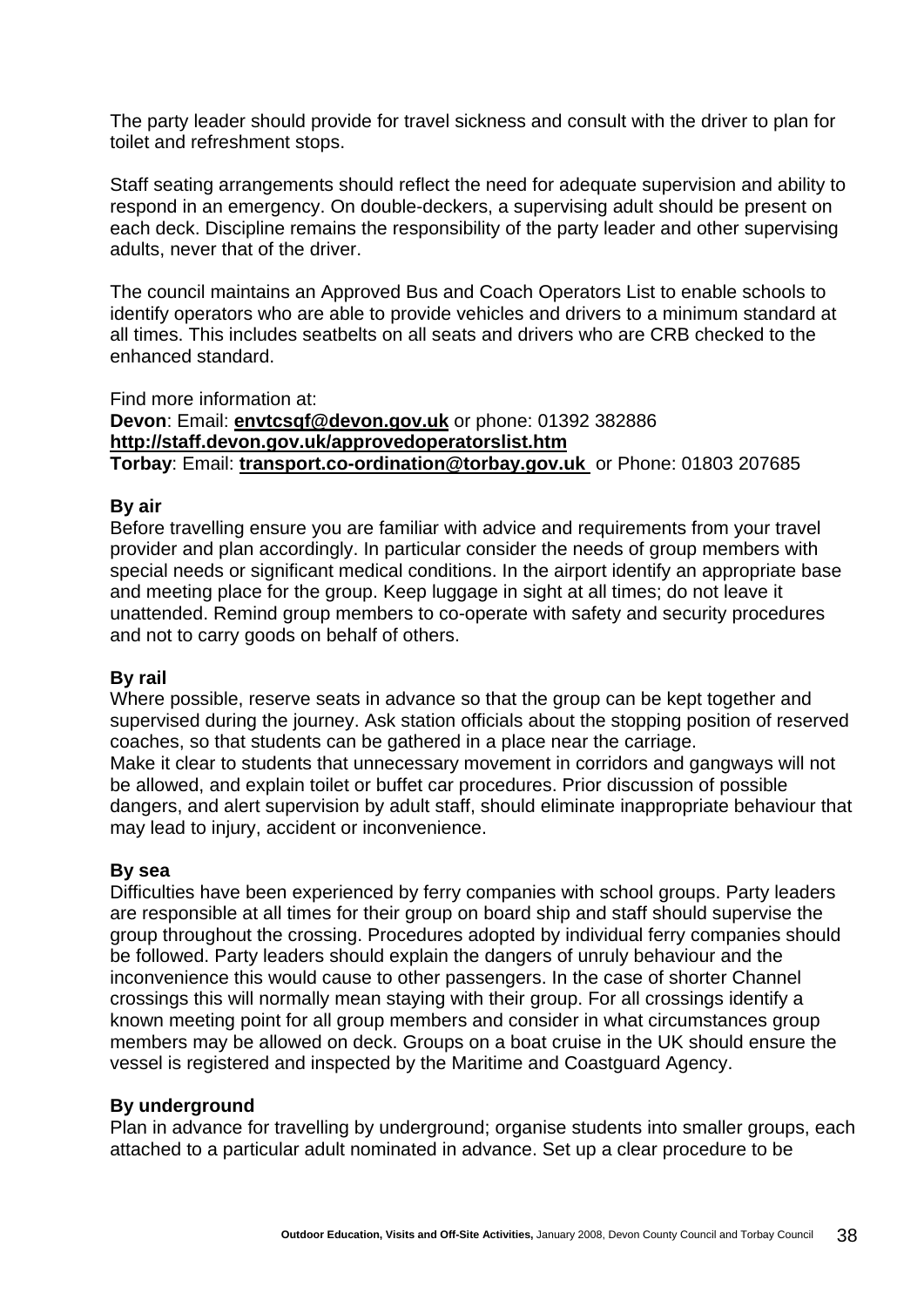followed by any student who gets left behind or separated because of crowded compartments or because they miss stops.

Buy tickets in advance to avoid delay and congestion around ticket machines and barriers. Students should use escalators in single file, with an adult at the front and back of the group to supervise students getting on and off the escalator. Students should be assembled well back from the edge of the platform until the train doors have opened. Try to avoid rush-hour travel on the underground from 7.30am to 9.30 am and 4.30pm to 6.30 pm.

# **3.52 Using parents' and volunteers' cars**

Where parents and volunteers' cars are used on school activities the head should notify parents and volunteers of their responsibility for the safety of pupils, to maintain adequate insurance cover and to ensure their vehicle is roadworthy and has a current MOT certificate.

The head or party leader will need to consider the suitability of parents or volunteers to carry young people in their car and whether vetting is necessary. We advise that parents or volunteers are not put in a position where they are alone with a young person other than their own child.

A draft letter for schools and other establishments to send to parents and volunteers who use their cars to transport young people on activities is available. There is also a form for parents and volunteers to return to the school, indicating they have read and understood the requirements.

Visit: **[www.deseducation.org/outdooreducation](http://www.deseducation.org/outdooreducation)** and click on *Supplementary Guidance.*

#### **Seat belts and child restraints - including booster seats and booster cushions**

- Children under the age of 12 and under1.35m in height must use the correct child restraint when travelling in a car. Exceptions include the rear seats of a taxi and for unplanned and unforeseen journeys.
- Every young person travelling in a car should wear a seat belt or appropriate child restraint. The correct child restraint should always be established by weight and should fit correctly. Vehicles without seat belts or appropriate restraints should not be used. The central lap belt in the back seat of a car should not be used to carry children who require a child restraint.
- Side facing seats should not be used as they only have lap belts and injuries are more likely to occur in an accident.
- Children who require a child restraint should not use the front seat of a car.
- The 2006 seat belt regulations are not a legal requirement in a minibus.
- Minibuses and coaches used to carry three or more young people aged 16 or under must be fitted with seat belts and a forward facing seat for each young person.
- Young people riding in the front passenger seats of minibuses must use a seat belt which is not a lap belt. It is the council's policy that no child under the age of 11 should use the front passenger seats of a minibus.
- Passengers in minibuses must be told of their responsibility to wear a seatbelt.

#### Find more information at: **[www.devon.gov.uk/healthsafetyandwellbeing](http://www.devon.gov.uk/healthsafetyandwellbeing)**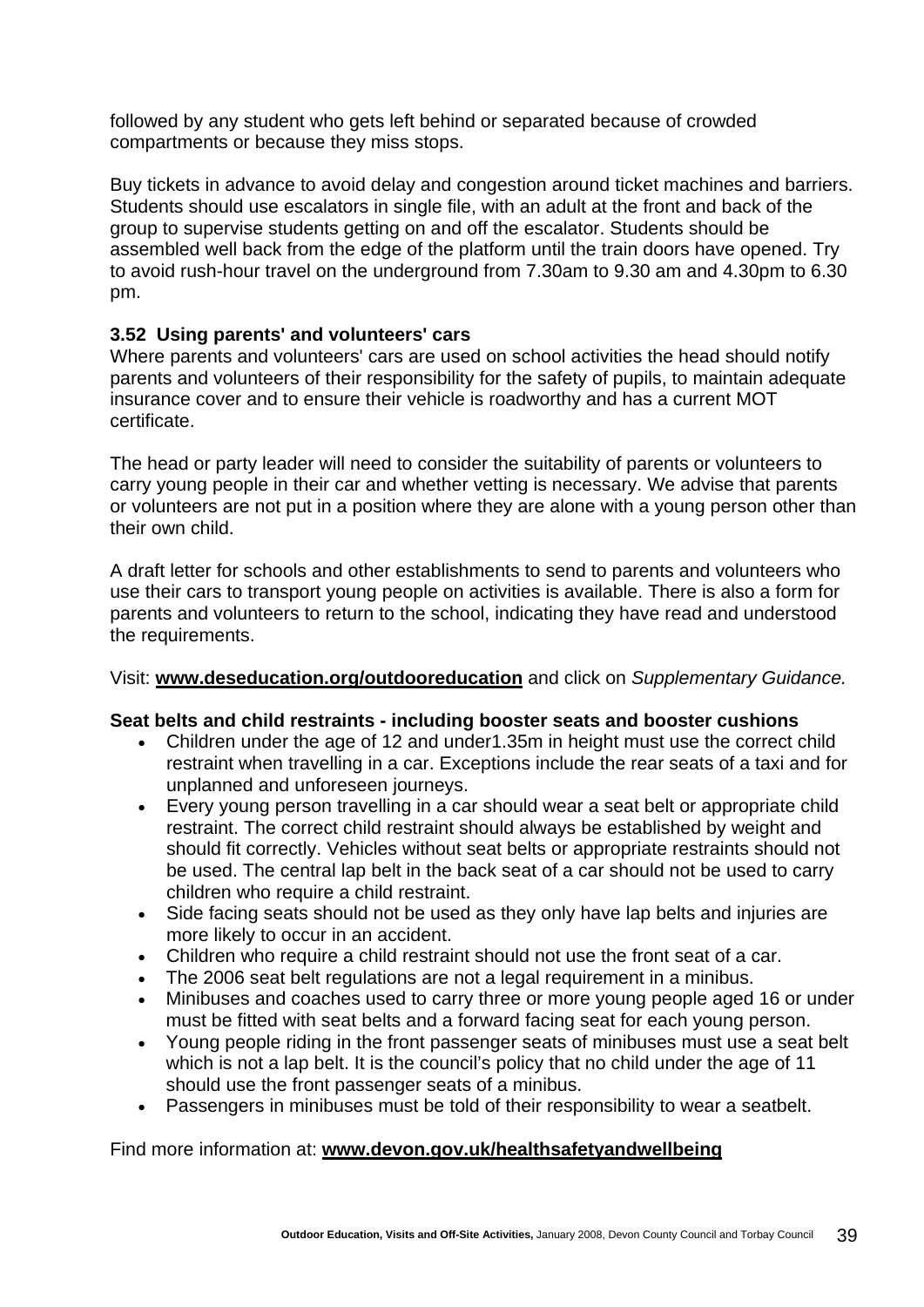# **3.53 Licensing and additional requirements for vehicles**

Passenger Carrying Vehicle (PCV) Licensing Requirements are a legal requirement for any minibus used for 'Hire and Reward'. This covers any payment for the trip, even if it is for only a small amount for fuel.

The only exemptions are if:

- the organisation is non-profit making, and a Section 19 Permit (Small Bus Permit) has been issued to it
- a Section 22 (Community Bus Permit) has been issued to run a voluntary non-profit making bus service using unpaid volunteer drivers.

A Section 19 (Small Bus Permit) must be held before undertaking any trip where a payment is made defined as 'Hire and Reward'. LA schools can get permits from the Transport Co-ordination Service.

| Category             | <b>Vehicle covered</b>                          | <b>Explanation</b>                                                                         |
|----------------------|-------------------------------------------------|--------------------------------------------------------------------------------------------|
| D                    | Passenger carrying vehicle<br>(PCV) of any size | Vehicles able to carry more<br>than 9 passengers (no upper<br>limit)                       |
| D <sub>1</sub>       | Passenger carrying vehicle<br>(PCV) Minibuses   | Vehicles able to carry 9 - 16<br>passengers including 'for<br>hire and reward'             |
| <b>D1 Restricted</b> | Minibuses restricted to non<br>PCV use          | Vehicles able to carry 9 - 16<br>passengers but only if it is<br>not 'for hire and reward' |
| В                    | Cars                                            |                                                                                            |

#### **Driving licence categories**

 If a Category B driving test was taken before 1 January 1997, Category D1 Restricted is also granted. If the driving test has been taken since 1 January 1997, Category D1 Restricted is not granted.

# **Devon**

Any Devon County Council member of staff or volunteer driving any minibus on a school journey or similar programme must be a council approved minibus driver, through having satisfactorily completed the minibus test or obtaining a PCV driving licence prior to driving passengers in a minibus. Refresher training must also be done every four years.

# **Devon County Council**

Council vehicles can be used if all these conditions are met:

- the driver is approved through the Transport Co-ordination Service (TCS) either by:
	- o passing the approved minibus driver test organised through Devon Drivers' Centre at Westpoint 01392 444773 or
	- o holding a PCV licence and registering with TCS by sending a photocopy of the licence - PCV licence holders are not approved until registered with TCS
- the activity must be funded, approved or organised by an LA establishment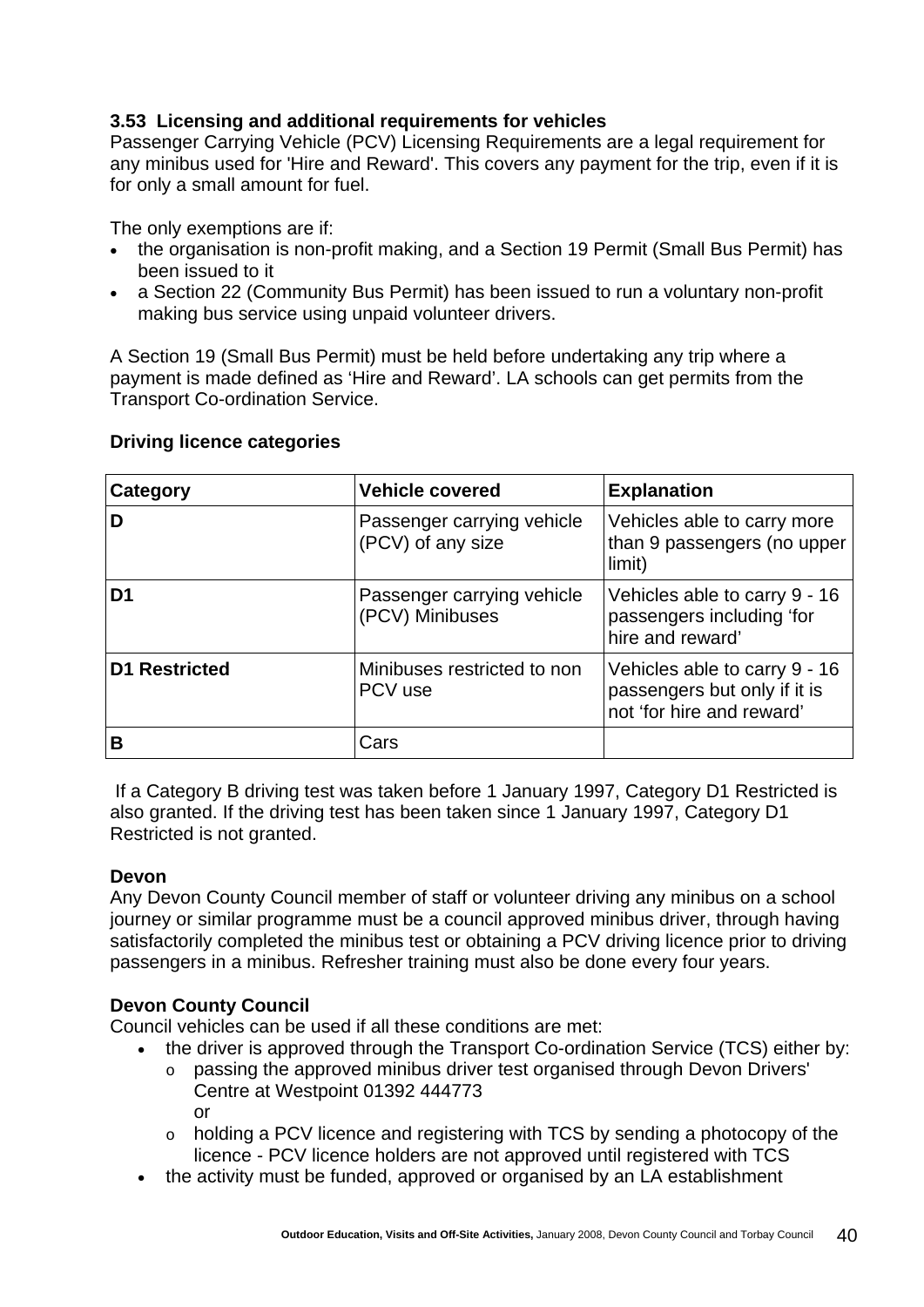• the group, if outside DCC, is TCS approved - Community Hire Scheme.

#### **Torbay Council**

Drivers of a Torbay Council owned minibus must have a D1 licence, have undertaken a Devon County Council minibus test or a semi-automatic test through Torbay Council, and a copy of the driving licence must be sent to the Torbay Transport Co-ordination Centre. Requirements for school owned vehicles will be determined by individual schools in accordance with their insurance company requirements.

#### **Vehicle loading on minibuses and other vehicles**

The driver is responsible for any load carried. There must be uninterrupted access to all doors; luggage and equipment must not block gangways or doors or access to them. Doors must be left unlocked when the vehicle is carrying passengers.

The balance of the vehicle must also be considered, particularly when roof racks or trailers are used. The manufacturer's maximum permitted weight must not be exceeded. This is commonly 100kg on a Ford Transit minibus and 90 kg on an LDV.

#### **Towing**

Passengers should not be carried when towing a trailer if the emergency doors (the second doors in addition to the normal access door) are rear-facing, as in the event of an accident the trailer is likely to block the emergency doors. Any minibus carrying passengers while towing should have a separate emergency door fitted at the rear offside, if necessary in addition to rear facing doors.

Drivers must comply with driver licensing requirements for towing trailers. See INF 30 Towing Trailers in Great Britain available from the DVLA at: **[www.dvla.gov.uk](http://www.dvla.gov.uk/)**

#### **Taking a minibus abroad**

Minibuses suitable for carrying 10 or more people, including the driver, must be equipped with a calibrated tachograph for all journeys through EU countries, including Eire. Drivers travelling abroad need to be aware of EU regulations and regulations of other countries for drivers' hours, licences and other requirements.

When the vehicle is abroad it must have:

- o copy of fully comprehensive insurance certificate
- o a Waybill
- o a Model Control Document
- o an Own Account Certificate
- o five star breakdown cover
- o driving licences
- o MOT certificate
- o V5 Vehicle Registration Document
- o Tachograph Calibration Certificate.

You can get most of these from the Transport Co-ordination Service phone: 01392 382783. Please make sure you give adequate notice. The Own Account Certificate will need to be completed before sending it for validation.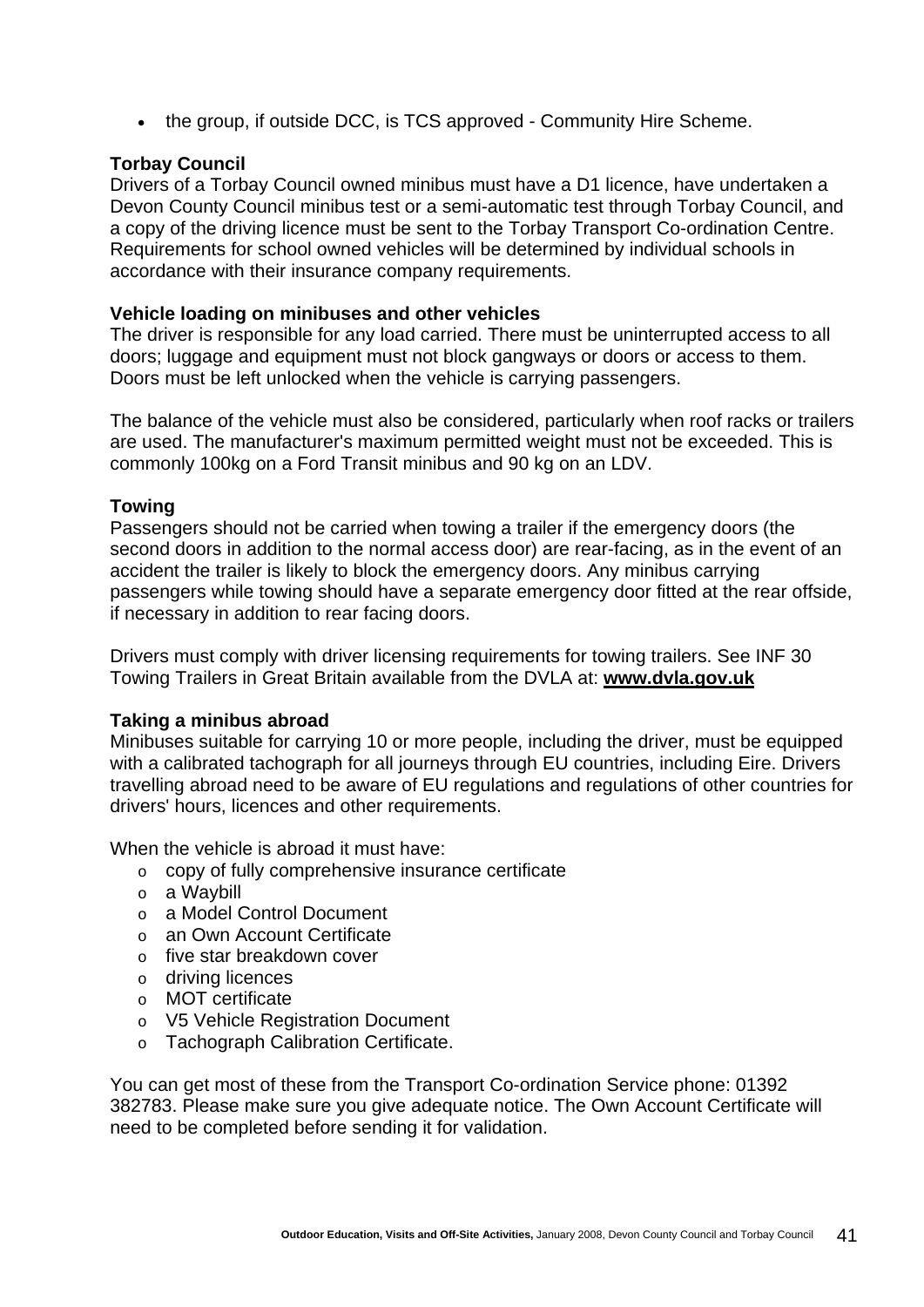Section 19 (Small Bus Permits) are not valid abroad, and the driver must hold a PCV licence, Category D or D1 (unrestricted). Category D1 Restricted is not valid abroad.

Minibuses abroad must have these on board at all times:

- fire extinguisher
- first aid kit
- warning triangle
- spare set of bulbs.

#### **Training and additional information**

Get additional training in driving minibuses from Devon Drivers' Centre. Visit: **[www.devon.gov.uk/devondriverscentre](http://www.devon.gov.uk/devondriverscentre)** Phone: 01392 444773 or Email: **[drivers@devon.gov.uk](mailto:drivers@devon.gov.uk)**

For more information and guidance contact: The Transport Co-ordination Service, Matford Offices, County Hall, Exeter, EX2 4QW. **[www.devon.gov.uk/school\\_care\\_transport](http://www.devon.gov.uk/school_care_transport)** Phone: 01392 382886

*Transport for Schools: A Guide for Headteachers and School Staff* is available at: **[www.devon.gov.uk/healthsafetyandwellbeing](http://www.devon.gov.uk/healthsafetyandwellbeing)**

Torbay Children's Services Transport Team **[www.torbay.gov.uk/schooltravelsupport](http://www.torbay.gov.uk/schooltravelsupport)** Email: **[transport.co-ordination@torbay.gov.uk](mailto:transport.co-ordination@torbay.gov.uk)** or phone: 01803 207685

# **3.6 Finance**

The head should ensure that parents are given reasonable notice of the costs of educational and off-site activities. The head should establish secure procedures for managing associated income and expenditure including clear banking and accounting procedures.

#### **3.61 Charges for school activities**

*The Education Reform Act 1988* and the subsequent *Education Act 1996* determined aspects of education that charges may be made for.

These key principles may be considered to apply for off-site activities:

- Education provided wholly or mainly during school hours should be provided without charge.
- Off-site activities can be financed through voluntary contributions, although this should not lead to parents who do not contribute being treated any differently. If insufficient parents contribute this may lead to such activities being cancelled.
- Charges can be made for the board and lodging element of any residential programme. For a residential activity taking place mainly during school time, or which meets the requirements of the syllabus for a public examination, or is to do with the National Curriculum or religious education, no charge may be made either for the education or for the cost of travel. This does not stop a voluntary contribution being sought.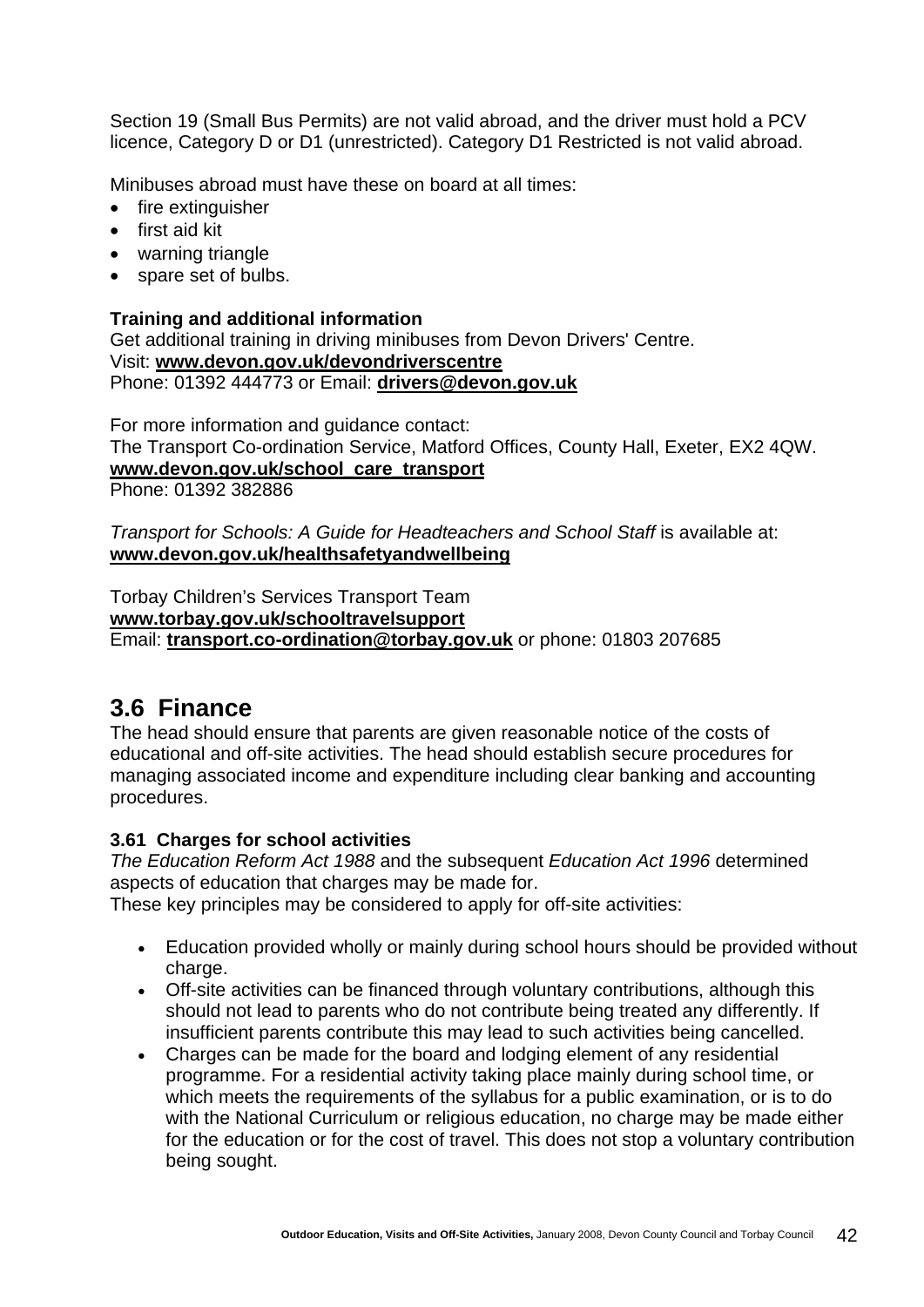- A charge, not exceeding the actual cost, may be made for board and lodging, except for young people whose parents are receiving Income Support, Incomebased Jobseeker's Allowance, Child Tax Credit (where the parent is not entitled to Working Tax Credit and whose annual income does not exceed £14,155), support under part VI of the Immigration and Asylum Act 1999 or guarantee element of State pension credit. The eligibility criteria are aligned with free school lunch eligibility.
- Programmes which take place wholly or mainly outside school hours, and are not part of statutory curriculum provision may be considered as optional extras for which charges can be made. The charge for a pupil should not not exceed the actual cost of providing the activity divided equally by the number of pupils participating (it will not include a share of the cost of any remissions).
- Educational visits and off-site activities may also be paid for by special fund raising events, donations or sponsorship, subsidy from school or other funds or charitable grants.
- Each school should have a policy on charging for school activities. The council has issued guidance on these arrangements.

For more information see: **Devon:** Model Charging Policy **[www.devon.gov.uk/dgs-model\\_charging\\_policy.doc](http://www.devon.gov.uk/dgs-model_charging_policy.doc) Torbay:** Guidance on Charges and Remissions **[www.torbay.gov.uk/charges-and-remissions-policy](http://www.torbay.gov.uk/charges-and-remissions-policy)**

### **3.62 VAT**

 Recovery of VAT for school trip expenses depends on all of the rules being correctly applied. These are complex and should be checked as part of your planning process. This includes the obligation for the head to complete a certificate of VAT recovery and confirm that the trip was of an educational nature. The certificate should be kept with the paid invoice.

Get more advice from:

**Devon:** Contact the Tax Team on 01392 382410. Also see ED/4 of the VAT manual. **Torbay:** Phone: 01803 208208 or visit: **[www.torbay.gov.uk/schools-finance-and](http://www.torbay.gov.uk/schools-finance-and-procurement)[procurement](http://www.torbay.gov.uk/schools-finance-and-procurement)**

# **3.7 Retaining records**

We recommend that parental consent forms, approval forms, event specific risk assessments and associated programmes should be kept for the school year concerned and the following 12 months, and then can be disposed of.

However, if a pupil has received an injury they have until the age of 21 to submit a claim. Any records, including parent consent forms, approval forms and risk assessments which relate to a HSE reportable injury, or equivalent incident abroad, should be kept for that length of time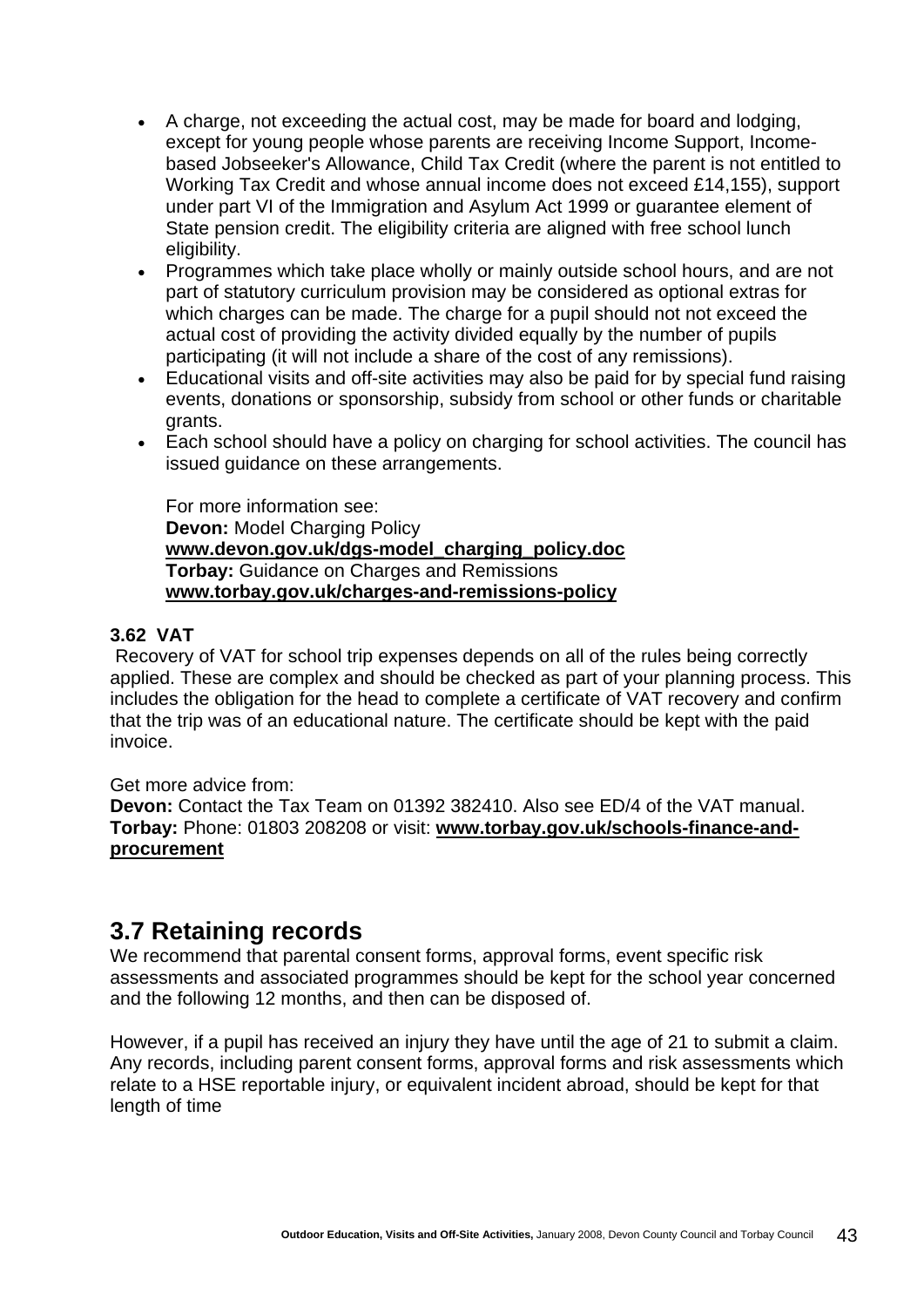# **3.8 Checklist of information to parents, guardians and carers**

The list below gives the information which should be given in writing to parents before getting their written consent for journeys abroad or residential visits in the U.K. We recommend that form SOE3 is used for this purpose or adapted where necessary. Parents may need less information to give consent for day visits but, if the return is after school hours or adventurous activities are included, most of the information below will be needed. Local visits on foot, in school time, to low risk venues do not normally need written parental consent. Parents should be informed of this principle when the child starts in the school or in the handbook for parents. It is good practice to notify parents in advance about all offsite visits and activities. A specific programme of events occurring over a period of time, such as a term, may only need one consent form. However, parents should be kept informed of other specific arrangements for each part of the programme.

- 1. Dates.
- 2. Objectives of visit or activity.
- 3. Times of departure and return, including location for meeting parents.
- 4. Method of travel including name of any travel company.
- 5. Accommodation with address and telephone number, including details of host families for exchange visits.
- 6. Emergency contact arrangements, at home and away, if all young people are not at one centre. Consider using a 'telephone tree' to make easy and rapid contact with a large group of parents, for things like changes to transport arrangements.
- 7. Name of party leader and accompanying staff.
- 8. Names and status (such as parent or member of the governing body) of other accompanying adults who will have some responsibility during the visit.
- 9. Details of activities planned. Any activity involving special hazards must be clearly specified.
- 10. Charges or voluntary contributions and what they cover.
- 11. Methods of payment and cancellation arrangements.
- 12. Insurance used for baggage, personal accident, cancellation and medical cover for the group members. Send a photocopy of the insurance schedule to all parents or state that a copy of the schedule can be obtained from the party leader if needed.
- 13. Clothing, footwear and other items to be taken. Prohibited items may need to be highlighted.
- 14. Money to be taken.
- 15. Code of conduct and details about the standard of behaviour expected from the group during the visit, including, where appropriate, rules on general group discipline, smoking, sexual behaviour, illegal substances and alcoholic drinks.
- 16. Parents should complete a medical form for all residential visits and give their written consent for emergency medical treatment.

Parents should be invited to a planning meeting, especially where a residential experience is involved, for visits abroad or where the activity constitutes a significant new direction for the group members or the establishment. This provides the opportunity for everyone to be fully informed and to raise issues which may be difficult to address in writing. For people over the age of 18 a parental consent form is not needed. If a young person is in the care of the council their care plan should say who can consent to off-site activities. For Category A activities an agreement will normally be reached for consent for a range of activities during the time the child is receiving care. A consent form agreed with the client and, where appropriate, someone acting on their behalf, should be completed for all activities in Category B or C.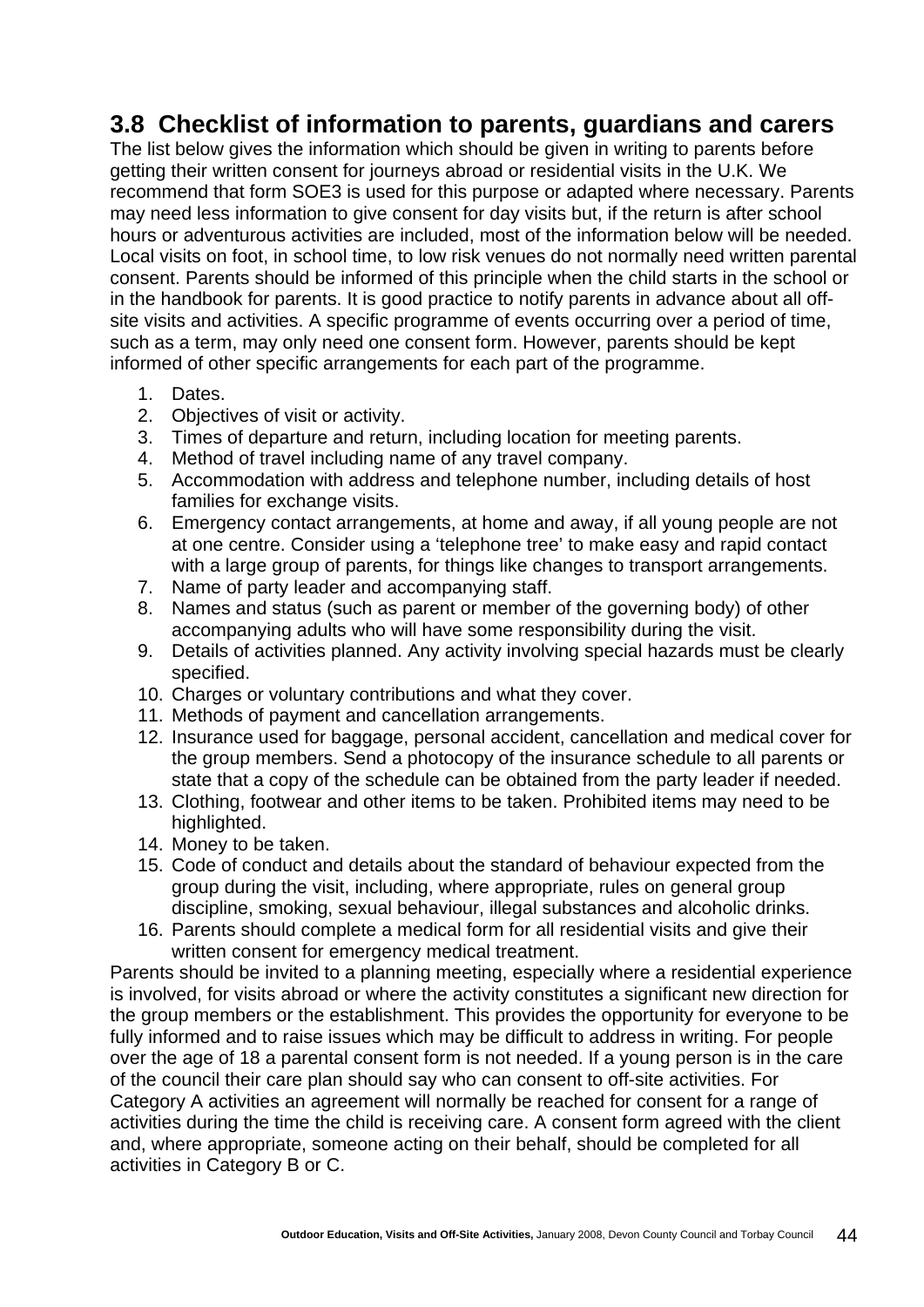# **3.9 Emergency procedures**

Emergency procedures are an essential part of planning a visit or off-site activity. If an accident occurs the priorities are to:

- assess the situation
- safeguard the rest of the party
- attend to the casualties
- inform the emergency services by calling 999 or 112.

An emergency is difficult to define. It may be a fracture, food poisoning or a fatality, or an illness requiring immediate medical treatment. It may on the other hand be missing children who are soon found or a coach crash in which no serious injuries are sustained. The following notes are for guidance. These notes are for guidance and the procedures listed will not all apply to all emergencies.

- 1. Assess the nature and extent of the emergency.
- 2. Make sure all other group members are safe from danger and are looked after.
- 3. Give first aid and attend to any casualties.
- 4. Call the emergency services as needed. As a minimum you are likely to be asked: your precise location a description of the incident the time of the incident the number of casualties the nature of any injuries the total number in the party your telephone number If the police are involved they will take any statements. An adult from the party should accompany any casualties to hospital. 5. Supervise and support the rest of the group and arrange for their return to base.
- 6. Inform young people whether they may use any mobile phones and in what circumstances.
- 7. Arrange for one adult to remain at the incident site to help or liaise with the emergency services.
- 8. Contact the off-site base to communicate with other staff in the party (outdoor centre, hotel, youth hostel etc.)
- 9. If the party is abroad, consider contacting the local British consulate or embassy to seek their support.
- 10. Contact the head, emergency contact point or designated senior member of staff with the information listed under point 4 above and: names and telephone numbers, if necessary, of individuals involved names of other members in the party action taken so far action to be taken and who will do it telephone numbers for future communication.
- 11. For a serious incident, where the media may be involved, identify alternative phone numbers at home and off-site base as other lines may quickly become jammed.
- 12. The head or designated senior member of staff may need to contact the Director for Children and Young People's Services or the nominated officer in the Directorate's Emergency Plan, give details of the incident and:
	- Identify action required, which may include financial assistance.
	- Identify alternative and additional telephone lines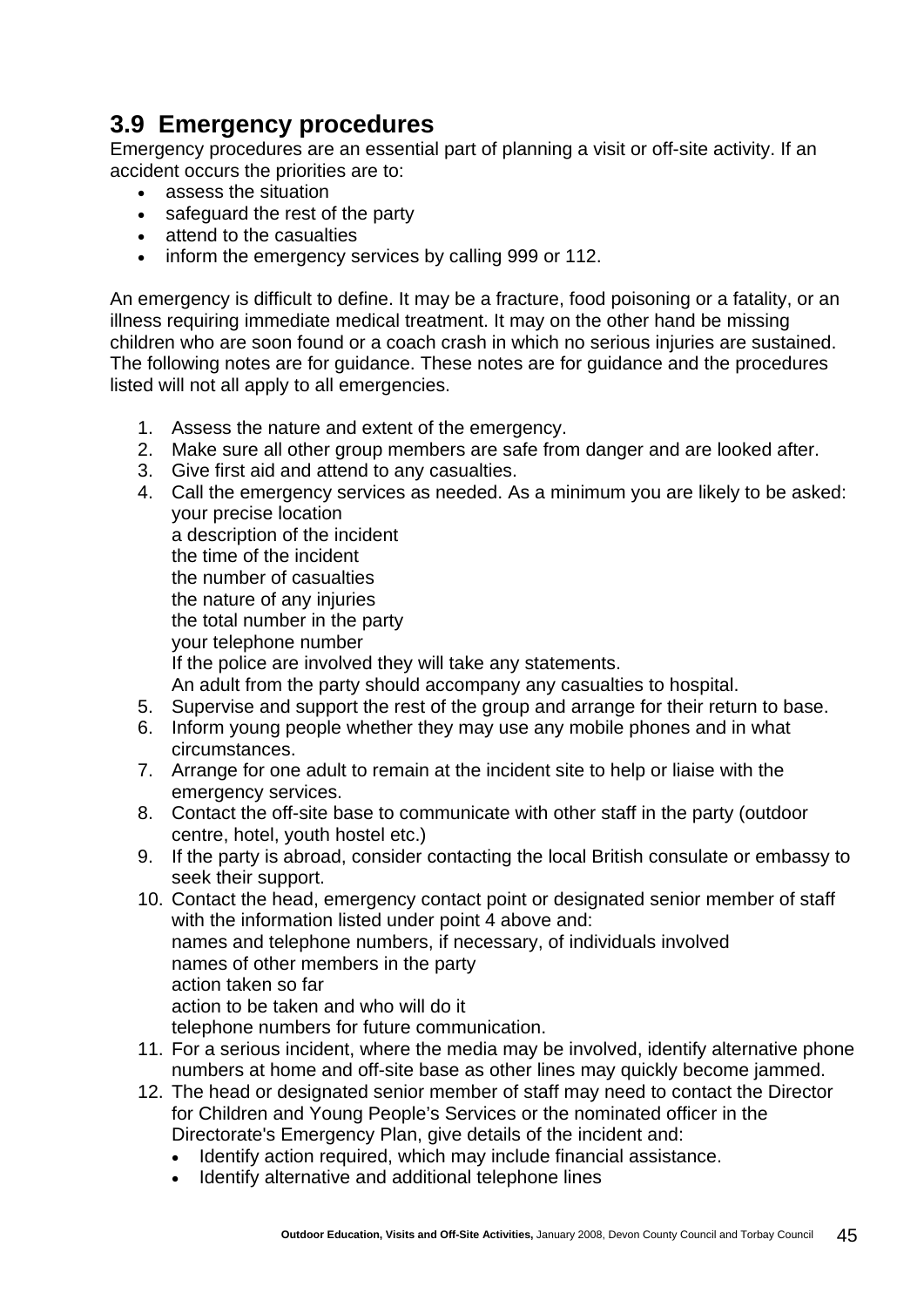- In cases of a major incident out of hours involving the emergency services, the police will make direct contact with the Emergency Planning Service Duty Officer who will then take appropriate action.
- 13. The head will arrange to contact parents and carers of those involved as soon as possible. For a serious incident the head should contact parents of all party members. It is also the responsibility of the head, or designated support staff, to act as a link between the group involved, the chair of governors, the council and parents.
- 14. The Council will normally liaise with the media\*. A designated person should act as the ongoing point of contact with the media and all involved should direct questions and requests to them. This person will need to liaise with the emergency services, perhaps on site. (\*This assumes that, should a school be involved, they have subscribed to the Press and PR Service.) The school website can provide a useful means by which general information is made available and updated.
- 15. Write down all relevant details while still fresh in the memory. Other group leaders may be asked to do the same. A record should be kept of names and addresses of any witnesses. Keep any equipment involved in its original condition. If possible do not disrupt the scene of the incident until a full investigation has been completed.
- 16. Restrict access to a telephone until you have informed the head and there has been enough time for the head to contact those directly involved.
- 17. Legal liability should not be discussed or admitted.
- 18. Refer requests from the media to the designated individual as identified above.
- 19. Contact insurers, particularly if medical assistance is needed.
- 20. Complete and forward all accident forms and reports.
- 21. For serious incidents consider further professional counselling support for those directly or indirectly involved.

A mobile phone is an essential item of equipment for a party leader and may save valuable time in the event of an emergency. Staff members should know the mobile phone numbers of other key staff in the party. However, difficulties frequently arise with mobile phones due to reception, battery power or insufficient credit. Mobile phones should complement and not replace traditional safety and communication procedures. Keep details of these emergency procedures to hand and ensure that you can implement them. Where the emergency requires additional support or is of a serious nature contact:

#### **Devon:**

Corporate Contact Centre phone: 0845 155 1015 during office hours.

CYPS Directorate phone: 01392 383369 during office hours.

Emergency Planning Team phone: 07699 734637 out of hours pager number but available 24 hours if the above number is unobtainable. You may then be transferred to a senior officer in CYPS.

#### **Torbay:**

Torbay Council phone: 01803 208224 during office hours.

Torbay Council phone: 01803 550405 out of office hours 24 hour control.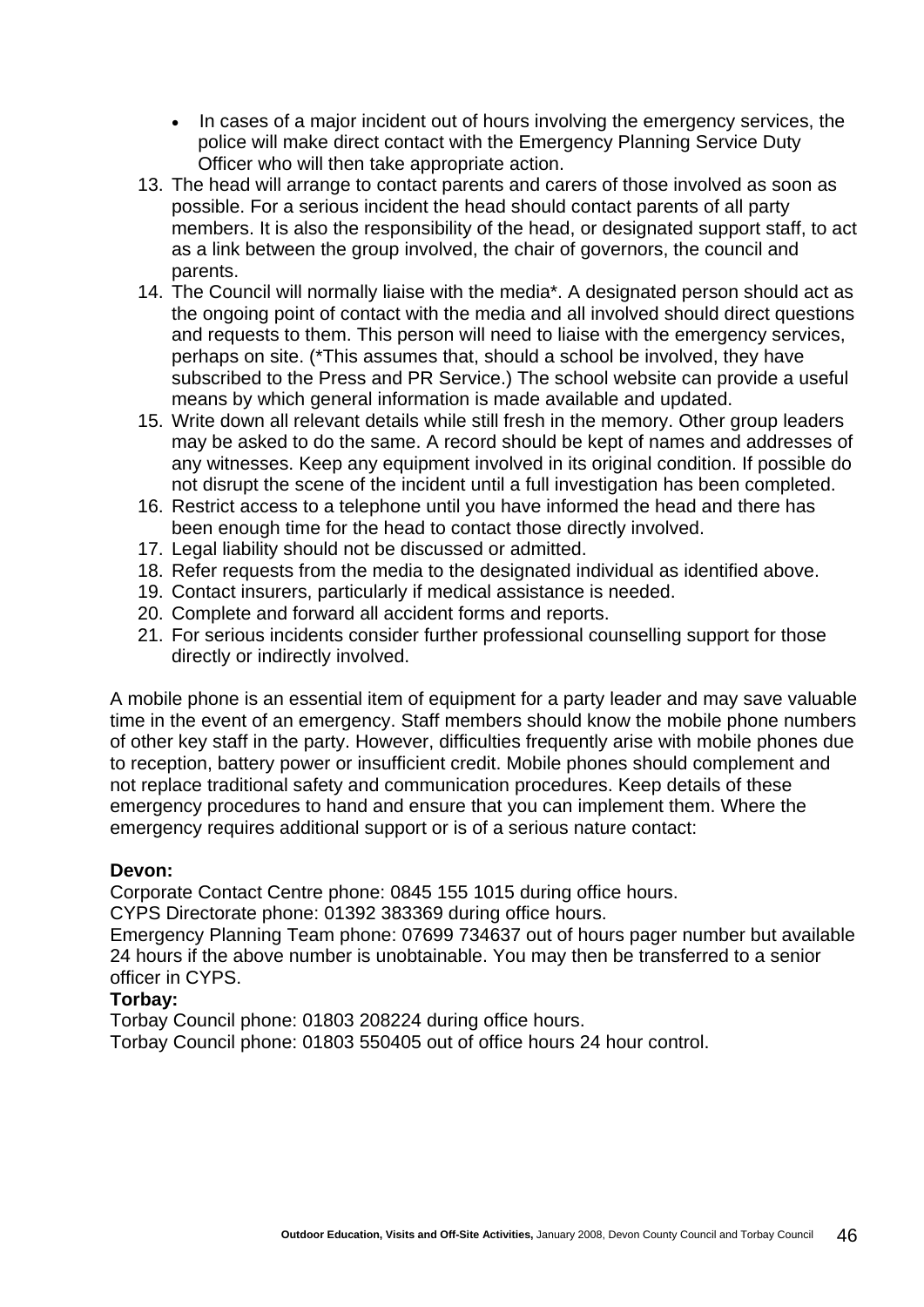# **Section 4 Leadership for specific environments and activities**

The way the party leader and other members of staff manage an off-site visit or activity is generally the most important factor in determining the programme's success, in terms of educational outcomes and the health, safety and wellbeing of all group members. The party leader must be competent to manage the programme; in other words they must bring suitable expertise and experience to the tasks at hand and carry out those tasks in a common sense manner. The party leader will generally be supported by other staff and volunteers who bring experience and expertise to the roles they carry out. For many activities the required level of competence is recognised by a specific qualification, appropriate to that environment.

As part of the risk assessment process the party leader and other staff need to consider the extent to which they may need to intervene to prevent access to dangerous situations – for example near traffic, near water or where a fall from height could occur.

The party leader may hand over responsibility for managing a particular activity to someone else who is qualified in that activity. This is frequently the case when groups visit an adventure centre for example.

# **4.1 Education and training for staff and volunteers**

Courses on managing or delivering outdoor activities are available through Devon Education Services and through Devon Discovery. Courses and training opportunities are also available through a wide range of other providers, including national governing bodies. Reference is made to course providers for activities listed in each section. Devon Education Services also provides educational visits co-ordinator training.

Devon Education Services: **[www.deseducation.org/outdooreducation](http://www.deseducation.org/outdooreducation)** Devon Discovery: **[www.devon.gov.uk/devondiscovery](http://www.devon.gov.uk/devondiscovery)** Phone: 01822 890761

# **4.2 Educational visits**

Educational visits typically comprise activities where the risks encountered are similar to those experienced in every day life. For the purposes of this document they generally fall in Category A (see Section 2.5).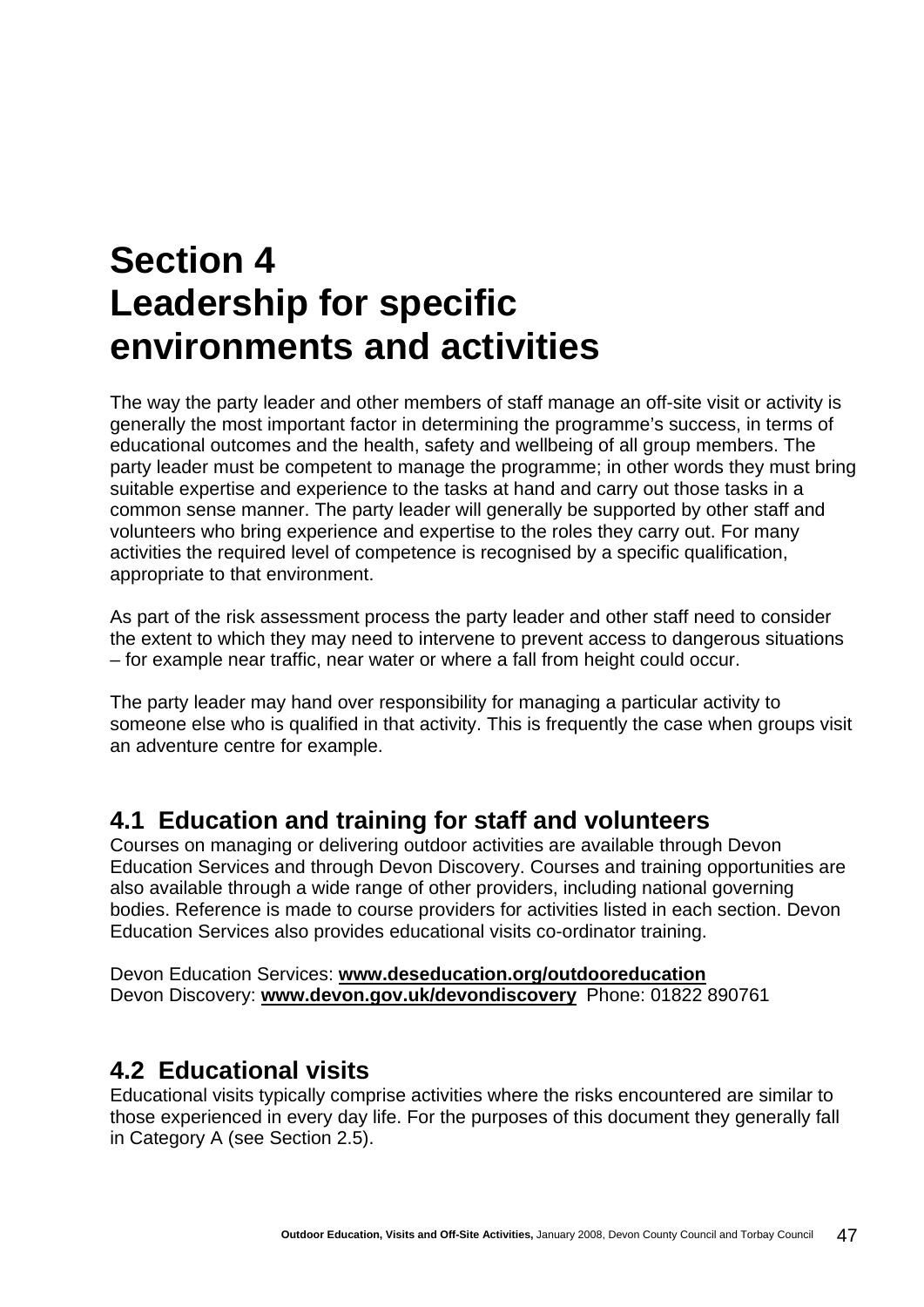DCSF provides *A Handbook for Group Leaders*. This handbook is aimed at anyone who leads groups of young people on any kind of educational visit. It sets out good practice in supervision, ongoing risk assessment and emergency procedures. Find it at: **[www.teachernet.gov.uk/visits](http://www.teachernet.gov.uk/visits)**

Growing Schools is a government programme which aims to harness the full potential of the outdoor classroom as a teaching and learning resource. See: **[www.teachernet.gov.uk/growingschools](http://www.teachernet.gov.uk/growingschools/)**

The recommended minimum staffing ratio for educational visits is 1 adult to 15 pupils. There will, however, be many occasions where a higher ratio is required, informed by risk assessment (see Section 3.1).

# **4.21 Visits to urban, coastal and countryside locations**

The party leader should be familiar with the general area the group will be working in and should brief the group before the visit and on site. Comfort and safety factors will apply to this environment although the party leader does not need a formal qualification.

An initial briefing to group members may emphasise hazardous locations such as busy junctions, road crossings, wasteland, canals and other water side locations or narrow pathways.

Where groups are not directly supervised refer to the section on remote supervision (Section 3.17). Clearly explain meeting points and choose a location the group is familiar with. Emphasise the importance of time-keeping.

The leader may need to alert group members to the potential risks from other members of the public, for example, in public lavatories or subways.

For all visits:

- have a recall procedure
- consider footwear and clothing likely for the best and worst conditions you may face, including spare clothing should circumstances require
- negotiate or plan your route bearing in mind rights of way and access and the Countryside Code
- beware of the unexpected towards the end of the day or journey as your supervision or the attention of group members may relax
- consider health and hygiene issues (also see Section 4.26 farm visits).

Find details on the Countryside Code at: **[www.countrysideaccess.gov.uk/things\\_to\\_know/countryside\\_code](http://www.countrysideaccess.gov.uk/things_to_know/countryside_code)**

Activities or fieldwork in or adjacent to rivers, lakes or other water features require particular care. This is especially the case in times of flood or where banks are slippery.

DCSF provides *Group Safety at Water Margins*. This guide is aimed at anyone who organises learning activities that take place near or in water, such as a walk along a river bank or seashore, collecting samples from ponds or streams, or paddling or walking in gentle, shallow water. See: **[www.teachernet.gov.uk/visits](http://www.teachernet.gov.uk/visits)**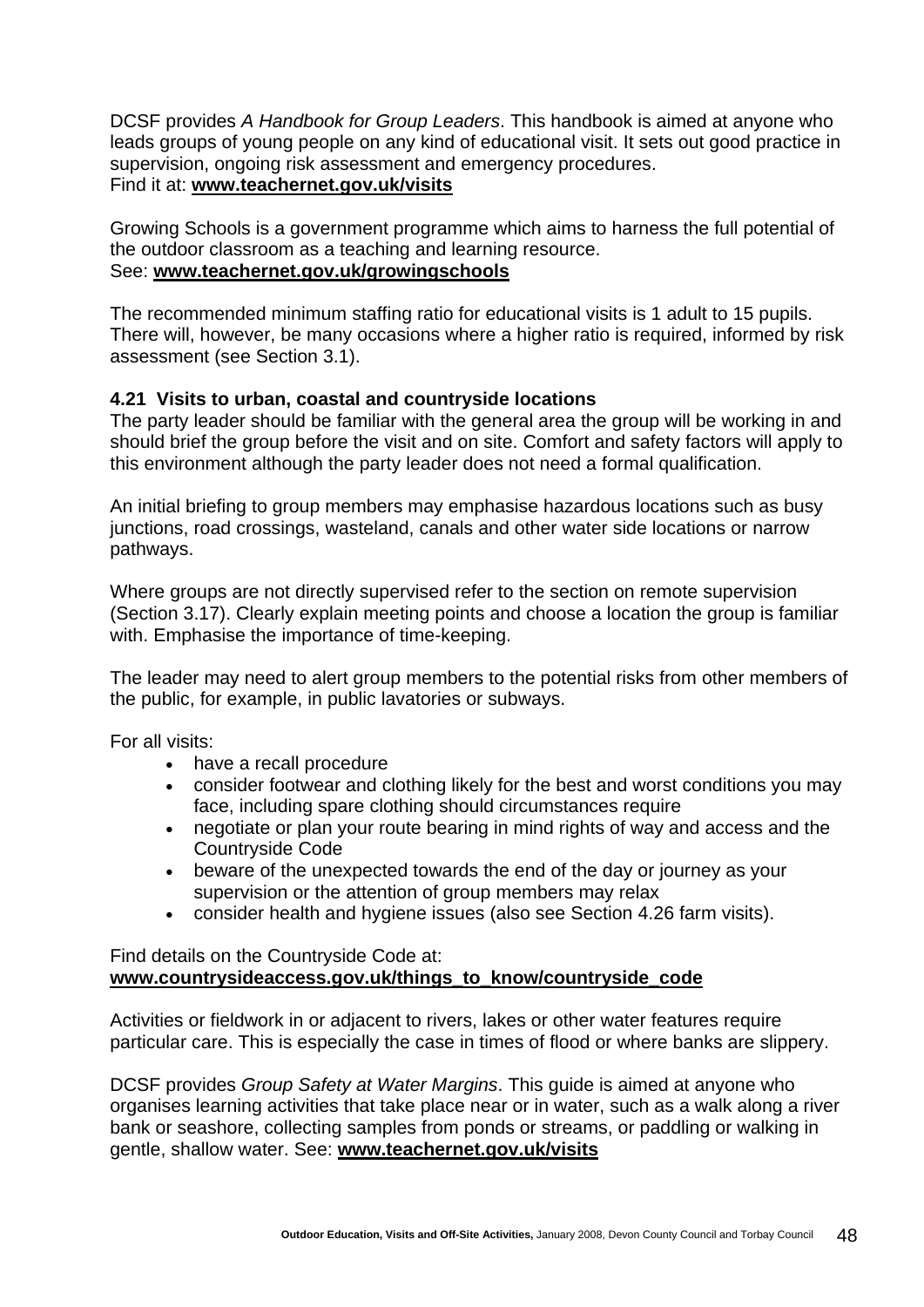Particularly during summer months blue-green algae has been found at a limited number of sites in Devon, causing mild or severe illness where people are in contact with contaminated water. The Environment Agency in the South West can give you up to date information on affected sites. Environment Agency, South West Region, Manley House, Kestrel Way, Exeter EX2 7LQ. Phone: 08708 506506.

#### **4.22 Walking in non-remote environments**

Most coastal and countryside activities fall within Category A (see Section 2.5). However, the party leader will need to take note of additional hazards when supervising groups in such environments. Training and qualifications for staff leading a group may be advisable or essential.

No formal qualification is needed to lead groups in coastal and countryside environments unless the programme is a Duke of Edinburgh Award expedition. This also applies to mountain or moorland environments below 600 metres and in summer conditions where activities take place within approximately 30 minutes of a minibus, other transport or place of habitation. Other comfort and safety factors will, however, need to apply as appropriate, for clothing and equipment, manageable group size, adequate communications and control of the group, informed by risk assessment. For further details see 'Land Based Activities' below. The course Coastal and Countryside Leadership is recommended.

Find training opportunities at: **[www.devon.gov.uk/devondiscovery](http://www.devon.gov.uk/devondiscovery)**

As with all activities the party leader's judgement will be paramount. The activity or journey should be matched to the party in terms of terrain, aims, distance, equipment available, clothing, weather conditions (both current and forecast), degree of supervision and time available. Group leaders should count students at regular intervals.

The leader should set a pace which allows for the speed of the slowest member of the group. The leader controls the frequency and duration of rests and rest periods should be appropriate to the whole group. Group leaders should set an easy pace going uphill and control the speed of the group going downhill. In forested areas keep away from active machinery or felling. Be aware of the hazards in woodland caused by severe winds. In cold or windy weather, or after a hard climb, put on extra clothing, even if the rest period is brief.

# **4.23 Forest schools**

The Devon Forest School Network has outlined standards for safe practice which should be followed by schools in the local authority. Schools buying-in expertise to support Forest School provision should ensure that the provider meets these standards:

- OCN or BTEC Forest School Leader or Practitioner Award at Level 3
- current and enhanced CRB disclosure
- valid first aid certificate
- valid insurance certificate (Public and Employer's Liability)
- staff handbook which should include:
	- risk assessments for site, activities and staff health and safety policy child protection policy and procedures
		- woodland management plan.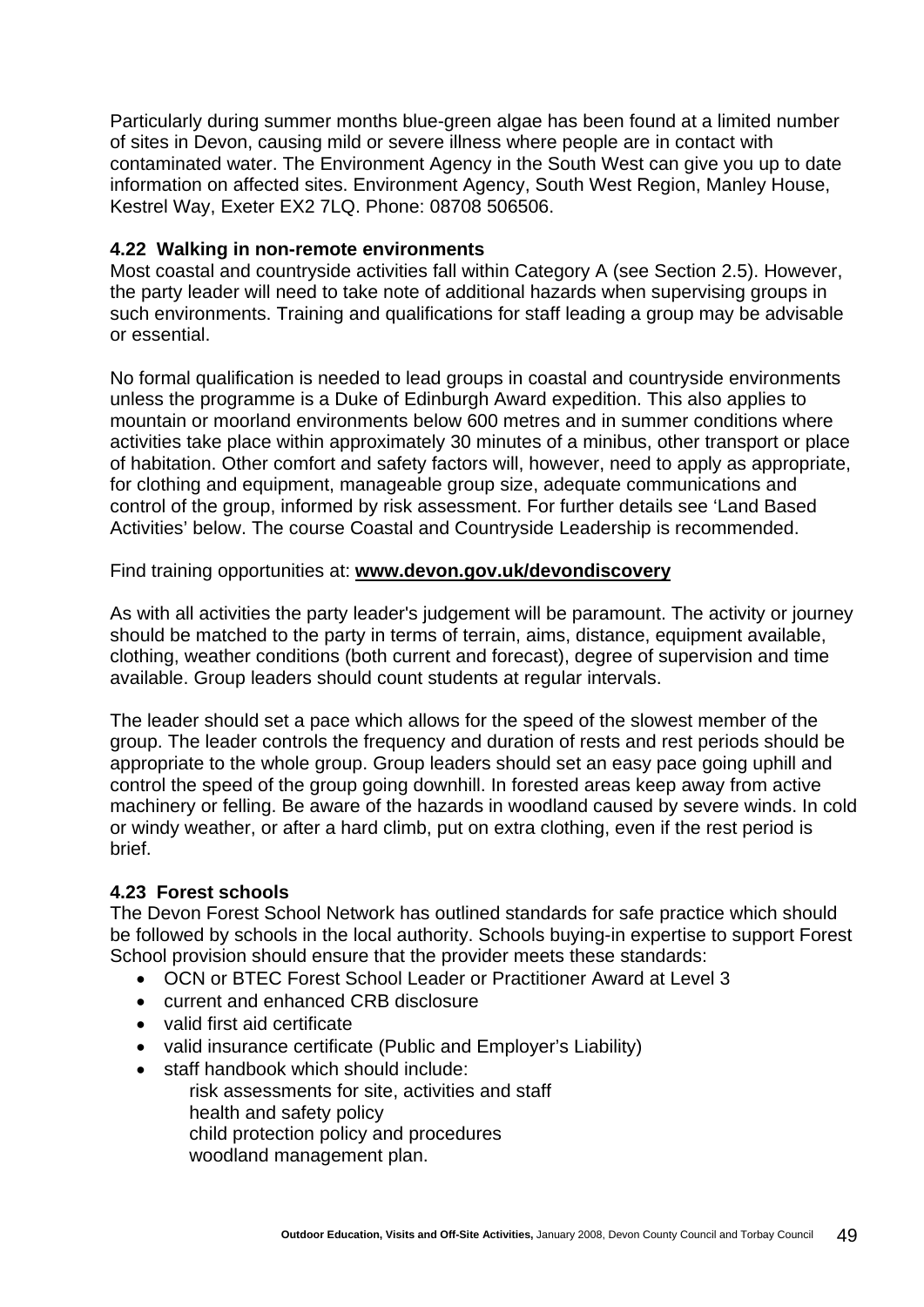Schools delivering a forest school programme without external support should ensure they work to equivalent standards of training, planning and management including risk assessment.

For more information, including training contact: Devon Forest Schools Coordinator, Devon Discovery phone: 01882 890761 or email: **[devon.discovery@devon.gov.uk](mailto:devon.discovery@devon.gov.uk)**

# **4.24 Beach and coastal safety**

The local beaches and coastal areas offer a wide range of opportunities for study and activities. However, whilst presenting many challenges and interests, areas where the land meets the sea present their own hazards.

A high level of vigilance and supervision is needed when close to any stretch of water, even shallow water. The sea needs extra care and attention. When planning activities in coastal areas bear in mind that:

- tides, swell, wind, currents, beach profile and sandbanks may present difficulties -exit routes must be checked well in advance and at all times during the activity
- swimming should only take place as part of a carefully supervised activity conducted by suitably qualified leaders, no matter how inviting the sea may seem. Pupils should swim in company and in sight of supervisory staff
- paddling may be permitted where there is no intention or likelihood of swimming or of individuals getting out of control, provided risks have been assessed and there is adequate supervision. Group leaders who are supervising water-based activities should be competent in water rescue and life saving techniques including cardio-pulmonary resuscitation (CPR)
- beaches present their own problems, particularly when large numbers of the general public are present. Establish a base where members of the group must return if separated from the rest. Look out for warning notices and flags
- be aware of the possible presence of dangerous debris such as glass, syringes, sewage, barbed wire or marker flares
- digging in the sand, particularly in cliffs or dunes could cause cave-ins
- climbing on rocky beaches and cliffs should be discouraged. On the South West coast a lot of rock is loose and crumbly. Do not work or base groups under such sites or allow young people to knock down or throw stones
- weed covered rocks may make surfaces very slippery
- Stay on the path on cliff tops. If the route is unfamiliar to the leader a responsible adult should be at the front. Cliff tops are exposed areas and may experience rapid changes in weather conditions. Young people should be briefed about significant risks, including cliff edges and should be appropriately supervised. Clothing, route choice and group management should reflect this.
- be prepared to seek advice from the coastguard, the Met. Office or the adviser for outdoor education. Only do activities and projects which you have the necessary experience and competence to do.

Beach and coastal safety awareness courses are available. Contact Devon Discovery on 01822 890761 or visit **[www.devon.gov.uk/devondiscovery](http://www.devon.gov.uk/devondiscovery)**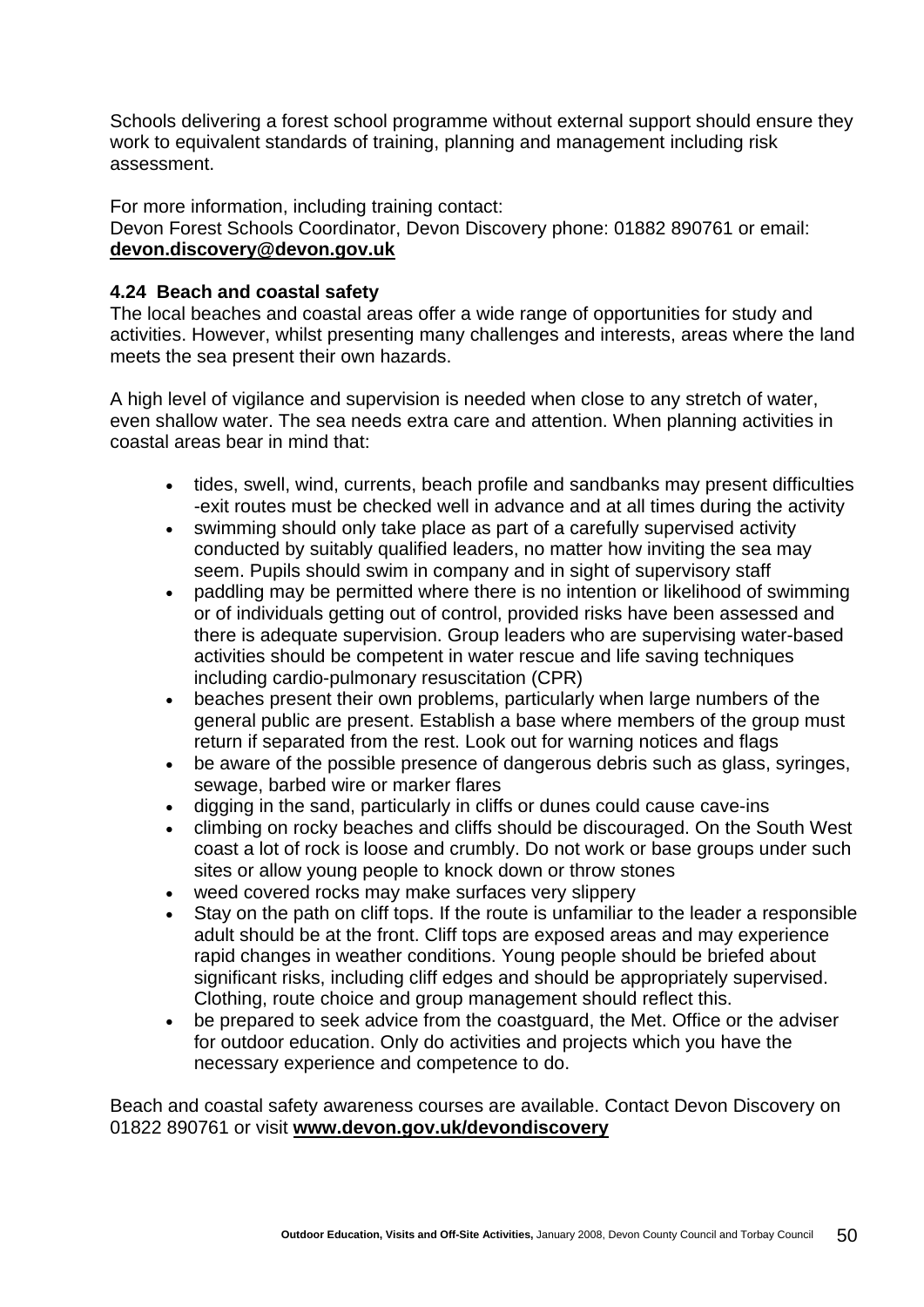For more information read *Group Safety at Water Margins* from DCSF at **[www.teachernet.gov.uk/visits](http://www.teachernet.gov.uk/visits)**

#### **4.25 Open water swimming**

Outdoor swimming is an enjoyable but potentially hazardous activity. It may involve swimming in the sea, a lake or river. The use of recognised bathing areas will reduce potential hazards. See also the section on Beach and Coastal Safety. The details below apply to activities in the UK and abroad.

### **Leadership qualifications**

- **Life guard patrolled beaches**. The leader must hold a minimum of the RLSS Bronze Medallion or equivalent. The group must follow the advice of the lifeguards and stay within the supervised area. Note that the role of the life guard complements, rather than replaces, the role of the qualified member of staff, unless specific agreement has been reached with the lifeguard that they are able to supervise your group.
- **Beaches with no lifeguard present.** The leader must hold a minimum of the RLSS Bronze medallion award or equivalent. Only known safe swimming beaches should be used. Leaders must take into account the limitations of their own experience and competence. They must ensure that the prevailing conditions are suitable both for themselves to act as the life guard, and for the ability of the group.
- **Lakes, rivers and canals.** Swimming in these environments presents particular risks in terms of depth, temperature and access which must be carefully assessed beforehand. Gain local information about any dangers. The leader must hold a minimum of the RLSS Bronze Medallion or equivalent and be capable of a rescue from the deepest part of the swimming area.

In all cases the leader must be aware of the limitations of their own experience and competence. Where splash about swimming takes place, for example at the end of a canoeing or sailing session, the lifesaving and supervision should be provided by the canoeing or sailing instructors, provided that the swimmers wear a buoyancy aid.

#### **Recommended minimum staffing ratios - 1:10**

A competent assistant is required for all but the most manageable groups, particularly where there is no lifeguard present. A competent member of staff must be land-based observing the group at all times. Leaders should consider the merits of a buddy system, limiting the number of swimmers in the water at any one time, and keeping swimmers within their depth.

#### **Safety factors**

Leaders should be aware of the effects of sudden immersion in cold water. The leader should make an assessment of the risks posed by the prevailing conditions: for example, surf and tide, the weather, currents, wind, undertows, cold, weeds, polluted water and the stability of the sea or river bed. Leaders should also get local information where possible.

Lakes, rivers and canals will generally be colder than the sea. An area of operation should be designated, and the leader should know the commonly used signals of distress and recall. A signal system should be adopted. For example: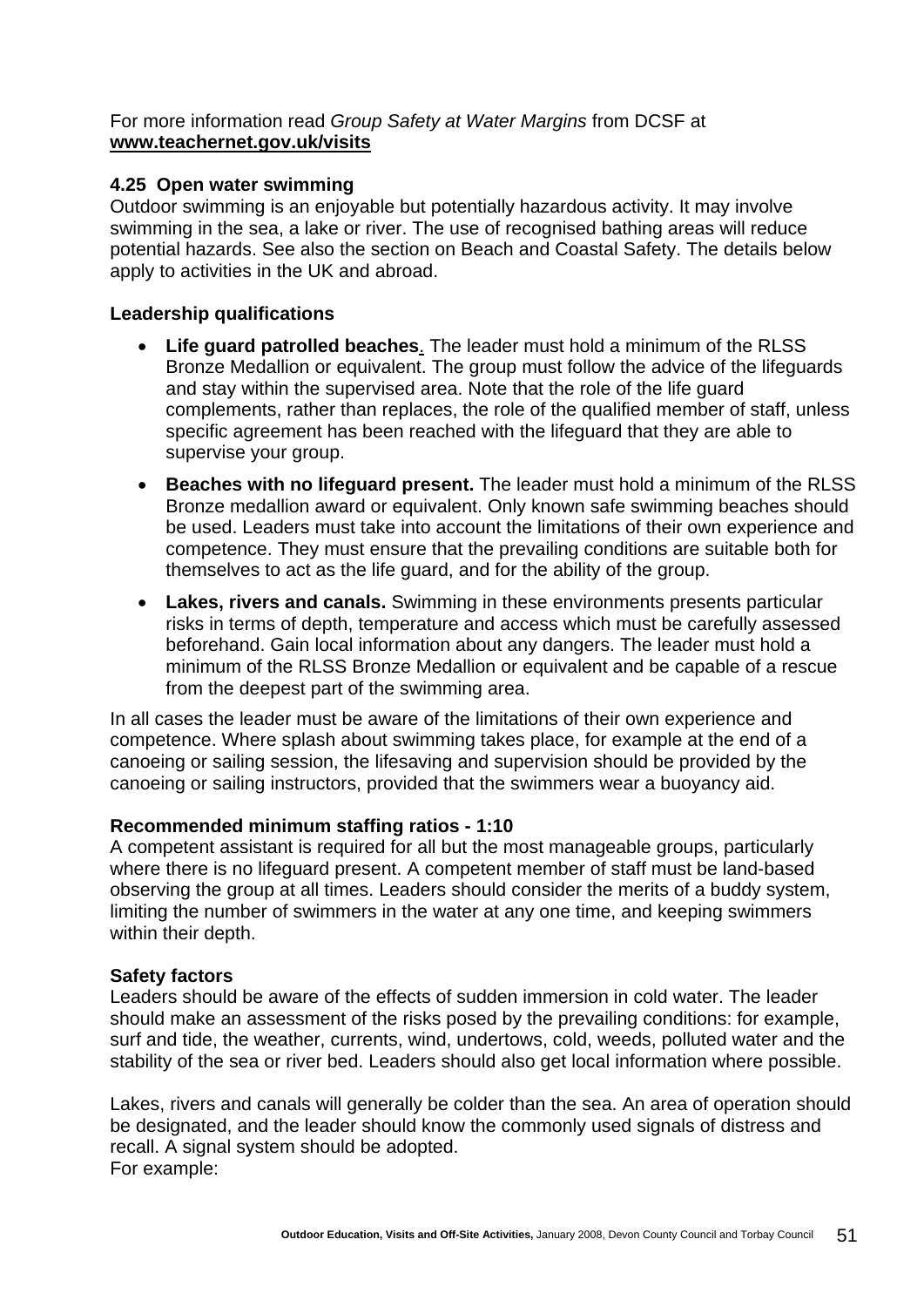- to gain attention is one blast of the whistle
- to clear the swimming area is two blasts of the whistle.

The leader should have appropriate rescue equipment to hand such as a throw line, a buoyant rescue device or something for a struggling swimmer to hold onto.

The leader should be in control of the whole group, including those out of the water. All members of the group should be competent swimmers in the light of the conditions and the degree of supervision; it is worth noting that young people who drown are often strong swimmers. Do not allow anyone to swim within 30 minutes of eating. In a private or hotel pool, where there is no lifeguard on duty a supervisor must hold the RLSS Bronze Medallion or equivalent.

For swimming activities in pools and open water also see *Safe Practice in Swimming Activities* from Devon Education Services available on 01392 384862.

#### **Open water swimming: children's homes**

Recommended practice is as outlined above and requires that staff hold the RLSS Bronze Medallion or equivalent qualification. For young people in residential care, groups of one to three people taking part in occasional family-type swimming activities may be supervised by staff without this award provided that:

- the manager of the establishment ensures a risk assessment is completed for each proposed swimming location
- preference is be given to the use of beaches where a lifeguard is present and on duty, with swimming taking place in the area designated by the two red and yellow flags
- where there is no lifeguard on duty the beach is considered to be a safe beach by the local district council
- similar checks are made when using other sites regularly used by the public for open water swimming
- the member of staff designates an area for swimming and retains a supervisory role from the water's edge, taking into account the risk assessment. The whereabouts of the nearest telephone contact point should be known in case of emergency.

Find training opportunities and more information at: Royal Life Saving Society **[www.lifesavers.org.uk](http://www.lifesavers.org.uk/)**

The DCSF publication *Group Safety at Water Margins* can be found at: **[www.teachernet.gov.uk/visits](http://www.teachernet.gov.uk/visits)**

#### **4.26 Educational visits to farms or industrial sites**

Visits to working farms are a regular feature of education for young people from both rural and urban environments. Such visits are beneficial to young people, helping them to appreciate the origin of their food and learn about aspects of rural life.

#### **The risks**

Experience over recent years shows that visits to farms can carry a small risk to young people of acquiring infection, particularly gastroenteritis. Several micro-organisms are commonly present in livestock animals and may cause gastroenteritis in humans. They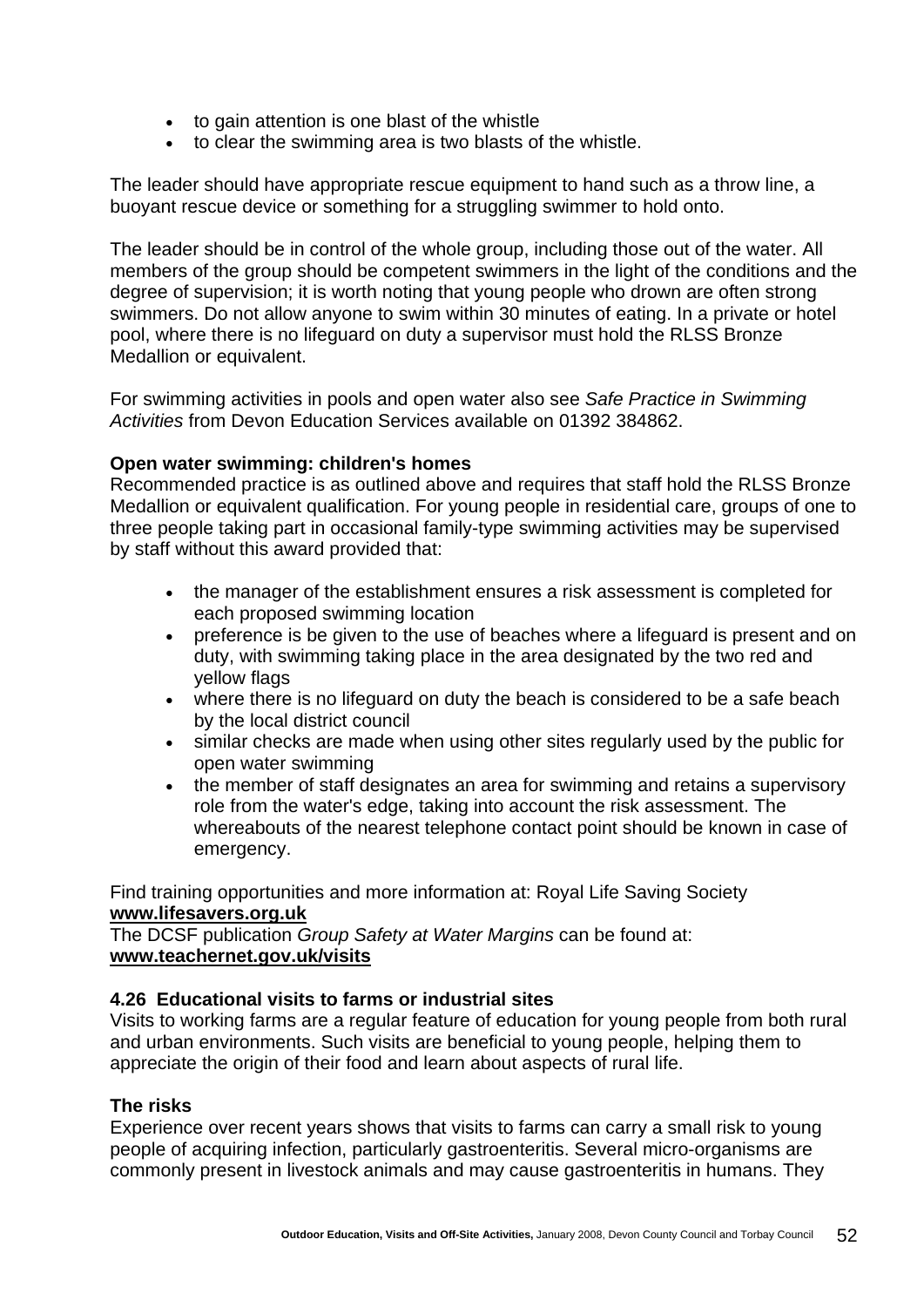may be found in faecal droppings and elsewhere in the farm environment. Farm visits may result in a risk of transmitting infection directly because the substance eaten is infected or contaminated. In addition, children's fingers may become contaminated with animal faeces which is then transferred to their mouths when eating or simply sucking their fingers or thumbs. Pregnant women are advised to avoid visits to livestock farms, particularly during lambing.

#### **Health and safety precautions**

Farmers and visit organisers need to be aware that visitors may be more susceptible to infection from the farm environment and its products than are those who live in that environment. Prevention depends primarily on simple hygiene measures which, if followed, will help ensure the visit is well-managed and safe. Parents, teachers and young people should be made aware of these measures and they should be re-emphasised before and during the visit.

For the farmer:

- The hazards that farms can pose to personal safety should be stressed to young people and teachers on their arrival.
- A high standard of physical and general cleanliness is required in all areas to be visited by young people.
- Plenty of fresh bedding should be provided for stock to minimise the risk of contact with dung. Areas should be hosed where appropriate.
- Sick animals especially those with scour (diarrhoea) must be isolated well away from visitors.
- Adequate hand washing facilities must be provided for visitors, including soap, running water and disposable hand towels (not roller towels). Toilet facilities should also be available.
- A separate clean area must be set aside for eating if refreshments are taken on site.
- Children should not be allowed to taste animal feed or raw milk.
- Safe areas for observing farm activities, such as milking, should be available.
- Slurry pits, chemical stores, electric fences, machinery, stacks of hay or straw and grain stores all present potential dangers and should be clearly identified as hazardous. Visits must be planned with due consideration to such hazards.

For teachers, parents and volunteers:

- Try to carry out a pre-visit to identify specific hazards.
- Ask young people with cuts or abrasions to cover them with a plaster.
- Provide a briefing for young people at the farm to cover the points in these guidelines.
- Ask young people to keep their fingers out of their mouths and not to eat refreshments until they have washed their hands.
- Young people should not sample, taste or take away any animal feed stuff or raw milk or drink from farm taps.
- Children should be closely supervised if direct contact with animals is likely. If this happens they should be made to wash their hands afterwards. They should not be allowed to kiss or put their faces close to the animals.
- Children and adults with asthma or hay fever may experience difficulty at certain times of year.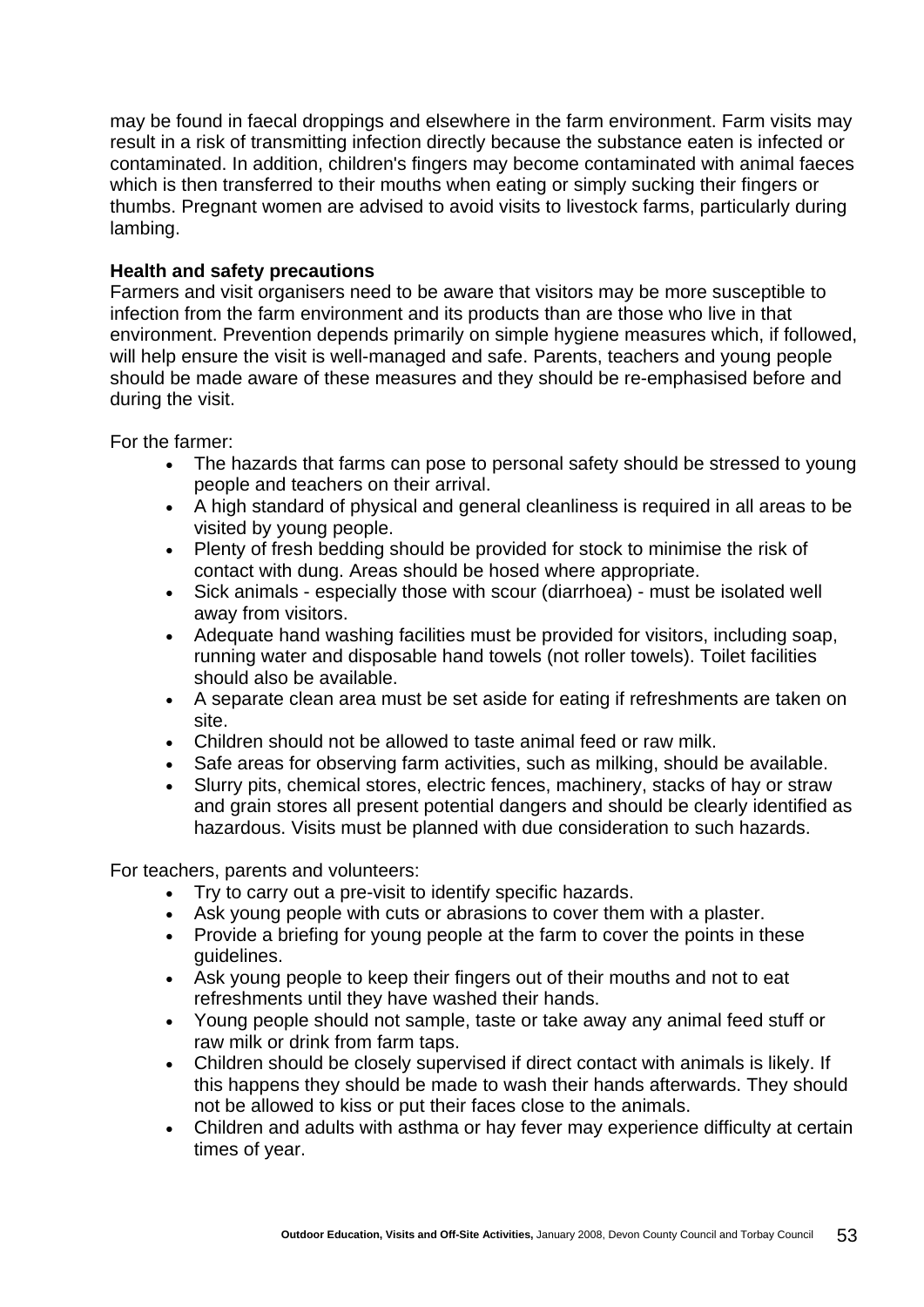• Be aware of moving machinery, such as tractors, and do not allow children to touch any machinery or tools unless directly supervised.

Although the guidelines have been written with farms in mind, the general principles should be followed when visiting similar establishments such as zoos and wildlife reserves.

The Countryside Educational Visits Accreditation Scheme (CEVAS) accredits farm staff who are working with school groups and endorses the farm premises as being appropriate for school visits.

# **4.3 Sponsored walks and large scale events**

There are particular hazards associated with large scale events and from undertaking sponsored walks on roads. Check with local police where necessary. Consider alternative routes or means of achieving the same objectives, such as the use of a non-road environment or different activity.

For large scale events planned on Dartmoor contact the Recreation Officer at Dartmoor National Park on 01626 832093 or email: **[recreation@dartmoor-npa.gov.uk](mailto:recreation@dartmoor-npa.gov.uk)** to discuss your plans.

For other large scale events you may need to ask the adviser for outdoor education for additional guidance.

# **4.4 Residential visits**

These may involve any organised activity which incorporates one or more nights away from home. Residential visits could involve a visit to a centre, a youth hostel or an extended stay on a narrow boat. The supervision of any group overnight involves additional responsibilities for the party leader and other staff. (See Section 3.16 for information on supervision during residential visits.)

The selection of a reputable tour operator is recommended, where appropriate. This should form part of the risk assessment. Establishments should ask operators to confirm their safety management procedures and say if they have been externally verified. The School Travel Forum was formed in 2002 and has developed a code of practice which its members must adhere to, see **[www.schooltravelforum.com](http://www.schooltravelforum.com/)**

Residential courses where young people live and work together provide valuable learning opportunities and an exciting environment, but demand an awareness of safety factors.

If you plan to use commercial, charitable or private facilities read Section 4.6 and use form SOE5 to confirm standards of provision meet council expectations.

- Dormitories should normally be for a group's exclusive use. However, risk assessment may allow flexibility.
- The party leader should consider whether security arrangements are adequate to stop unauthorised visitors.
- Young people should be able to contact members of staff in the event of an emergency overnight.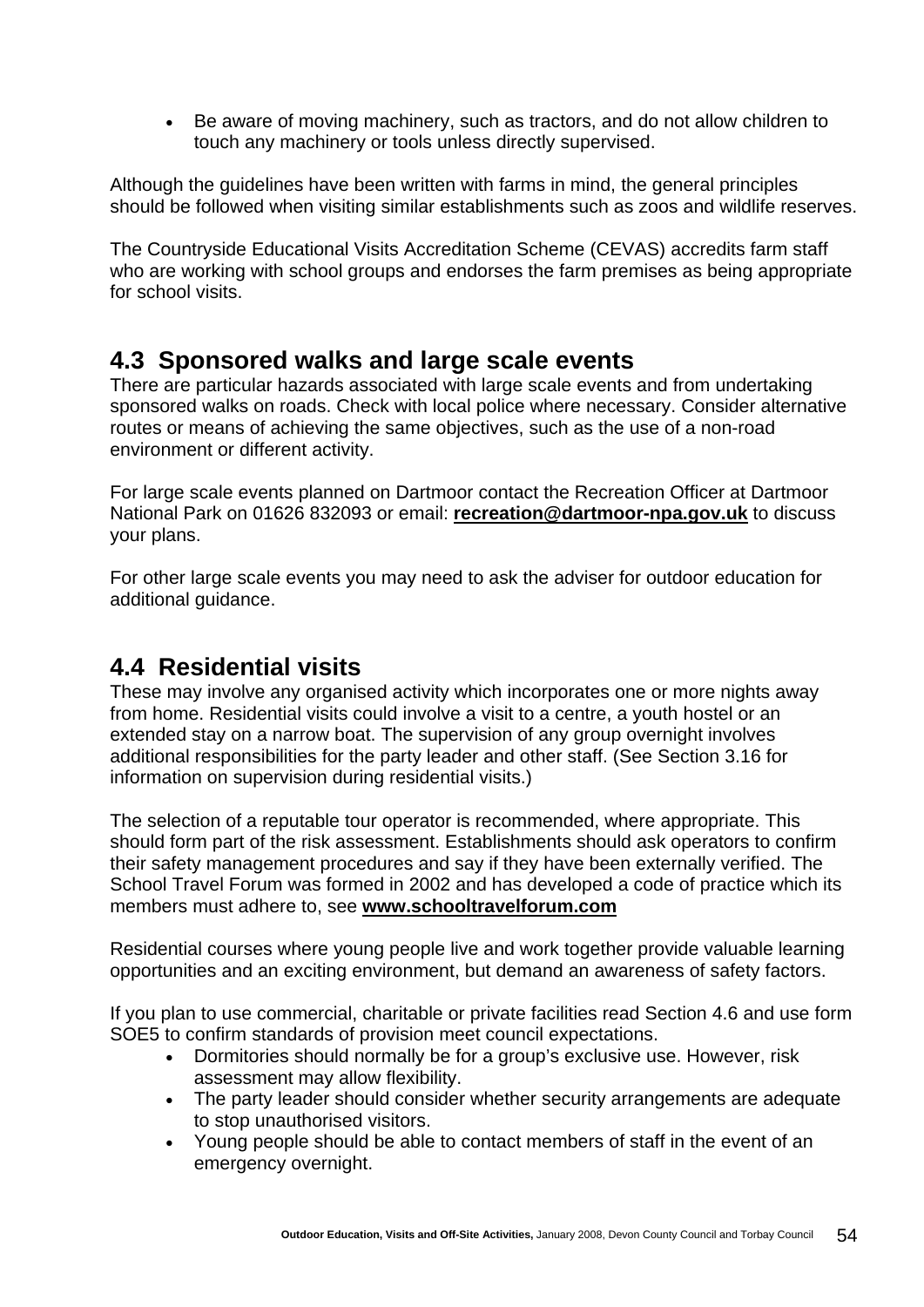- Supervisory staff should ideally be accommodated in rooms adjoining or close to their group.
- Young people and staff should know the lay out of the accommodation, key personnel, fire precautions and exits and necessary regulations and routines.
- Access should be available to groups' rooms at all times by members of the accompanying staff.

### **Fire safety**

Fire safety must be considered by the party leader in any residential centre. Local procedures, particularly for raising the alarm, evacuation of the building and location of the assembly point must be understood by all group members. Where no local procedures exist the party leader should formulate them on arrival. If the group is abroad make sure any fire precautions are understood.

A fire drill should be held on the day or evening of arrival. The fire alarm must be audible throughout the accommodation. The party leader should be confident that all emergency exits can be used as such. Keys must be readily available for any doors which are locked. A responsible person should have responsibility for each dormitory group and have a torch available should emergency lighting not be provided.

# **4.5 Visits abroad**

Visits abroad provide valuable and rewarding educational experiences. They include cultural and language study trips, exchange programmes, activity programmes such as ski courses and expeditions. All visits abroad require detailed planning and preparation, well in advance of the visit.

Groups should seek to use the services of a reputable tour operator experienced in group travel. Air travel organisers may be licensed through ATOL (Air Travel Organisers Licence) for all or part of a package. It is recommended that establishments use tour companies which are members of a Department of Trade approved bonding body; such as the Association of British Travel Agents (ABTA) or the Association of Independent Tour Operators (AITO). Ensure you have ready access to your insurance company telephone number.

Party leaders may ask tour operators to complete form SOE5 to ensure they meet the standards expected by the council, also see Section 3.5 Transport and travel.

The *Package Travel Regulations 1992* may apply. Where schools independently provide a package they should ensure they act within the regulations.

In addition to the Planning checklist at the beginning of this booklet, party leaders planning visits abroad should:

- identify whether there are medical requirements imposed by the country being visited
- ensure all participants have a European Health Insurance Card (EHIC) for all visits to member countries of the European Union – this is available from Post Offices at **[www.doh.gov.uk](http://www.doh.gov.uk/)** or by phoning 0845 606 2030.
- ensure all members of the party carry the address and telephone number of the hotel or hostel in case of separation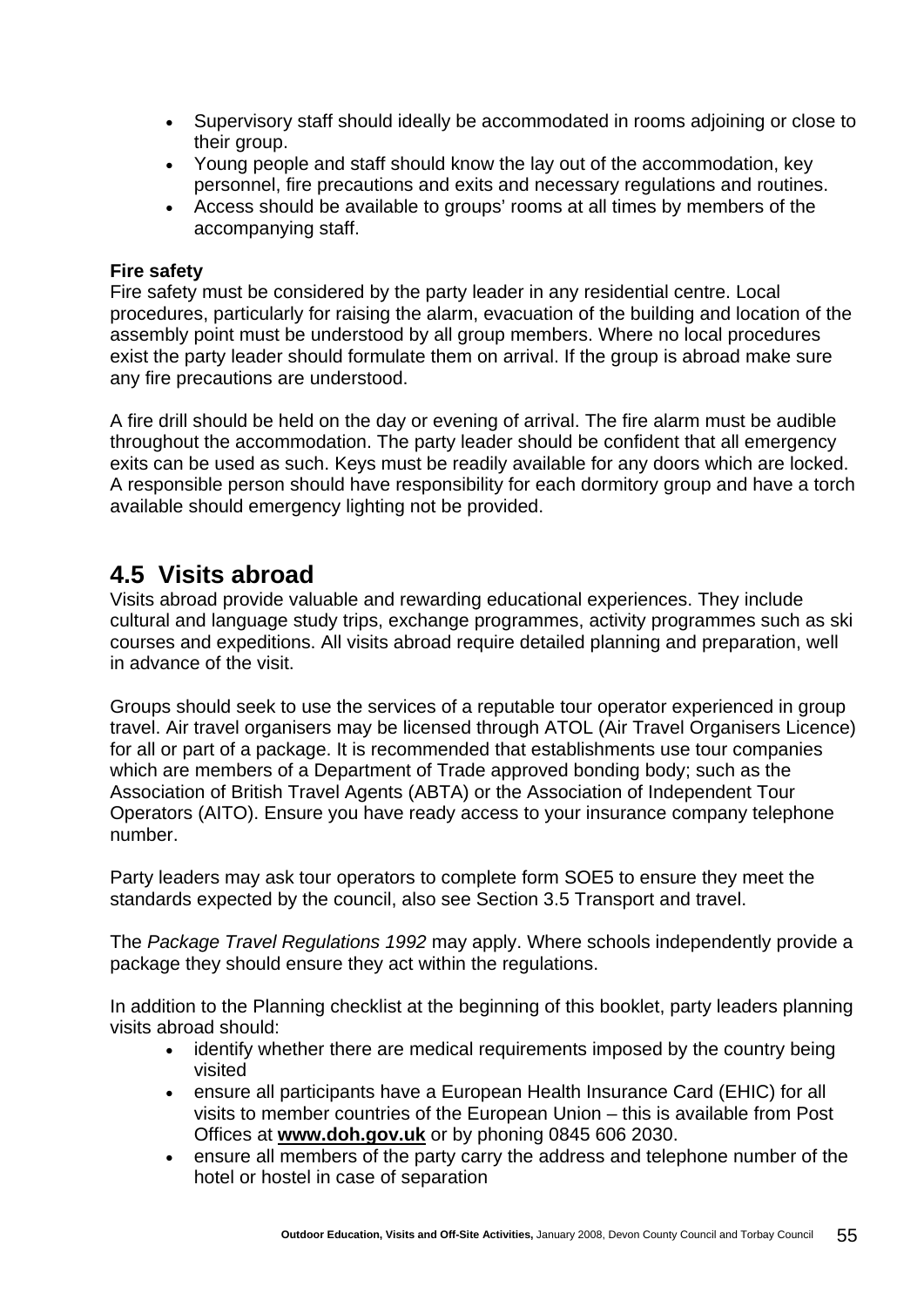- identify an emergency contact for parents
- brief young people about any local hazards and emergency procedures, including the use of telephones
- discuss any local customs and cultural issues
- agree codes of conduct with young people
- check visa and passport requirements photocopies of passports and other essential documents may prove useful. A collective passport can be used for groups of between 5-50 young people. Everyone on the collective passport must be a British National.
- Consider language ability as part of their risk assessment.

For details about collective passports and other passport enquiries visit: **[www.ips.gov.uk](http://www.ips.gov.uk/)** or phone 0870 521 0410

For visits to third world countries, or where there is uncertainty about safe practice, read the latest advice from the Foreign and Commonwealth Travel Advice Unit at: **[www.fco.gov.uk](http://www.fco.gov.uk/)** Click on Travel Advice by Country.

Consider a number of 'what if' scenarios as part of the risk management process. Ask and answer questions such as 'What would I do if… a young person got lost, was ill, was caught shoplifting and arrested or lost a passport or the group was stranded due to transport failure?'.

A minimum staffing ratio of 1 adult to10 group members is recommended for visits abroad. In normal circumstances each party should be accompanied by two adults, at least one of whom should be a member of staff.

On visits abroad and exchange programmes schools should consider providing pupils with a brief statement in the language of the country they are visiting describing the context of the visit. This might also show the name and contact number for a member of staff who speaks the language. These details should be carried by pupils at all times.

# **4.51 Exchange visits**

The success of a foreign exchange is largely dependent on good relationships and planning and communication with staff in the host school or youth group. In particular party leaders should:

- check the status of the exchange programme provider to ensure they are a legitimate organisation, with links to a professional or governmental body
- seek information about the exchange school and the accommodation and guardianship to be provided
- seek reassurances from the host school about procedures for checking the suitability of host families – particular care should be taken if external agencies are used to recruit host families
- consider whether the individuals undergoing the exchange are suitable and able to cope with the change in culture and separation from home
- ensure all group members have easy and accessible contact in the host country, preferably by telephone with a member of their own staff - mobile phones can be very useful for this
- make young people aware of the ground rules agreed between the party leader and the host family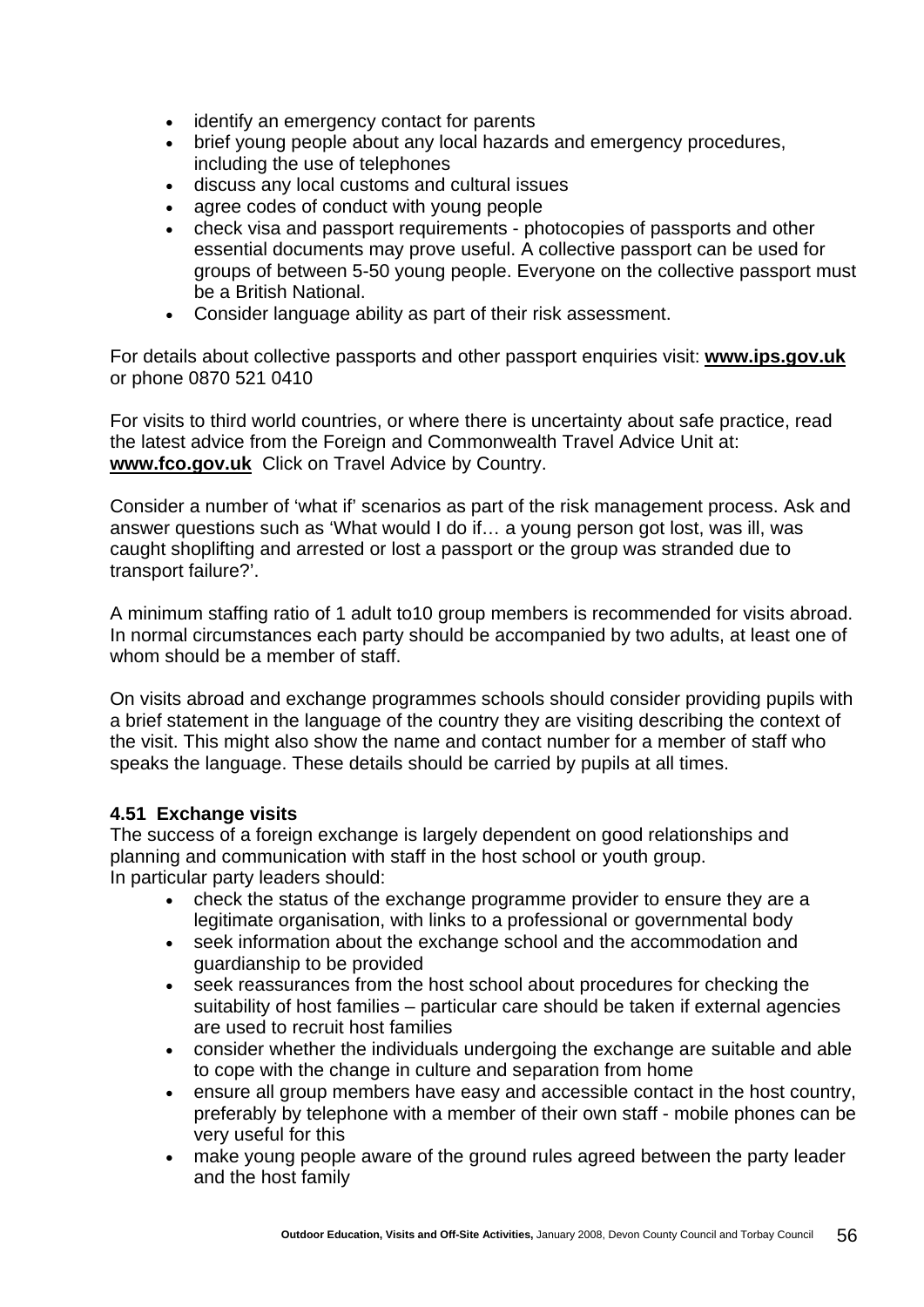- ensure home stay exchanges are well-planned, with sensible pairing arrangements
- for reciprocal home stay exchanges in the UK liaise with the school's child protection officer to help ensure the suitability of hosting arrangements
- within the UK inform host families that CRB checks may be carried out on a sample basis and if anyone is not happy about this arrangement then they should not agree to take part. This provides an important deterrent effect and enables CRB checks to be carried out if necessary
- provide host families with details of medical or dietary needs
- make sound arrangements for collecting and returning members of the party
- brief young people regarding emergency arrangements and encourage contact with their staff in the case of anxiety or concern.

Find information from DCSF and links to other key organisations at: **[www.teachernet.gov.uk/management/atoz/e/europeanandinternationallinks/](http://www.teachernet.gov.uk/management/atoz/e/europeanandinternationallinks/)**

Additional information about good practice on exchange visits has been produced by the Outdoor Education Advisers Panel at:

**[www.deseducation.org/outdooreducation](http://www.deseducation.org/outdooreducation)** in the section on overseas visits.

#### **4.52 Overseas expeditions**

Expeditions by schools to remote areas, and to developing countries, are becoming increasingly common. Such expeditions should be undertaken with great care to ensure that the objectives are clearly identified and reasonable, group members have appropriate prior experience to cope with the challenges of the programme, the expedition is led by appropriately competent leaders and emergency arrangements are suitably thorough. Leaders should consider value for money and the extent to which such an opportunity provides sound educational benefits. Parental consent must be based on a thorough explanation of the intended programme by the provider including travel and accommodation arrangements, all planned or possible activities and associated risks.

Plans to take part in overseas expeditions should be notified to the adviser for outdoor education at the planning stage, before a contract is agreed with any external company.

- Find detailed guidance on the Devon Education Services website at: **[www.deseducation.org/outdooreducation](http://www.deseducation.org/outdooreducation)** in the section on overseas visits.
- Further advice is available through the Young Explorers Trust at: **[www.theyet.org](http://www.theyet.org/)**
- Geography Outdoors: the centre supporting field research, exploration and outdoor learning (formerly the Expedition Advisory Centre) provides information, training and advice to anyone involved in expeditions, field research or outdoor learning in the UK and overseas. See **[www.rgs.org](http://www.rgs.org/)** This includes a training course, Overseas Expeditions and Fieldwork, run with LAs.

# **4.6 Use of commercial, charitable and private facilities**

Schools and other establishments make significant use of centres and other facilities managed outside the control of the council. The range of use extends from farm visits to pony trekking centres to the employment of individual specialist staff on an 'as needed' basis to the use of large commercial activity centres and ski tour companies.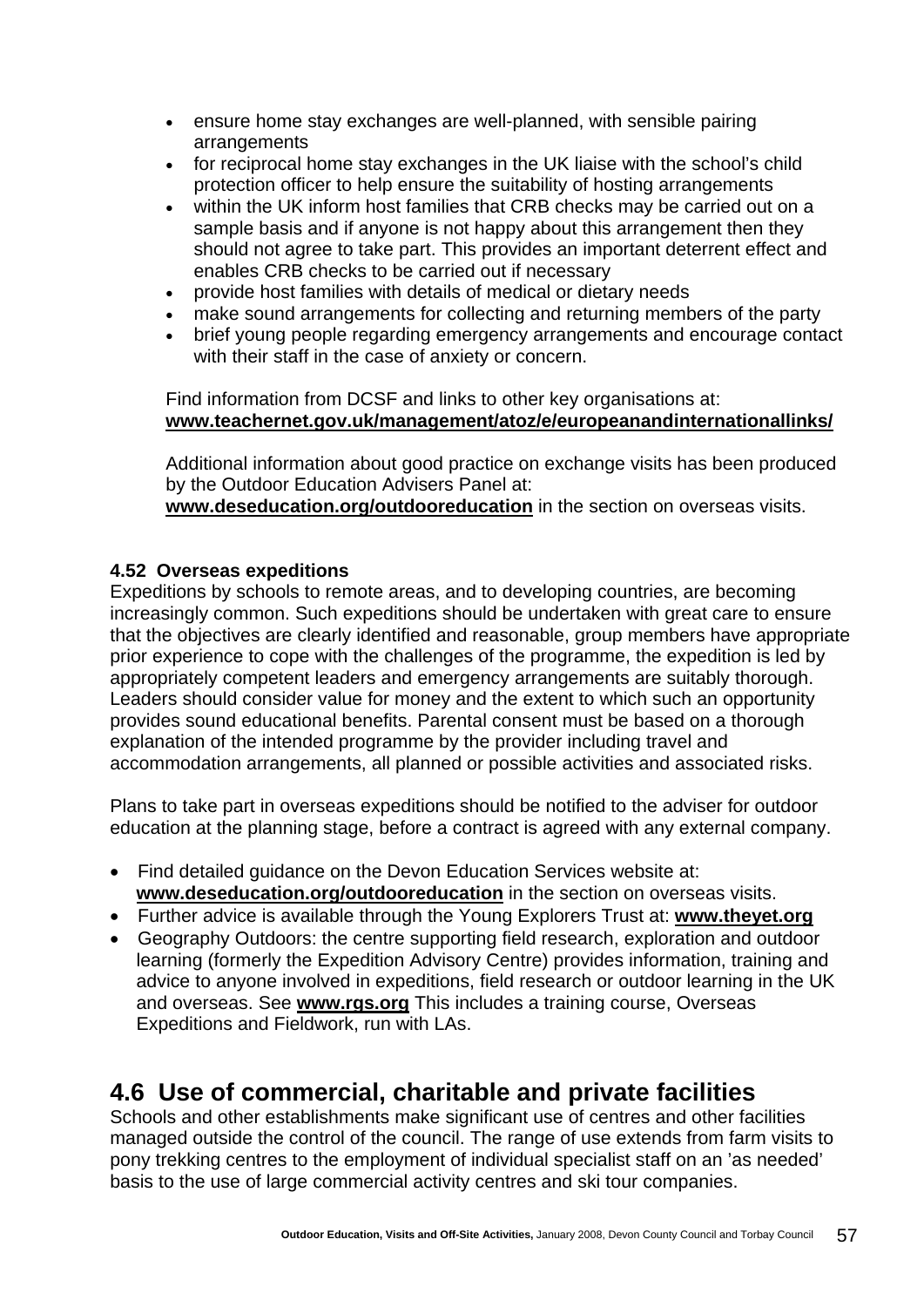It is not feasible for the council to approve commercial, charitable or private facility on a regular and systematic basis. Party leaders should establish whether a centre:

- meets the standards of the Adventure Activity Licensing Service, where applicable
- complies with the provider standards expected by the council, see Form SOE5.

The *Activity Centres (Young Persons' Safety) Act 1995* applies to many centres and in particular to centres in the UK which offer the adventurous activities listed below to young people under the age of 18.

- Caving other than underground passages principally used as show places open to the public.
- Climbing except on purpose designed walls or towers.
- Trekking including walking, pony trekking and mountain biking in moor or mountain country which is remote, for example over 30 minutes walking time from road or refuge.
- Watersports canoeing, rafting and sailing when carried out on the sea, tidal waters or large, non-placid inland waters.

To check whether a centre is licensed by the Adventure Activities Licensing Service visit **[www.aals.org](http://www.aala.org/).uk** or phone 02920 755715.

On an annual basis, the council asks local providers of outdoor education, visits and offsite activities to confirm that they comply with expected standards listed on Form SOE5. Those which are contacted and meet these standards will be listed on Evolve at **[www.devonvisits.org.](http://www.devonvisits.org/)uk**

If party leaders plan to use other providers in this country or abroad they should use Form SOE5 to confirm the provider meets these standards. These points should be considered when referring to these standards.

- Form SOE5 should be sent to the provider when making a provisional booking and no deposits should be committed prior to its satisfactory completion and return.
- The satisfactory completion of the form does not necessarily signify that the service on offer will be appropriate for the young people from your establishment. A pre-visit to the centre and references from previous users or both will help you to decide if the centre will provide the right service, taking into account the age, abilities and needs of your particular group. It is important to establish whether a course of activities and experiences can be negotiated and designed to give a proper learning progression throughout the programme for your group.
- The school is recommended to contact the adviser for outdoor education, if the party leader has doubts following a centre's failure to answer the questions satisfactorily.
- It is important to distinguish between the role of a group leader (from the school) and that of an instructor. See Section 1.6 on Terminology.
- The aims and purposes of the venture should be agreed between the party leader and the provider.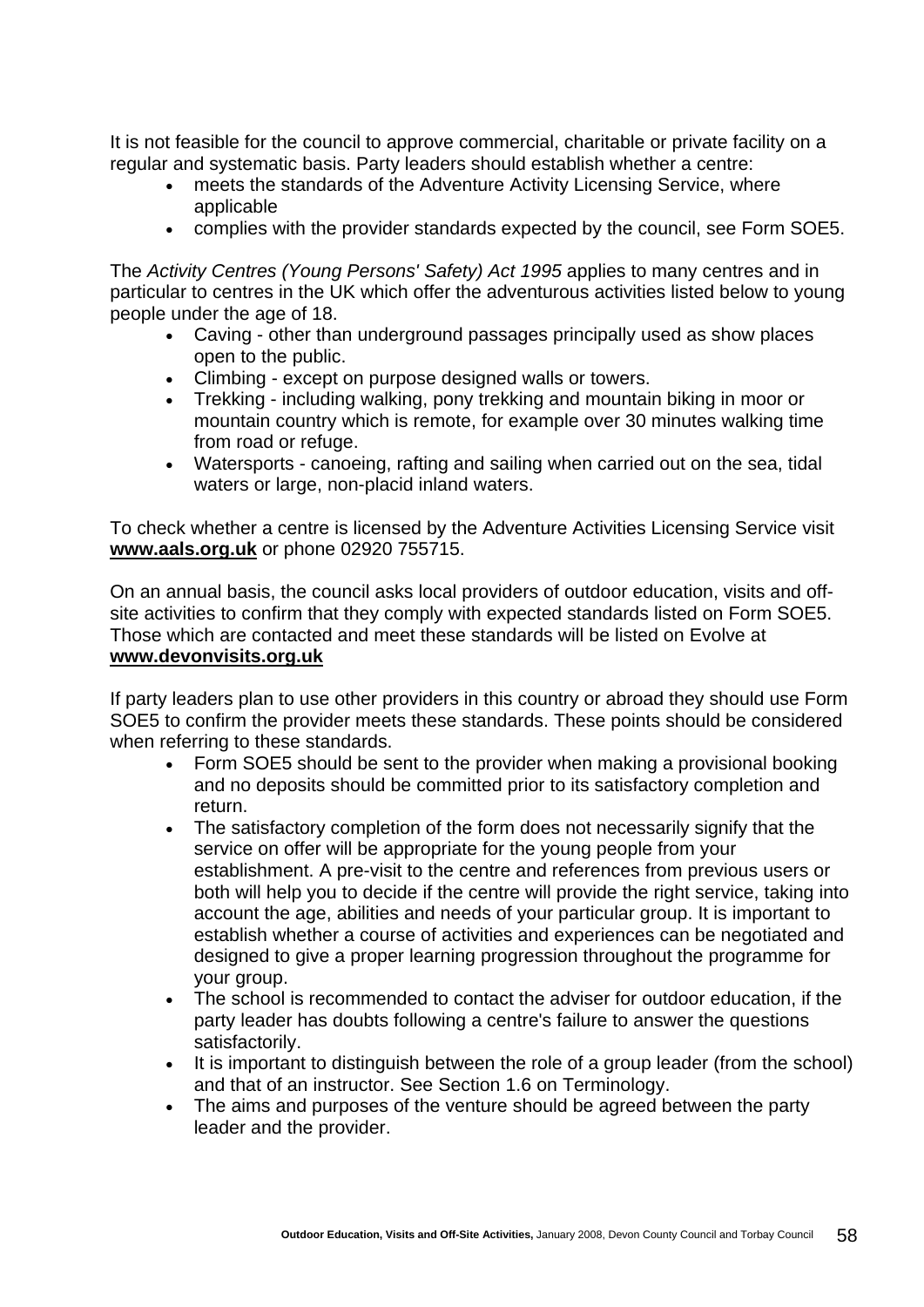- The group leader or other staff should, where possible, be available to support the instructor during the activity and at periods between activities, such as lunch breaks.
- A list of names must be provided by the party leader to the provider where a residential stay is involved. This should include other relevant information such as medical and dietary needs.

# **4.7 Outdoor and adventurous activities**

Outdoor and adventurous activities may not necessarily require specific qualifications but will need teachers and other staff to exercise professional judgement. Staff should also know general requirements regarding what young people should be taught to ensure safe practice. This includes how to lift, carry, place and use equipment safely and how to warm up and recover from exercise.

Young people should be taught to take increasing responsibility for their own and others' safety. This may include particular hazards in school grounds, surfaces, school traffic, systems of recall and avoiding falls during specific activities.

In principle the guidance in this booklet follows that provided by individual national governing bodies. However, in some cases National Governing Bodies (NGB) guidance has been adapted to take account of the role of staff supervising activities, rather than carrying out a coaching role.

Leaders planning to undertake activities which are not listed below should comply with national governing body guidance, where it exists, and, where necessary, seek additional advice from the adviser for outdoor education. Where activities are carried out as part of a programme of physical education leaders should see guidance provided by the adviser for physical education on **[www.deseducation.org](http://www.deseducation.org/)** or contact 01392 384862.

# **4.71 Register of approved leaders for outdoor activities**

Devon County Council, and on behalf of Torbay Council, maintains a summary register of employees and volunteers working under the auspices of each council qualified to lead potentially hazardous outdoor pursuits. For most activities individuals are registered at one of four levels. This system is being superseded by the web-based visits management system Evolve which will allow individual qualifications to be scanned and recorded. This reflects the increasing variety of records of competence and the obligation on the individual to keep their qualifications up to date.

| Level 4 Leader | the basic leadership requirement |
|----------------|----------------------------------|
| Level 3 Leader | an improved leadership award     |
| Level 2 Leader | an intermediate leadership award |
| Level 1 Leader | an advanced leadership award     |

This four level system operates for the activities listed below. For each level individuals are recognised as competent within the terms of reference of their award. For activities indicated with a \* there are fewer levels.

Most of the recognised awards are those provided by National Governing Bodies. All group leaders engaged in these activities are required to be assessed as competent and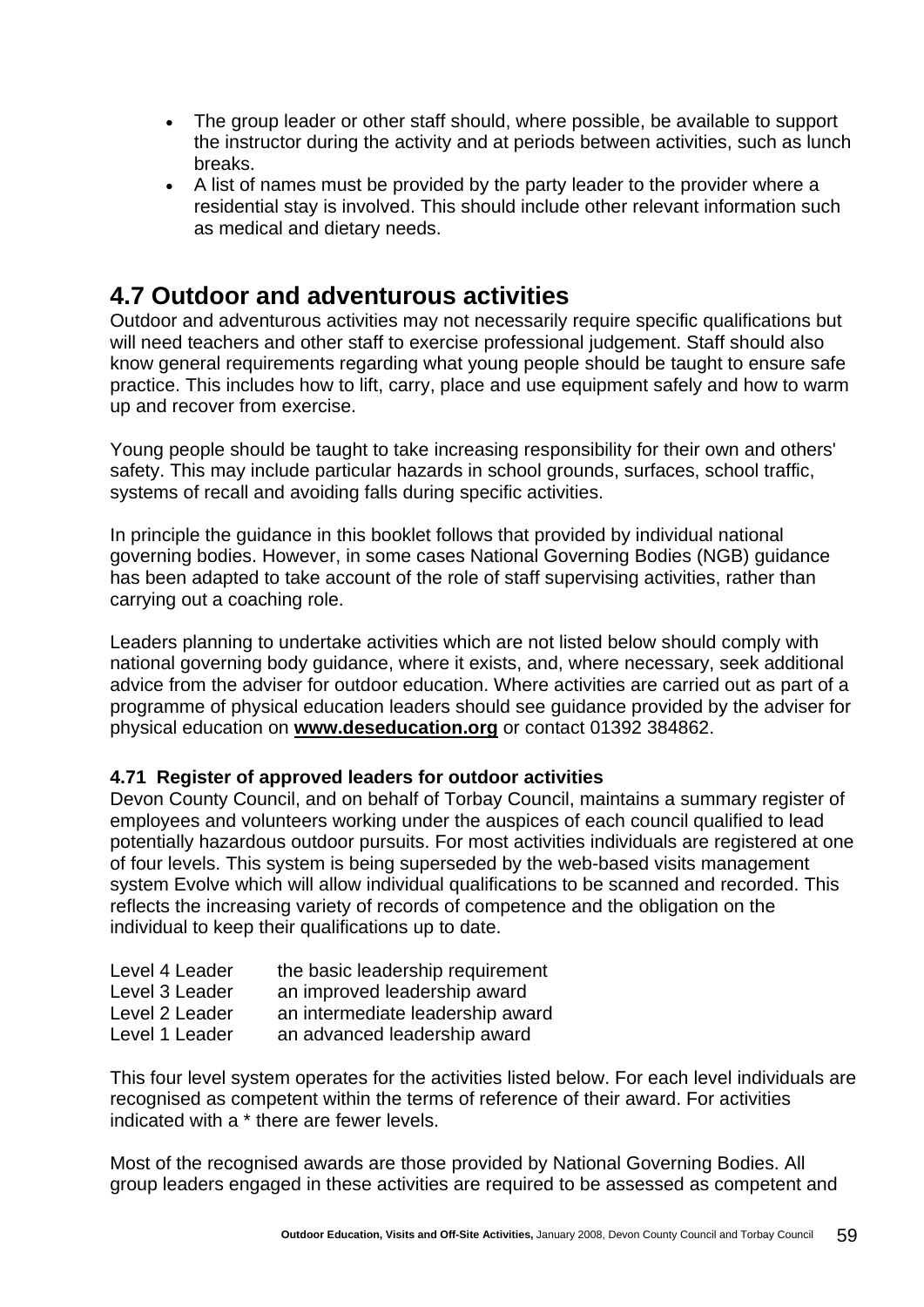registered. Evidence of recent experience may be a requirement for registration. In exceptional circumstances an appropriately qualified technical adviser may endorse the competence of an individual to operate outside the matrices shown. Where this is the case the arrangement should also be agreed with the adviser for outdoor education.

### **Outdoor and adventurous activities for which there is a system of registration for qualified staff**

**Land Based Activities Code Water Based Activities Code**  Camping Reserves The B Windsurfing A A Caving Caving Caving Caving Caving Caving C Cycling  $\begin{array}{ccc} \vert F \vert \vert \end{array}$  Coastal and Off-shore Cruising S Mountain and Moorland Activities  $|H \t|$  Sailing  $|K|$ Orienteering **R** Snorkelling and Sub-Aqua M Rock Climbing  $\vert E \vert$  Surfing  $\vert N \vert$ Skiing **L Power and Safety Boat** Q Leadership for Off-site Activities  $\vert$  Y Educational Visits Co-ordinator:  $|Z|$ 

The letter code refers to the Devon County Council outdoor pursuits register and the associated code is given on individuals' green cards.

#### **Green Cards**

For each of these activities green cards are issued to registered leaders, giving details of the activities, and the level, for which the holder is qualified to lead groups. These details are held on the outdoor pursuits data base. Leaders should check that the details on their green card are correct and up to date. Any administrative amendments should be notified using form SOE 2.

This record of registered leaders does not include any checks relating to child protection through the Criminal Records Bureau. It is each establishment's responsibility to ensure that appropriate checks have been carried out for employees and volunteers *(see 3.3).*

In cases where staff move into the LA or gain qualifications through externally run courses, form SOE 2 should be used for additions and amendments to the register. An assessment may be requested. In exceptional circumstances notification of previous experience, endorsed by suitable referees, will be sufficient for immediate registration.

#### **Log books**

Activity leaders should keep qualifications up to date and maintained with recent personal experience. They should keep a record of their experience in activities they undertake as a participant or leader. This may take the form of an NGB log book. This record helps to demonstrate the extent to which a leader has maintained a qualification with practical experience. This record should also be available, on request, to a head or EVC to demonstrate recent and appropriate experience in seeking to gain approval to lead particular activities.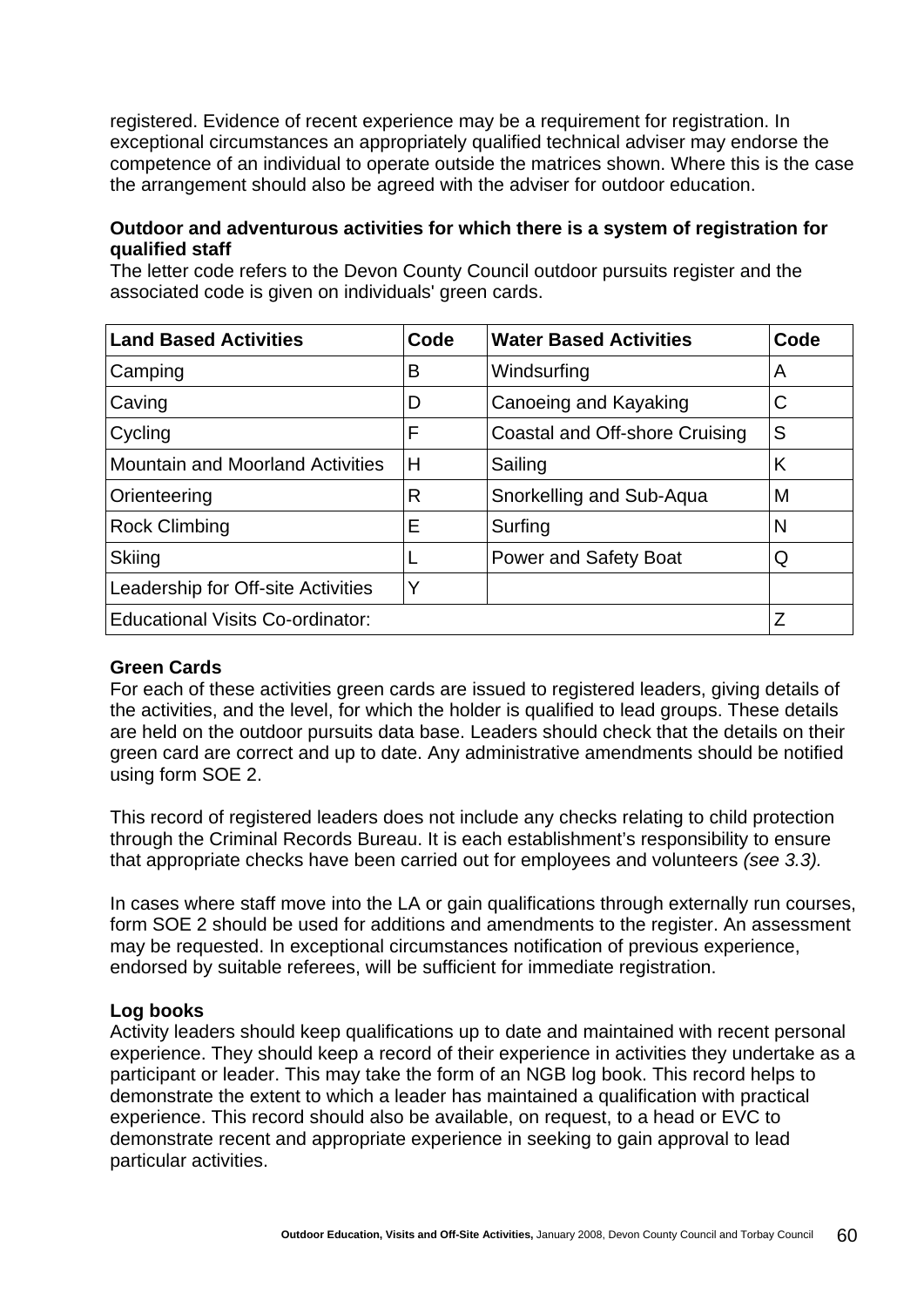# **4.72 Land based activities**

# **Camping**

### **Introduction**

Camping is a particularly rich activity in the variety of positive educational experiences it offers. It does however require considerable organisation. It may involve large scale multiday standing camps, single overnight remote backpacking expeditions, a bivouac or may be carried out in conjunction with other activities such as canoeing or cycling.

It is an activity which offers ready access to stimulating areas working in close cooperation with others with great freedom and flexibility. As such it requires purposeful planning for that freedom to be safely enjoyed by all.

| <b>Hazard level</b>                                                      | <b>Group instructor or leader</b>                                                                                                                                    | Code           |
|--------------------------------------------------------------------------|----------------------------------------------------------------------------------------------------------------------------------------------------------------------|----------------|
| Coastal and countryside<br>locations (Use of stoves<br>managed by staff) | Relevant experience                                                                                                                                                  |                |
| Coastal and countryside<br>locations (Use of stoves<br>managed by group) | Coastal and Countryside Camping Endorsement<br>or Level 2 Award in Basic Expedition Leadership<br>or Summer Moorland Camping Leader<br>or Walking Group Leader Award | B4             |
| Moorland terrain (summer)                                                | <b>Summer Moorland Camping Leader</b><br>or Walking Group Leader with moorland camping<br>endorsement                                                                | H <sub>3</sub> |
| Moorland terrain (winter)                                                | Summer Moorland Camping Leader and Winter<br>Day Walking<br>or Walking Group Leader with moorland camping<br>endorsement                                             | H <sub>2</sub> |
| Mountain terrain                                                         | <b>Summer Mountain Leader Award</b>                                                                                                                                  | H1             |

#### **Activity leader competence: camping**

The Coastal and Countryside Leadership Award is a regional qualification managed by the South West Mountain and Moorland Leader Training Committee. The course incorporates map reading, clothing and equipment, group management and leadership in coastal and countryside environments. There is an optional camping endorsement to this award.

The Award in Basic Expedition Leadership (ABEL) (previously BELA) is equivalent to the Coastal and Countryside Leadership Award. Note that from September 2007 MLTUK have withdrawn support to Sports Leader UK for this award due to concerns about moderation procedures for post September 2007 assessments.

# **Recommended staffing ratios**

• A minimum of 1:12 is recommended. Additional adults with appropriate experience may extend this ratio, subject to risk assessment by the leader.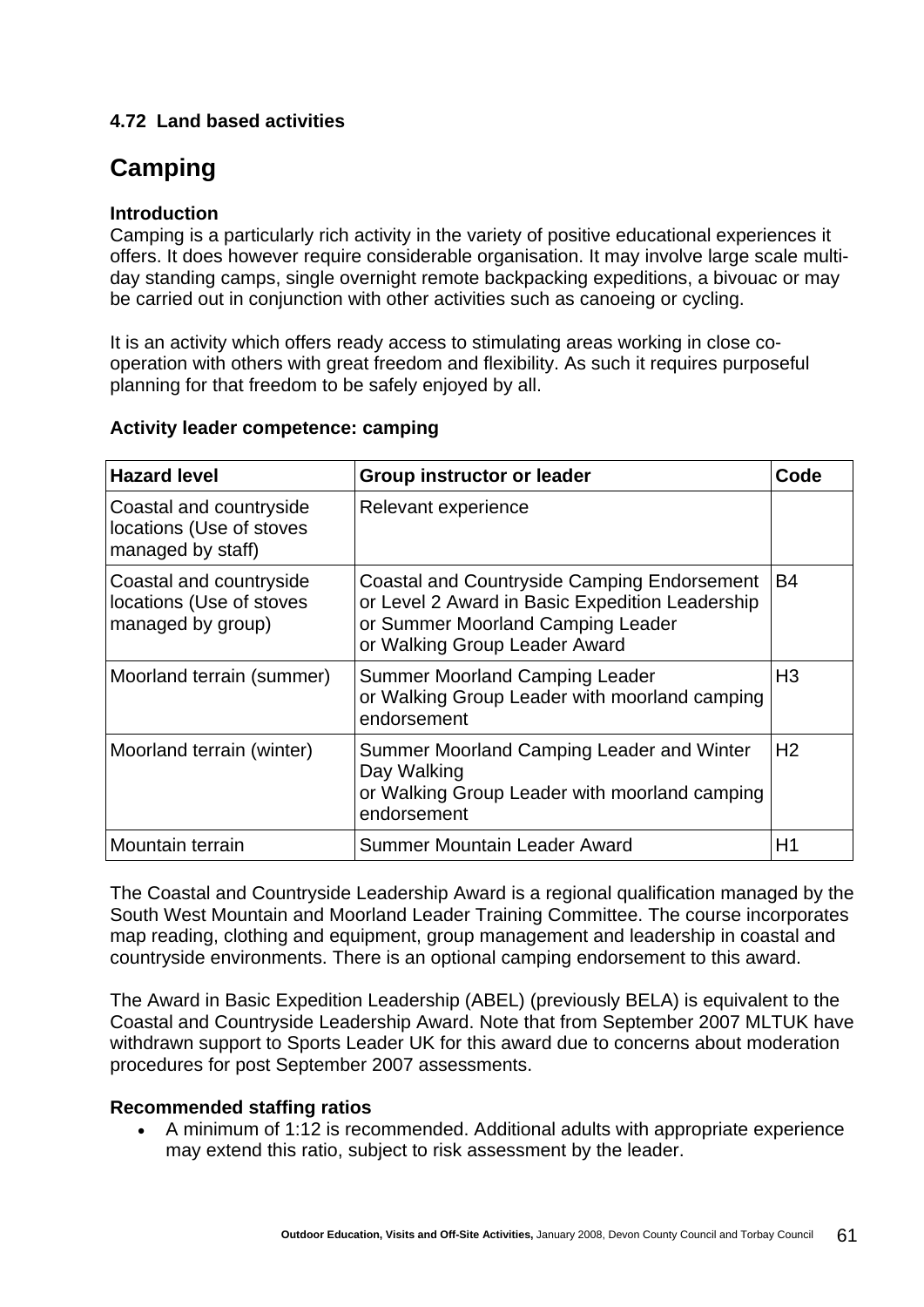- Mixed parties will generally be supervised by staff of both sexes. However, discretion may be exercised regarding the remote supervision of expeditions in which case the head must give their specific approval.
- Large groups may need to be supervised in smaller units.

### **Additional controls and safety factors**

- The suitability and condition of equipment should be checked prior to departure and on return.
- Leaders should teach basic camp skills, such as use of stoves, prior to a camp.
- Access and permission arrangements need to be established..
- The site should be left in a condition as near as possible to that in which it was found.
- The use of candles should be discouraged. If they are to be used their safe use should be discussed.
- Group members may need to be shown how to plan menus and cook. A satisfactory diet is important for morale and safety.
- It is the leaders responsibility to ensure a good standard of hygiene. All group members should be aware of washing areas, toilet areas, water collection points and rubbish disposal and related environmental considerations.
- A set of camp rules should be considered which might include activities near tents, tidiness and noise. Hazards within the area of the camp should be identified.

#### **Stoves and cooking**

- Stoves are potentially hazardous. Accidents have occurred from their mis-use, particularly when re-fuelling.
- Gas canisters should be changed well away from any flame and should not be changed in tents. If gaz type stoves are used they should have a re-sealable valve outlet.
- The Trangia meths burner unit should be re-fuelled with a purpose designed container, such as the Trangia safety fuel bottle. Do not use the plastic containers in which the meths may have been sold. The use of a second, exchange burner unit will minimise risks for younger or inexperienced individuals. The Trangia burner must be extinguished and cool prior to refuelling.
- Discuss the design, use and siting of stoves and practice their use in daylight conditions, prior to the expedition if individuals have no previous experience.
- Each person should receive training in using stoves and have their competence assessed.
- Individuals should be taught how to deal with flare ups.
- Mark fuel containers. Store them in the shade in a cool area.
- Young people should not use stoves fuelled by petrol.
- Cooking should be done outside and away from tents.
- If experienced individuals are cooking in tent doorways a knife to cut the tent or second exit must be available.
- Standing camps will normally have separate kitchen tents.

#### **Recommended stoves for light weight camping and expeditions are:**

- Trangia-type methylated spirit stoves, with care needed on refuelling and careful storage of fuel
- gas stoves with a re-sealable valve outlet using propane and butane gas mix.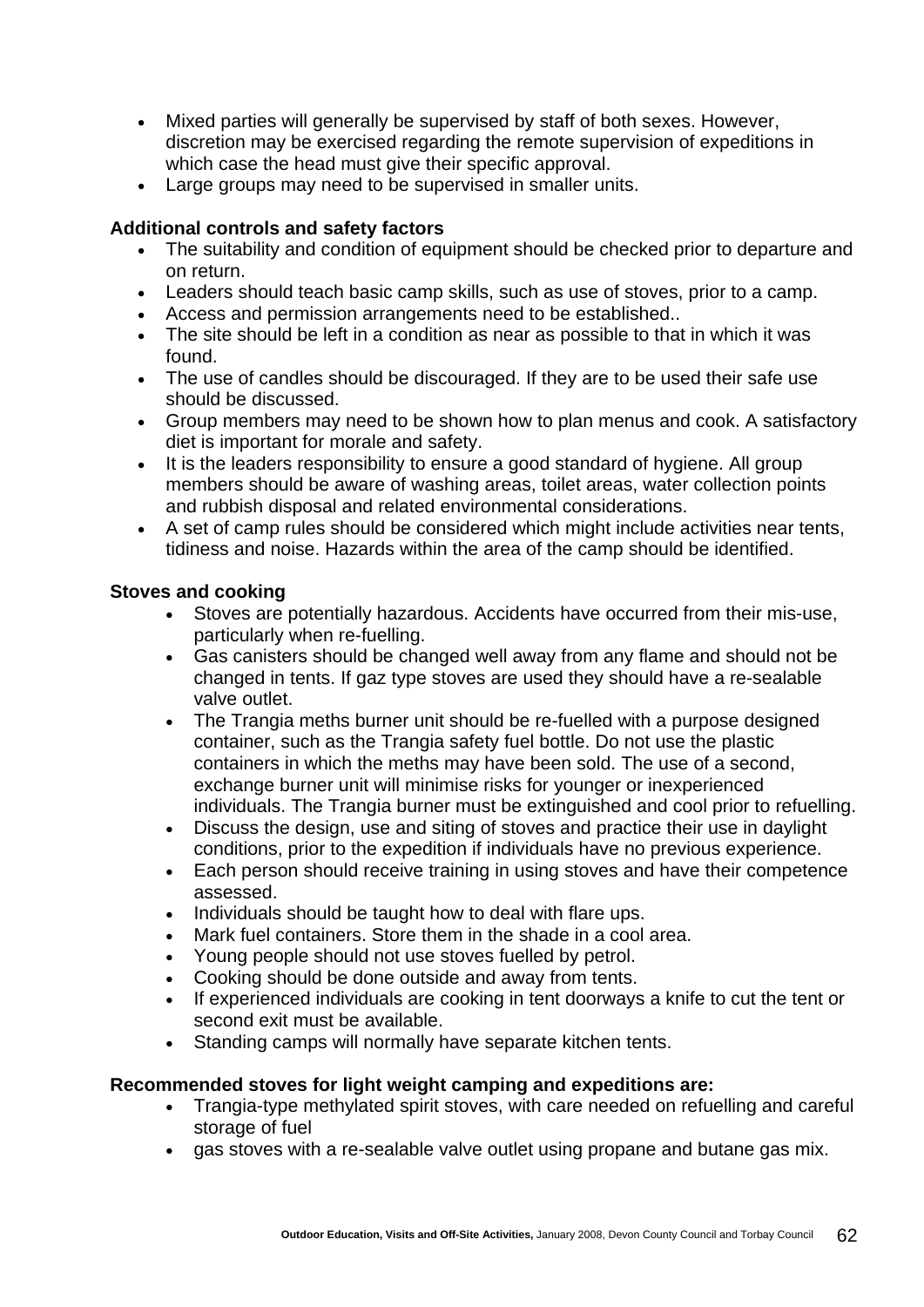### **Training opportunities and additional information**

- Mountain Leader Training England **[www.mlte.org](http://www.mltb.org/)** *Hillwalking: The Official Handbook of the Mountain Leader and Walking Group Leader Schemes*.
- South West Mountain and Moorland Leader Training Scheme Syllabus **[www.deseducation.org/outdooreducation](http://www.deseducation.org/outdooreducation)**
- Sports Leaders  $UK they$  administer the Level 2 Award in Basic Expedition Leadership (ABEL) **[www.sportsleaders.org](http://www.sportsleaders.org/)**

# **Caving**

#### **Introduction**

Caving is the exploration of natural and sometimes mined underground systems and a primary motive should be the desire to learn about such places. Devon has a variety of cave systems particularly centred around the limestone of the Buckfastleigh area. The caves of the Mendip Hills provide a nearby extension to these opportunities, for those qualified to lead groups in this area. Groups must abide by current access agreements.

#### **Activity leader competence: caving**

| <b>Hazard level</b>                                                  | <b>Group instructor or leader</b>                                                                    | Code           |
|----------------------------------------------------------------------|------------------------------------------------------------------------------------------------------|----------------|
| Show caves and tourist<br>mines in public areas                      | Relevant experience                                                                                  |                |
| Cave and mine systems<br>without pitches or technical<br>difficulty. | <b>BCA Local Cave and Mine Leader Award Level 1</b><br>(Includes use of simple belays and handlines) | D <sub>3</sub> |
| pitches $<$ 18m.                                                     | Cave and mine systems with   BCA Local Cave and Mine Leader Award Level 2   D2                       |                |
| pitches > 18m                                                        | Cave and mine systems with   BCA Cave Instructor Certificate                                         | D1             |

Candidates may have their certificates endorsed specifying only named caves that they can use. Some activity centres may use instructors who hold a local award endorsed by a technical adviser to lead groups of young people in specified caves. Awards are valid for three years and may be re-validated by the BCA for a further three years.

#### **Recommended staffing ratios**

- For caves with no technical difficulty and no wet sections one qualified instructor who holds a minimum of the LCMLA Level 1 may lead groups of up to 12 students. A second responsible adult, who has previous experience of the cave, should accompany the group.
- For more technical caves the number in the party should not exceed a ratio of 1 qualified leader to 6 students. Each party should have an assistant or second member of staff.
- The minimum party size should be four. Group size should be small both for mobility underground and so that each person is able to be an integral member of the group.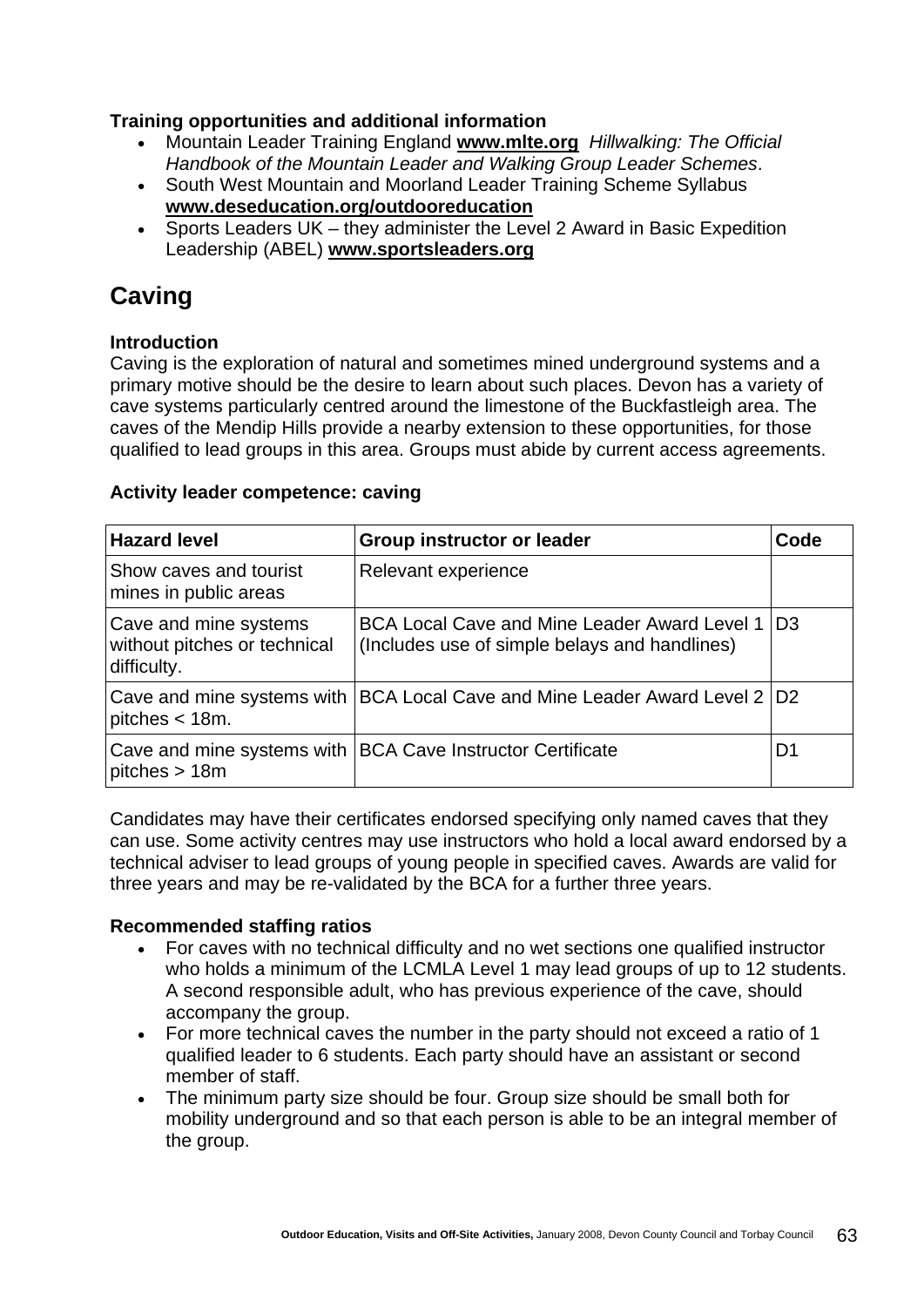### **Additional controls and safety factors**

- The leader should have previous experience of the caves that groups are taken in to and associated access and accident procedures.
- Mines present particular hazards which require more detailed background information prior to any visit, in terms of false floors, stacked waste rock, unsafe timbering, deep water and structural instability. The possibility of poisonous gases and discarded materials should also be considered. Radon hazards in mines in the West Country are particularly significant. Visits to mines must be considered in the light of currently available radon readings.
- The leader should be familiar with current information related to radon hazards in mines or caves which are used.
- Leaders should set examples and impress upon their parties the need for conservation in caves. The principle of minimum impact, when to avoid caves, care of stalagmites, removal of any litter and care for the local flora and fauna should form part of an all round education in cave conservation.
- Each caver should have adequate warm clothing with protective outer garment, a helmet conforming to British Standard with 'Y' chin strap and lamp bracket, an efficient head lamp and suitable footwear such as wellingtons or stout boots without hook lacings.
- Group equipment should include emergency food, spare lighting, a first aid kit, knife and whistle. A group shelter sufficient for all members of the group should be carried, or individual bivi-bags. Additional equipment should be considered as appropriate to the trip including life-lines when there is danger of a fall.
- The group leader should be sensitive to the physical and psychological condition of all group members and have an established system of communication within the group.
- Information about the proposed trip should be left with a responsible adult who will be clear about emergency procedures in the event of the group not returning. An indication of the groups' presence in the cave should be left at the cave entrance.
- Preparation may need to include surface training and should include a briefing and equipment checks.
- A weather forecast should be obtained for any cave in which there is any danger of flooding.
- The group leader should identify any medical conditions within the group prior to the activity.

# **Training opportunities and additional information**

- The National Governing Body for caving is the British Caving Association. **<http://british-caving.org.uk/>**
- *The Local Cave and Mine Leader Award Assessment Handbook* provides detailed background to the scheme and is available from the BCA website.

# **Cycling**

# **Introduction**

The local area has an extensive road network and a wide range of off-road cycle routes and bridleways. Cycling provides great opportunities for independent journeying. An awareness of traffic hazards on all roads and how to avoid such hazards must, however, be a priority. Environmental damage and erosion is a major concern, particularly on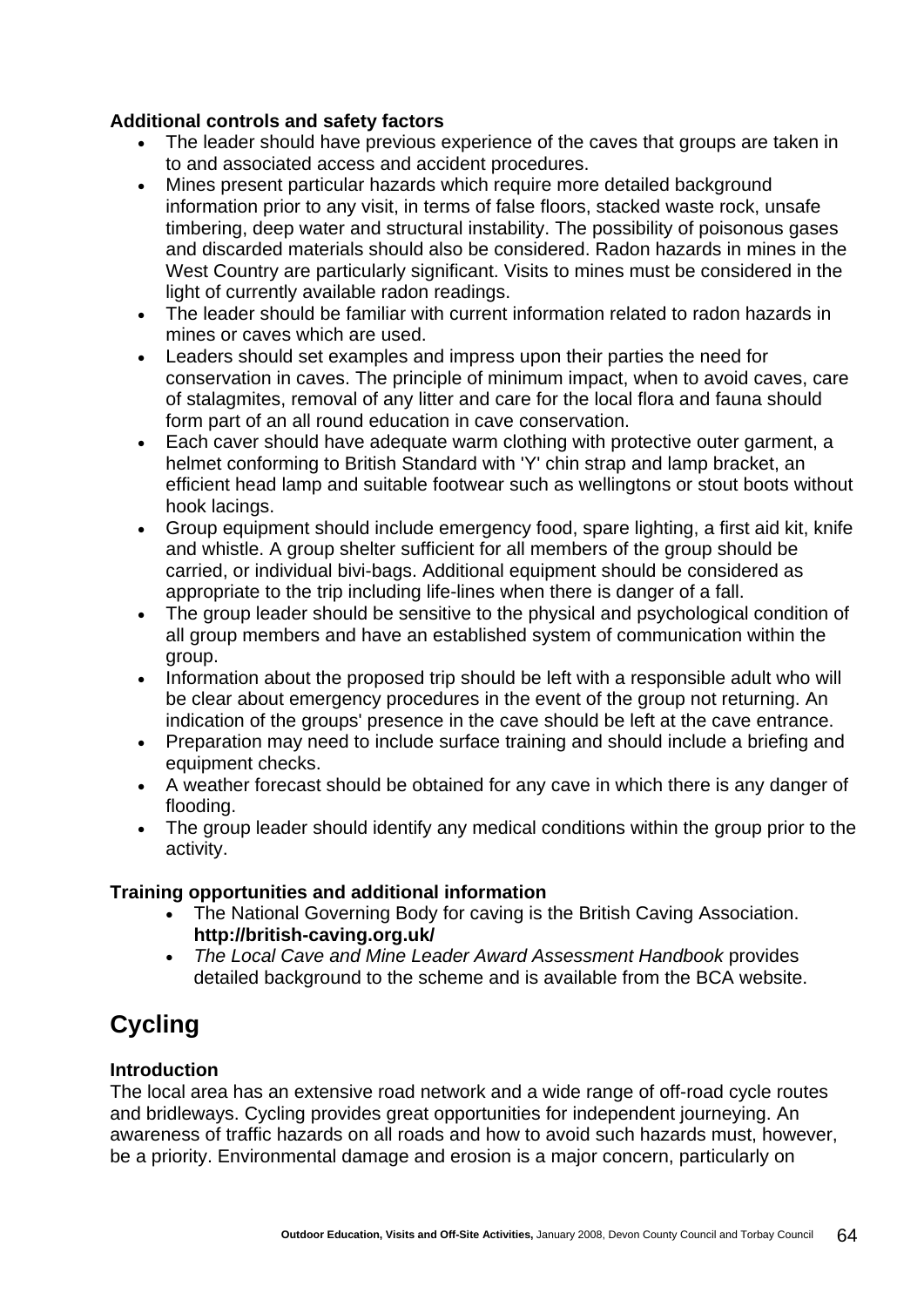Dartmoor and should be kept to a minimum. Respect should always be shown to other users of the countryside.

|  |  | Activity leader competence: cycling |  |
|--|--|-------------------------------------|--|
|--|--|-------------------------------------|--|

| <b>Hazard level</b>                                                                                                                                                                                                            | <b>Group instructor or leader</b>                                                                                                                                                                                                                                                                                             | Code                       |
|--------------------------------------------------------------------------------------------------------------------------------------------------------------------------------------------------------------------------------|-------------------------------------------------------------------------------------------------------------------------------------------------------------------------------------------------------------------------------------------------------------------------------------------------------------------------------|----------------------------|
| On road                                                                                                                                                                                                                        | Relevant experience in cycling<br>or BSCA Award<br>or OTC Road Leader<br>or Devon Cycle Instructor course                                                                                                                                                                                                                     | Level 4<br>(F4)            |
| Off road cycling.<br>On cycle tracks and<br>lanes - trail riding.<br>Public highways,<br>cycleways, forestry<br>tracks and non technical<br>routes no further than a<br>30 minute walk from a<br>refuge or accessible<br>road. | Relevant Experience in cycling<br>or OTC Trail Mountain Bike Leader<br>or Pinkery Centre Mountain bike leaders course<br>or Devon Discovery Trail Leader award<br>or Devon Cycle Instructor course.<br>and<br>The relevant on foot award may be needed such as<br>Coastal and Countryside Leader or equivalent<br>experience. | Level 3<br>(F3)            |
| Off road cycling.<br>Cycle routes, bridle way<br>or other non technical<br>routes in open country<br>more than a 30 minute<br>walk from a refuge or<br>accessible road.                                                        | Relevant Experience in cycling; or<br>OTC Trail Mountain bike Leader; or<br>Pinkery Centre Mountain bike leaders course; or<br>Devon Discovery Trail Leader award<br>and<br>The relevant on foot award is required such as<br><b>Summer Moorland Walking Leader</b>                                                           | Level <sub>2</sub><br>(F2) |
| Off road journeys<br>involving technical<br>sections.                                                                                                                                                                          | <b>OTC Technical Mountain Bike Leader</b><br>or Pinkery Centre Mountain Bike Leaders course.<br>NB. The relevant on foot award may be required<br>such as Summer Moorland Walking Leader                                                                                                                                      | Level 1<br>(F1)            |

Cycling on roads presents additional risks. The danger from traffic is an increasing problem, even on quiet country lanes. Leaders are encouraged to use dedicated cycle ways wherever possible and may consider transporting bikes to cycle way venues, or hiring on site.

Where a leader does not hold a recognised national governing body award, they must be able to demonstrate competence to lead the activity at the particular hazard level. Leaders must take into account the remoteness of the terrain, as well as the technical nature of the route chosen. All leaders are encouraged to hold an award or attend a relevant training course.

Leaders should hold a current first aid certificate.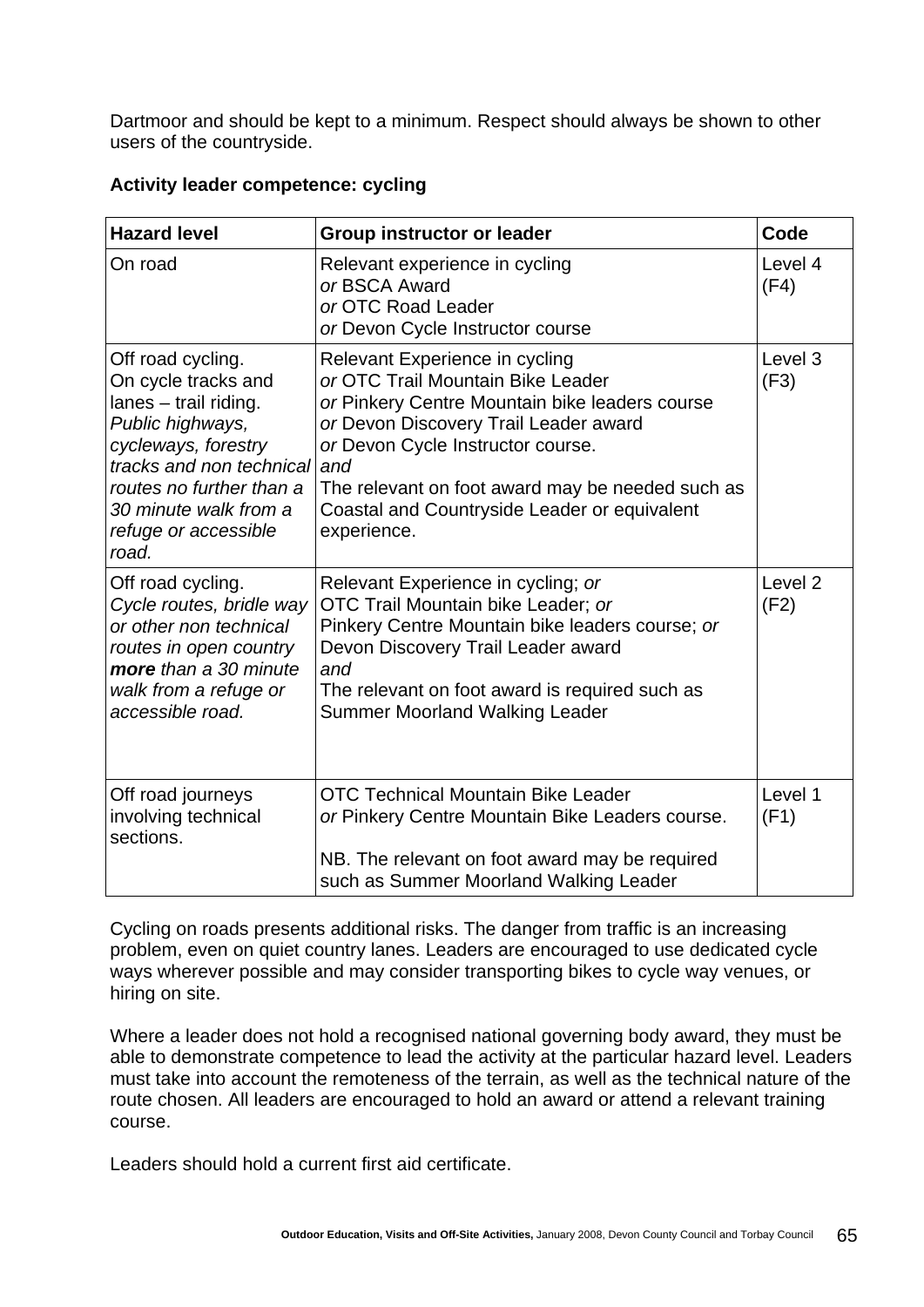### **Recommended minimum staffing ratios**

- 1:10. This may need to be improved, informed by risk assessment and with particular regard to terrain, hazards, group age and experience.
- Large groups may need to be split.
- There should be an assistant leader if group members have limited previous experience of riding in groups or on roads.

#### **Additional controls and safety factors**

- Helmets should be worn when cycling on and off road.
- Groups should practice in a safe area to ensure they can control their bikes properly.
- Leaders should ensure group members understand correct behaviour and are aware of dangers en-route.
- Uncontrolled descents and blind corners present particular hazards on even the most minor roads.
- Cycle in single file on roads.
- Particular care should be taken on unstable or wet surfaces.
- Leaders should have experience of both cycling and basic cycle maintenance.
- Cycles should be checked for roadworthiness, particularly brakes, tyres and lights.
- Reflective materials on clothes or cycles greatly increase the visibility other road users have of cyclists.
- Cyclists should be proficient and have appropriate knowledge of the Highway Code.
- Access may need to be negotiated when cycling off roads. Cyclists have a right of way along public bridleways but not along public paths.

#### **Training opportunities and additional information**

- Devon County Council provides one day cycle instructor courses through the Road Safety and Travel Awareness Team. **[www.devon.gov.uk/cyclists](http://www.devon.gov.uk/index/transport/traffic/road_safety/cyclists)**
- Devon Discovery provides trail leader awards. **[www.devon.gov.uk/devondiscovery](http://www.devon.gov.uk/devondiscovery)**
- Exmoor National Park provides course in off-road cycling at Pinkery Outdoor Education Centre phone: 01643 831437.
- BSCA British Schools Cycling Association **[www.britishcycling.org.uk](http://www.britishcycling.org.uk/)**
- OTC Off Road Training consultancy **[www.otc.org.uk](http://www.otc.org.uk/)**

Other training organisations include:

- MIAS: Mountain-bike Instructors Award Scheme **[www.mountainbikeinstruction.co.uk](http://www.mountainbikeinstruction.co.uk/)**
- BOB British Off-road Biking **[www.britishoffroadbiking.co.uk](http://www.britishoffroadbiking.co.uk/)**
- Details of current awards in cycling leadership can be found on the Adventure Activities Licensing Service web site **[www.aals.org.uk](http://www.aals.org.uk/)**

# **Fishing**

#### **Introduction**

Leaders should exercise supervision appropriate to the expertise and self-reliance of the participants and with regard to prevailing conditions. They should brief group members about potential hazards such as crumbling rocks, tides, shingle, unexpected large waves, slippery rocks, casting dangers and the dangers of being washed into the sea, bearing in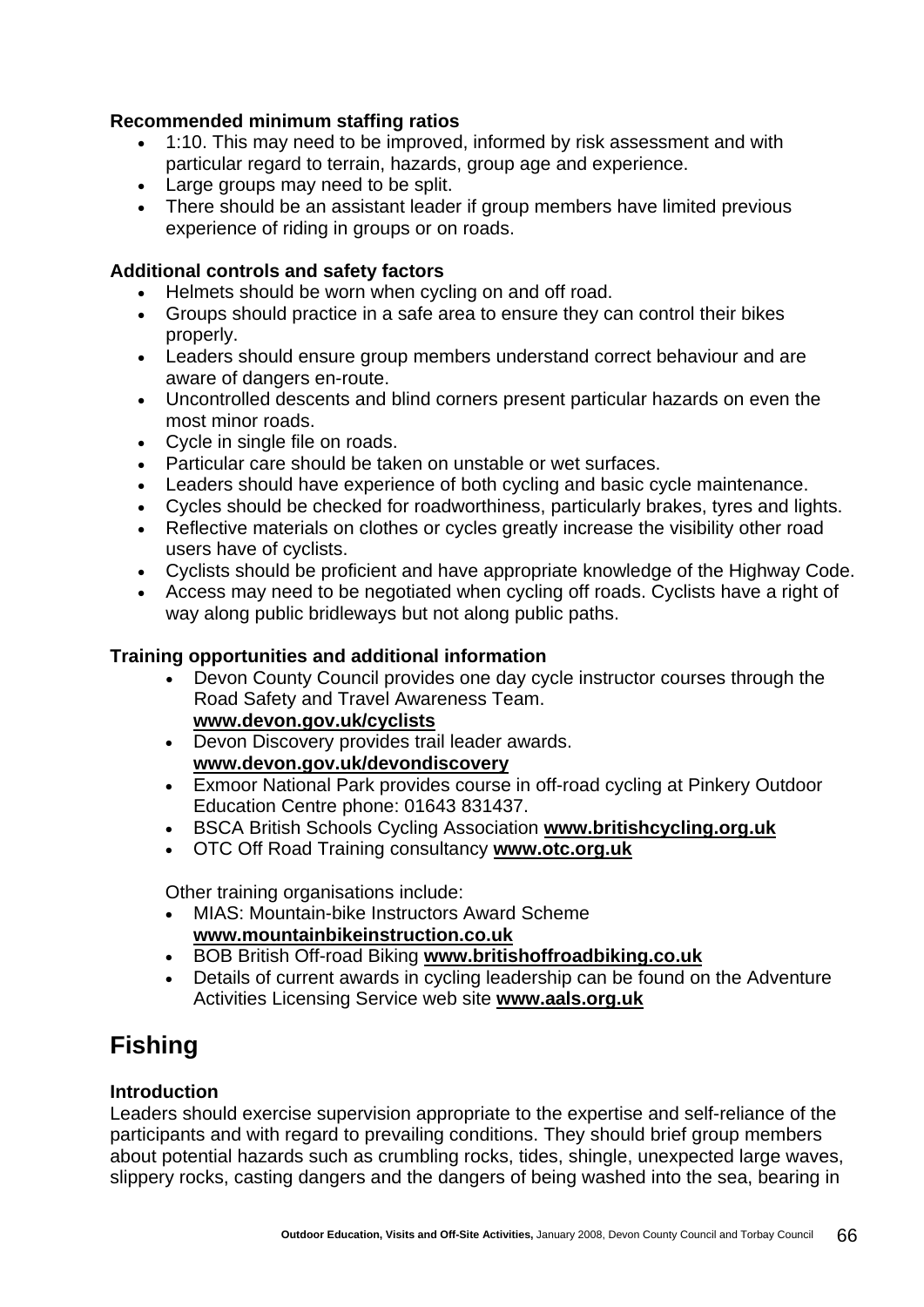mind a safety margin.

### **Activity leader competence: fishing**

All leaders should be competent to assess the risks of the proposed activity, based on the factors listed below. Recognised fishing areas should normally be used.

| <b>Hazard level</b>                   | <b>Group instructor or leader</b>                                                                                                                                 |
|---------------------------------------|-------------------------------------------------------------------------------------------------------------------------------------------------------------------|
| Recognised inland fishing<br>areas    | Relevant fishing experience and proficient in first<br>aid, life-saving and rescue as appropriate                                                                 |
| Coastal fishing areas                 | Relevant fishing experience and proficient in first<br>aid, life-saving and rescue as appropriate                                                                 |
| Sea fishing from a private<br>boat    | Relevant fishing experience and proficient in first<br>aid, life-saving and rescue as appropriate. Power<br>boat handling award, such as RYA Level 2 or<br>higher |
| Sea fishing from a<br>commercial boat | Recognised licensed provider                                                                                                                                      |

### **Staffing ratio**

- A minimum ratio of 1:10 is recommended inland.
- A minimum ratio of 1:6 is recommended on the coast.
- Many circumstances will require an improved staffing ratio, informed by risk assessment.

#### **Additional controls and safety factors**

- Group leaders are encouraged to undertake a training course recognised by the Angling Development Board, such as Level 1: Certificate to Assist in the Coaching of Angling or Level 2: Certificate to Coach Angling.
- Personal clothing and equipment should be appropriate to the environment and weather conditions.
- Wet rocks are slippery and potentially dangerous. Attention should be paid to adequate footwear, for example boots with studded soles. Rubber-soled footwear is potentially dangerous.
- A lifejacket or buoyancy aid should be worn when fishing from rocks.
- A rescue rope or line throwing buoy should be available when fishing from rocks and the leader should be competent to use it.
- Leaders should consult tide tables, if applicable, and be familiar with prevailing conditions.
- Leaders should have local knowledge of the water and access arrangements and be aware of seasonal limitations.
- Elementary weather signs such as wind strength, wind directions, cloud and formations should be monitored as the weather affects tidal conditions.
- Leaders should be proficient in life-saving and resuscitation and aware of the causes and treatment of hypothermia.
- There should be a competent first aider present, who has the ability to instruct others in how to remove fish-hooks from flesh. If this happens an anti-tetanus injection may be needed.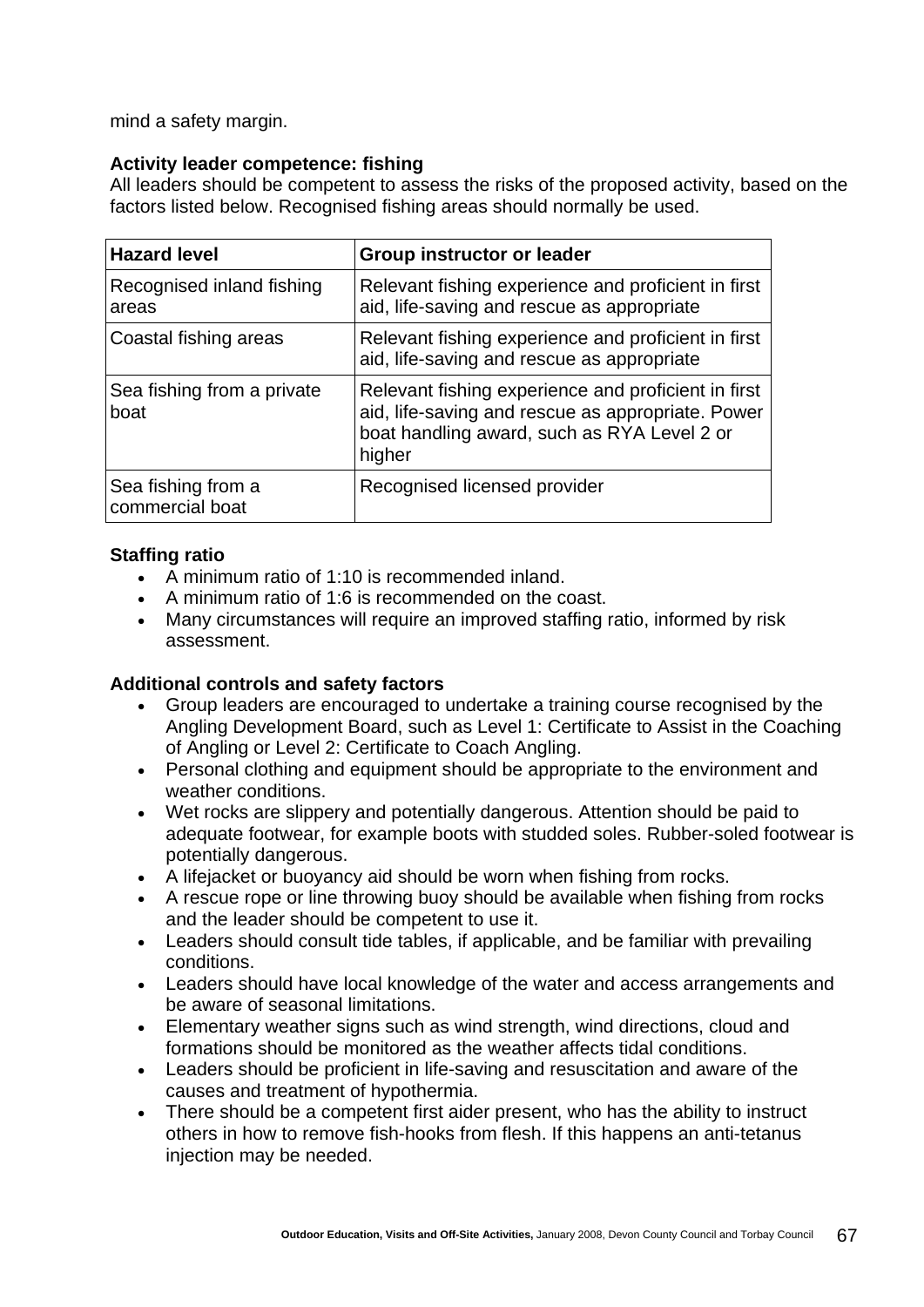- Wading in fast or unfamiliar waters can be dangerous. Only wade when the bottom can be seen and risks have been carefully assessed.
- The leader should carry a whistle for recalling group members.
- Group leaders should brief participants about appropriate environmental considerations and conservation practices, including a 'catch and return' policy. Anglers should be aware of other people when using hooks and weights.
- Leave details of your programme with an emergency contact who can act if you are overdue.

### **Sea fishing from a boat**

When a private or hired boat is being used the leader or skipper must be qualified in safety and power boat handling or equivalent, and all members of the party must wear an appropriate personal flotation device (buoyancy aid or lifejacket). The boat must be fit for purpose and carry appropriate equipment. This could include; a life raft, radio, flares, first aid kit, additional anchors, water, shelter and spare clothing. The leader must have an established emergency action plan, and it may be advisable to notify the coastguard.

For commercial boats, the skipper and the boat must both be licensed by the local authority , and must comply with the Maritime and Coastguard Agency relevant Code of Practice Certification. The skipper must hold a Commercial Endorsement. The skipper should brief the participants on behaviour and safety points.

#### **Training opportunities and additional information**

• Details of the coach licensing scheme of the Angling Development Board which includes; The National Federation of Anglers, The National Federation of Sea Anglers and the Salmon and Trout Association can be found at: **[www.fishcoach.org](http://www.fishcoach.org/)**

The qualifications can be taken part-time or full-time at schools, colleges, universities or sports clubs.

- The National Federation of Sea Anglers: **[www.nfsa.org.uk](http://www.nfsa.org.uk/)**
- The National Federation of Anglers: **[www.nfadirect.com](http://www.nfadirect.com/)**

Information about commercial boats can be found on the RYA web site: **[www.rya.org.uk](http://www.rya.org.uk/)** or the Maritime and Coastguard Agency web site: **[www.mcga.gov.uk](http://www.mcga.gov.uk/)**

# **Horse riding and pony trekking**

| <b>Hazard level</b>                                            | <b>Group instructor or leader</b>                                                              |
|----------------------------------------------------------------|------------------------------------------------------------------------------------------------|
| Riding school                                                  | Establishment is recognised by the British Horse<br>Society (BHS)                              |
| Trekking - countryside or<br>moorland fringe                   | Established trekking centre with local authority<br>licence and staff with relevant experience |
| Trekking – more than 30<br>minutes walk from road or<br>refuge | Establishment is licensed with the Adventure<br><b>Activity Licensing Service</b>              |

**Activity leader competence: horse riding and pony trekking**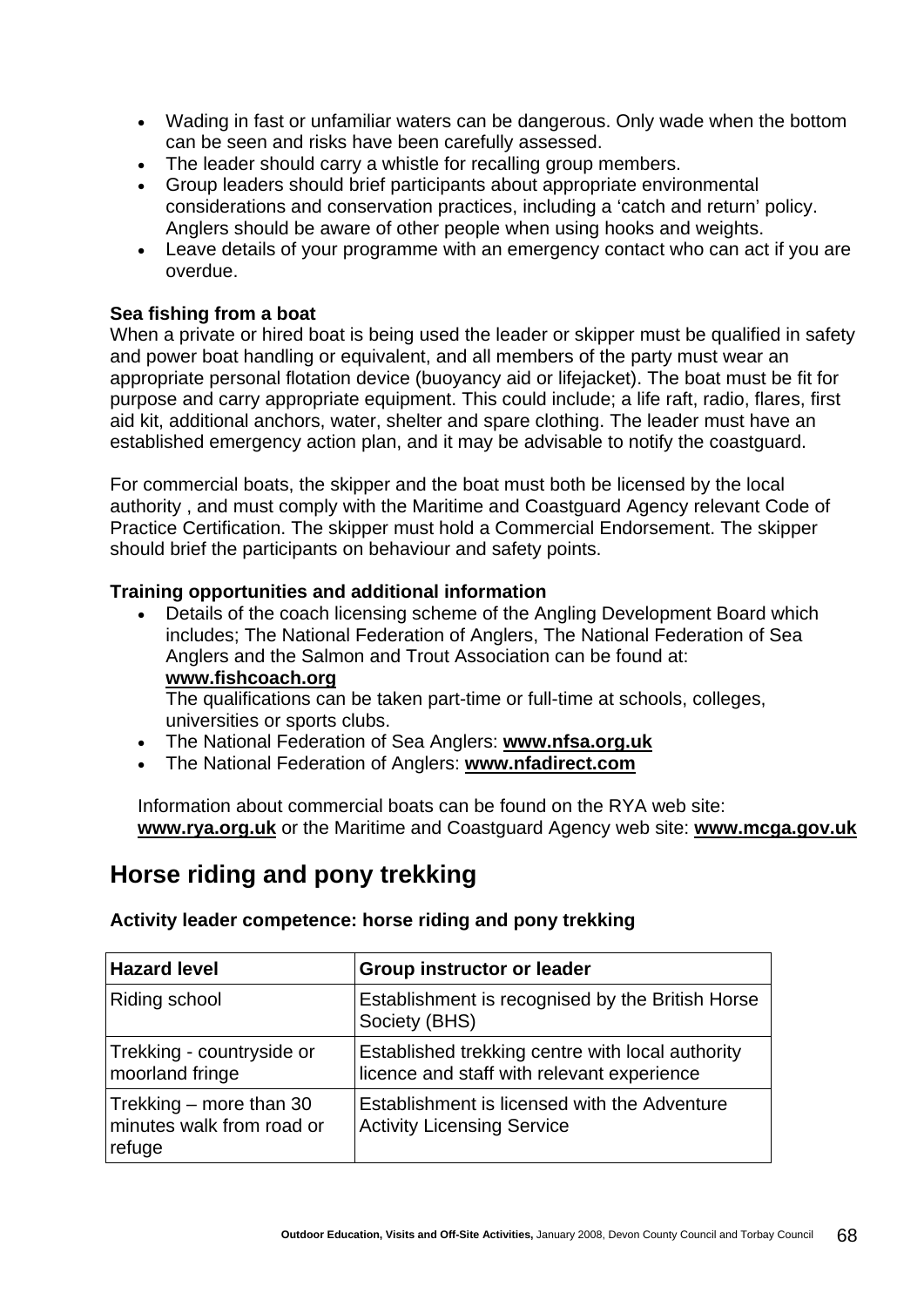Party leaders planning to use riding or trekking centres should ensure that the centre has a current licence issued by the local authority which requires a building inspection, veterinary inspection and evidence of insurance.

#### **Additional controls and safety factors Riding**

- Recognition by the Association of British Riding Schools (ABRS) or BHS provides a guide to the standards to be expected of riding schools when instruction is being considered. In addition, a number of centres have particular experience and qualifications connected to work with special needs groups.
- For all groups, suitable clothing must be worn including well-fitting headgear to current BSI standard and footwear with low, hard heels.
- The numbers of riders per escort must not exceed safe limits; six is reasonable.

# **Pony trekking**

- This activity allows access to a great deal of hilly and scenic terrain. It may involve some time in the saddle and preliminary riding instruction is advisable.
- Weather conditions and terrain may make protective clothing necessary.
- Small groups are desirable for pony trekking. They should be accompanied by two adults who are experienced in instructing, leading and assisting treks, have an elementary knowledge of first aid and local knowledge of riding routes.

# **Training opportunities and additional information:**

Approval by one of the following organisations ensures the establishment has been inspected and found to meet certain minimum standards:

- the Association of British Riding Schools **<http://www.abrs-info.org/>**
- British Horse Society: **[www.bhs.org.uk](http://www.bhs.org.uk/)**
- Ponies Association (UK): **[www.poniesuk.org](http://www.poniesuk.org/)**
- Riding for the Disabled Association: **[www.riding-for-disabled.org.uk](http://www.riding-for-disabled.org.uk/)**

The BHS Stage II provides an indication of minimum competence but is not a requirement for an escort.

# **Mountain and moorland activities**

(Also see Coastal and countryside activities Section 4.22)

#### **Activity leader competence: walking** (also see camping)

| <b>Hazard level</b>                                                          | <b>Group instructor or leader</b>                                                                          | Code      |
|------------------------------------------------------------------------------|------------------------------------------------------------------------------------------------------------|-----------|
| Coastal and countryside<br>areas                                             | Relevant experience<br>or Coastal and Countryside Course<br>or Award in Basic Expedition Leadership (ABEL) | <b>B4</b> |
| Moorland fringe less than 30<br>minutes walk from road or<br>refuge          | Relevant experience or as above                                                                            | <b>B4</b> |
| Moorland in summer<br>conditions more than 30<br>minutes from road or refuge | <b>Summer Moorland Walking Leader</b><br>or Walking Group Leader                                           | H4        |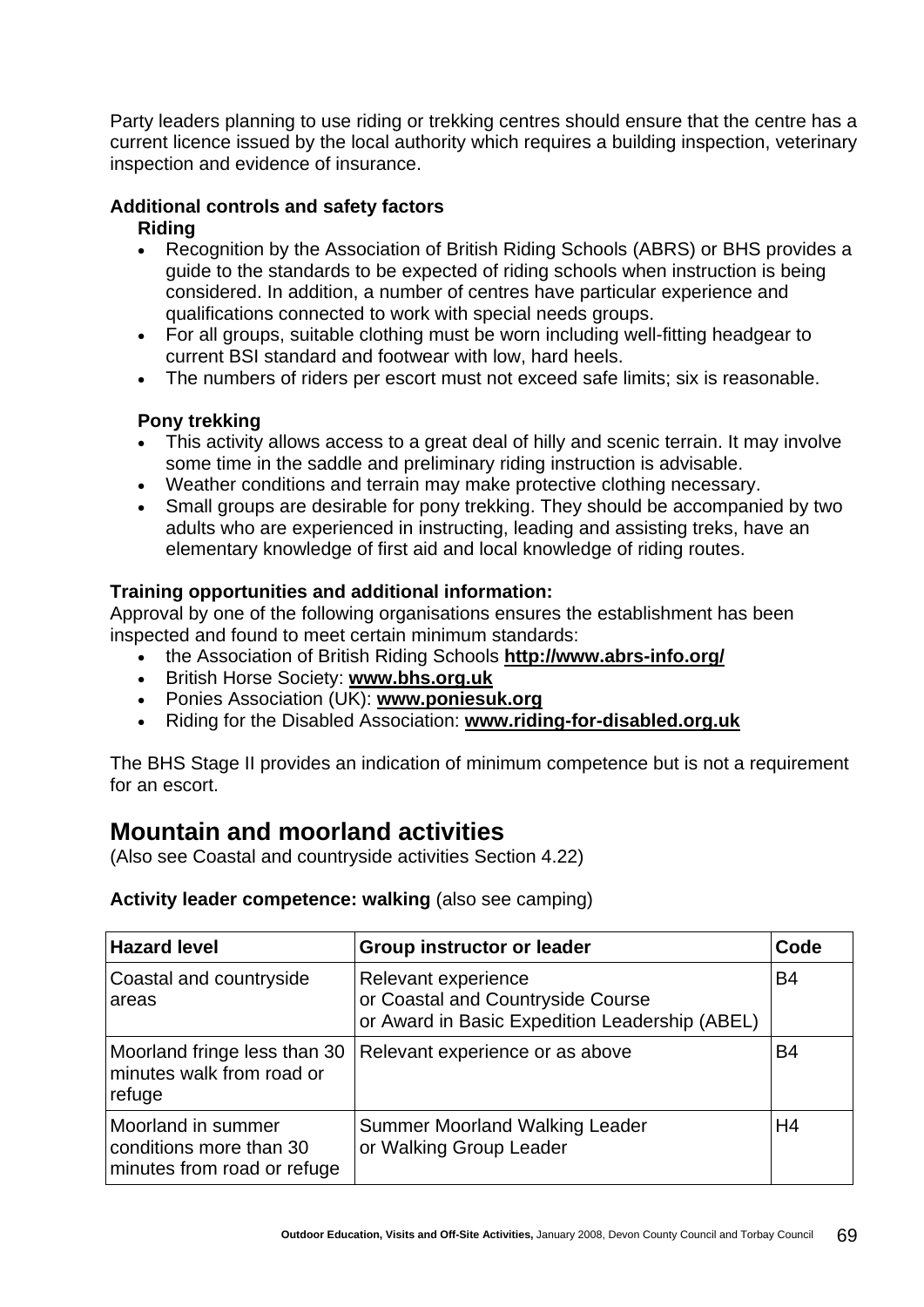| Moorland in summer<br>conditions - including<br>camping on the open moor | <b>Summer Moorland Camping Leader</b><br>or Walking Group Leader with moorland camping<br>endorsement | H <sub>3</sub> |
|--------------------------------------------------------------------------|-------------------------------------------------------------------------------------------------------|----------------|
| Moorland in winter<br>conditions                                         | Winter Moorland Walking Leader<br>or Walking Group Leader                                             | W4             |
| Mountain terrain in summer<br>conditions- including<br>scrambling        | Mountain Leader Award - summer                                                                        | H1             |
| Mountain terrain in winter<br>conditions                                 | Mountain Leader Award - winter                                                                        |                |
| Mountain terrain abroad                                                  | Mountain Leader Award or<br>International Mountain Leader Award                                       |                |

Summer moorland conditions are typically fair weather days, but may have cold winds, rain and low temperatures which have not been forecast and can be a hazard, so the leader and the party should be prepared for this. Winter moorland conditions exist when there is snow and or ice under foot or forecast irrespective of the time of the year, and also includes a combination of rain, cold winds and low temperatures.

All moorland leaders must have done a minimum of six hours formal first aid training in the last three years with an HSE approved provider.

#### **Recommended staffing ratios**

- One qualified leader to 15 group members is recommended as a minimum.
- It is preferable to have two adults accompanying a group.
- In a mountain environment an improved ratio is required, based on risk assessment.
- Large parties are difficult to manage.
- The minimum recommended group size is four.

# **Additional controls and safety factors**

- The responsibilities and leadership skills needed for a group on the moors or in the mountains call for a broad base of knowledge and experience. This is particularly the case where there are severe weather conditions, navigational difficulties or where an unexpected incident occurs.
- The leader needs to be aware of symptoms of hypothermia and hyperthermia and how they may be prevented or dealt with.
- The leader should be familiar with accident procedures, individual and group equipment needs and the hazards involved in crossing swollen streams or rivers.
- The speed of the group should be governed by the slowest member.
- The minimum equipment the leader will generally need is; waterproofs, map and compass, whistle, torch, survival bag, first aid kit, hat and gloves, spare clothing and emergency rations and a mobile phone. Many of these should also be carried by group members, depending on the group and the route being taken.
- The mountain and moorland environment in winter conditions should not be underestimated. Fitness and stamina is needed as well as sound judgement and navigational ability.
- The leader should get a local weather forecast before departure.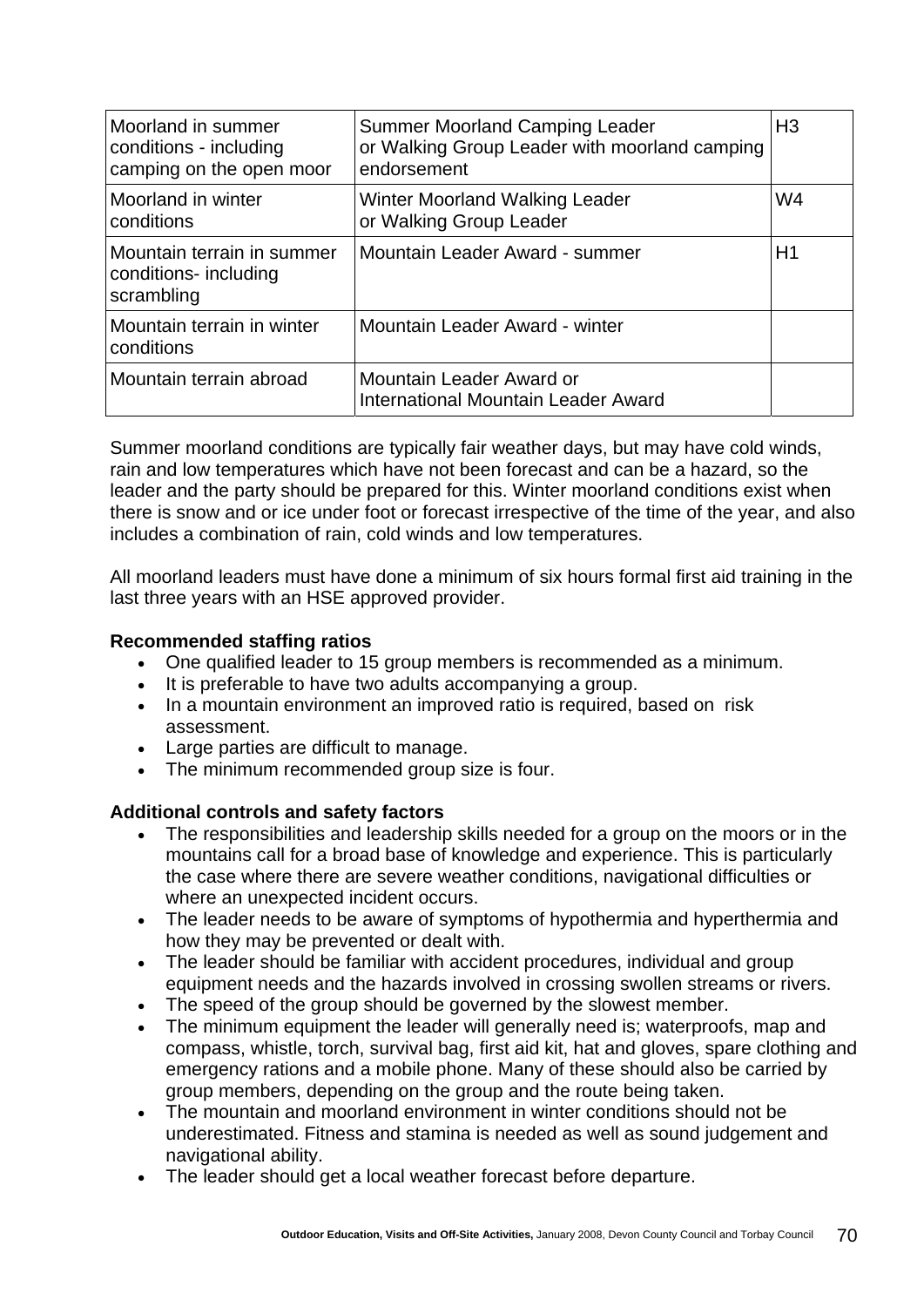- The leader should leave details of the route the group intends to take at base or with a responsible adult, together with instructions of the action to take if the party is late.
- The leader needs to be aware of access and conservation issues in the area they are visiting.

# **Ten Tors**

The required minimum level of approval for staff managing Ten Tors training is the Summer Moorland Camping Leader. However, staff leading Ten Tors groups in wintry conditions will need this award plus the Winter Moorland Walking Leader Award or Summer Mountain Leader Award. Particular attention should be paid to how prepared groups are which will be supervised remotely, even in reasonable weather conditions (see Section 3.17: Remote supervision).

Managers must attend the Ten Tors training weekend as required by the organisers. All members of staff should be aware of current good practice in terms of leadership, hypothermia and hyperthermia, water hazards, access, clothing and equipment.

#### **Training opportunities and additional information**

- Mountain Leader Training England: **[www.mlte.org](http://www.mltb.org/)**
- The MLTE has produced a booklet providing best practice in the remote supervision of groups. **[www.mlte.org](http://www.mlte.org/)**
- *Hillwalking: The Official Handbook of the Mountain Leader and Walking Group Leader Schemes* from MLTUK.
- The South West Mountain and Moorland Leader Training Scheme covers the moorland areas of the South West and the Brecon Beacons, excluding exposed ridges, gullies and steep ground. The South West Mountain and Moorland Leader Training Scheme Syllabus is at: **[www.deseducation.org/outdooreducation](http://www.deseducation.org/outdooreducation)**
- Devon Discovery provides training and assessment programmes for the South West Scheme and Walking Group Leaders' Award. **[www.devon.gov.uk/devondiscovery](http://www.devon.gov.uk/devondiscovery)**
- Sports Leaders UK administers the Level 2 Award in Basic Expedition Leadership (ABEL) **[www.sportsleaders.org](http://www.sportsleaders.org/)**
- Dartmoor National Park: **[www.dartmoor-npa.gov.uk/](http://http//www.dartmoor-npa.gov.uk/)**
- Exmoor National Park: **[www.exmoor-nationalpark.gov.uk](http://www.exmoor-nationalpark.gov.uk/)**
- Met Office: **[www.metoffice.gov.uk](http://www.metoffice.gov.uk/)**
- Weathercall Devon and Cornwall phone: 09068 500 404
- Weathercall South-West fax: 09065 300 129

# **Orienteering**

#### **Introduction**

Orienteering is a sport which blends navigational and physical skills. It is not especially hazardous, but it is an all year round activity and accidents may occur in places where medical attention is not immediately available. In the nature of orienteering young people will typically be supervised on a remote basis and this should be considered in the risk assessment. Group leaders taking parties to organised events should have had first hand experience of the sport.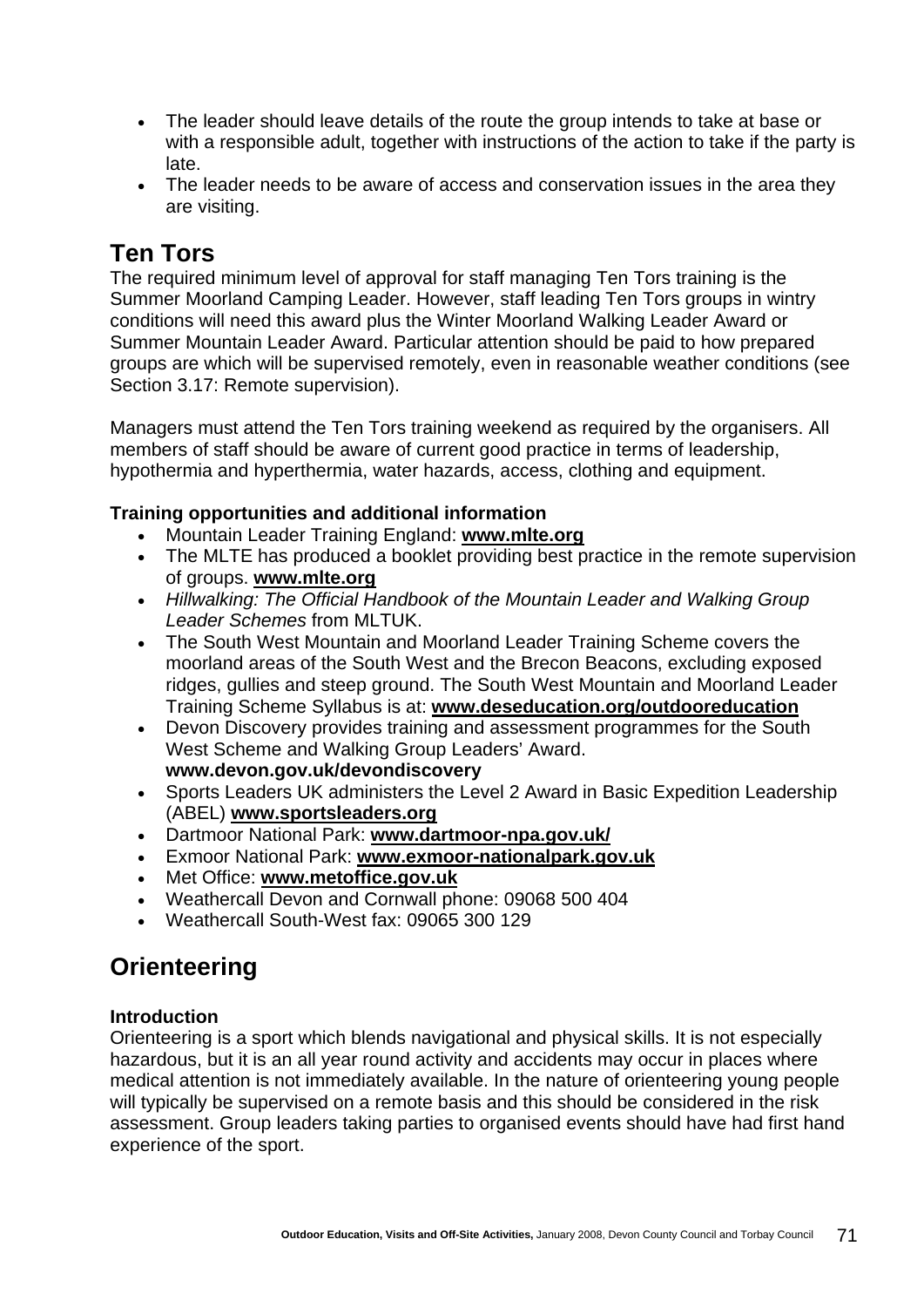#### **Activity leader competence: orienteering**

| <b>Hazard level</b>                                                 | <b>Group instructor or leader</b>                                                                   | Code           |
|---------------------------------------------------------------------|-----------------------------------------------------------------------------------------------------|----------------|
| School sites and adjacent<br>locations                              | Relevant experience<br>or British Orienteering Federation Young Leader<br>Award                     |                |
| Parkland and permanent<br>courses                                   | Relevant experience<br>or British Orienteering Federation Level 1                                   | R <sub>1</sub> |
| Organised event                                                     | Relevant experience with support from club<br>members<br>or British Orienteering Federation Level 1 | R <sub>1</sub> |
| Moorland fringe less than 30<br>minutes walk from road or<br>refuge | Relevant experience<br>or British Orienteering Federation Level 2                                   | R <sub>2</sub> |
| Moorland in summer                                                  | <b>British Orienteering Federation Level 3</b><br>or Summer Moorland Walking Leader                 | R <sub>3</sub> |

#### **Recommended staffing ratios**

- An organised British Orienteering event, where additional supervision is on hand, will need different support to that which is needed to manage a training session with no outside assistance.
- For training and teaching sessions a minimum ratio of 1:15 is recommended. For most groups this ratio will need to be improved depending on the complexity of the terrain, the experience and age of the group and the extent of boundary collecting features.
- At an organised event a minimum ratio of 1:15 is recommended for participating groups - allowing adequate preparation for competitors the group leader is responsible for.
- Experienced parents and other adult helpers may help with supervision.

#### **Additional controls and safety factors**

- Full leg and arm cover should be worn.
- Clothing should give adequate protection against cold, wind and rain, especially in exposed locations.
- A whistle should be carried and individuals instructed in its use and misuse.
- Orienteering skills should be taught in clear and easy stages, with adequate opportunity for individuals to get to know the map. Courses should encourage a sense of success not failure and should involve safety strategies for novices to limit the effects of navigational errors.
- Out of bounds areas should be clearly defined and reference made to any particular local hazards.
- Leaders should stress the importance of reporting to the finish and of handing in control cards for all competitors, whether they complete a course or retire.
- A time limit may need to be set which individuals must return to base by, allowing a margin of time if an initial search is needed.
- Instructions should be given to novices about what to do if they become lost.
- For activities, perhaps using permanent courses, for novices or young participants it is appropriate for young people to work in pairs or threes.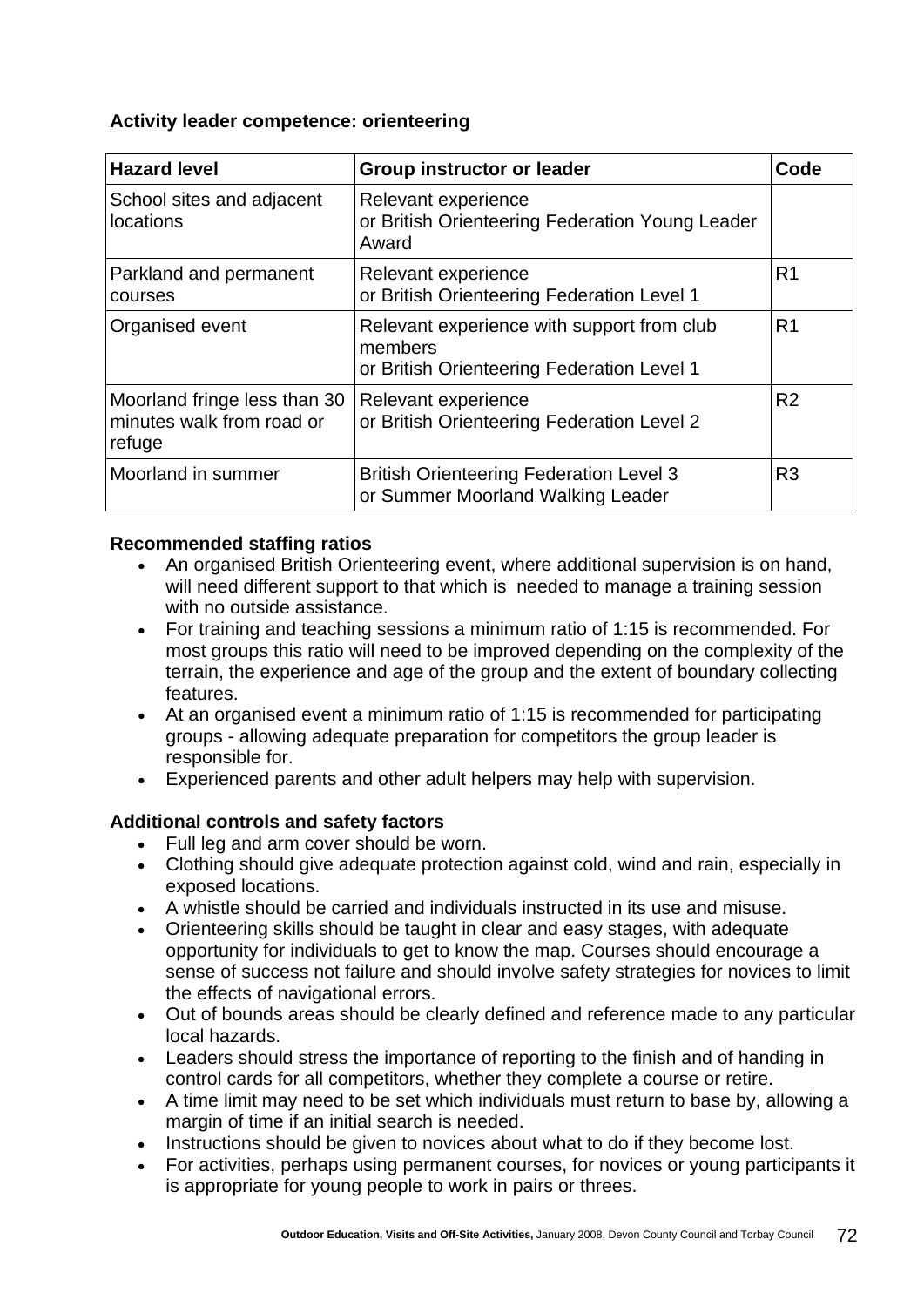• Competitive orienteering generally involves individuals travelling alone through the woodland, countryside or, less commonly, urban event area. The party leader should be aware of the slight risk of interference from the public.

#### **Training and coaching opportunities and additional information**

- British Orienteering Federation: **[www.britishorienteering.org.uk](http://www.britishorienteering.org.uk/)**
- Find details of local club events at: **[www.devonorienteering.co.uk/](http://http//www.devonorienteering.co.uk/)**
- Find details of local permanent orienteering courses at: **[www.orienteeringindevon.org.uk](http://www.orienteeringindevon.org.uk/)**
- Find coaching details at: **[www.britishorienteering.org.uk/developing/award](http://www.britishorienteering.org.uk/developing/award-scheme.php)[scheme.php](http://www.britishorienteering.org.uk/developing/award-scheme.php)**

### **Paintballing**

A number of schools, colleges and youth groups have considered taking part in paintballing. Please note that paintballing is not recommended as an educational activity. Further guidance is on: **[www.deseducation.org/outdooreducation](http://www.deseducation.org/outdooreducation)**

# **Rock climbing**

#### **Introduction**

This activity covers rock climbing, the use of climbing walls and abseiling.

| <b>Hazard level</b>                                                           | <b>Group instructor or leader</b>                                                                                                                                                          | Code                              |
|-------------------------------------------------------------------------------|--------------------------------------------------------------------------------------------------------------------------------------------------------------------------------------------|-----------------------------------|
| Climbing walls - local and<br>school based climbing walls                     | Devon County Council Climbing Wall Supervisor<br>Or Module 1 of the Climbing Wall Award (MLTE)                                                                                             | E4<br>or E4w                      |
| Climbing walls - commercial<br>or privately run                               | Devon County Council Climbing Wall Supervisor<br>Or Module 1 of the Climbing Wall Award (MLTE)<br>Or Modules 1 and 2 of the Climbing Wall Award<br>(MLTE), depending on local requirements | E4 or<br>E4w<br>Or E <sub>3</sub> |
| Single pitch crags less than<br>30 minutes from road or<br>refuge - non-tidal | Single Pitch Award (MLTE)                                                                                                                                                                  | E <sub>3</sub>                    |
| Single pitch crags less than<br>30 minutes from road or<br>refuge - tidal     | Single Pitch Award (SPA) and risk assessment<br>for the site regarding tides                                                                                                               | E <sub>3</sub>                    |
| Multi-pitch climbing                                                          | SPA and local assessment<br>or Mountain Instructor's Award (MIA)                                                                                                                           | E <sub>1</sub>                    |
| Single or multi-pitch climbing<br>more than 30 minutes from<br>road or refuge | Summer Mountain Leader and SPA and local<br>assessment<br>or MIA                                                                                                                           | E <sub>1</sub>                    |

#### **Activity leader competence: climbing**

Within Devon and Torbay a local, limited system of approval for climbing walls complements the national SPA and more advanced awards of the MLTE. The SPA covers;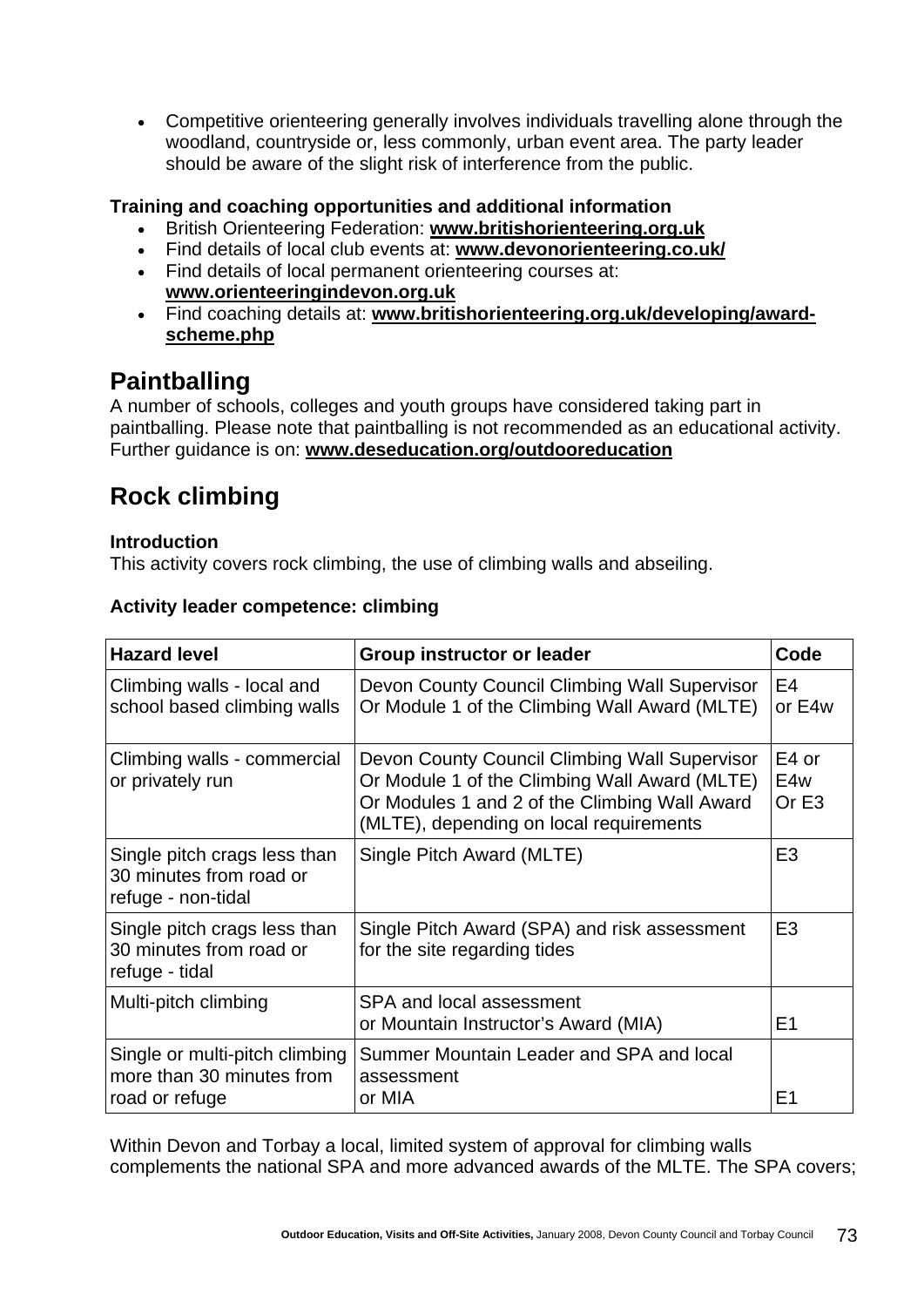rope management, choice and use of equipment, the selection and use of belays, techniques of belaying, group supervision and instruction, emergency procedures, conservation and access issues, background to the activity and ethics of climbing.

# **Climbing walls**

Climbing walls complement opportunities to climb on natural crags and boulders and offer new opportunities for teaching and practice. They may incorporate artificial structures adapted for climbing.

#### **Additional controls and safety factors on climbing walls**

- Other than low walls only used for traversing, climbing walls should only be used under the supervision of an individual with the appropriate qualification,: Devon Climbing Wall Supervisor or Single Pitch Award depending on the complexity of the wall and local conditions of use.
- Instructors should follow recognised practice and conform to conditions of use at individual climbing walls, including use of helmets and other equipment where recommended.
- There should be a progressive programme of training, allowing students to develop and master the skills of belaying in low risk situations, before they take greater responsibility for other students when peer or team belaying on the wall.
- As a guide, we recommend that for teaching, one supervisor should oversee no more than five active ropes. However, this must be informed by local risk assessment. A qualified member of staff supervising the group must be able to intervene quickly and effectively if they need to. Young people with less experience in peer belaying will need closer supervision.
- Belay methods need to be appropriate to the group's level of experience. For most students a second belayer 'tailing' the rope (holding the rope and acting as an alert back up to the belayer) is essential.
- Equipment should be of the same standard as for other forms of climbing.
- On council property the design of artificial walls must be approved. The head of the establishment should ensure that any wall fixtures, particularly anchor points, are inspected regularly and the inspections recorded. A prominent notice should be displayed to the effect of, 'Do not use this wall without permission'.
- The recommended system of monitoring and inspecting the climbing wall is:
	- o limited visual inspection by teachers or climbing wall supervisors each time the wall is used
	- o formal and recorded visual inspection by wall managers, perhaps monthly or every three months depending on use
	- o structural inspection, every two years, depending on levels of use and informed by risk assessment

#### **Community use of climbing walls**

- Participants should be informed about the risks of climbing and should confirm that they are aware of, and consent to, those risks.
- Suitable arrangements must be in place to supervise community use of the climbing wall where young people under the age of 18 take part.

### **Recommended staffing ratio for use of natural crags**

• This will depend on the level and purpose of the session and the experience of the participants.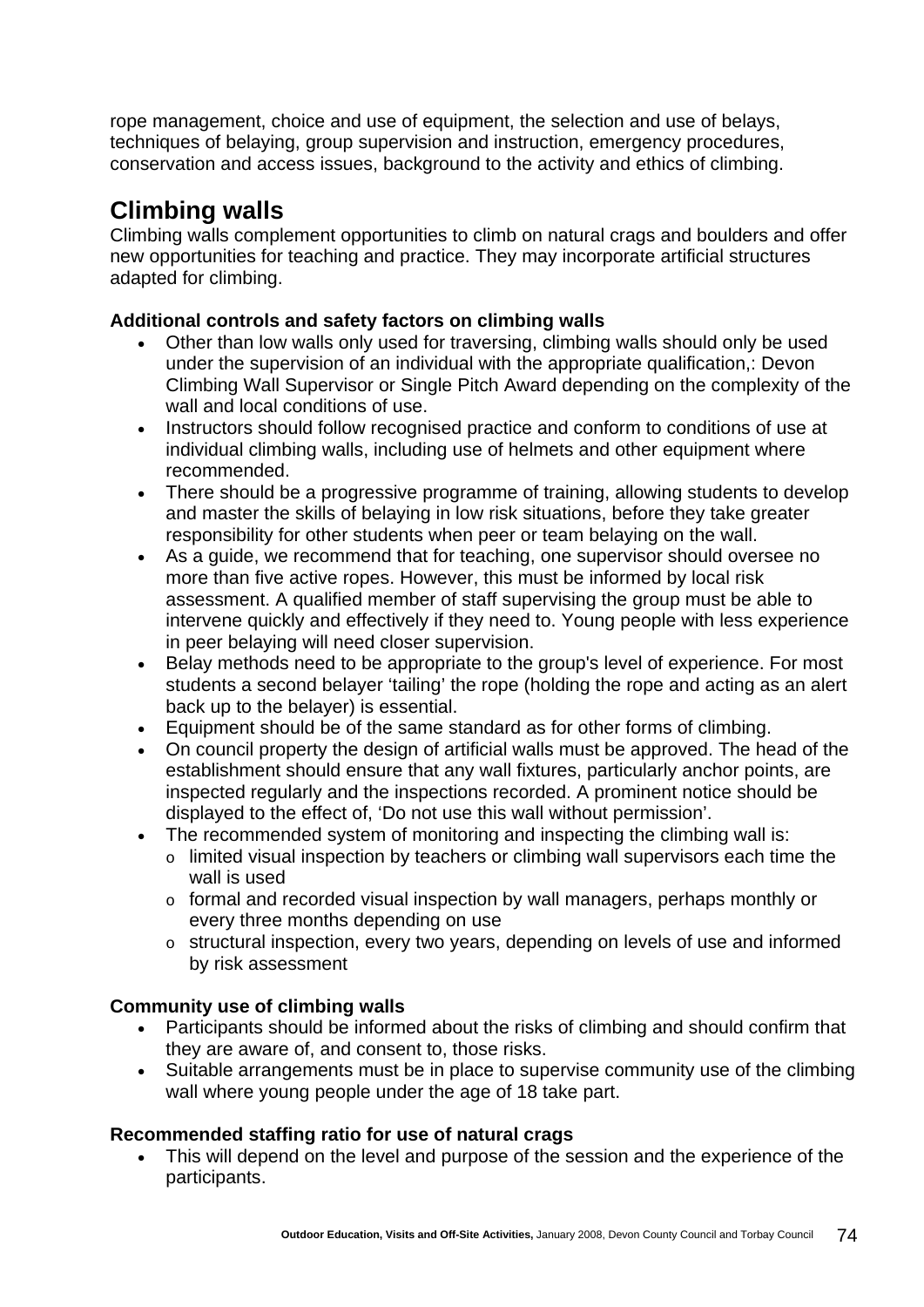- An introductory session will be difficult to manage if the ratio exceeds1:8.
- On multi-pitch climbs 1:2 is a minimum recommended ratio.

#### **Additional controls and safety factors for natural crags**

- Rock climbing with young people should be introduced in easy stages, allowing for an early appreciation of basic skills and procedures.
- Where appropriate, beginners should experience the effects of holding another climber on a rope and of being held themselves.
- A safety rope should be used when abseiling.
- Approved protective helmets should be worn.
- The use of equipment should be monitored each session and throughout the year.
- There should be a systematic approach to checking and maintaining equipment, informed by manufacturers' guidance. Records should be kept of important safety checks, and any equipment showing undue signs of wear should be discarded.
- All climbing equipment should carry the CE standard.

#### **Training opportunities and additional information**

- Find more information about training and assessment opportunities at: **[www.deseducation.org/outdooreducation](http://www.deseducation.org/outdooreducation)**
- The MLTE is introducing a climbing wall award in 2008. This will be a national award, complementing the more limited form of training and accreditation provided through the local scheme and covering a wider variety of venues. See **[www.mlte.org](http://www.mlte.org/)**
- The MLTE also provides site specific *Climbing Wall Guidance Notes* which have informed the development of the local scheme.
- The Adventure Activities Licensing Service has guidance on peer and team belaying at: **[www.aals.org.uk/guidance\\_details.php/pArticleHeadingID=155](http://www.aala.org/guidance_details.php/pArticleHeadingID=155)**
- Guidance on selecting, using and caring for equipment is in the British mountaineering Council (BMC) pamphlets on equipment at: **[www.thebmc.co.uk](http://www.thebmc.co.uk/)**
- The leader should have a clear understanding of environmental and access issues in general and those relating to using individual areas. Guide books, the BMC pamphlet *Tread Lightly* and the Countryside Code provide background information. See **[www.thebmc.co.uk](http://www.thebmc.co.uk/)**
- See BMC club guidance notes for information on community use of climbing walls and other club based information: **[www.thebmc.co.uk](http://www.thebmc.co.uk/)**

For information on monitoring and inspecting climbing walls see **[www.deseducation.org/outdooreducation](http://www.deseducation.org/outdooreducation)** in Supplementary Guidance.

### **Traversing walls**

Traversing walls encourage balance, co-ordination and movement in curriculum time or as part of lunch-time and break time activities. Using some or all of the holds young people may set themselves challenges appropriate to their own ability. As the name implies, traversing walls are designed to allow movement along, rather than up, the wall. A traversing wall does not need specialist climbing equipment or specially qualified supervisors; it provides 'low level' climbing.

- Follow manufacturer's guidance for fitting holds. Extra holes may be drilled and sleeves fitted, to allow swapping and movement of holds.
- Provide holds of different colours, sizes, shapes and locations.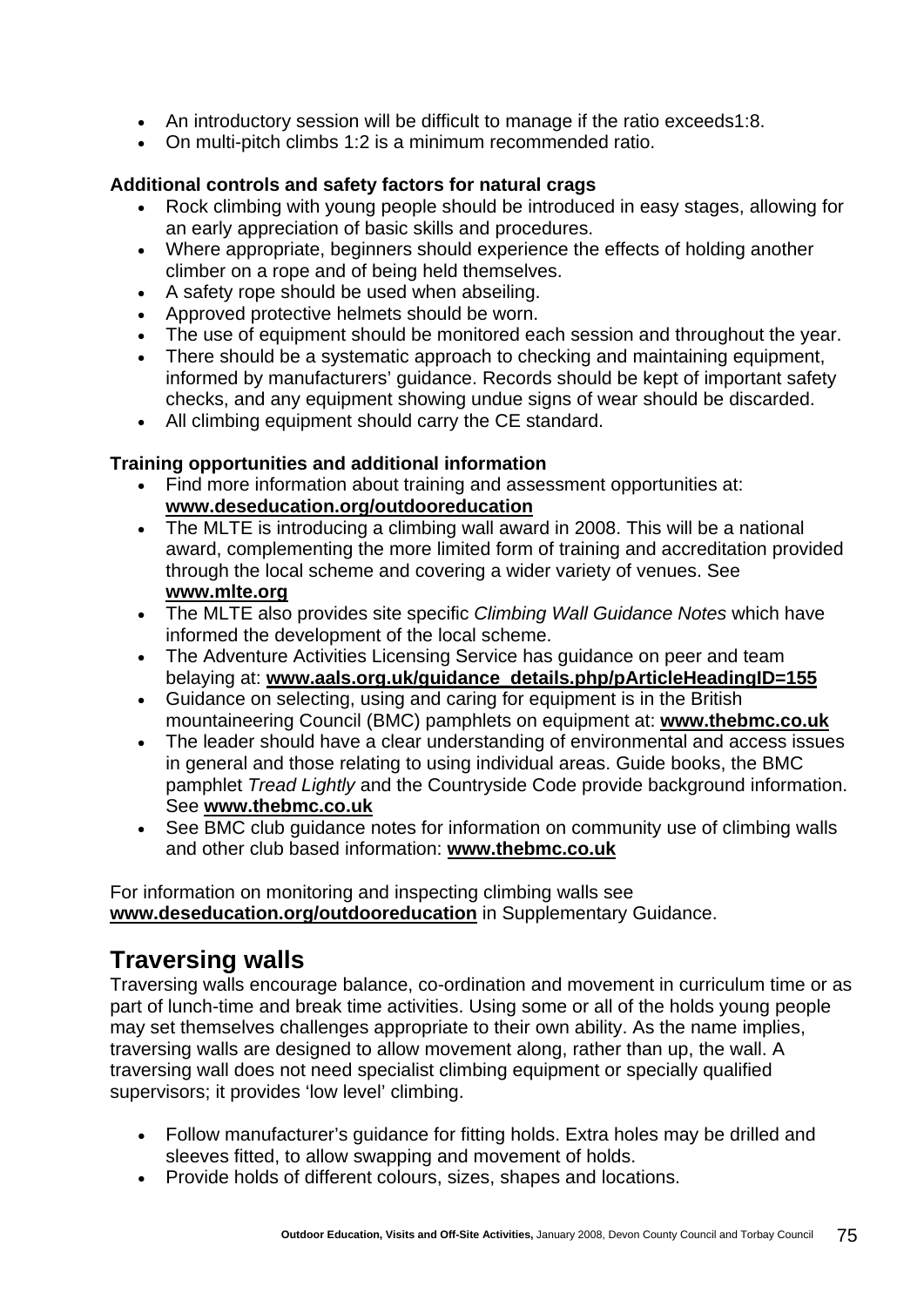- Risk assess the location of the wall:
	- o consider the surface at the foot of the wall and ensure there are no obstacles such as drains or kerb edges which young people are likely to step down onto awkwardly
	- o consider the location in terms of any immediately adjacent activities
	- o a protective surface should generally be considered where the highest footholds are more than 600mm off the ground - protective surfacing is not a legal requirement but should be considered as part of your risk assessment for the wall and its use
	- o consider ease of supervision and observation for things like lunchtime use.
- Check the holds on a regular basis to see if any have become loose, and tighten where necessary. Ask group members to report any loose holds.
- Young people should be informed about good practice (and may be able to draw up their own code of practice) including:
	- o give people on the wall time and space to move on
	- o don't stand immediately behind or directly below someone who is on the wall
	- o be considerate towards other people on the wall
	- o use sensible footwear.

# **Snow sports, including skiing, snowboarding and tobogganing**

#### **Introduction**

Party leaders should be aware of the educational opportunities presented by a snow sport course in this country or abroad and how they may be realised. The residential element of a course creates significant additional responsibilities which need preparation, planning and adequate supervision.

|  |  | Activity leader competence: skiing and snowboarding |
|--|--|-----------------------------------------------------|
|  |  |                                                     |

| <b>Hazard level</b>                                                    | <b>Group instructor or leader</b>                                                                            | Code |
|------------------------------------------------------------------------|--------------------------------------------------------------------------------------------------------------|------|
| Dry slope                                                              | Follow procedures at each site                                                                               |      |
| Course organisation and<br>very limited supervision<br>outside lessons | <b>Snowsport Course Organiser</b><br>where 4 hours minimum tuition per day is<br>provided by ski instructors | L4   |
| Ski supervision                                                        | Alpine Ski Course Leader or equivalent                                                                       | L3   |
| Ski teaching or instruction                                            | Ski school recognised<br>or British Association of Ski Instructors<br>or Snowsport England Development Coach | L2   |

As a minimum each party should include one member of staff who has completed the Snowsport Course Organiser Award and has overall or assistant responsibility for managing the programme.

#### **Recommended staffing ratios**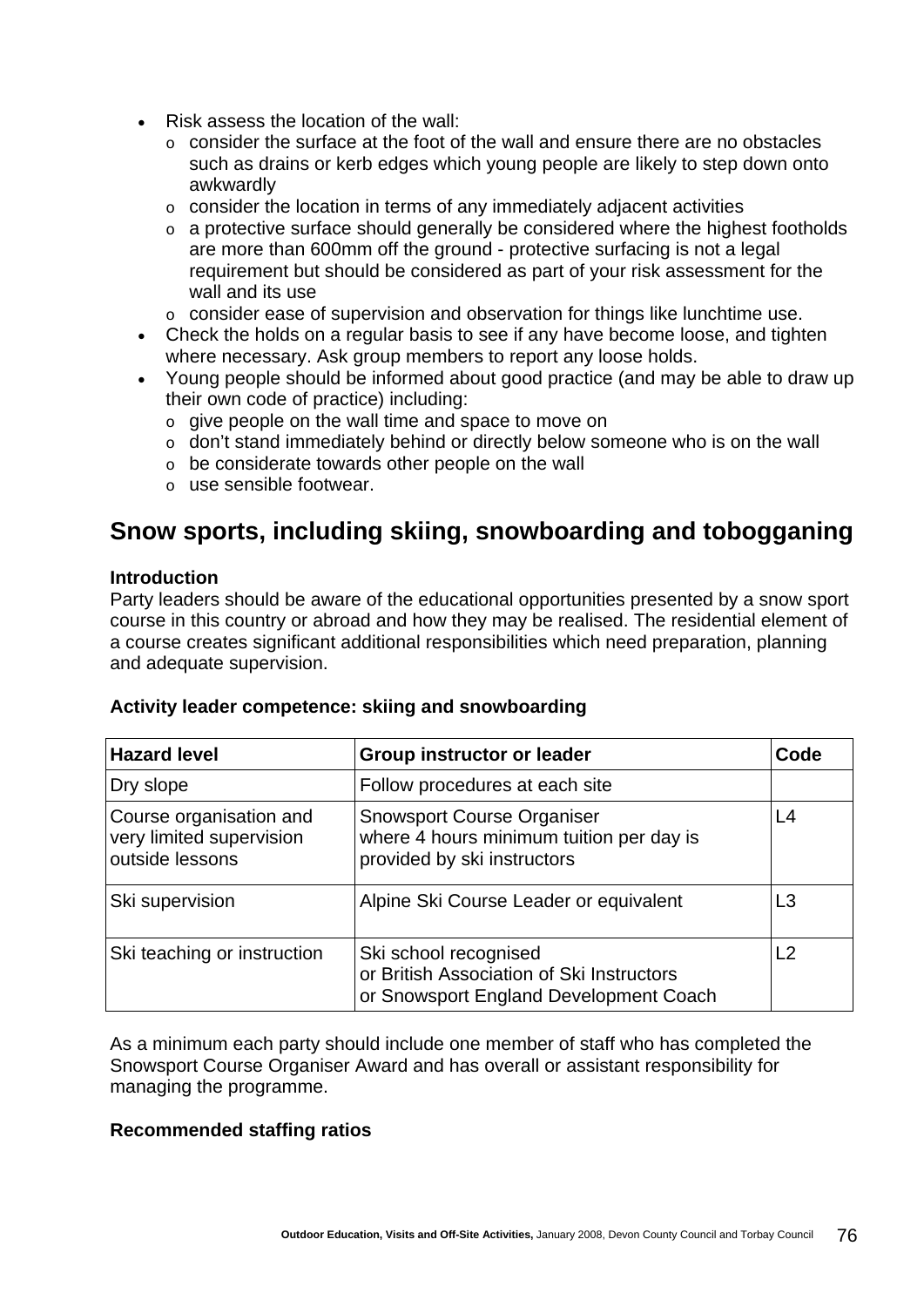• A ratio of one responsible adult or instructor to ten party members is recommended for organising the course. However, some ski schools may reasonably work to a higher ratio in lessons such as a minimum of 1:15.

#### **Use of ski helmets for skiing or snow boarding**

From 2006 the Federation International de Ski (FIS) has strongly recommended that all skiers and snowboarders, regardless of ability and age, use helmets. This is also now the council policy for supervised group skiing.

- Helmets should comply with BS/EN 1077/1996 and be correctly fitting and fastened.
- Party leaders must ensure that all skiers in their group are aware that to reduce the likelihood of a head injury they should ski under control and comply with the International Code of Conduct. Skiing recklessly, or at high speed, can lead to serious injury even if a helmet is used.

#### **Additional controls and safety factors**

- Accidents will be reduced if the skiers' International Code of Conduct is understood and observed by all party members. Following the skiers' code and skiing safely is the key control measure for reducing the likelihood and severity of injuries when skiing, snowboarding or tobogganing.
- Young people should not be allowed to ski alone or outside marked skiing areas and trails.
- Supervised skiing practice and other snow activities should be carefully monitored.
- Clear instructions should be given to party members about runs, tows and chairlifts and their use, check-in and return times and rendezvous points. Reference should be made to local and general safety precautions and accident procedures. A piste map for party members will help.
- Snow sports are physically demanding and need endurance, strength and mobility. Preparation is essential and a programme of pre-ski exercises and fitness training should be undertaken before any trip.
- Artificial ski slope practice is invaluable as a part of this preparation, and planned visits under the direction of a qualified instructor are recommended.
- The party leader should be confident of the instruction given to individuals under tuition. Discussion with the travel company representative or their equivalent may overcome unexpected difficulties.
- Instruction should be given in the safe carrying and handling of equipment.
- The group should be properly clothed and equipped for snow, wind and low temperatures.
- Equipment should be of an acceptable standard and appropriate to each individual. Skis must be fitted with adjustable release bindings and ski brakes. The basic principle of the ski binding mechanism should be explained to party members when fitting, enabling them to identify and report faults. Bindings must be adjusted to suit the weight and physical condition of each skier and should only be altered by appropriately skilled technicians. Party members should check with instructors or staff if there are problems with equipment.
- The use of knee protection, wrist guards, and helmets is recommended for snow boarding. The use of helmets is recommended for skiing.
- Group members must be taught by qualified instructors, who are members or employees of a local ski school or who hold a BASI qualification, minimum Grade 3.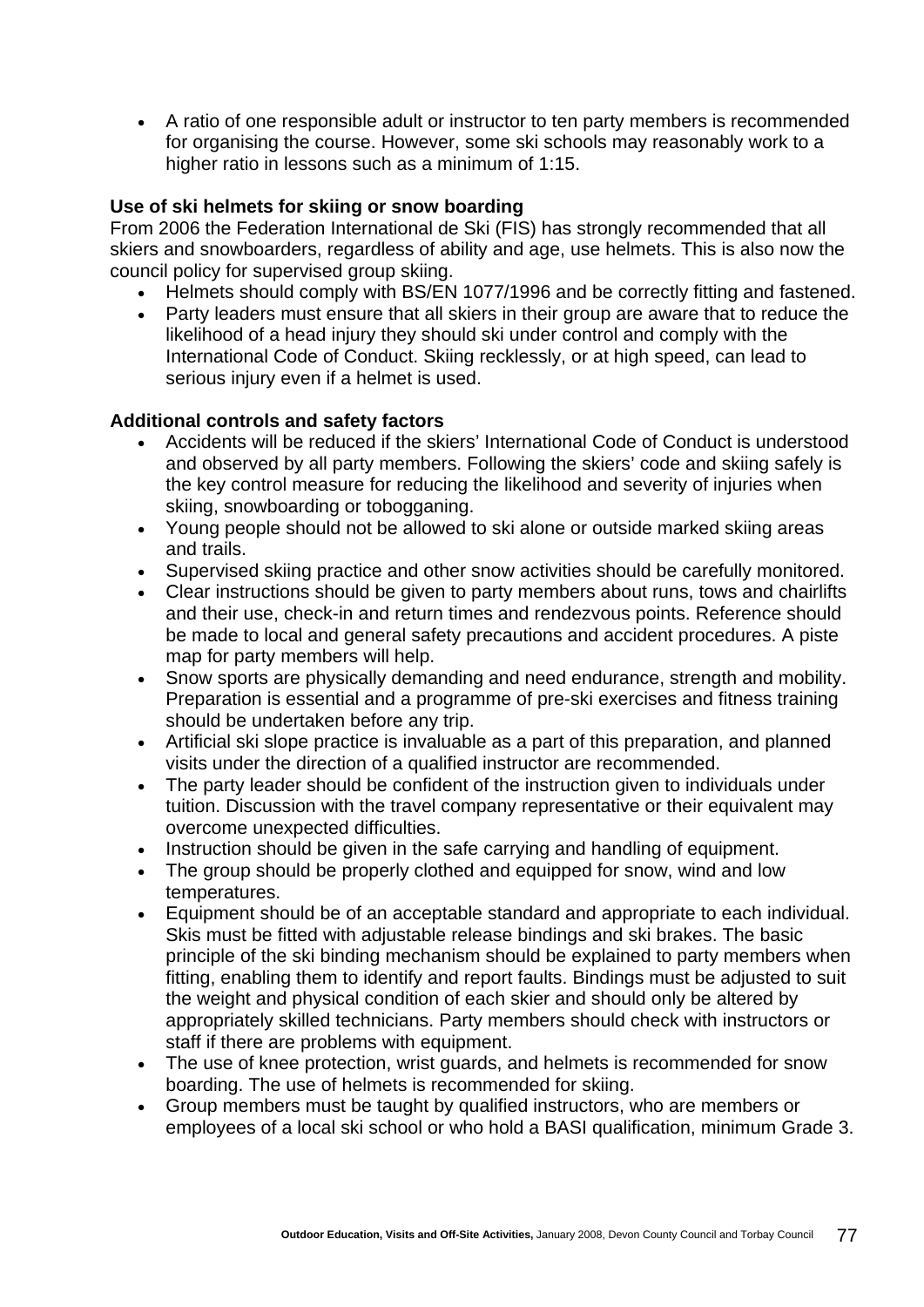#### **Supervision of snow sports**

Group leaders should arrange for a minimum of four hours ski school tuition (two sessions) per day. Members of staff who hold the Alpine Ski Course Leader award or equivalent may directly supervise their own groups. They must be able to exercise adequate supervision of their group and have knowledge of the skiing area being used.

Other very limited supervision outside lesson time on known terrain where staff and young people are confident of their ability may be carried out by staff who:

- have completed the Snowsport Course Organisers qualification
- have achieved a Snowsport Snowlife Award at Level 6 or above.
- have previous experience of school skiing
- are fit and competent to supervise
- are in sight of their group.

A parents' evening should be held during the planning period. A brochure produced by the party leader for a specific course is recommended to prepare students and inform parents. Important issues are:

- clothing
- agreed standards of behaviour and policies regarding smoking, alcohol, punctuality, care of rooms, responsibilities to others in the resort, the hotel and on the slopes.

#### **Non-skiing activities**

Appropriate safety considerations need to be given to non-skiing activities in the event of no snow or for recreation. Where activities are provided by a third party, for example, tobogganing, the party leader should check the safe operation of the activity beforehand. This may include watching the activity taking place, or taking references from other schools that have used the operator. If activities such as tobogganing are provided directly by the school staff, then safe operational procedures should be in place, based on an assessment of the risks involved.

Consideration should be given to:

- choosing a slope with a safe run off at the bottom
- starting young people in small groups from low down the slope initially
- arranging a safe return walking area to the side of the run
- use of gloves, helmets, and other protective equipment as appropriate
- discouraging racing or reckless riding.

Party leaders planning cross-country skiing or ski mountaineering should discuss plans with the adviser for outdoor education.

#### **Skiing artificial slopes**

The use of artificial slopes to train for ski courses is encouraged. A minimum staff to student ratio of 1:12 is recommended. Local guidelines and regulations for the use of the slope should be observed. Gloves or mitts should be worn. Loose clothing which may get caught in the tow should not be worn. Where appropriate, the safety procedures stated for skiing should be adhered to.

To instruct skiing on an artificial slope, leaders must hold a minimum of an Artificial Ski Slope Instructor's Certificate or Club Instructor's Award.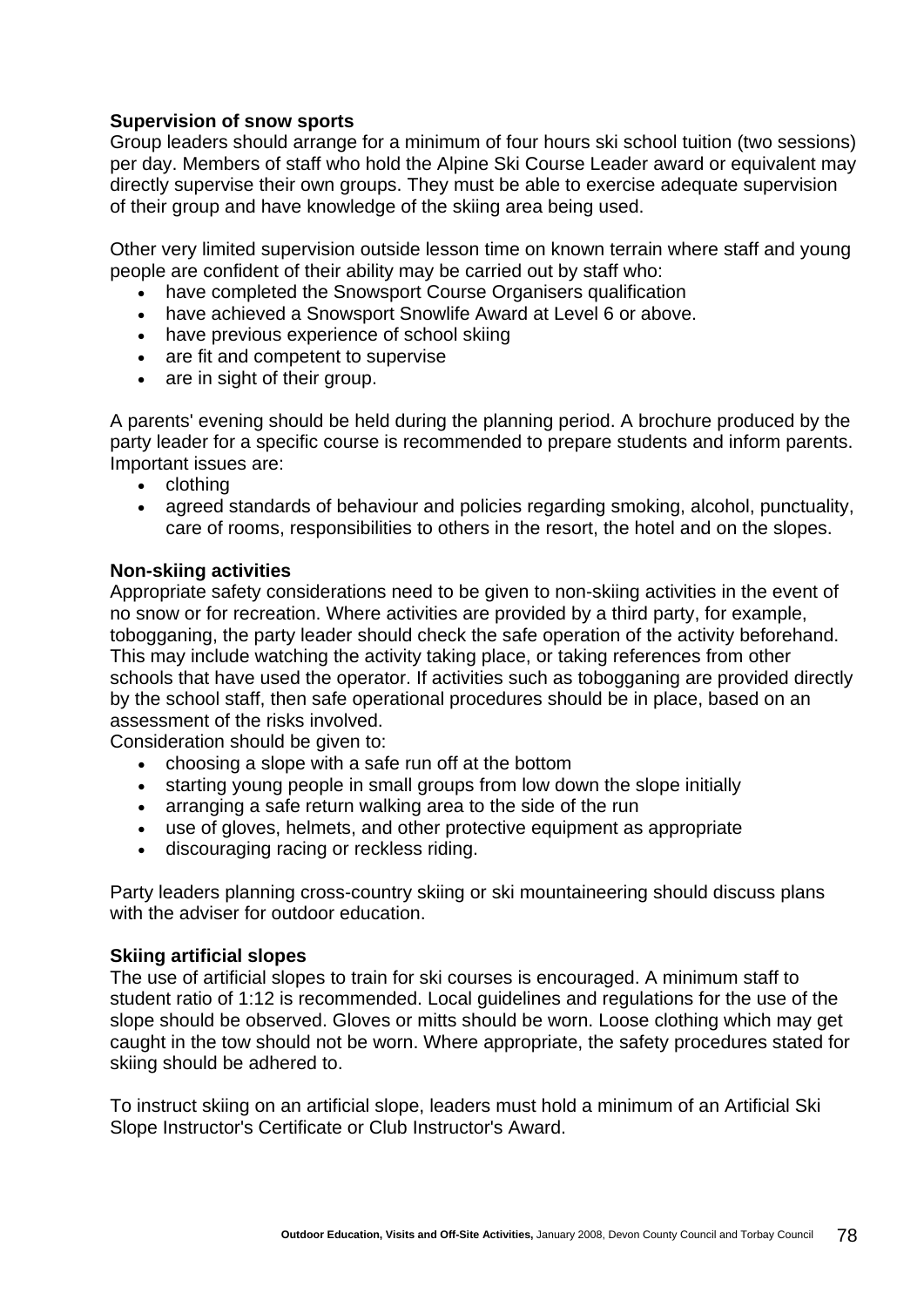#### **Training opportunities and additional information**

- The National Governing Body is Snowsport England. Get details of courses at: **[www.snowsportengland.org.uk](http://www.snowsportengland.org.uk/)**
- Party leaders should have access to a copy of the handbook *Going Skiing* from Snowsport England.
- Find information on ski injuries and research at: **[www.ski-injury.com](http://www.ski-injury.com/)**

### **Tyrolean traverses and gorge walks, coasteering and other combined water and rock activities**

#### **Introduction**

Combined water and rock activities are those where hazards associated with a rock environment may at times combine, or alternate with, those of a water environment. It represents a spectrum of activities, which can be reasonably grouped together as in the table below. It should be noted, that other names can be used for the activities, such as canyoning, sea level traversing, ghyll walks, river walks, adventure swimming, river running, coastal exploration, and activities at water margins. Leaders should be aware of the specific content of a programme or proposed activity, and use the table below, together with a specific risk assessment, to guide their planning and level of required leader competence.

| <b>Hazard level</b>                                                                                                                     | <b>Group leader or instructor</b>                                                                                                                                                |
|-----------------------------------------------------------------------------------------------------------------------------------------|----------------------------------------------------------------------------------------------------------------------------------------------------------------------------------|
| <b>Tyrolean traverses</b><br>These can be improvised, or semi<br>permanent. They can be between trees,<br>over rivers and across gorges | Appropriate life saving and rescue skills<br>and<br>Single Pitch Award<br>and relevant prior experience and training in<br>use of a Tyrolean                                     |
| Gorge walking - non-technical within the<br>South West                                                                                  | Appropriate life saving and rescue skills<br>and Summer Moorland Leader Award or<br>equivalent                                                                                   |
| Gorge walking - technical gorges,<br>involving the skills and techniques of a<br>climber, and the use of climbing<br>equipment          | Appropriate life saving and rescue skills<br>and Single Pitch Award<br>and Summer Moorland Leader Award or<br>equivalent for sites more than 30 minutes from<br>a road or refuge |
| Coasteering - bouldering or scrambling<br>above the sea. It may involve swimming<br>in the sea.                                         | Appropriate life saving and rescue skills<br>and Single Pitch Award<br>And training and experience in coasteering on<br>the site used                                            |

This guidance from AALS is also relevant for all of these activities:

'Specialised first aid, life saving and/or rescue skills may be necessary. Some of the life saving and rescue skills may be NGB based or developed through in-house training and assessment. It may be appropriate to include scenario-based training at the venues to be used in order to identify the problems as well as the solutions which particular venues may present. First aid considerations will generally include a procedure for re-warming cold participants and should take into consideration the nature of the venue, transport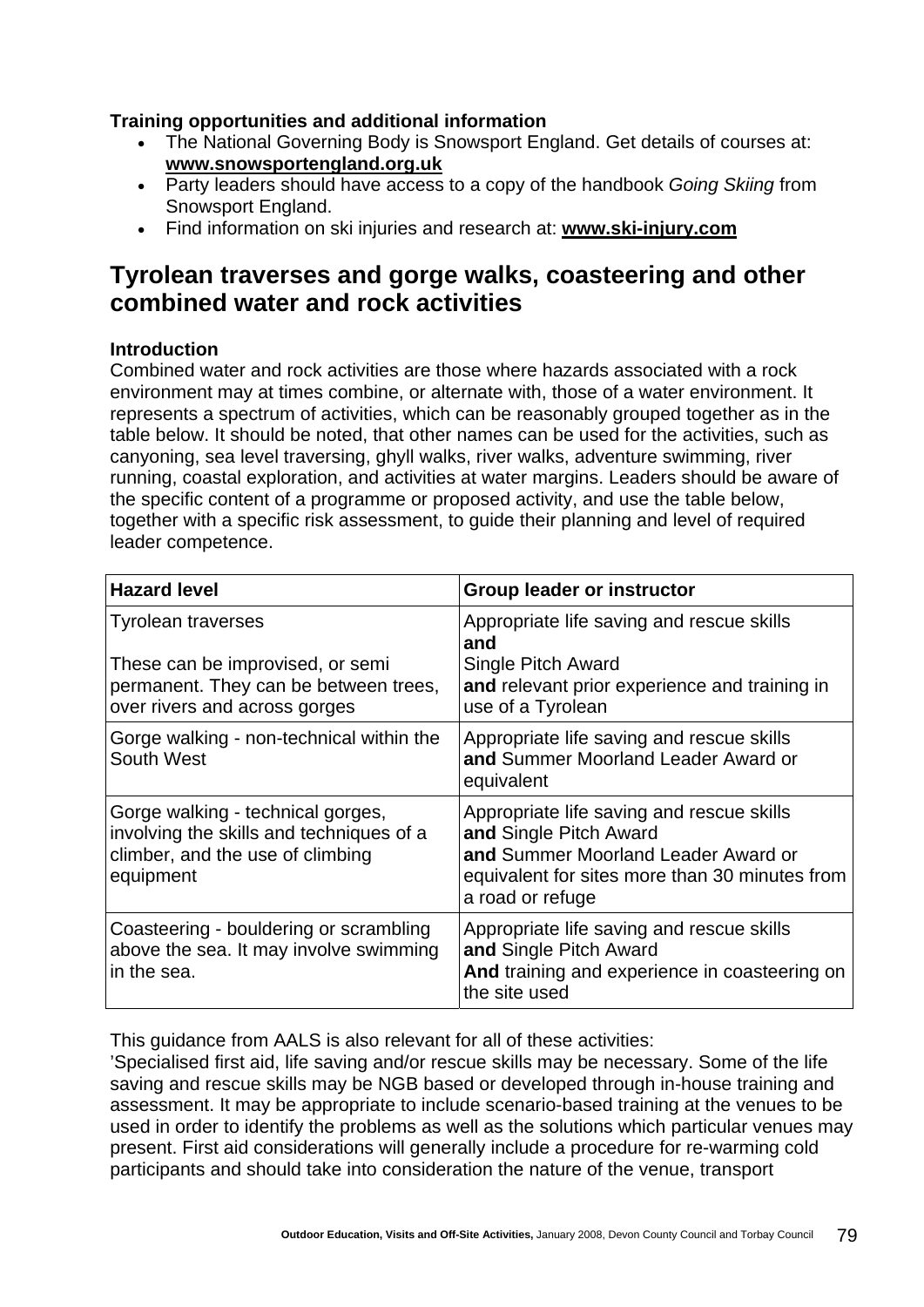arrangements etc.'

#### **Additional controls and safety factors for Tyrolean traverses**

- Ensure belay points are sound.
- Protect trees used for belays.
- Protect the rope and slings when used round rocks to minimise the cutting potential when pulled into cracks as the rope is tensioned.
- Always use two ropes to set up the Tyrolean, rather than relying on one rope.
- Where the traverse is low, use two static ropes, as if one shears a second dynamic rope will simply dump the person on the ground or in the water with the stretch.
- Avoid using jamming devices in tensioning ropes as these can damage the sheath or tear through the rope.
- As part of the site risk assessment check to see that take off and landing points are appropriate so that banks or cliff edges are not hit on take off and arrival.
- Ensure that clipping on and off can happen without over-reaching by the person on the traverse or staff.
- Ensure good group supervision at cliff edges or water margins.
- Have a throw line available for use near deep or fast flowing water in case any party member falls in.
- Appropriate briefing should be given to group members.

#### **Additional controls and safety factors for combined water and rock activities, including gorge walking and coasteering**

- Clothing and equipment should be carefully considered. A buoyancy aid should be worn if there is a likelihood of being in the water and wet suits may be required.
- Helmets should be worn.
- The group leader needs to be aware of local conditions, including releases from dams on some rivers, and tides and currents for coastal work.
- Access and exit points need to be considered. Emergency procedures should include alternative exits and escape routes.
- The group leader should carry out a visit to the site, to assess risks and consider the suitability of the site before using it with group members.
- There should be clearly identified cut off points, for river levels, temperature, and tide height, beyond which the activity does not take place.
- Leaders should exercise caution before allowing participants to jump into the water. It may be appropriate for the leader to test the jump and the exit point.
- Leaders should be aware of the effects of cold water, and that someone may panic, and ensure appropriate safeguards are in place.

#### **Training opportunities and additional information**

There is no specific National Governing Body for this type of activity. Most of these activities will need a combination of skills and awards.

Get more and guidance from:

- Devon Education Services: **[www.deseducation.org/outdooreducation](http://www.deseducation.org/outdooreducation)**
- The British Mountaineering Council: **[www.thebmc.co.uk](http://www.thebmc.co.uk/)**
- The Adventure Activities Licensing Service: **[www.aals.org.uk/guidance\\_details.php/pArticleHeadingID=79](http://www.aals.org.uk/guidance_details.php/pArticleHeadingID=79)**
- Life saving organisations: **[www.lifesavers.org.uk](http://www.lifesavers.org.uk/)**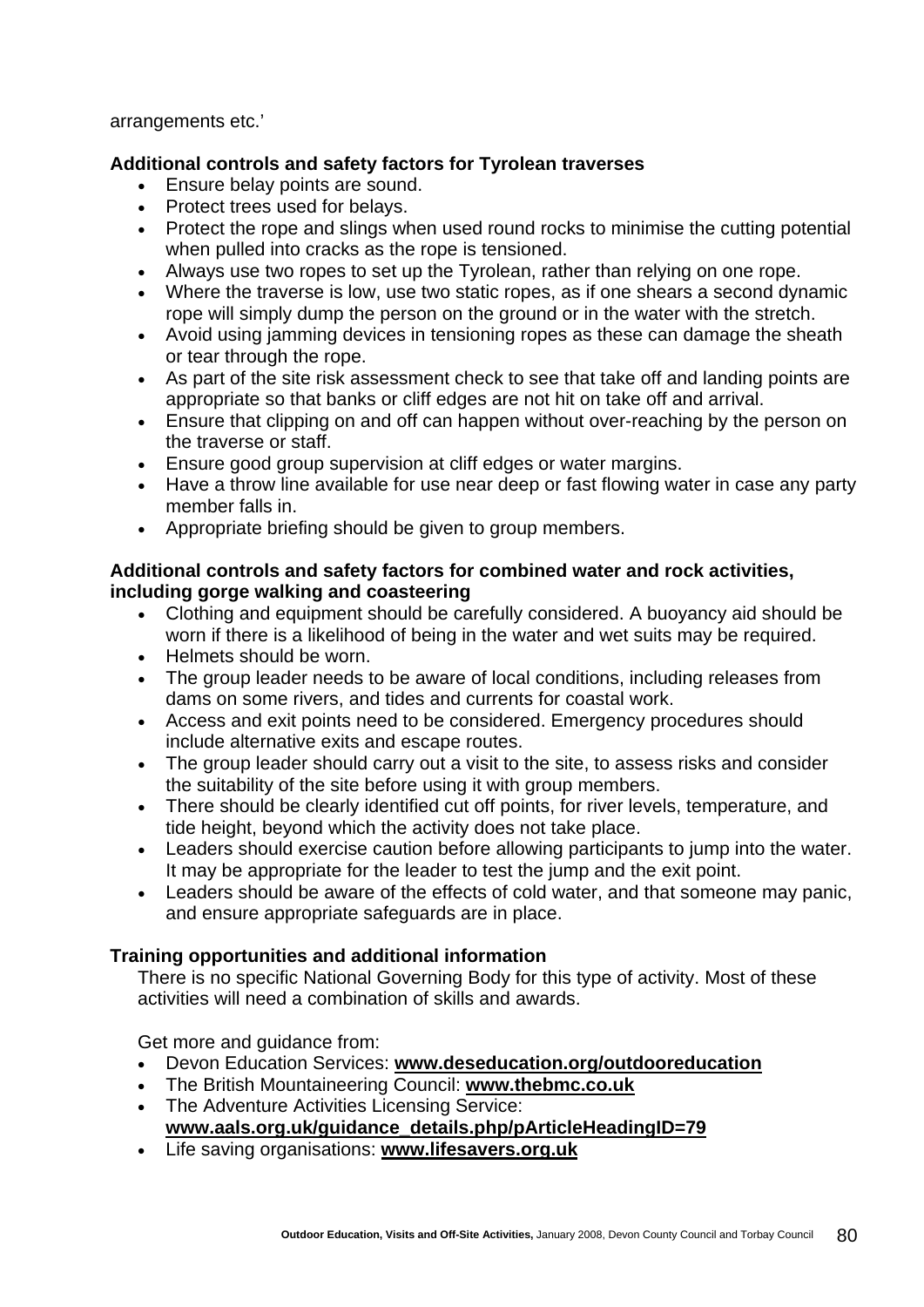#### **Ropes courses**

| <b>Hazard level</b>                                                                                                                                                          | <b>Group leader or instructor</b>                                                                                  |
|------------------------------------------------------------------------------------------------------------------------------------------------------------------------------|--------------------------------------------------------------------------------------------------------------------|
| Ropes course – low level participants<br>are not more than a few feet above the<br>ground. This can include assault<br>courses, obstacle courses and initiative<br>exercises | Relevant experience:<br>the group leader should have undergone<br>appropriate training and induction on the course |
| Ropes course – high level<br>participants are protected by the use of<br>a belay system or 'cow's tails'                                                                     | Devon Climbing Wall Supervisor (E4w) or above<br>and<br>appropriate training and induction on the course           |

#### **Additional controls and safety factors**

- A risk assessment should be carried out by group leaders for any particular ropes course or zip wire, bearing in mind the type of activity concerned and the risk and consequences of falls.
- Suitable clothing should be worn. There are potential dangers from wearing jewellery and not tying back or covering long hair.
- Equipment should be sound and of an adequate standard. Wooden supports, metal hawsers and ropes, tapes, pulleys and other equipment should be inspected regularly for signs of wear and deterioration and a record of inspections maintained.
- The hazards of protruding bolts or nails should be considered and, if necessary, removed.
- The additional risks of competitive events on ropes courses should be borne in mind by party leaders.

#### **Training opportunities and additional information:**

There is no National Governing Body for this activity. However, training schemes are offered by various commercial organisations who design and build ropes courses. There is also guidance from HSE and AALS.

Adventure Activities Licensing Service: **[www.aals.org.uk](http://www.aala.org/)** Health and Safety Executive: **[www.hse.gov.uk](http://www.hse.gov.uk/)**

*Supervision of Ropes Courses, Entertainment Sheet 14 Maintenance of Ropes Courses, Entertainment Sheet 15* 

#### **4.73 Water based activities**

#### **Introduction**

The local area provides rich opportunities in the natural environment for young people and adults to participate in a wide variety of water based activities. However, there are obvious hazards, so qualifications and codes of practice developed by the National Governing Bodies, including the Royal Yachting Association (RYA) and the British Canoe Union (BCU), provide important safeguards for sound and safe participation.

The greatest danger in any water sport is drowning and being immersed in cold water is a major contributing factor in drowning fatalities in this country. Exposure is also a very real hazard.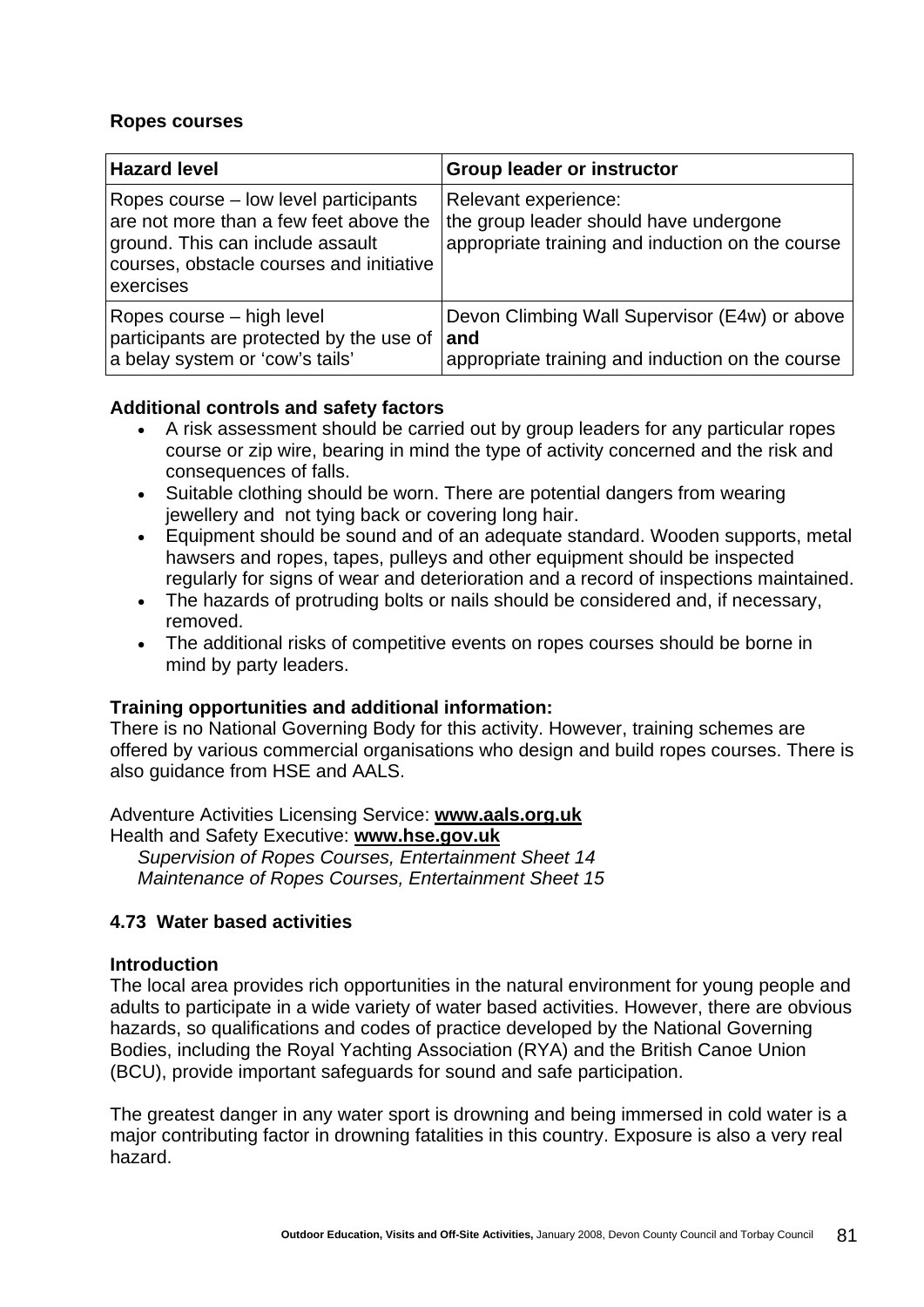#### **Additional controls and safety factors**

- A Personal Flotation Device (PFD) such as a buoyancy aid or lifejacket must be worn at all times by group members and leaders. Surfing is an exception to this, see the specific surfing guidelines. The leader must know the appropriate buoyancy aid or life jacket to suit the specific activity, individual and location. All PFDs must comply with appropriate current standards, which are the EN390 series, or BS EN ISO 12402 series. National Governing Body web sites include details of current standards. The buoyancy aid must fit, be in good condition, and preferably tested periodically to ensure it remains fit for purpose.
- Helmets should be worn according to National Governing Body guidelines for the activity, and a local risk assessment.
- All boats and boards should be in good condition, have adequate buoyancy, be suitable for the activity and the right size for the participant. It is the responsibility of the leader to check all equipment before the activity.
- Clothing must be suitable for the conditions and spare clothing should be carried or readily available. Wet suits or dry suits may be appropriate in certain circumstances.
- Footwear should normally be worn for water based activities. Surfing may be an exception.
- First aid equipment and appropriate emergency equipment must be carried or be immediately to hand (in the safety boat) at all times.
- All leaders of water activities must have a current first aid award appropriate to their National Governing Body qualification and to the environment they are working in. (See Health and first aid 3.2)
- Weather and water conditions can make normally safe areas unsafe. Leaders should be aware that at all levels normal water and weather conditions are implied. The leader should also be aware of rips, currents, the particular effects of wind in that area, and relevant local bye laws.
- The leader is always responsible for the whole group.
- The leader should leave details of their activity with a responsible adult on shore, with instructions for action to take if the party is late.
- Leaders need to take common sense precautions for water quality. Using recognised sites will minimise risks. Cuts should be protected with plasters. It is good practice to shower after water based activities. Should illness or 'flu like' symptoms develop immediately or after a few days, participants should consult a doctor. Any incident of Weil's Disease should be reported.
- Individuals taking part in adventurous water based activities should normally be able to swim 50 metres in light clothing. Discretion may be exercised, in accordance with the instructor's training and experience, where special circumstances exist. Water confidence for the proposed activity may be more appropriate than the ability to swim 50 metres. In addition, trained instructors working in a controlled environment may safely introduce some non-swimmers to such activities.

#### **Weather forecasts**

For individual and five day forecasts on weather and sea conditions for the South West: Marinecall phone: 09068 500 458 Fax: 09060 100458 or visit: **[www.marinecall.co.uk](http://www.marinecall.co.uk/)**

Weathercall - Devon & Cornwall 09068 500 404 or visit: **[www.weathercall.co.uk](http://www.weathercall.co.uk/)** Met Office: **[www.metoffice.gov.uk](http://www.metoffice.gov.uk/)**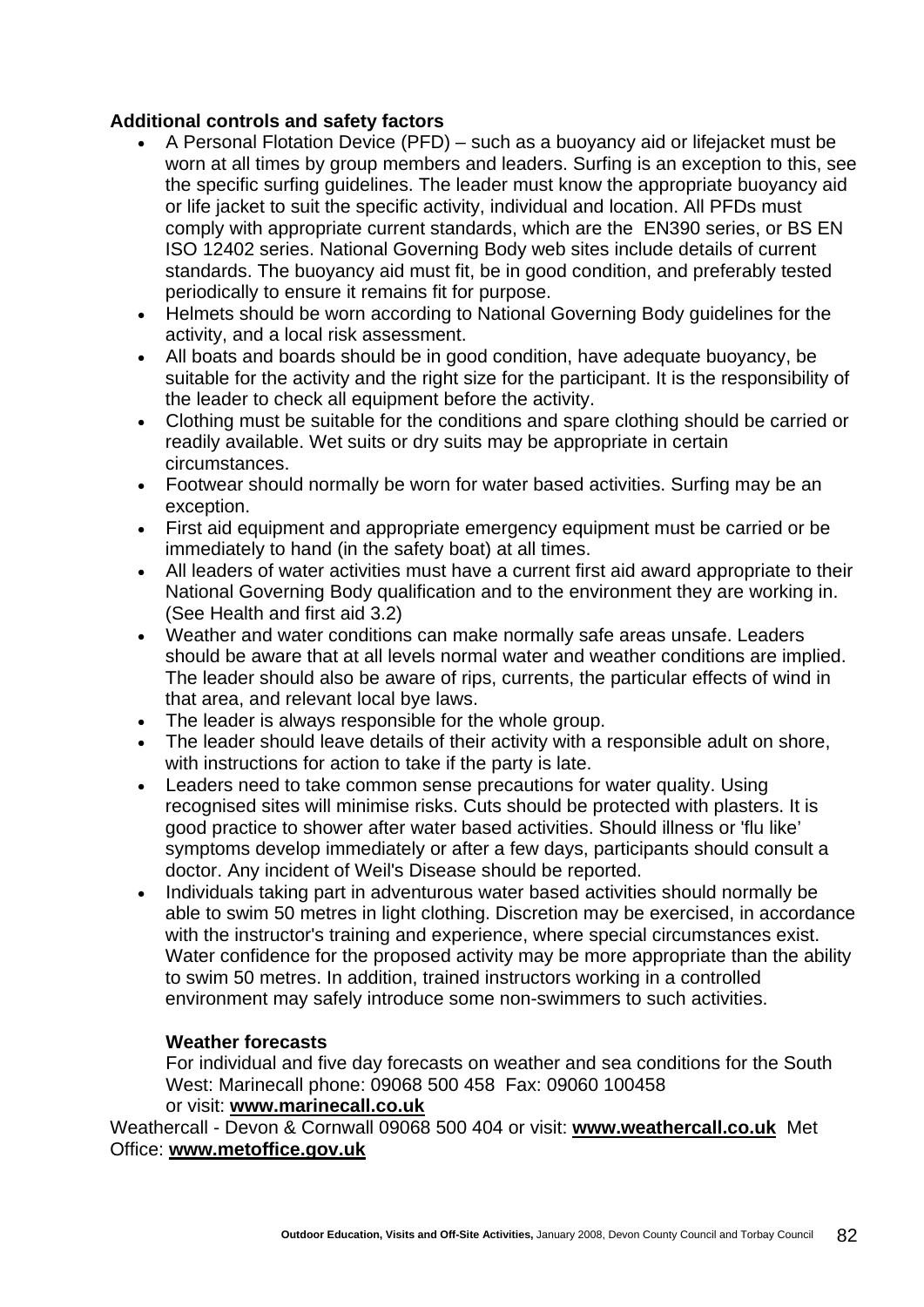# **Canoeing and kayaking**

#### **Activity leader competence: canoeing and kayaking**

| <b>Hazard level</b>                                                                                                                                                                                                                          | Group instructor or leader                                      | Code           |
|----------------------------------------------------------------------------------------------------------------------------------------------------------------------------------------------------------------------------------------------|-----------------------------------------------------------------|----------------|
| Very sheltered water -<br>canals, very small lakes, specified<br>sites on slow moving rivers, such as<br>Alder Lake, Tiverton and Tavistock<br>canals.                                                                                       | BCU Level 1 Coach (kayak or canoe)                              | C <sub>4</sub> |
| Sheltered water -<br>flat rivers, lakes close to shore, small<br>bays, enclosed harbours, defined<br>beaches, estuaries with normal wind<br>and weather conditions, such as<br>River Exe in Exeter, Decoy Lake and<br><b>Brixham Harbour</b> | BCU Level 2 Coach (kayak or canoe)                              | C <sub>3</sub> |
| Moderate water -<br>grade 2 rivers; stretches of coastline<br>with easy landings, moderate surf<br>(less than 1 metre)                                                                                                                       | BCU Level 3 coach (kayak, canoe,<br>sea or surf as appropriate) | C <sub>2</sub> |
| Advanced water -<br>very large lakes, grade 3 rivers;<br>coastal areas with difficult landings<br>and or overfalls and larger surf                                                                                                           | BCU Level 4 Coach (kayak, canoe,<br>sea or surf as appropriate) | C <sub>1</sub> |

The BCU is currently revising the Coaching Scheme. New awards may have different limitations and terms of reference. See **[www.bcu.org.uk](http://www.bcu.org.uk/)** for latest details.

BCU Awards are specific to type of water, either inland, sea or surf and to type of boat either kayak or canoe. Leaders are expected to operate within the terms of reference of their awards.

#### **Recommended staffing ratios**

| <b>Hazard level</b>          | <b>Ratio</b> |
|------------------------------|--------------|
| Very sheltered inland waters | 1:8          |
| Sheltered water              | 1:8          |
| Moderate water               | 1:6          |
| Advanced water               | 1:4          |

- These ratios represent normal practice for teaching purposes. Circumstances may dictate that lower limits should apply.
- An appropriate technical adviser may allow these ratios to be exceeded.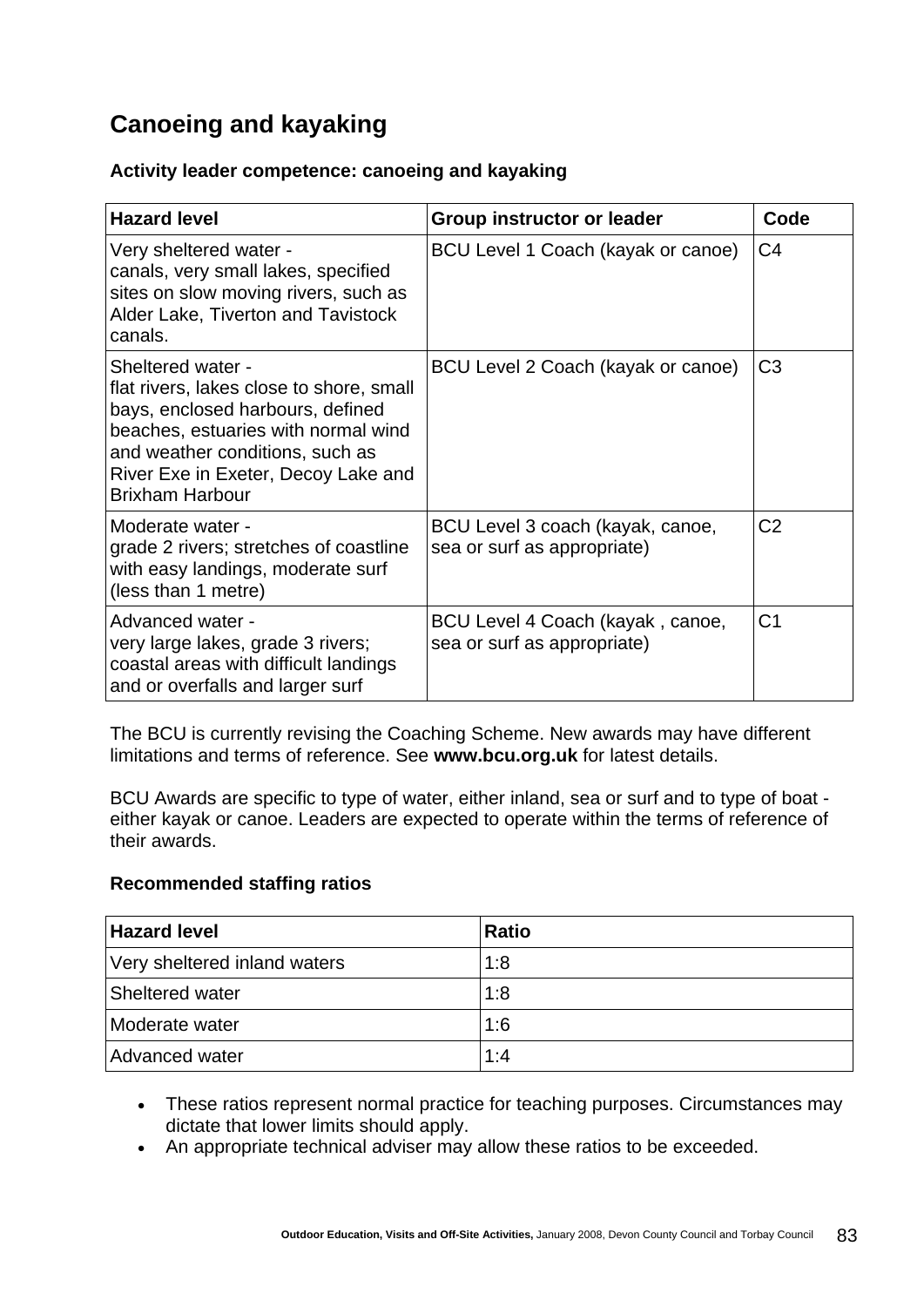- The use of suitably qualified assistants can permit larger groups, although over large groups should be avoided.
- Remote locations will need more stringent procedures.

#### **Additional controls and safety factors**

- All participants should wear a personal flotation device (PFD) suited to their ability and the location. The PFD should be properly fitting, and tested to ensure it remains fit for purpose
- Helmets may be worn according to BCU guidelines and a local specific risk assessment.

#### **Training opportunities and additional information**

- The National Governing Body for all paddlesport activity is the British Canoe Union: **[www.bcu.org.uk](http://www.bcu.org.uk/)**
- Haven Banks Outdoor Education Centre is a recognised Devon County Council BCU centre in Exeter and provides a range of training courses: **[www.haven-banks.co.uk](http://www.haven-banks.co.uk/)** or phone: 01392 434668

### **Improvised raft building**

Raft building can be a worthwhile, realistic team exercise for groups of any age. Rafts can be made from barrels and planks, windsurf boards, open canoes strapped together, and a variety of other materials. There is no National Governing Body for this activity.

#### **Activity leader competence: improvised raft building**

| <b>Hazard level</b>                              | Group instructor or leader                      |
|--------------------------------------------------|-------------------------------------------------|
| Very sheltered water -                           | Life saving or rescue award, with first aid to  |
| canals, very small lakes, specified sites on     | include CPR.                                    |
| slow moving rivers, such as Exeter, Tiverton and | specific training and approval in raft building |
| and Tavistock canals.                            | at that venue                                   |
| <b>Sheltered water -</b>                         | National Governing Body award, such as          |
| flat rivers, lakes close to shore, small bays,   | BCU Level 2 Coach, RYA dinghy                   |
| enclosed harbours, defined beaches,              | or windsurf instructor                          |
| estuaries in normal wind and weather             | and                                             |
| conditions, such as Alder Lake, Decoy Lake       | specific training and approval in raft          |
| and Brixham Harbour.                             | building.                                       |

#### **Additional controls and safety factors**

- PFDs, life jackets or buoyancy aids, should be worn by participants on or near the water.
- Helmets should be considered during the building process and when launching.
- Appropriate clothing and footwear should be worn. Hand protection might be considered, for example to avoid splinters, or when pulling on ropes during building.
- Instructors should carry, or have immediate access to, a knife.
- A throw line or other reaching device should be to hand.
- A first aid kit should be available.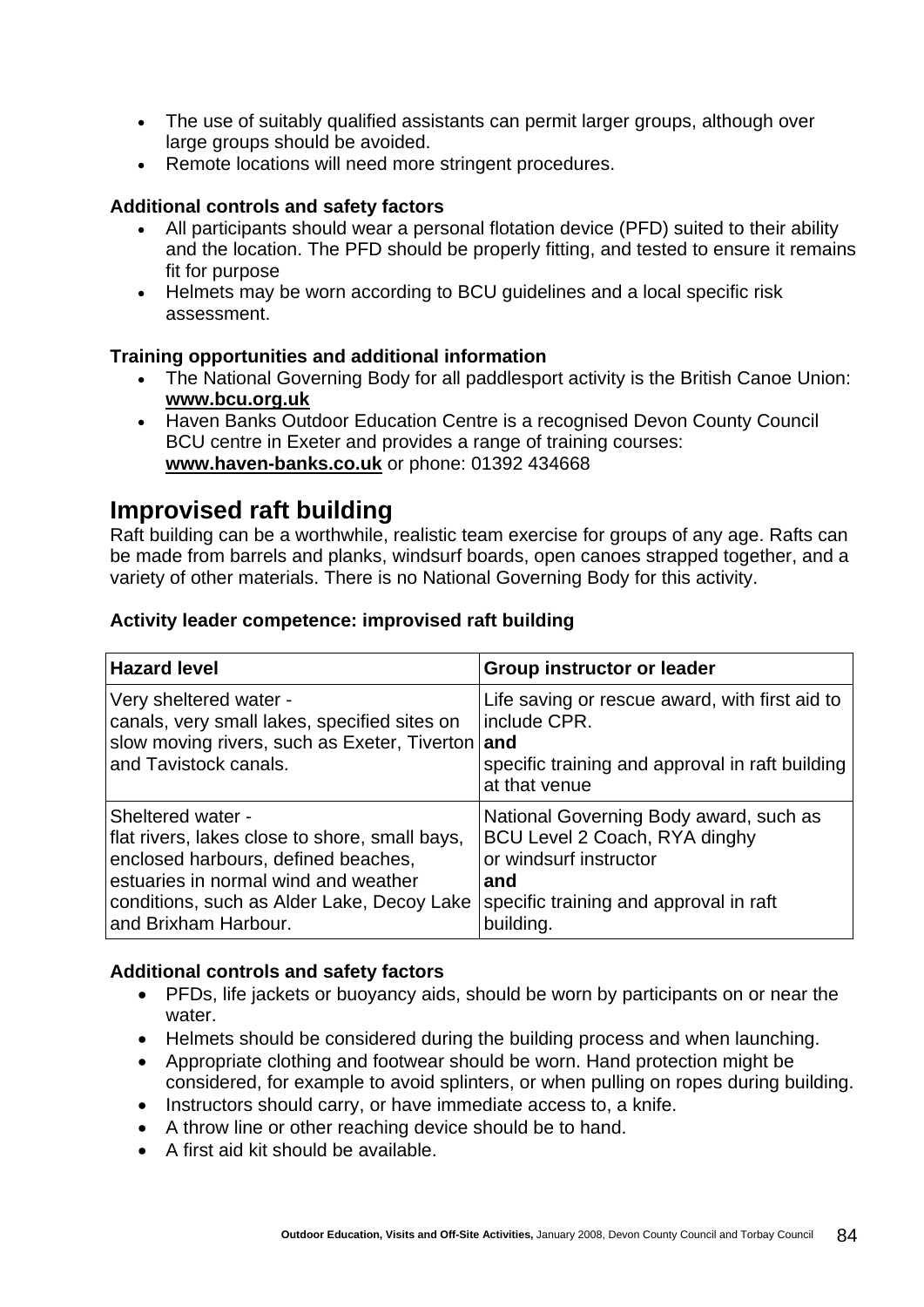Consideration should be given to wind and weather, particularly off shore winds and low water temperatures.

#### **Safety boats**

Safety cover should be provided on the basis of a local, specific risk assessment. The principle should be that all the participants can be recovered and returned to the shore before the effects of cold become significant. Powered safety boats should be helmed by a qualified driver, who has a minimum of RYA Level 2 with specific training on raft rescue. It may be appropriate in some circumstances, for example on very sheltered water, for safety cover to be provided from a canoe, windsurf board or non-powered boat. The instructor and safety crew should be practiced in recovering all the rafters from a collapsed raft.

# **Sailing**

| <b>Hazard level</b>                                            | <b>Group instructor or leader</b>                                                       | Code           |
|----------------------------------------------------------------|-----------------------------------------------------------------------------------------|----------------|
| Assist instructors to teach<br>beginners                       | RYA Assistant Instructor operating under the<br>direct supervision of an RYA Instructor | K3             |
| Supervise a fleet of single<br>handers or teach in a crew boat | RYA Instructor, inland or coastal as<br>appropriate, with Senior Instructor approval.   | K <sub>2</sub> |
| Supervise a fleet of training<br>dinghies on any water         | <b>RYA Senior Instructor</b>                                                            | K1             |

#### **Activity leader competence: sailing - dinghies**

These arrangements may be amended with the discretion of an appropriately experienced senior instructor.

#### **Recommended staffing ratios**

- Staffing ratios will depend on the number of assistants available, the ability of the group, the purpose of the session, the type of dinghy used, the sailing area, the weather and tidal conditions.
- Leaders are expected to exercise their discretion in determining the ratio for each sailing session.

#### **Additional controls and safety factors**

- At all levels a safety boat should be on hand, staffed by qualified crew. The minimum qualification is RYA Level 2 National Powerboat Certificate, preferably RYA Safety Boat Award. In either case, the safety boat crew must be experienced and competent to rescue the type of dinghy being used.
- Emergency arrangements should allow for the recovery and immediate start of resuscitation within three minutes of immersion.
- Leaders are expected to operate within the terms of reference of their RYA Award at all times, although not necessarily under the supervision of an RYA recognised teaching establishment.

#### **Training opportunities and additional information:**

• The National Governing Body for these activities is the RYA: **[www.rya.org.uk](http://www.rya.org.uk/)**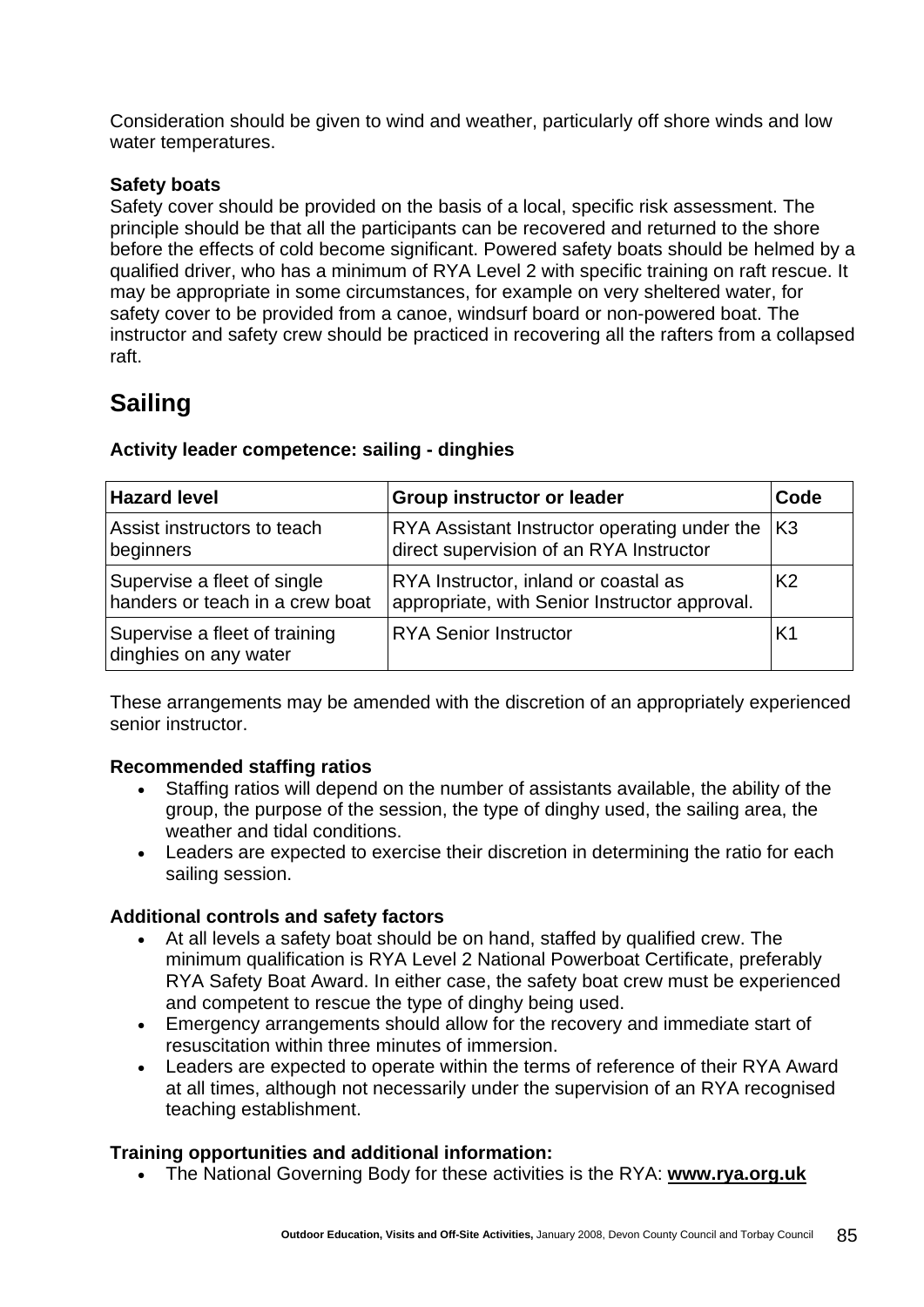# **Power boat and safety boat handling**

#### **Activity leader competence**

| <b>Hazard level</b>                                                                          | <b>Group instructor or leader</b>                                                                                                                                                                       | Code           |
|----------------------------------------------------------------------------------------------|---------------------------------------------------------------------------------------------------------------------------------------------------------------------------------------------------------|----------------|
| Drive a powerboat<br>unsupervised on simple<br>water                                         | RYA Level 1 certificate                                                                                                                                                                                 | Q <sub>3</sub> |
| Rescue of single handed<br>dinghies, windsurfers and<br>rafts on simple water                | RYA Level 2 certificate<br>and<br>experience in rescue of craft in use and<br>endorsed by appropriate technical advisor                                                                                 | Q2             |
| Rescue and supervision of<br>dinghies, windsurfers and<br>rafts in exposed and open<br>water | <b>RYA Safety Boat certificate</b>                                                                                                                                                                      | Q1             |
| Recreational use of<br>powerboats on simple<br>water, such as fishing,<br>excursions         | RYA Level 2 certificate<br>Commercial endorsement may be required<br>Craft must be registered or surveyed or both                                                                                       |                |
| Recreational use of<br>powerboats on open sea,<br>such as fishing, excursions                | RYA Level 2 certificate, or equivalent<br>Commercial endorsement and compliance<br>with MCA Codes of Practice may be required<br>Craft may need to hold a Small Commercial<br><b>Vessel Certificate</b> |                |

#### **Additional controls and safety factors**

- Leaders are expected to operate within the terms of reference of their RYA Award at all times.
- The boat being used must be suitable for purpose and appropriately equipped, including emergency kit, kill cord, first aid and a communication system.
- The number of boats or boards to a safety boat is normally a maximum of 6:1.

#### **Training opportunities and additional information:**

- The National Governing Body for these activities is the RYA: **[www.rya.org.uk](http://www.rya.org.uk/)**
- Leader should be aware of, and comply with, the requirements of the Maritime and Coastguard Agency (MCA) for Small Commercial Vessels. Details are available from the RYA: **[www.rya.org.uk](http://www.rya.org.uk/)** or the MCA: **[www.mcga.gov.uk](http://www.mcga.gov.uk/)**
- The MCA regulations come into force for any commercial activity on the sea, even when using a privately owned boat. Water skiing, banana rides, fishing, and recreational excursions may all fall within the remit of the MCA regulations.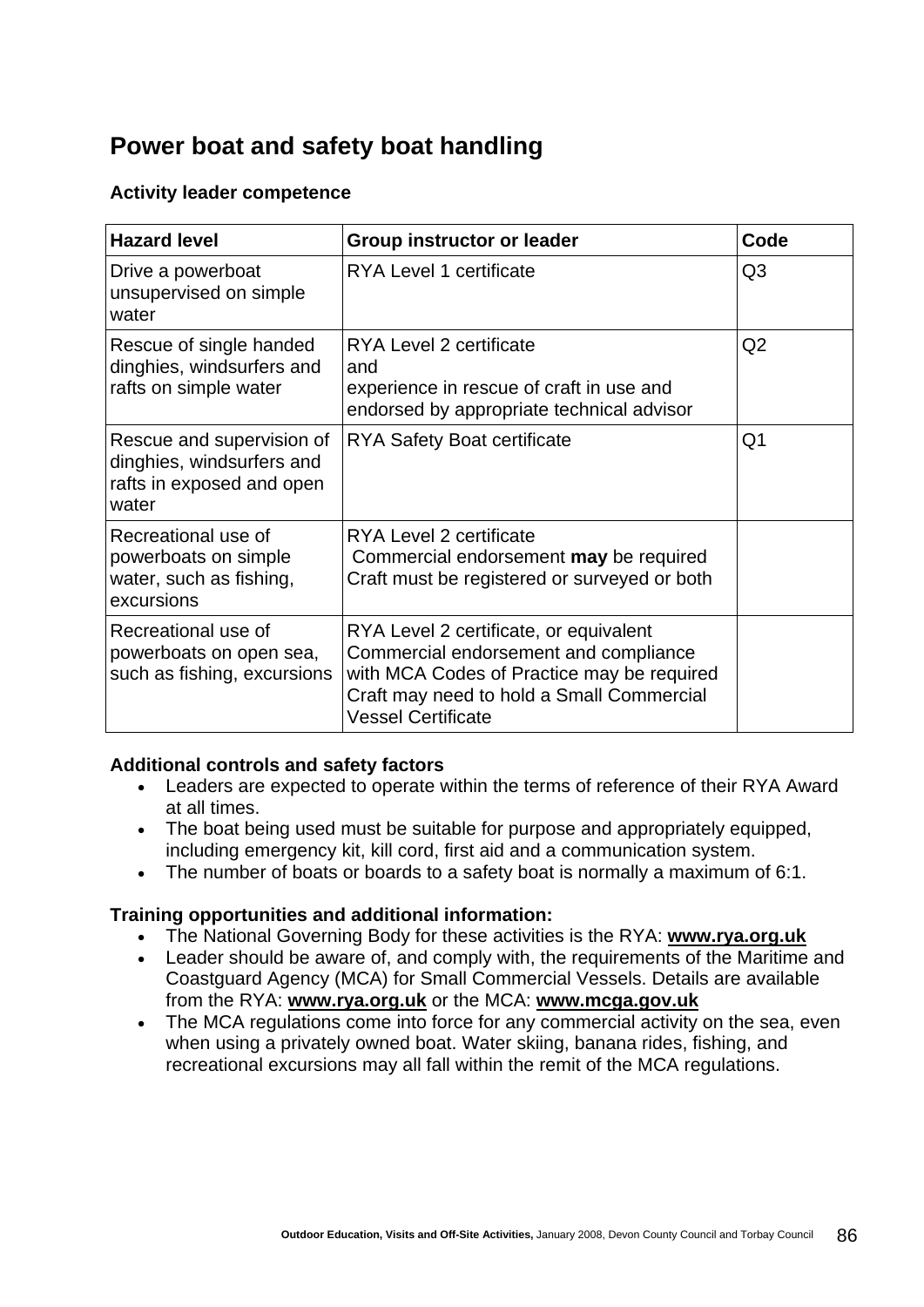# **Coastal and off-shore cruising**

The National Governing Body for these activities is the RYA: **[www.rya.org.uk](http://www.rya.org.uk/)**

#### **Introduction**

Off-shore cruising places particular demands on participants for skill, fitness and social relationships. The leader must be aware of the nature of problems likely to be encountered, and have the necessary experience to deal with them during the cruise.

#### **Activity leader competence**

The qualifications listed are proficiency awards and do not necessarily encompass leadership skills. Party leaders will need to satisfy themselves that the activity will be led by staff who are sufficiently experienced in managing young people or adults.

For centres operating larger craft in a designated sailing area, RYA keelboat qualifications may be appropriate, as an alternative to the RYA Day Skipper.

| <b>Hazard level</b>                                                                  | <b>Group instructor or leader</b>                       | Code           |
|--------------------------------------------------------------------------------------|---------------------------------------------------------|----------------|
| Skipper a small cruising<br>yacht (20 -35 foot) by day<br>in familiar coastal waters | <b>RYA Day Skipper</b>                                  | S <sub>4</sub> |
| Skipper a yacht on coastal<br>cruises by day and by night                            | <b>RYA Coastal Skipper</b>                              | S <sub>3</sub> |
| any passage which can be<br>completed without the use<br>of astro-navigation         | Skipper a cruising yacht on   RYA Yachtmaster Off-shore | S <sub>2</sub> |
| Skipper a yacht on<br>passages of any length in<br>all parts of the world            | <b>RYA Yachtmaster Ocean</b>                            | S <sub>1</sub> |

Each of these qualifications cover theoretical shore based work and the practical element.

#### **Additional controls and safety factors**

- Accident-free sailing depends, in part, on having a boat that is sound, well-equipped and suitable for the activity it is being used for.
- The crew should have enough experience and knowledge to operate in the prevailing conditions.
- Yachts have to comply with Maritime and Coastguard Agency regulations, according to their size and the area of operation. All vessels need either to be operating through an RYA registered school, or hold a Small Commercial Vessel Certificate from the MCA **[www.mcga.gov.uk](http://www.mqcga.gov.uk/)**

#### **Training opportunities and additional information:**

• The National Governing Body for these activities is the RYA: **[www.rya.org.uk](http://www.rya.org.uk/)**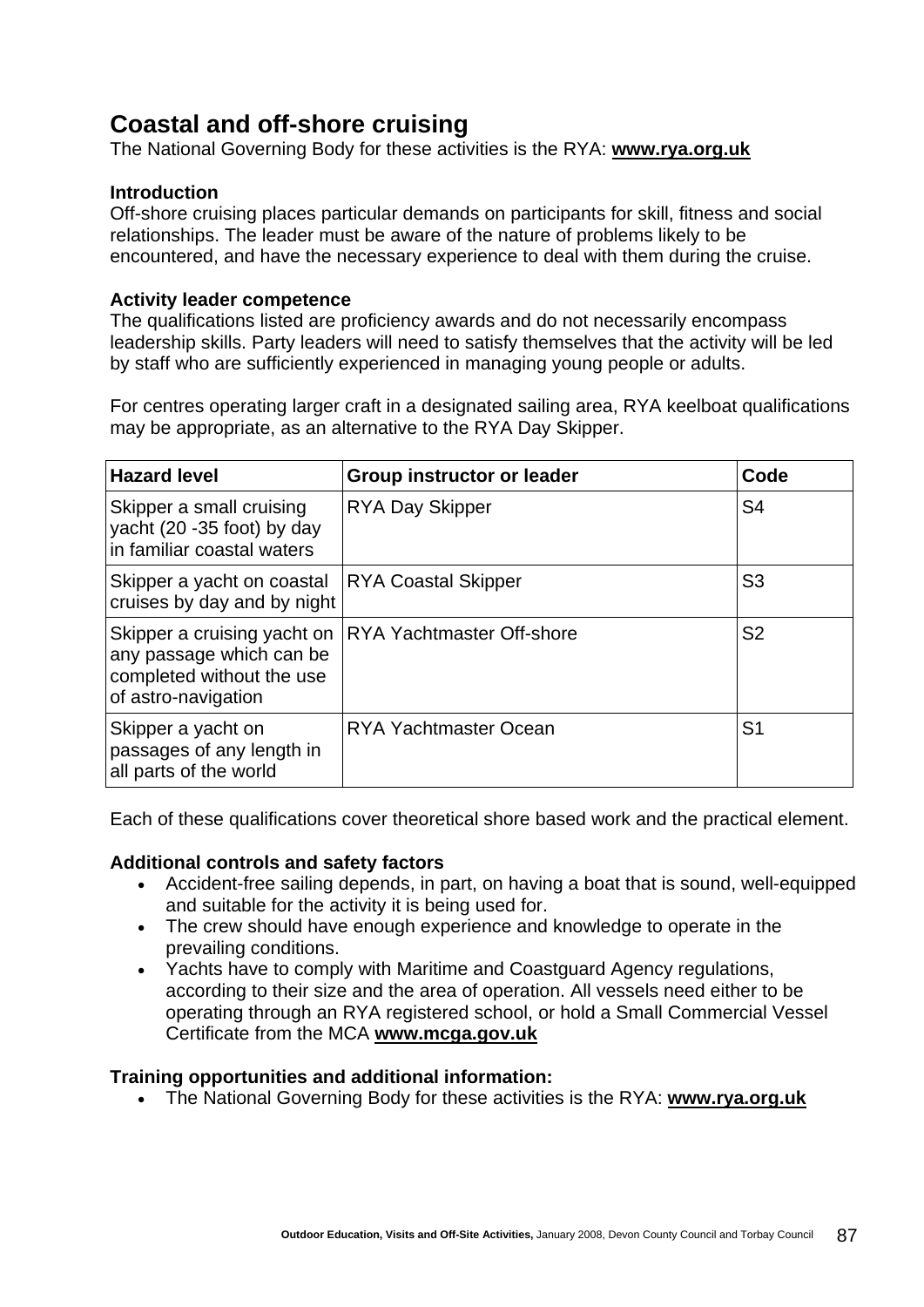# **Snorkelling and sub-aqua**

#### **Snorkelling**

Snorkelling is often the gateway to the more complex sub-aqua diving activities for young people. However, snorkelling is a challenging activity in its own right.

- The activity is best taught in either a swimming pool or shallow, sheltered open water by teachers who have gained the appropriate award of the British Sub Aqua Club (BSAC) or the Professional Association of Dive Instructors (PADI). In open water leaders must also hold the RLSS Bronze Award or its equivalent.
- Students must be made aware of the need to clear their ears and to avoid exhaustion and hyper ventilation, and the correct use of snorkel equipment.
- Open water snorkelling should take place under the organisation of qualified leaders and instructors with due regard to experience, conditions and safety cover.

#### **Sub-aqua diving**

Diving is a specialised activity which, in the UK, relies on thorough training and a high degree of specialised equipment.

The British Sub-Aqua Club (BSAC) provides guidance on the minimum age at which young people may dive and train, and within what limits, including Junior Diving Members aged between 12 and 14. The Professional Association of Dive Instructors (PADI) sets the lower age limit at 10 years old, and offers a 'Bubblemaker' activity for younger divers.

#### **Additional controls and safety factors**

- All diving activities should take place with a recognised training facility, either a BSAC branch or school, or a PADI dive school or centre.
- Initial training should be carried out in a swimming pool using a BSAC or PADI training programme with appropriately qualified staff, such as a BSAC Instructor or Dive Leader.
- Open water diving should be carried out under the overall organisation and control of an instructor with a minimum of BSAC Club Instructor qualification or PADI equivalent.
- The ratio of instructor to student in the water should be according to the relevant BSAC or PADI guidelines.
- Open water diving needs to be carried out with due regard to careful progression of the pupil's experience and the prevailing conditions and depth.

#### **Training opportunities and additional information**

- The National Governing Body for this activity is the British Sub Aqua Club (BSAC) **[www.bsac.com](http://www.bsac.com/)**
- BSAC also qualifies leaders as snorkelling instructors and has a dedicated snorkelling section: **[www.bsacsnorkelling.co.uk](http://www.bsacsnorkelling.co.uk/)**
- The Professional Association of Diving Instructors (PADI) is a worldwide organisation that offers training courses and supervised diving to an acceptable standard: **[www.padi.com](http://www.padi.com/)**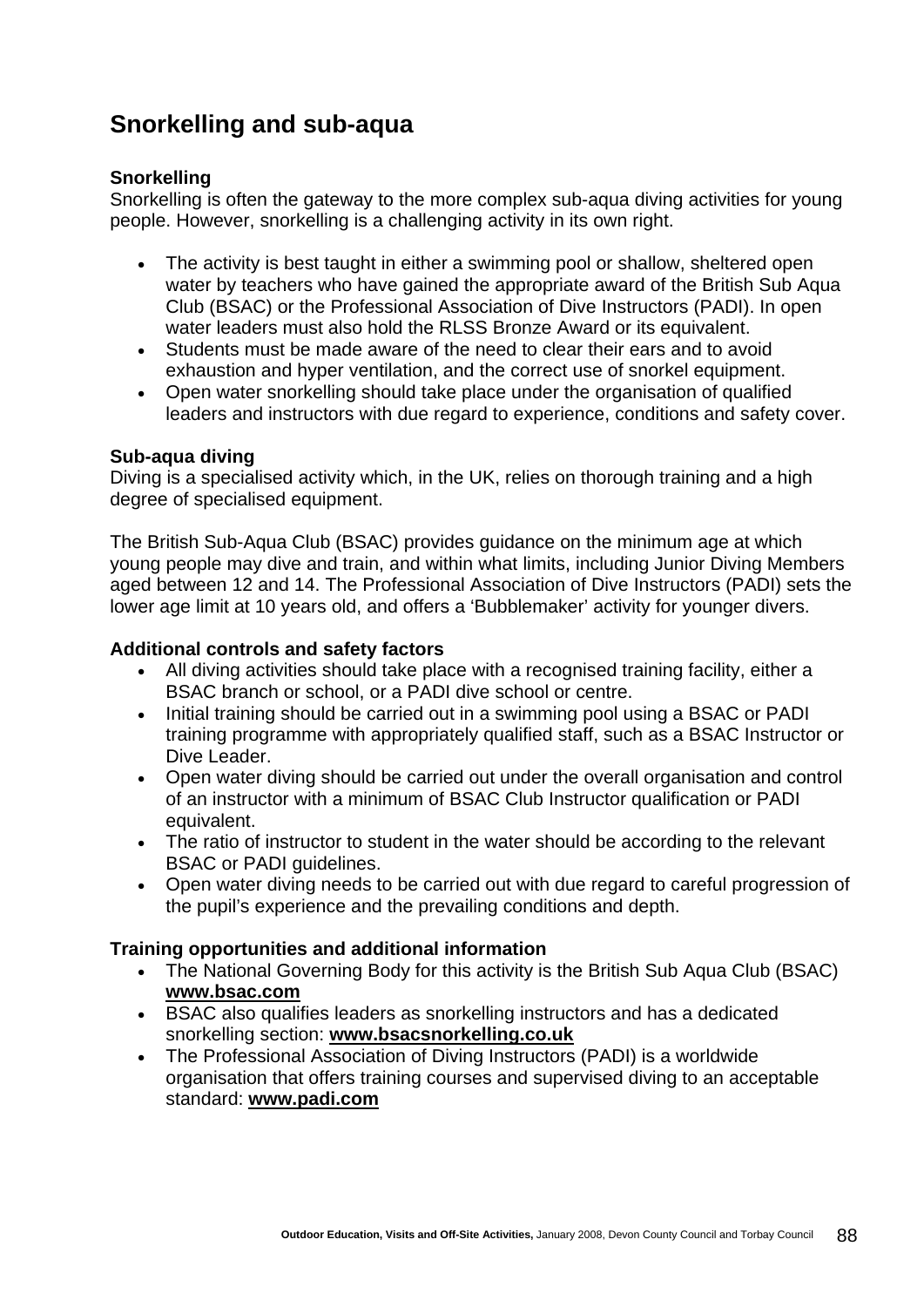# **Surfing**

#### **Activity leader competence: surfing - using Malibu boards or body boards**

| <b>Hazard level</b>                                                                                                 | <b>Group instructor or leader</b>                                  | Code           |
|---------------------------------------------------------------------------------------------------------------------|--------------------------------------------------------------------|----------------|
| Approved lifeguard<br>patrolled beaches with<br>lifeguard present - body<br>boards only in defined<br>llimited area | <b>RLSS Bronze Medallion or equivalent</b>                         |                |
| Approved lifeguard<br>patrolled beaches - Malibu<br>boards                                                          | <b>BSA Level 1 Coach</b>                                           | N <sub>3</sub> |
| Approved beaches- Malibu<br>boards                                                                                  | BSA Level 1 Coach with additional experience<br>and ability        | N <sub>2</sub> |
| Open Beaches- Malibu<br>boards                                                                                      | <b>BSA Level 1 Coach with additional experience</b><br>and ability | N <sub>1</sub> |

#### **Recommended staffing ratios**

• The British Surfing Association (BSA) recommends a ratio of no more than 10 surfers to one BSA Level 1 instructor. For body boards, where the leader is qualified at RLSS Bronze Medallion only, the ratio is 1:8. The use of a competent assistant may increase this number to 1:10 at the discretion of the leader.

#### **Additional controls and safety factors**

- Surfers should be made aware of, and follow, the BSA Code of Conduct.
- The leader must be fully aware of the prevailing local conditions: surf, tide, wind and weather and be fully confident of rescuing any member of the group.
- The leader must consult the lifeguard patrol wherever possible and follow their advice.
- The leader must be in control of the whole group, including those out of the water.
- All surfboards should be in good condition and have ankle straps; body boards should have wrist straps. It is recommended that soft skinned Malibu boards are used by beginners.
- Members of the group should wear wetsuits and swimming costumes or other clothing appropriate to the water temperature and weather conditions.
- An area of operation must be designated, and the leader must know the commonly used signals of distress and recall.
- All members of the group must be competent swimmers in the light of the conditions.
- When beginners are being introduced to the activity, consideration must be given to pairing a participant with a shore based observer.

#### **Training opportunities and additional information**

- The National Governing Body for surfing is the British Surfing Association: **[www.britsurf.co.uk](http://www.britsurf.co.uk/)**
- The BSA runs an accreditation system for surf schools, which provides the basis for staff wishing to instruct or teach surfing.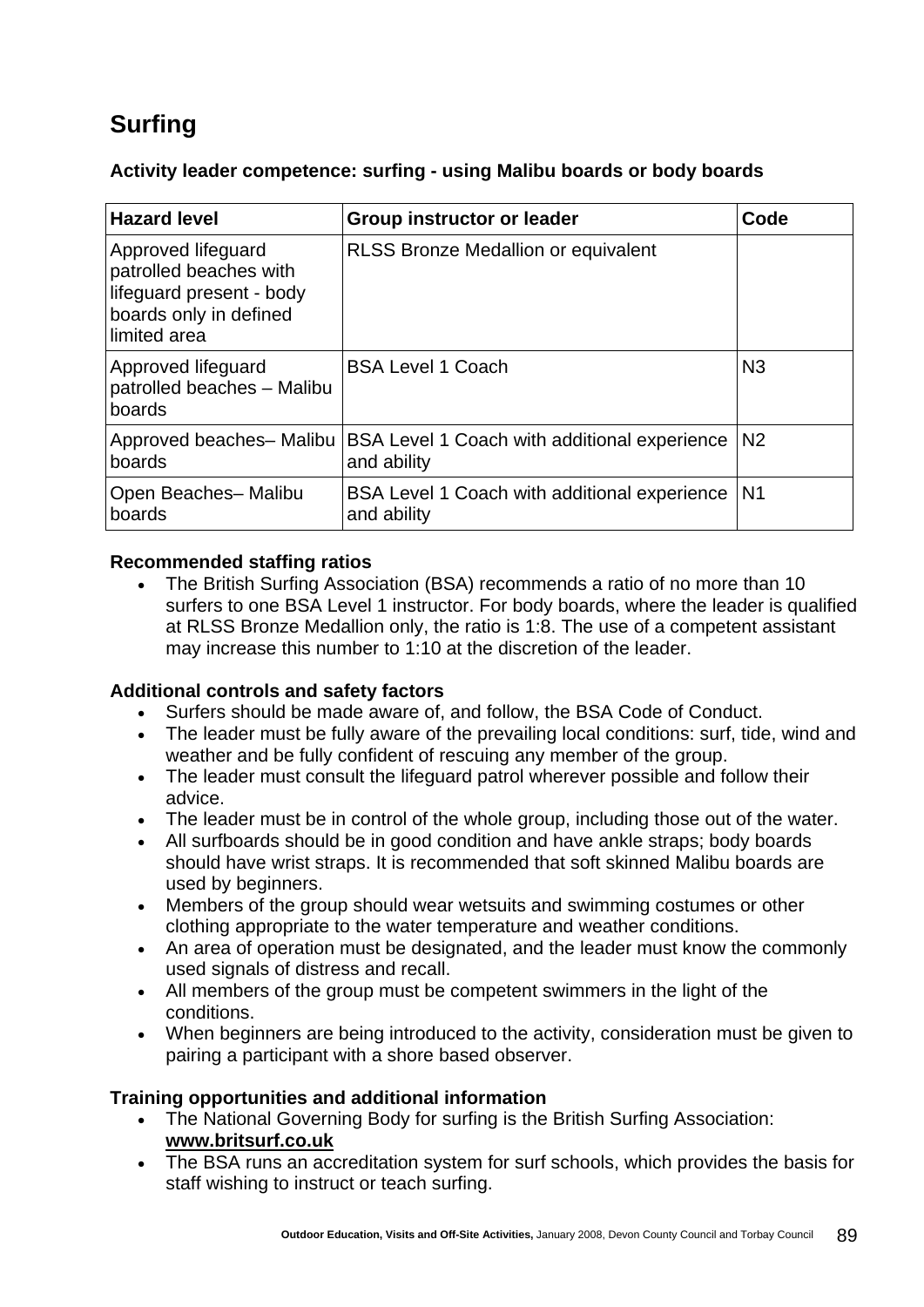• Holders of the BSA Level 1 Coach Award also need to hold a life saving award acceptable to the BSA.

# **Water skiing and associated activities**

- Water skiing and similar activities, such as banana rides and wake boards, should only be offered to groups through registered operators, and **not** on private boats.
- The National Governing Body for water skiing is the British Water Ski Federation (BWSF): **[www.britishwaterski.org](http://www.britishwaterski.org/)**
- The BWSF runs an approval system for water ski schools, and has an established Ski Boat Driver Award (SBDA).
- Banana rides or similar are often offered as an additional activity by sailing schools. The school should have in place minimum standards of competence for the driver, such as the SBDA or RYA level 2 certificate, backed up by additional training. Ski boats should always have a second person, or 'spotter' to watch the skier or riders and assist the driver.

# **Jet skiing (personal watercraft)**

- This activity should only be offered to groups through registered organisations, and **not** on private craft.
- The National Governing Body for personal watercraft is the RYA. The RYA register and approve centres and schools, and have an award system for instructors: **[www.rya.org.uk](http://www.rya.org.uk/)**

# **Windsurfing**

The National Governing Body for windsurfing is the RYA: **[www.rya.org.uk](http://www.rya.org.uk/)**

| <b>Hazard level</b>                                                                       | <b>Group instructor or leader</b>                                                                                | Code           |
|-------------------------------------------------------------------------------------------|------------------------------------------------------------------------------------------------------------------|----------------|
| Very restricted waters with<br><b>RYA</b> Instructor on site                              | <b>RYA Start Windsurfing Award</b><br>and DCC Leadership Assessment                                              | A4             |
| Simple inland water or very<br>sheltered tidal water sites<br>with RYA Instructor on site | RYA Intermediate (non-planing) Award<br>and Devon CC Leadership Assessment<br>Or RYA Assistant Instructor Inland | A <sub>3</sub> |
| Inland                                                                                    | <b>RYA Start Windsurfing Instructor</b>                                                                          | A <sub>2</sub> |
| Sea or tidal waters                                                                       | RYA Start Windsurfing Instructor (Open Sea)                                                                      | A2             |

### **Activity leader competence**

The RYA Instructor awards are issued as either Inland or Open Sea, and leaders should only operate within the terms of reference of their award. Holders of higher level awards must work within the remit of their award.

#### **Recommended staffing ratios**

• The minimum staff ratio is normally 1 leader to 6 group members. At instructor level the leader should use their discretion to judge when this ratio can safely be exceeded.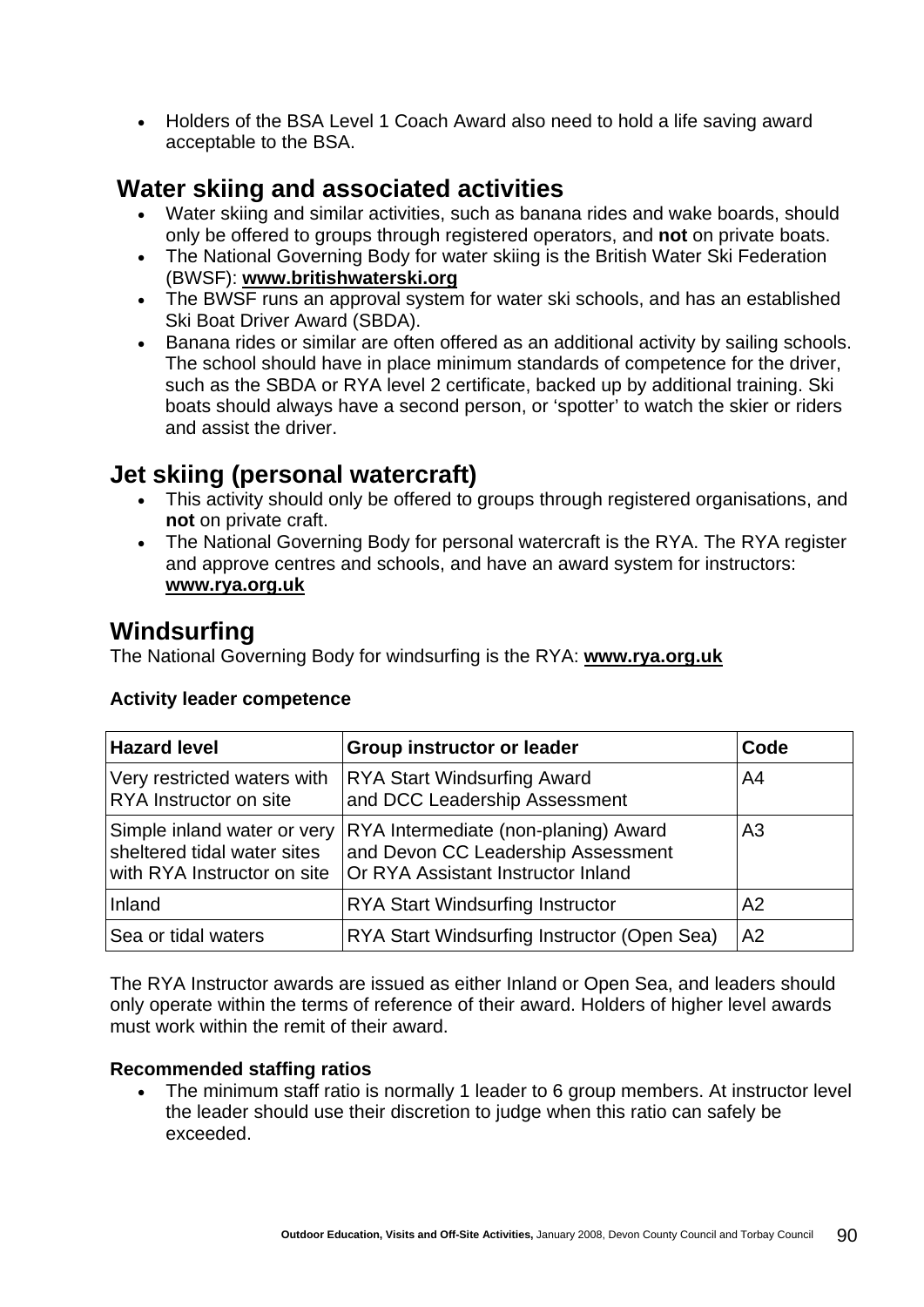#### **Additional controls and safety factors**

- At all levels a safety boat should be on hand, staffed by qualified crew. The minimum qualification is the RYA Level 2 National Powerboat Certificate, preferably the RYA Safety Boat Award. The safety boat crew must be experienced and competent to rescue windsurfers. On sheltered water sites it may be acceptable for the leader to provide rescue cover from a canoe, or their own board. The leader should exercise careful judgement in deciding what rescue cover to provide, taking into account the wind and weather, location and the ability of the group. Emergency arrangements should allow for the recovery and immediate start of resuscitation within three minutes of immersion.
- The leader must show knowledge and understanding of the RYA method of teaching. Recall signals must be clear and known by all. The sailing area must be clearly defined. The leader must know the harbour, estuary or river throughout all stages of the tide.

#### **Training opportunities and additional information**

• The National Governing Body for these activities is the RYA: **[www.rya.org.uk](http://www.rya.org.uk/)**

#### **4.8 Activities in the air**

Included in this section are gliding, hang gliding, flying (except commercial flying), parachuting and other air based activities. These fall within Category C, which means that details must be notified to the adviser for outdoor education.

The council's insurers do not provide insurance cover for air borne activities. For these reasons the council will need party leaders to ensure the provider of the activity has public liability insurance and that participants consider their own needs in terms of accident insurance.

#### **4.9 Duke of Edinburgh's Award (DoE)**

Devon County Council and Torbay Council are the respective operating authorities for the Duke of Edinburgh's Award. These guidelines have been drawn up for anyone managing potentially hazardous expeditions or explorations, practices or training under Award scheme arrangements.

Leaders must be appropriately qualified and have sound knowledge of the Award scheme. Assistant leaders, not in overall charge of an activity, may not need to be registered as long as they work under the direction of a leader in charge who is present and appropriately qualified. This would also depend on the size of the party. The supervisor is the individual responsible for safety on any expedition.

*Also see the sections on mountain and moorland leadership and camping.*

#### **Summer Mountain Walking Leader Award**

Enables trainers, assessors and supervisors to manage summer expeditions of any duration anywhere in the United Kingdom and expeditions on South-West moorland in winter.

#### **Walking Group Leaders Award (MLTE)**

Enables trainers, assessors and supervisors to manage summer expeditions on moorland, of any duration, and day walks on moorland in summer or winter, provided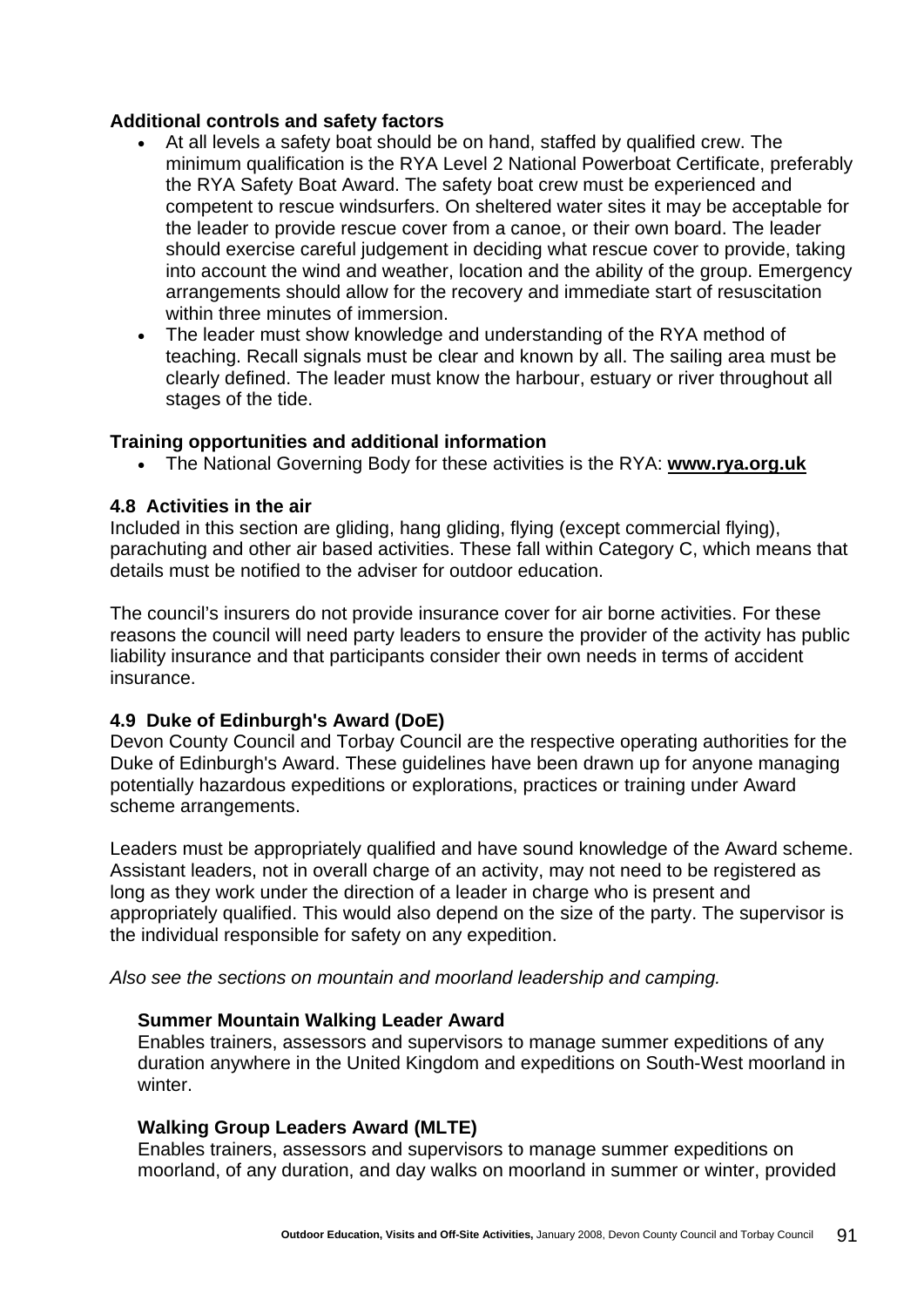the candidate has been assessed in the skills of camping in remote moorland locations (for example away from farm sites). This is an appropriate minimum qualification for Gold Award supervisors.

#### **Winter Moorland Walking Leader and Summer Moorland Camping Leader**

Enables trainers, assessors and supervisors to manage summer expeditions on moorland, of any duration, and day walks on moorland in summer or winter. This is also the appropriate minimum qualification for Gold Award supervisors.

#### **Summer Moorland Camping Leader**

Enables trainers, assessors and supervisors to manage overnight moorland expeditions in summer conditions and day moorland walks in summer conditions.

#### **Summer Moorland Walking Leader**

Enables moorland training day walks in summer conditions.

At bronze and silver level normal country should be used for ventures. To manage expeditions in this environment trainers, assessors and supervisors need to have completed a Coastal and Countryside Leadership award and the camping endorsement or its equivalent, or be registered as a Summer Moorland Camping Leader or higher. For training day walks in normal country no qualification is required.

At gold level, assessment may only be carried out by Wild Country Panel Assessors.

#### **Approval of expeditions**

The Evolve web based visits management system is being adapted for DoE approval. See **[www.devonvisits.org.uk](http://www.devonvisits.org.uk/)**

A red notification form should be used for all bronze and silver ventures. Details are available from:

**Devon: The County Award Office** 

#### **Torbay: [www.deseducation.org/outdooreducation](http://www.deseducation.org/outdooreducation)**

A **green** notification form should be used if ventures are planned in a Wild Country Panel area, and information forwarded at least six weeks beforehand with a record of the risk assessment. For Devon DoE programmes a copy should also be sent to the DoE Award Office in Moretonhampstead.

A **blue** notification form should be used for overseas ventures and forwarded at least three months in advance for approval, or use a current Other Adventurous Project (OAP) form, if the venture is considered to be an OAP.

#### **Water borne activities (DoE)**

Instructors, supervisors or assessors should have the required level of qualification described in the section on water based activities.

For gold water borne expeditions, the green notification form should be sent at least six weeks before the activity. For bronze and silver level use the red form.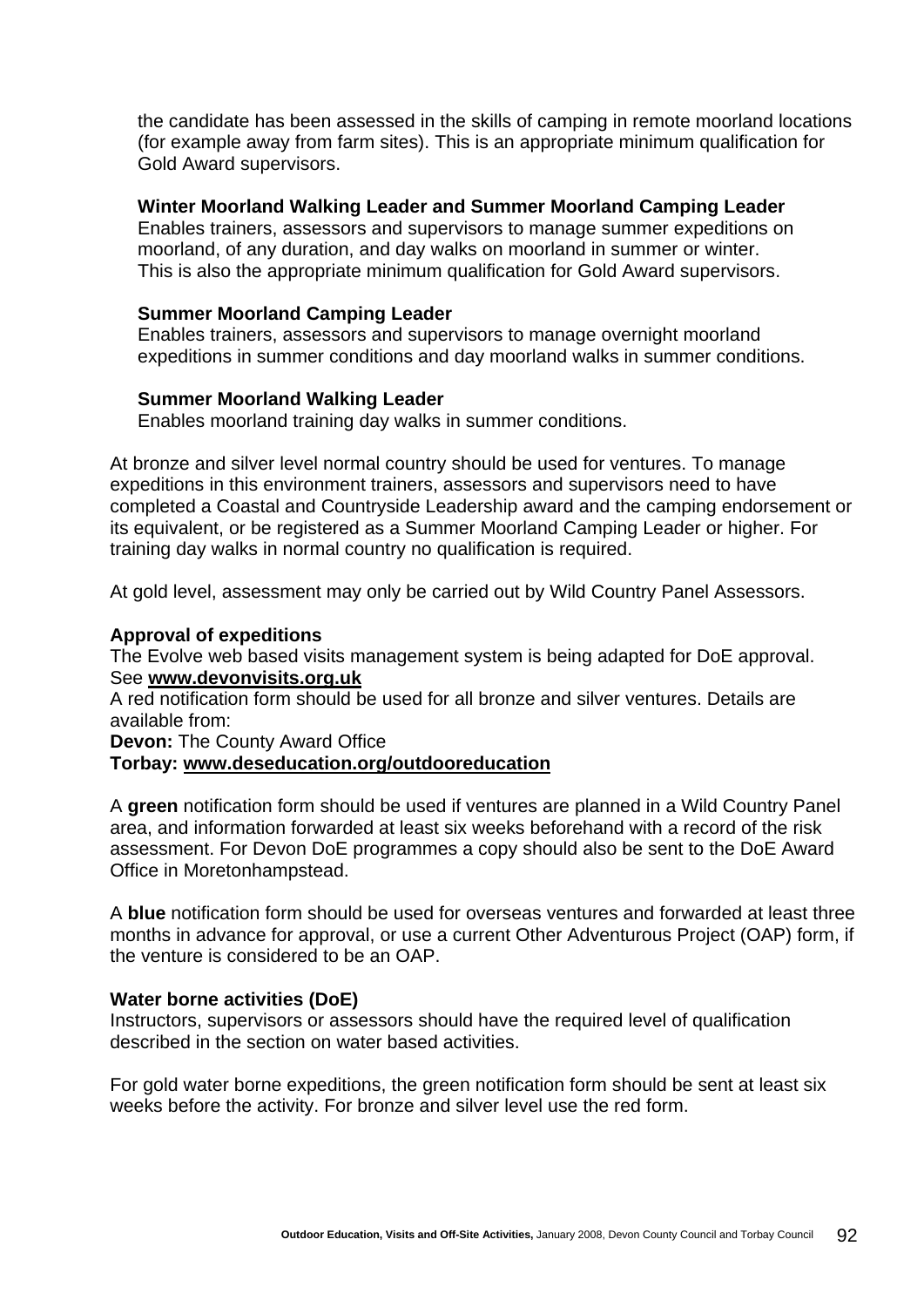#### **Winter expeditions**

All ventures in the closed season, 1 November to 31 March inclusive, must be approved and particular care needs to be taken. If the winter venture goes into designated Wild Country areas, the Wild Country Panel must also give their approval for that group to use that particular area.

#### **Other hazardous activities**

For all other hazardous activities which take place under the Skill, Service and Physical Recreation Section of the Award Scheme leaders should follow the guidelines in the appropriate section in this booklet or refer to:

**Devon: The County Award Office** 

**Torbay:** The adviser for outdoor education.

Approval is needed for DoE residential experience and for visits abroad.

For more information about DoE contact:

- The Duke of Edinburgh's Award Officer, 2 Fore Street, Moretonhampstead, Newton Abbot, Devon TQ13 8LL. Phone: 01647 440983 Email: **[doeaward@devon.gov.uk](mailto:doeaward@devon.gov.uk)**
- The Duke of Edinburgh's Award Officer, Children and Young People's Services, Torbay, Oldway, Torquay Road, Paignton, TQ3 2TE. Phone: 01803 208275 email: **[joe.elston@torbay.gov.uk](mailto:joe.elston@torbay.gov.uk)**
- The Duke of Edinburgh's Award: **[www.theaward.org](http://www.theaward.org/)**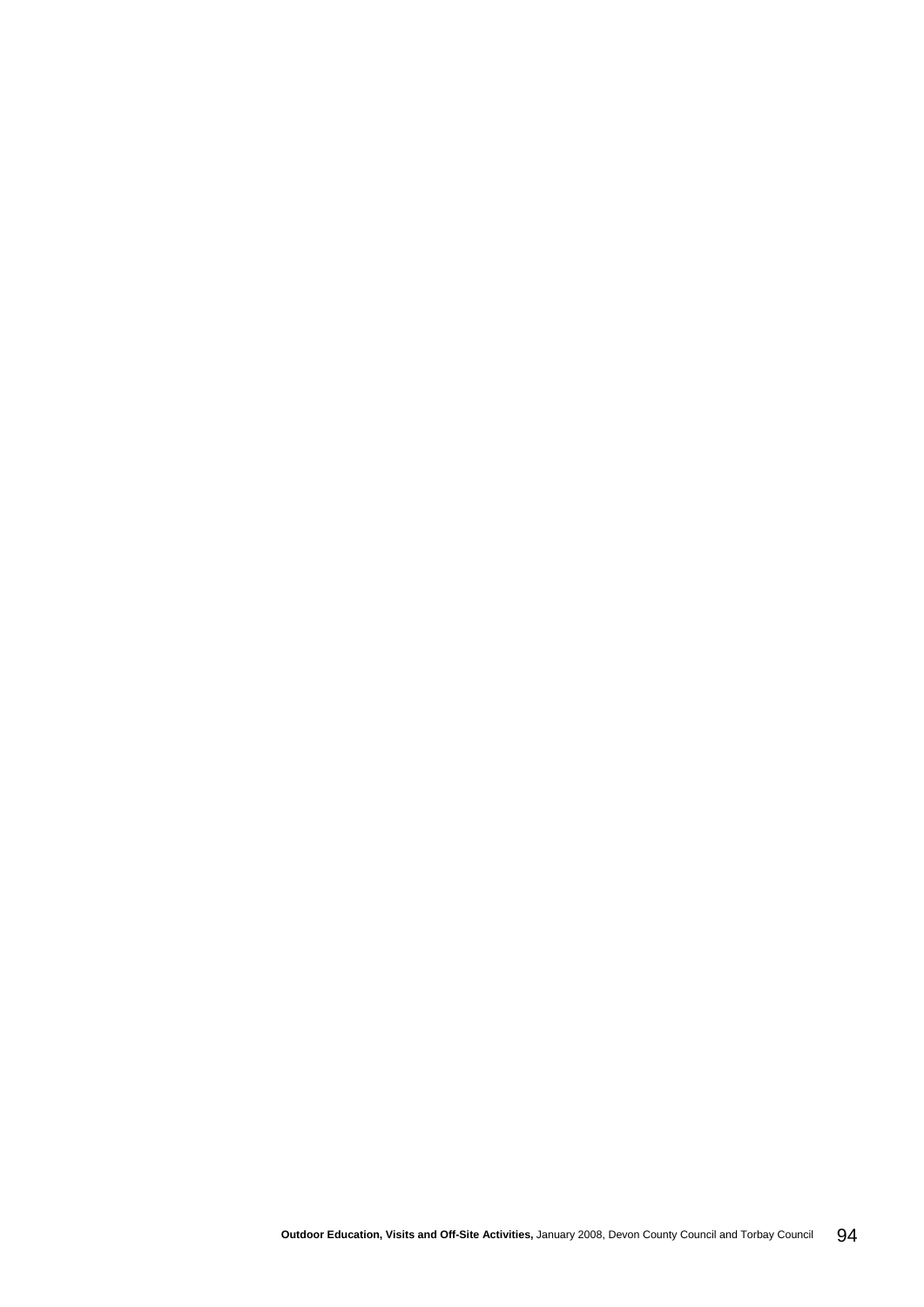# **Form SOE1: Off-site activities proposal form**

#### **Once the Evolve system is introduced in your establishment you will no longer need to use this form.**

This form is to be completed by party leaders planning activities in Category B or C (see Section 2.5) which have been provisionally approved by the head, manager of the establishment or the educational visits co-ordinator. The form should then be sent with a copy of the risk assessment to:

Adviser for Outdoor Education, Devon Education Services, Great Moor House, Bittern Road, Sowton, Exeter EX2 7NL Phone: 01392 384846 Fax: 01392 384880 Email: **[outdoor.education@devon.gov.uk](mailto:bryan.smith@devon.gov.uk)**

#### **Name of school or establishment**

**Dates of visits** 

**Venue or location** 

**Accommodation** (name, address and telephone number)

**Purpose of visit** and details of activities to be undertaken (for DoE, state training, practice or qualifying and Bronze, Silver or Gold)

**Means of transport** 

**Number of young people** Male:

Female:

Age Range: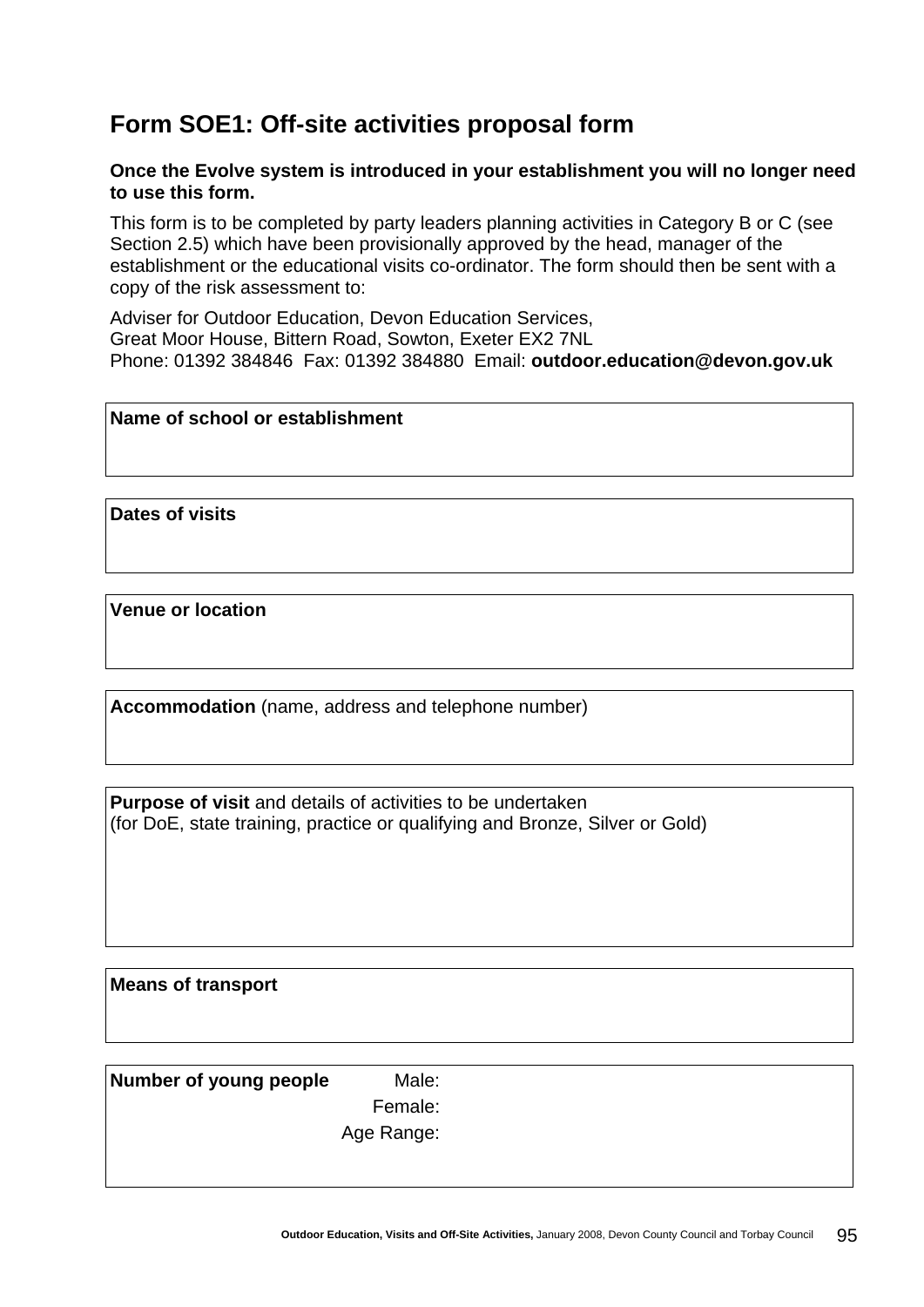| <b>Outdoor Education, Visits and Off-Site Activities, January 2008. Devon County Council and Torbay Council</b> | -96 |
|-----------------------------------------------------------------------------------------------------------------|-----|
|                                                                                                                 |     |

| Signed: | Date: |
|---------|-------|
|---------|-------|

# **Further information requested:**

(Adviser for Outdoor Education)

**Ref No:** 

**Comments:** 

**Reply to school or establishment** 

**Visit or activity planning approved:** 

**Visit or activity planning not approved because:** 

(Head, manager or educational visits co-ordinator)

**1. Name: 2. Name:**  Phone: **Phone:** Phone:

**Name and signature:** Date:

- I will get parental consent and medical forms indicating that all parents have received details and given their approval for their child to participate.
- I confirm that the visit will be arranged in accordance with *Outdoor Education,*
- *Visits and Off-Site Activities (2008)*
- A copy of the risk assessment for this educational visit (Form SOE6) is attached.
- I confirm that this programme is approved by this school or establishment.

**Other staff: Volunteers: Emergency contacts** (provide two if the activity is out of hours)

**Names of staff** (and outdoor pursuits qualification codes if appropriate)

**Party leader:**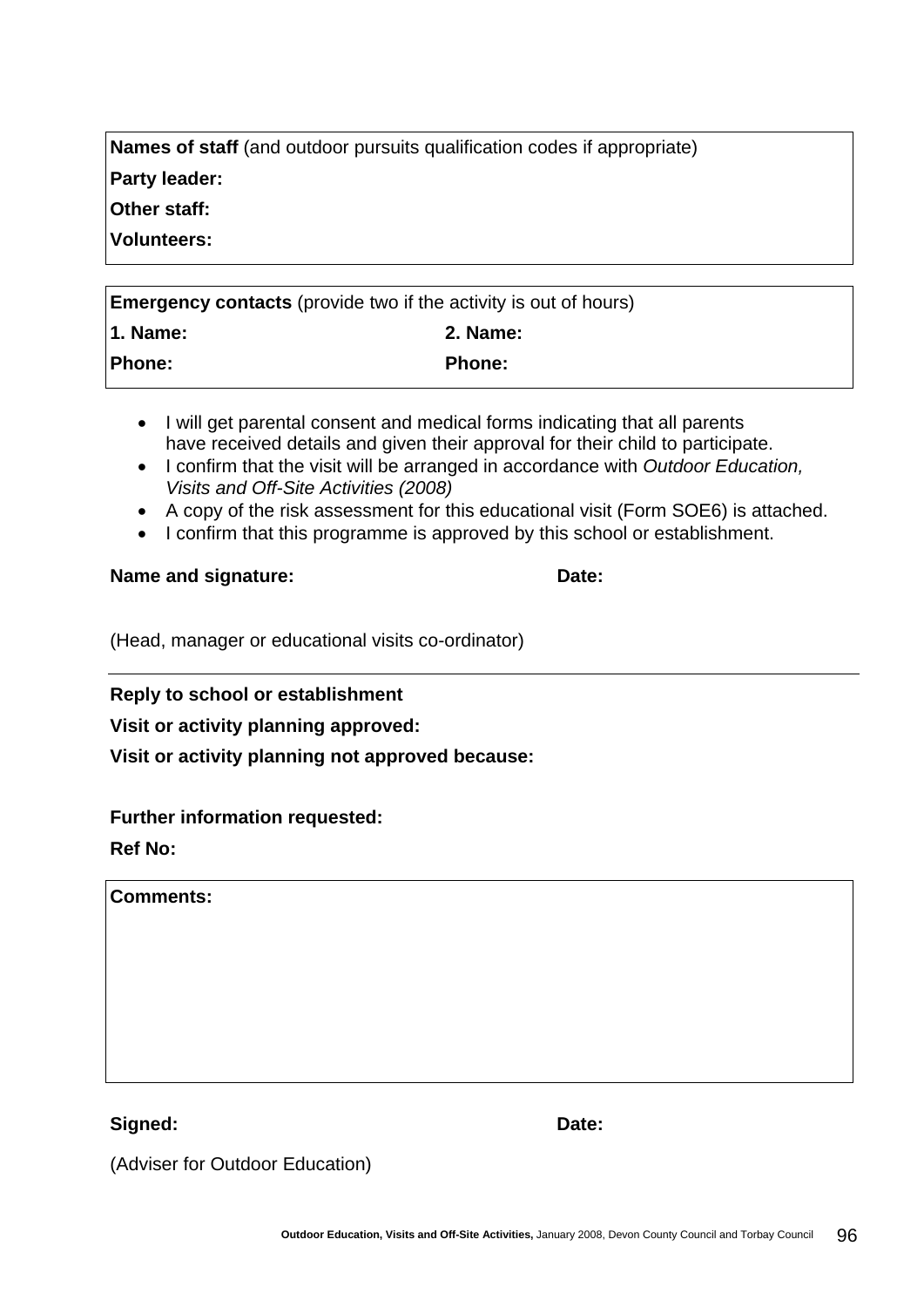# **Form SOE2: Off-site activities Amendments and additions to centrally held outdoor pursuits records**

**The Evolve system** will enable details of qualifications to be scanned in to individual records by the establishment or LA and we will gradually stop using the present summary register.

Please use a separate form for each person and for each pursuit.

When completed return to: Adviser for Outdoor Education, Devon Education Services, Great Moor House, Bittern Road, Sowton, Exeter EX2 7NL Phone: 01392 384846 Fax: 01392 384880 Email **[outdoor.education@devon.gov.uk](mailto:brsmith@dial.devon.gov.uk)**

| Name |  |
|------|--|
|      |  |

**Address** 

#### **Establishment**

**Pursuits records need amending for - please tick** (Code letter refers to entry on data base.)

- **Windsurfing A** 
	- **Camping B**
	- **Canoeing C**
	- **Caving D**
- **Rock climbing E** 
	- **Cycling F**
- **Mountain and moorland activities H** 
	- **Sailing K** 
		- **Skiing L**
	- **Snorkelling and sub-aqua M** 
		- **Surfing N**
		- **Sports and safety boat Q** 
			- **Orienteering R**
	- **Coastal and off-Shore cruising S**
	- **Educational visits co-ordinator Z**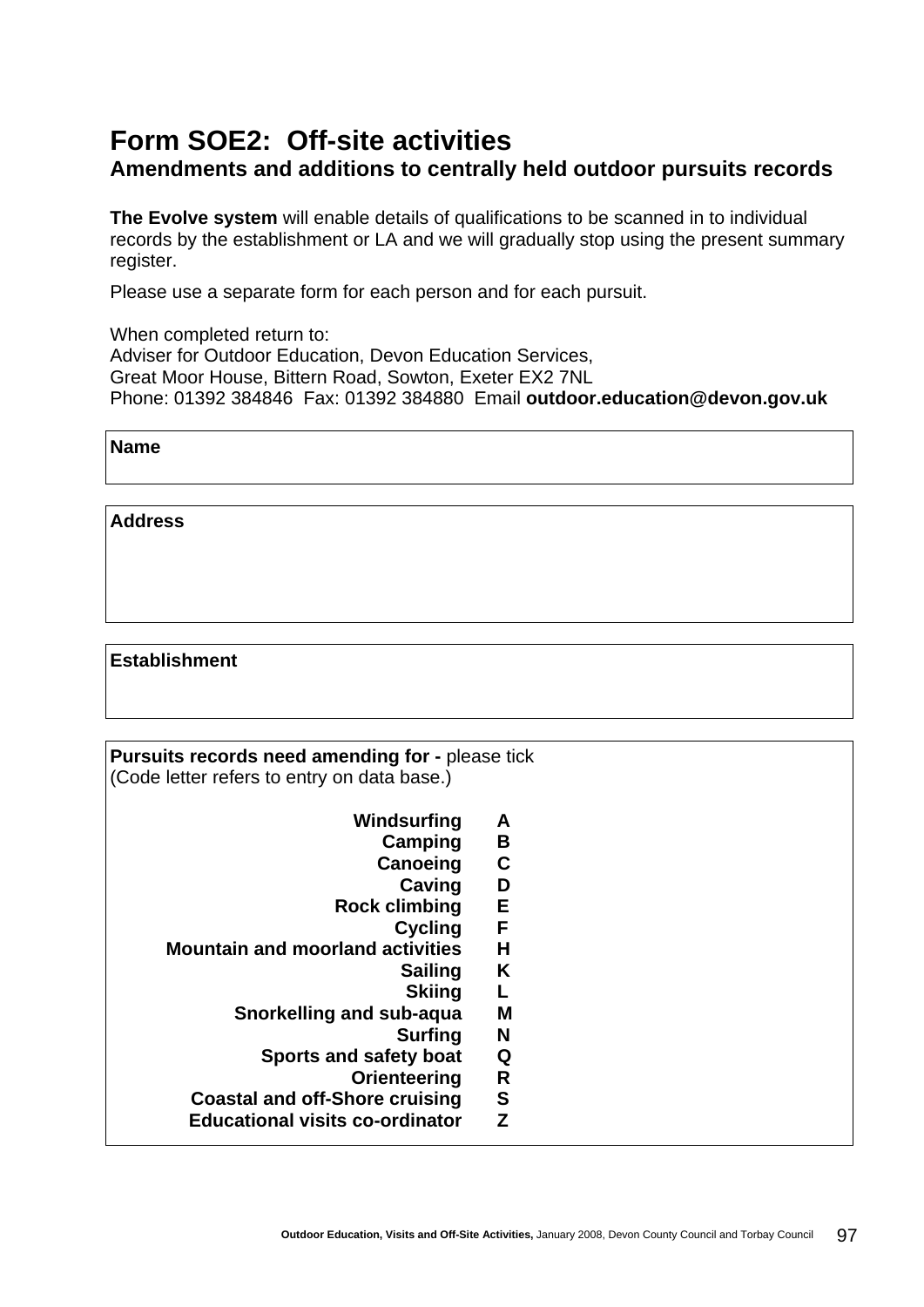#### **Qualifications and training courses**

Please give relevant details including approximate dates, location and course title or qualification awarded. **A photocopy of a log book or certificate is necessary.**  Please note whether an assessment was included in the course.

| <b>Course title</b> | <b>Location</b> | Approximate<br>dates | Qualification<br>awarded |
|---------------------|-----------------|----------------------|--------------------------|
|                     |                 |                      |                          |
|                     |                 |                      |                          |
|                     |                 |                      |                          |
|                     |                 |                      |                          |
|                     |                 |                      |                          |

#### **Personal experience:**

Please note your recent personal experience if the information in above is insufficient. Additional information may be noted on a separate sheet.

Signed: **Date: Date: Date: Date:** 

**For office use** 

**Level of qualification recorded:** 

**Referred for assessment:** 

**Further information required:**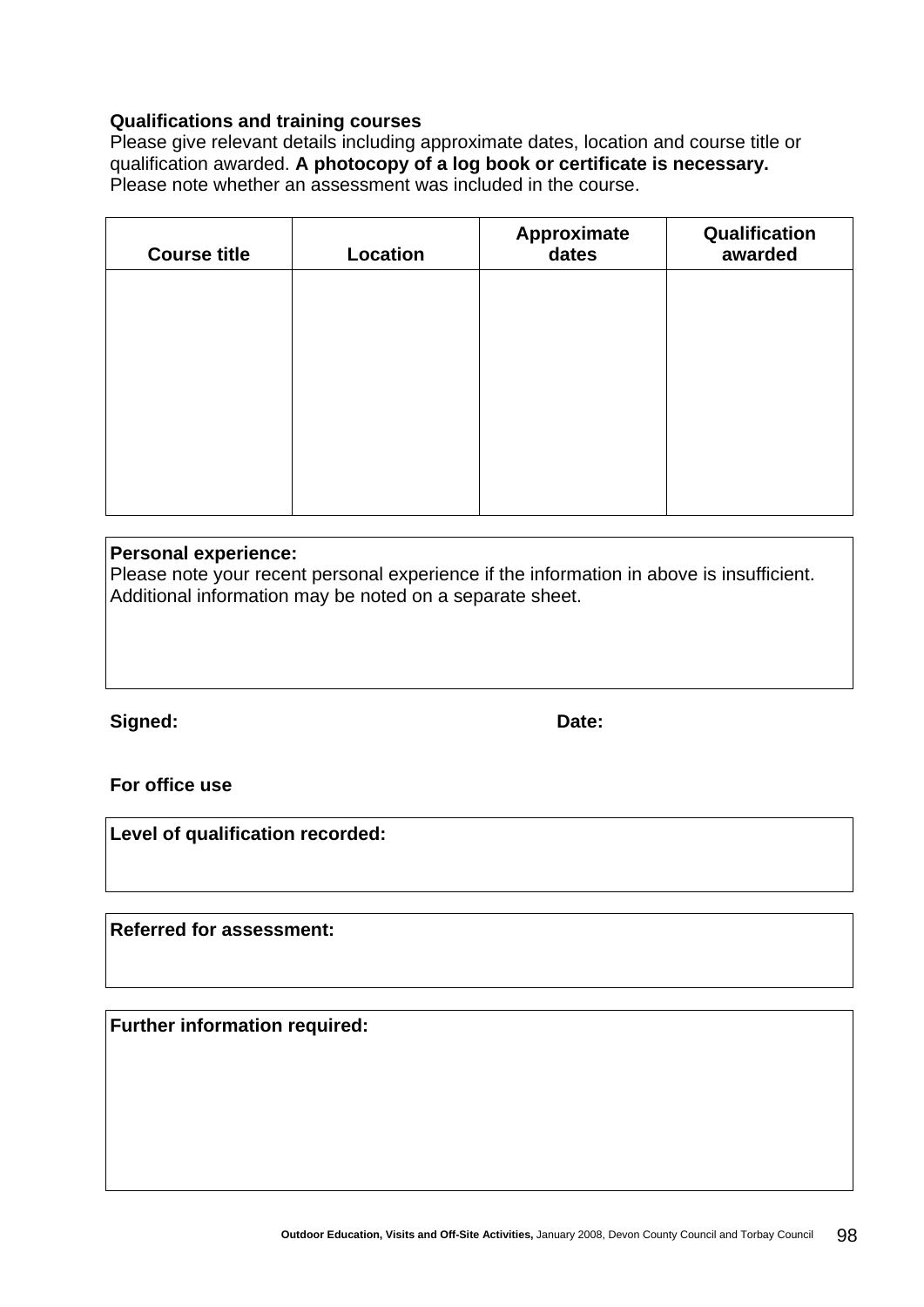# **Form SOE3: Parental consent for off-site activities**

#### **Dear parent or guardian**

You have already received details about our forthcoming visit or activity. Please complete and return this form giving your consent for your child to take part in this activity.

| School, college or establishment |  |
|----------------------------------|--|
|                                  |  |
| <b>Visit or activity</b>         |  |
|                                  |  |

**Dates and times** 

**Name of child Compare 10 Date of birth** 

**Special details -** any information about your child's health which may need special attention, but does not prevent them from taking part should be noted below. (For example; any allergies, any medication needed and the dosage, travel sickness, diabetes, asthma or epilepsy?)

**Has your child had any relevant recent illness?** 

**Does your child have any specific dietary requirements?**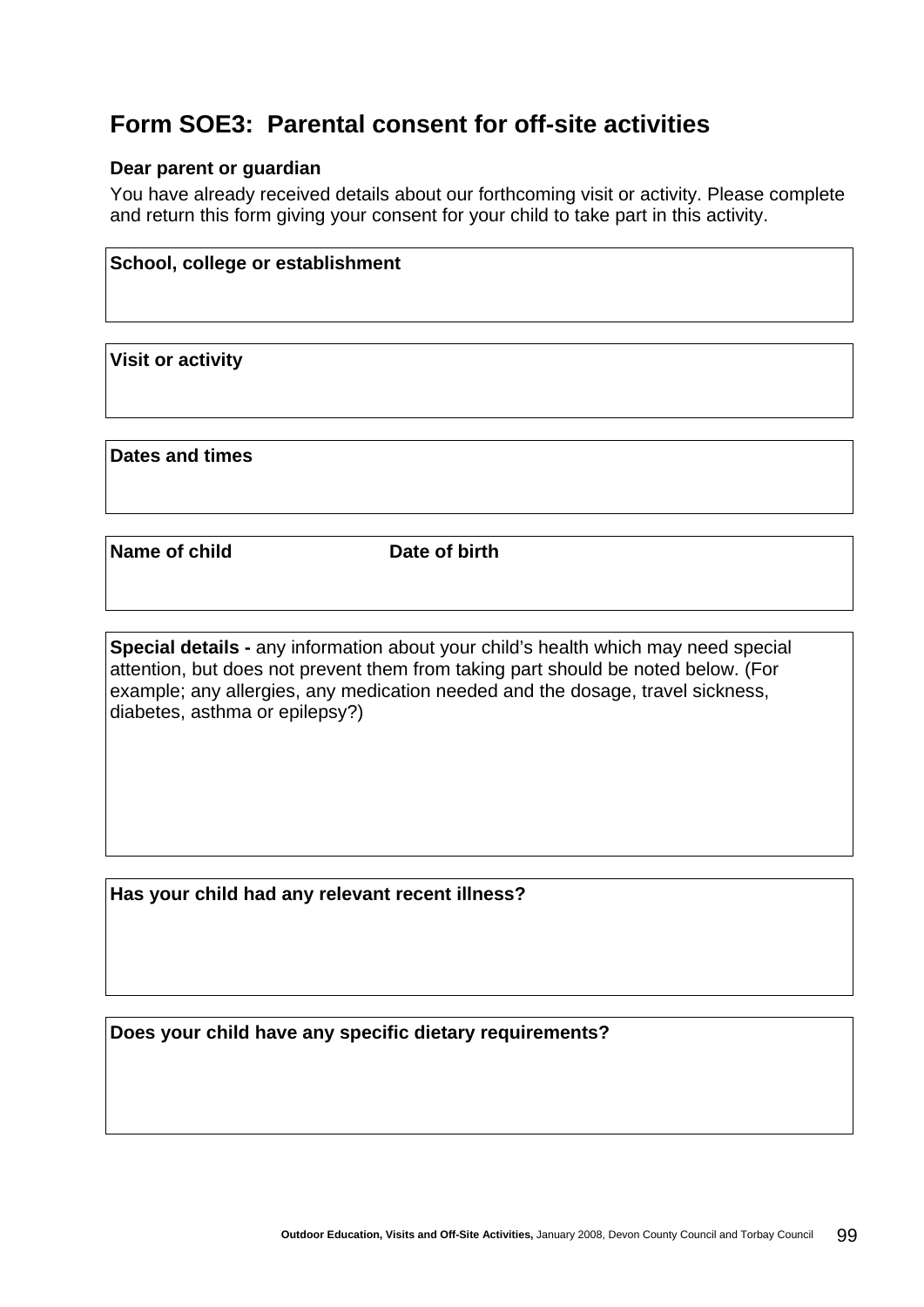| <b>Swimming ability (for water based activities)</b>                                                                                                                  |
|-----------------------------------------------------------------------------------------------------------------------------------------------------------------------|
| Is your child able to swim 50 metres? YES / NO                                                                                                                        |
| Is your child water confident for the proposed activity? YES / NO                                                                                                     |
| 1. I would like my child to take part in this visit or activity and having read the information<br>provided agree to him/her taking part in the activities described. |
| 2. I consent to any emergency medical treatment required by my child during the course<br>of the visit.                                                               |
| 3. I confirm that my child is in good health and I consider him/her fit to participate.                                                                               |
| <b>Signature of</b><br>parent or guardian<br><b>Date</b>                                                                                                              |
| Name of parent or guardian                                                                                                                                            |
|                                                                                                                                                                       |
| <b>Address</b>                                                                                                                                                        |
|                                                                                                                                                                       |
|                                                                                                                                                                       |
|                                                                                                                                                                       |
| <b>Telephone number</b>                                                                                                                                               |
| Home:<br><b>Work:</b>                                                                                                                                                 |
| Name of family doctor                                                                                                                                                 |
|                                                                                                                                                                       |

**Do you have any additional comments?**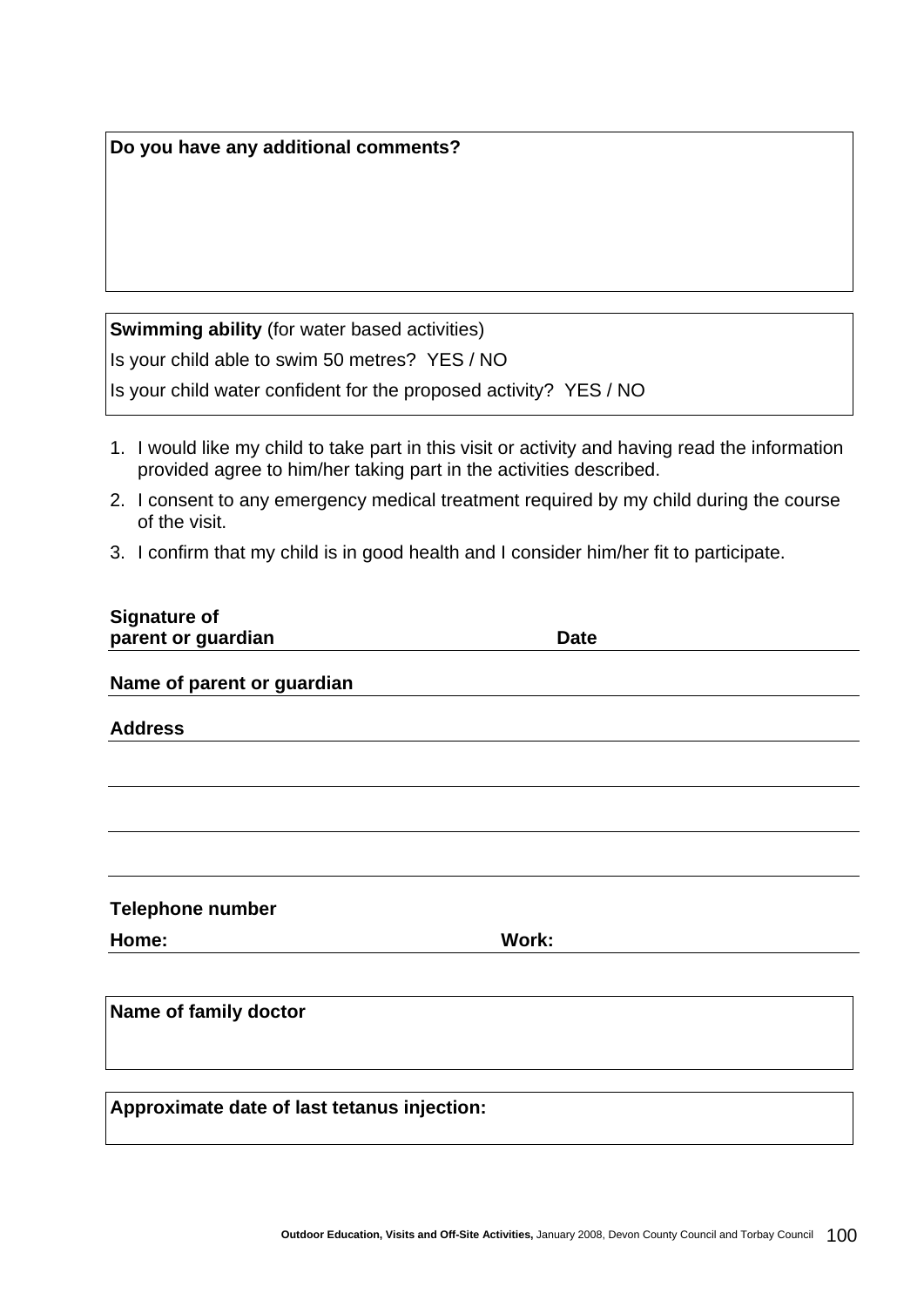# **Form SOE4: Summary of information about young people and adults participating in an off-site activity**

| Forename | <b>Surname</b> | Date of<br>birth | <b>Address</b> | <b>Next of kin</b> | <b>Contact</b><br>phone<br>number | <b>Relevant medical</b><br>information |
|----------|----------------|------------------|----------------|--------------------|-----------------------------------|----------------------------------------|
|          |                |                  |                |                    |                                   |                                        |
|          |                |                  |                |                    |                                   |                                        |
|          |                |                  |                |                    |                                   |                                        |
|          |                |                  |                |                    |                                   |                                        |
|          |                |                  |                |                    |                                   |                                        |
|          |                |                  |                |                    |                                   |                                        |
|          |                |                  |                |                    |                                   |                                        |
|          |                |                  |                |                    |                                   |                                        |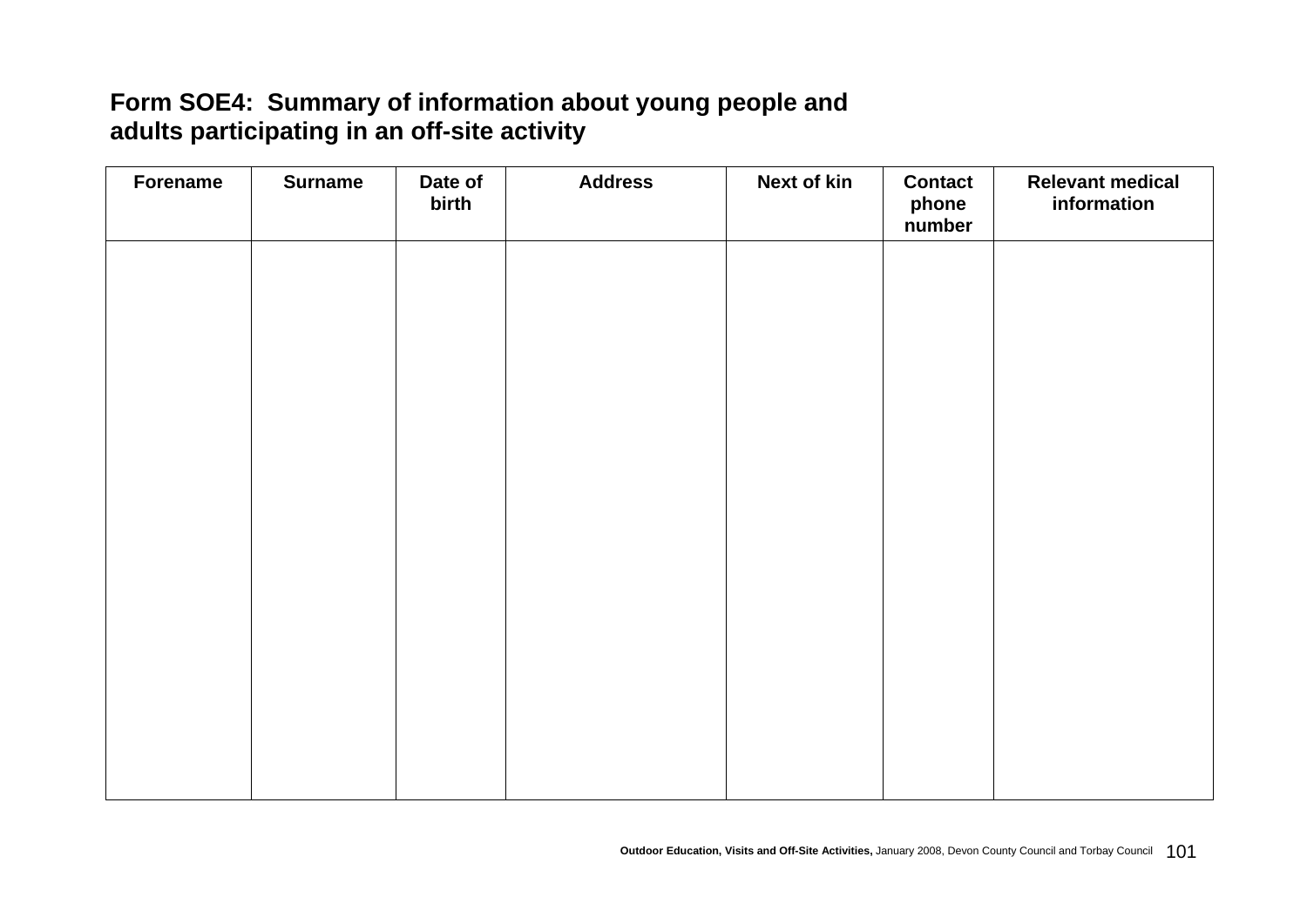### **Form SOE5: Provider standards: use of commercial, charitable and private facilities**

**To be completed by providers of outdoor education, visits and off-site activities to schools and education establishments.** 

#### **Name of provider organisation:**

The provider named above is asked to give careful consideration to the statements below and sign in the space at the end of the form that the standard of service provided will meet the conditions listed. Please tick all specifications you meet. Mark a cross for any you cannot meet. Write N/A against any specifications which do not apply to your provision.

Section A should be completed for all visits. Section B (adventure activities) should be completed if applicable.

#### **Section A – all providers**

| 1. | The provider complies with relevant health and safety regulations, including the Health and<br>Safety at Work Act 1974, and has a health and safety policy and recorded risk assessments<br>which are available for inspection.                                                                            |  |
|----|------------------------------------------------------------------------------------------------------------------------------------------------------------------------------------------------------------------------------------------------------------------------------------------------------------|--|
| 2. | Accident and emergency procedures are maintained and records are available for inspection.                                                                                                                                                                                                                 |  |
| 3. | The staff have the experience, competence and professionalism to work with the age range<br>and abilities of prospective groups.                                                                                                                                                                           |  |
| 4. | There are adequate and regular opportunities for the party leader to liaise with the provider and<br>designated staff.                                                                                                                                                                                     |  |
| 5. | The centre has a Code of Conduct, which can be provided in advance of any booking and to<br>which visiting groups should adhere.                                                                                                                                                                           |  |
| 6. | All reasonable checks, including CRB checks, are made for staff who have unsupervised<br>access to young people for relevant criminal history and suitability for work with young people.                                                                                                                  |  |
| 7. | There are adequate and regular opportunities for liaison between visiting staff and the<br>provider's staff and there is sufficient flexibility to make changes to the programme if necessary<br>and the reasons for such changes will be made known to visiting staff.                                    |  |
| 8. | The provider has public liability insurance for at least £5 million.                                                                                                                                                                                                                                       |  |
| 9. | The provider will take all reasonable steps to allow inclusion and participation of any young<br>people who have special needs or have a disability, following a risk assessment process, in<br>line with the Special Educational Needs and Disability Act 2001 and Disability Discrimination<br>Act 2005. |  |
|    | 10. The provider encourages responsible attitudes to the environment as an integral part of the<br>programme.                                                                                                                                                                                              |  |
|    | 11. All vehicles are roadworthy and meet statutory requirements. Drivers are PCV qualified or<br>operate with a small bus permit and local minibus driving assessment.                                                                                                                                     |  |
|    | 12. A fire risk assessment has been completed and meets the requirements of the Regulatory<br>Reform (Fire Safety) Order 2005.                                                                                                                                                                             |  |
|    | 13. Security arrangements have been assessed and reasonable steps taken to prevent<br>unauthorised people entering the accommodation.                                                                                                                                                                      |  |
|    | 14. Separate male and female sleeping accommodation and washing facilities are provided and<br>staff accommodation is suitably located to ensure adequate supervision.                                                                                                                                     |  |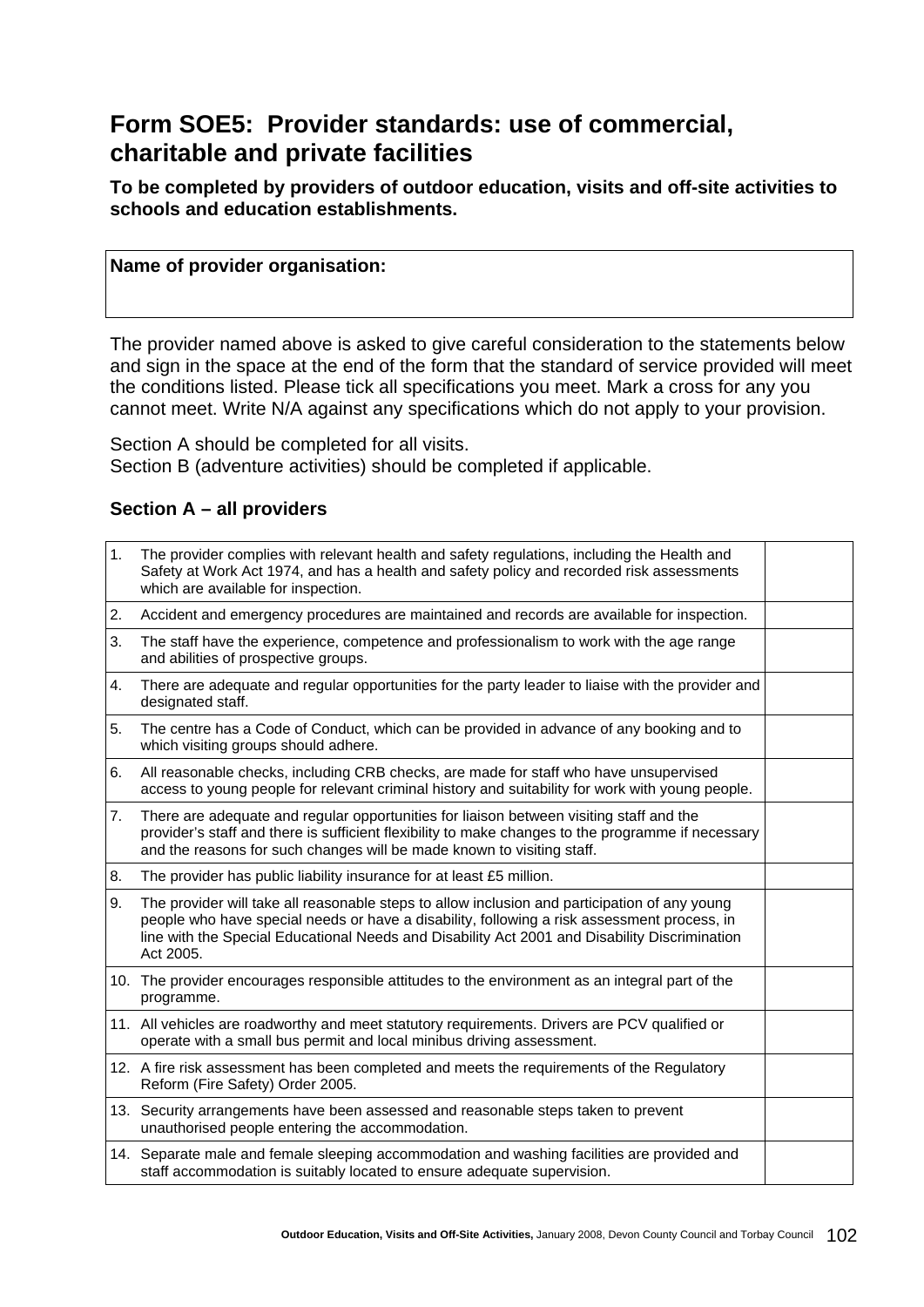#### **Section B – Providers of outdoor and adventurous activities**

15. The provider meets the requirements of the Adventure Activities Licensing Service (AALS).

**For AALS licensable activities the specifications in this section may be checked as part of an AALS inspection. However, providers registered with AALS are also asked to consider the statements below for any activities or aspects of their provision not covered by the licence.** 

| 16. The minimum ratios of staff to young people for the activities conform to those recommended<br>by the appropriate National Governing Body or, in the absence of this, the provider's Code of<br>Practice and are informed by a risk assessment.    |  |
|--------------------------------------------------------------------------------------------------------------------------------------------------------------------------------------------------------------------------------------------------------|--|
| 17. The provider operates a policy for staff recruitment, induction and training which ensures that<br>all staff with a responsibility for participants are competent to undertake their duties.                                                       |  |
| 18. The provider maintains a written code of practice for each activity which is consistent with<br>relevant National Governing Body guidelines or, in their absence, recognised national<br>standards.                                                |  |
| 19. Staff competencies are confirmed by the appropriate National Governing Body qualification for<br>the activity to be undertaken, or staff have had their competencies confirmed by an<br>appropriately experienced and qualified technical adviser. |  |
| 20. Visiting groups will have access to appropriate first aid. Centre based staff are practised and<br>competent to respond to accidents and incidents.                                                                                                |  |
| 21. There is a clear definition of responsibilities between providers and visiting staff regarding<br>supervision and welfare of participants.                                                                                                         |  |
| 22. All equipment used for activities is suited to the task and adequately maintained and monitored<br>in accordance with current good practice.                                                                                                       |  |

If any of the above specifications cannot be met or are not applicable, please give details:

Please give details of any accreditation with AALS, national governing bodies or tourist boards.

| Signed:       |      | Date:                            |
|---------------|------|----------------------------------|
| Name:         |      | <b>Position in organisation:</b> |
| <b>Phone:</b> | Fax: | Email:                           |

**Thank you for completing this form. Please return it to:** 

This is a standardised form adopted by the South-West Outdoor Education Advisers' Panel for use by local authorities and schools. (July 2005, amended December 2006: Sections 9 and 12)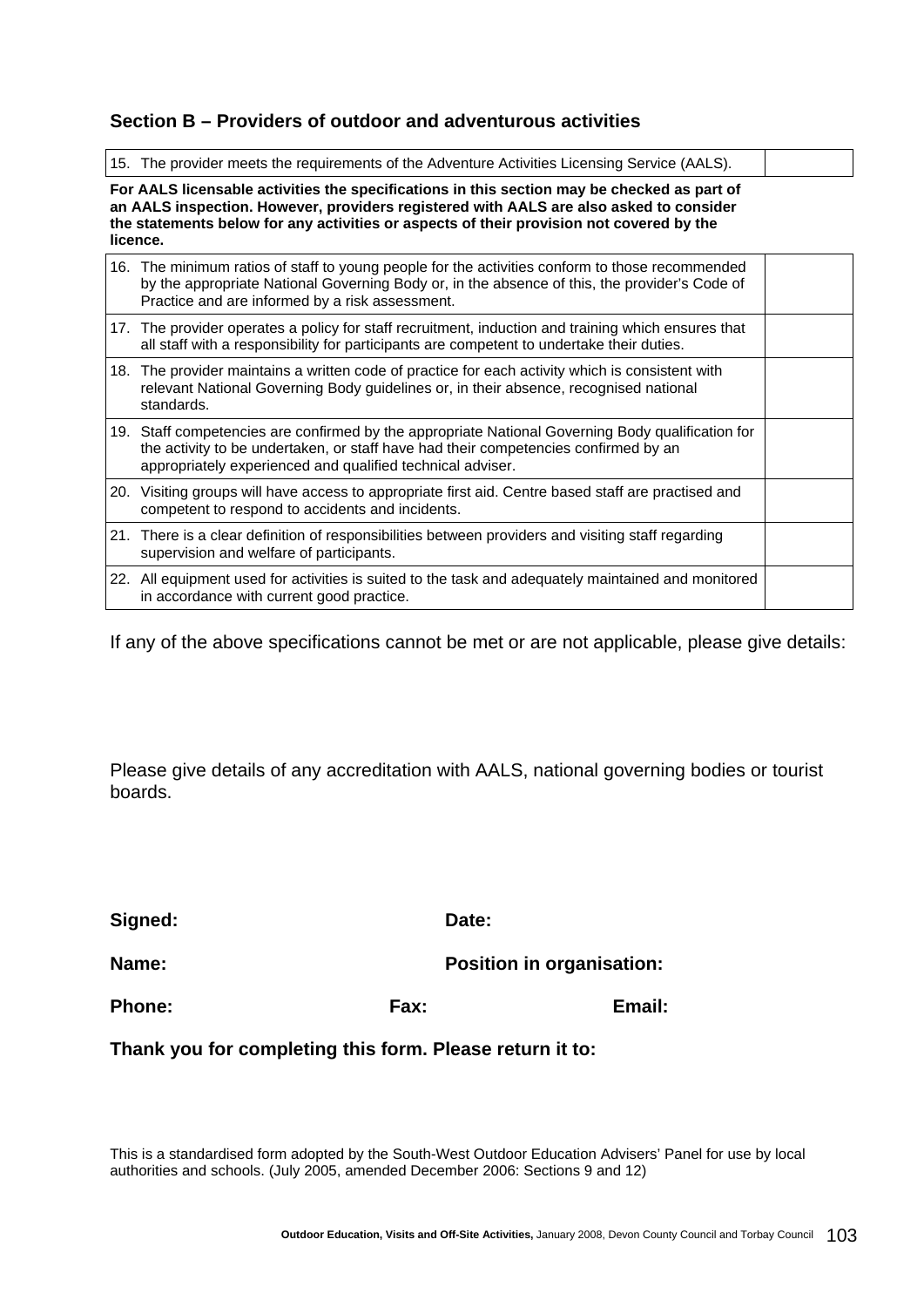# **Form SOE6**

| <b>Establishment:</b>           | Completed by:        |
|---------------------------------|----------------------|
| <b>Activity or environment:</b> | <b>Assessment da</b> |
| <b>Educational objectives:</b>  | Date reviewed:       |

**Completed by: Activity or environment: Assessment date:** 

| 1. Hazard                                                                                    | 2. Who might be<br>harmed?                                                                         | 3. Is the risk adequately<br>controlled?                                                                                                       | 4. What further action is needed<br>to control the risk?                                                                       |
|----------------------------------------------------------------------------------------------|----------------------------------------------------------------------------------------------------|------------------------------------------------------------------------------------------------------------------------------------------------|--------------------------------------------------------------------------------------------------------------------------------|
| List significant hazards<br>which may result in<br>serious harm or affect<br>several people. | List groups of people<br>who are especially at risk<br>from the significant<br>hazards identified. | List existing controls or note where<br>the information may be found (such<br>as information, instruction training,<br>systems or procedures). | List the risks which are not<br>adequately controlled and proposed<br>action where it is reasonably<br>practicable to do more. |
|                                                                                              |                                                                                                    |                                                                                                                                                |                                                                                                                                |
|                                                                                              |                                                                                                    |                                                                                                                                                |                                                                                                                                |
|                                                                                              |                                                                                                    |                                                                                                                                                |                                                                                                                                |
|                                                                                              |                                                                                                    |                                                                                                                                                |                                                                                                                                |
|                                                                                              |                                                                                                    |                                                                                                                                                |                                                                                                                                |
|                                                                                              |                                                                                                    |                                                                                                                                                |                                                                                                                                |
|                                                                                              |                                                                                                    |                                                                                                                                                |                                                                                                                                |
|                                                                                              |                                                                                                    |                                                                                                                                                |                                                                                                                                |